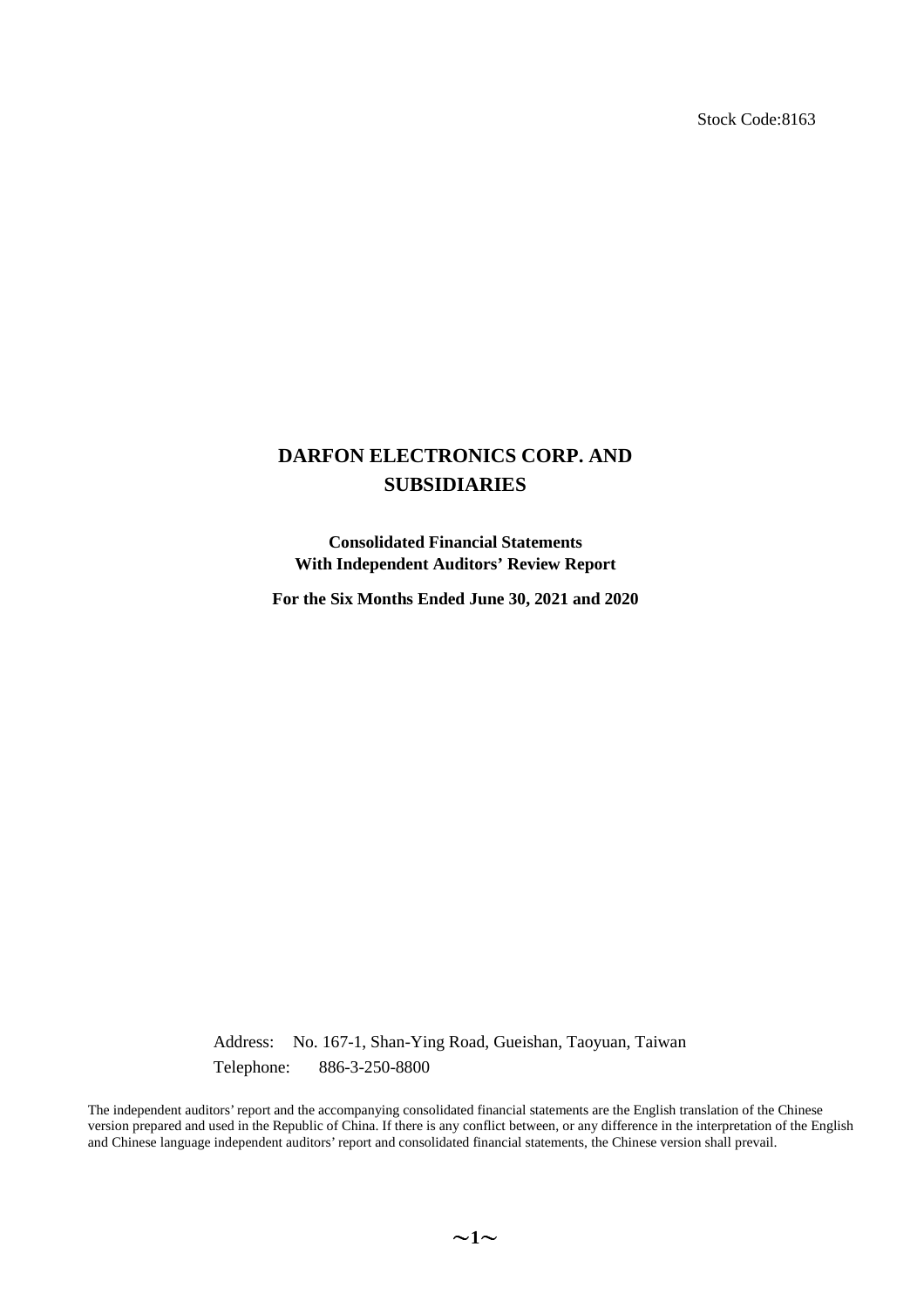|    |                                                        | <b>Contents</b>                                                         | Page                    |
|----|--------------------------------------------------------|-------------------------------------------------------------------------|-------------------------|
| 1. |                                                        | <b>Cover Page</b>                                                       | 1                       |
| 2. |                                                        | <b>Table of Contents</b>                                                | $\mathfrak{2}$          |
| 3. |                                                        | <b>Independent Auditors' Report</b>                                     | 3                       |
| 4. |                                                        | <b>Consolidated Balance Sheets</b>                                      | $\overline{4}$          |
| 5. | <b>Consolidated Statements of Comprehensive Income</b> | 5                                                                       |                         |
| 6. |                                                        | Consolidated Statements of Changes in Equity                            | 6                       |
| 7. |                                                        | <b>Consolidated Statements of Cash Flow</b>                             | $\tau$                  |
| 8. |                                                        | Notes to the Consolidated Financial Statements                          |                         |
|    | (1)                                                    | Organization and business                                               | 8                       |
|    | (2)                                                    | Approval of financial statements                                        | 8                       |
|    | (3)                                                    | Application of New and Revised Accounting Standards and Interpretations | $8 - 9$                 |
|    | (4)                                                    | Summary of significant accounting policies                              | $9 - 12$                |
|    | (5)                                                    | Critical accounting judgments and key sources of estimation and         | 12                      |
|    | (6)                                                    | Description of Significant Accounts                                     | $12 - 46$               |
|    | (7)                                                    | Related-party transactions                                              | $46 - 49$               |
|    | (8)                                                    | Pledged assets                                                          | 49                      |
|    | (9)                                                    | Significant commitments and contingencies                               | 49                      |
|    | (10)                                                   | Significant loss from disaster                                          | 49                      |
|    | (11)                                                   | Significant subsequent events                                           | 49                      |
|    | (12)                                                   | Others                                                                  | 50                      |
|    | (13)                                                   | <b>Additional disclosures</b>                                           |                         |
|    |                                                        | Information of significant transactions<br>(a)                          | $50 \sim 51,53 \sim 60$ |
|    |                                                        | Information of investees<br>(b)                                         | $51,61 \sim 62$         |
|    |                                                        | Information of investments in Mainland China<br>(c)                     | $51,63 \sim 64$         |
|    |                                                        | (d)<br>Major shareholders information                                   | 51                      |
|    |                                                        | (14) Segment information                                                | $51 - 52$               |

## **Table of contents**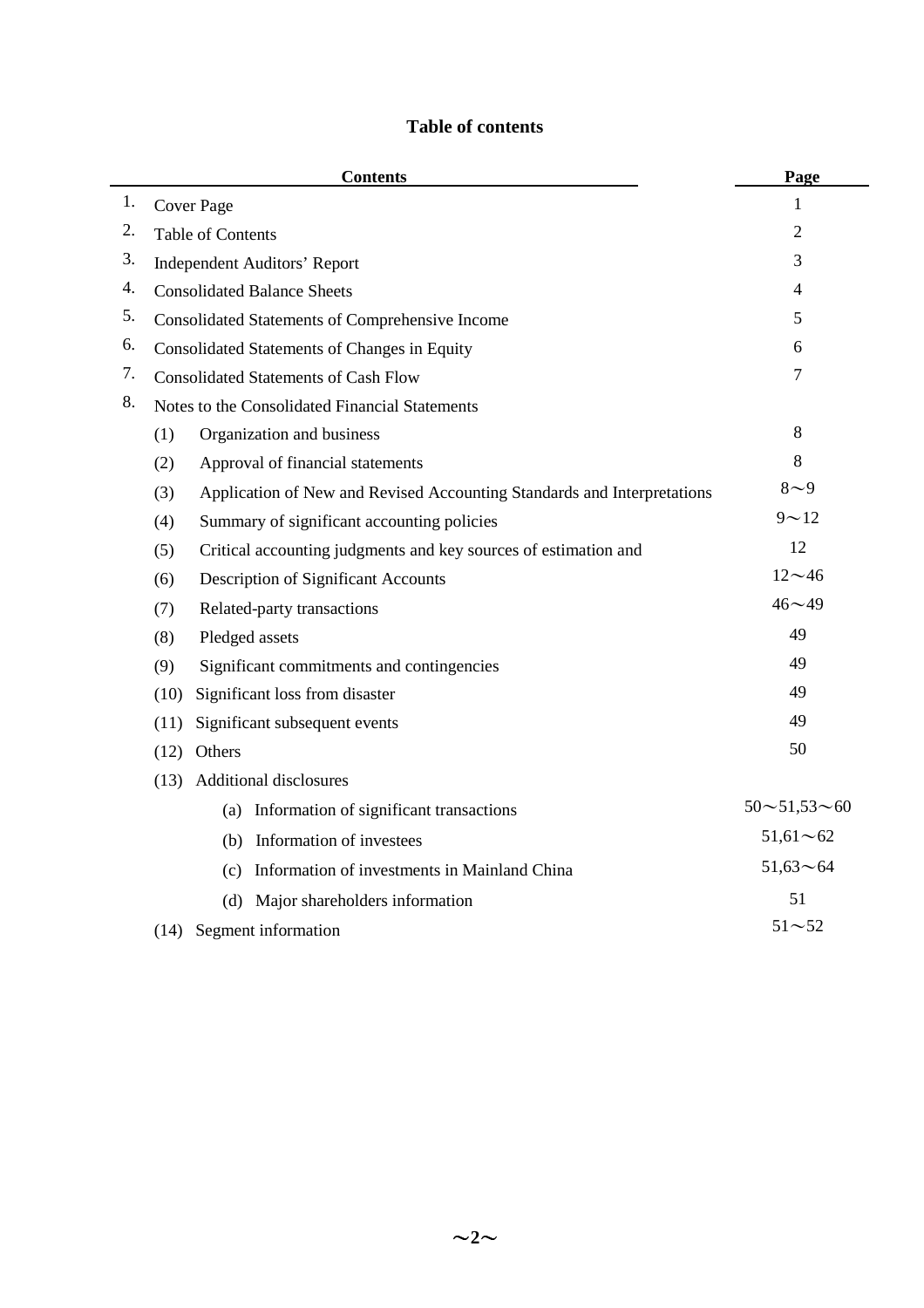### **Independent Auditors' Review Report**

To the Board of Directors of Darfon Electronics Corp.:

#### **Introduction**

We have reviewed the accompanying consolidated balance sheets of Darfon Electronics Corp. and its subsidiaries ("the Company") as of June 30, 2021 and 2020, and the consolidated statements of comprehensive income for the three and six months ended June 30, 2021 and 2020, the consolidated statement of changes in equity and cash flows for the six months ended June 30, 2021 and 2020, and notes to the consolidated financial statements, including a summary of significant accounting policies. Management is responsible for the preparation and fair presentation of the consolidated financial statements in accordance with the Regulations Governing the Preparation of Financial Reports by Securities Issuers and the International Accounting Standard 34, "Interim Financial Reporting" endorsed and issued into effect by the Financial Supervisory Commission of the Republic of China. Our responsibility is to express a conclusion on the consolidated financial statements based on our review.

#### **Scope of Review**

Except as explained in the Basis for Qualified Conclusion paragraph, we conducted our reviews in accordance with Statement on Auditing Standard No. 65, "Review of Financial Information Performed by the Independent Auditor of the Entity". A review of the consolidated financial statements consists of making inquiries, primarily of persons responsible for financial and accounting matters, and applying analytical and other review procedures. A review is substantially less in scope than an audit conducted in accordance with the generally accepted auditing standards and consequently does not enable us to obtain assurance that we would become aware of all significant matters that might be identified in an audit. Accordingly, we do not express an audit opinion.

#### **Basis for Qualified Conclusion**

As stated in note 4(b), the consolidated financial statements included the financial statements of certain non-significant subsidiaries, which were not reviewed by independent auditors. These financial statements reflect the total assets amounting to \$10,556,349 thousand and \$5,536,781 thousand, constituting 34.96% and25.96% of the consolidated total assets; and the total liabilities amounting to \$5,070,775 thousand and \$1,736,788 thousand, constituting 27.06%and 14.28% of the consolidated total liabilities as of June 30, 2021 and 2020, respectively; as well as the total comprehensive income (loss) amounting to \$47,203 thousand, \$(864) thousand, \$25,754 thousand and  $\frac{631,619}{2}$  thousand, constituting 30.90% \cdot(0.35)% \cdot(47.84)% of the consolidated total comprehensive income (loss) for the three and six months ended June 30, 2021 and 2020, respectively.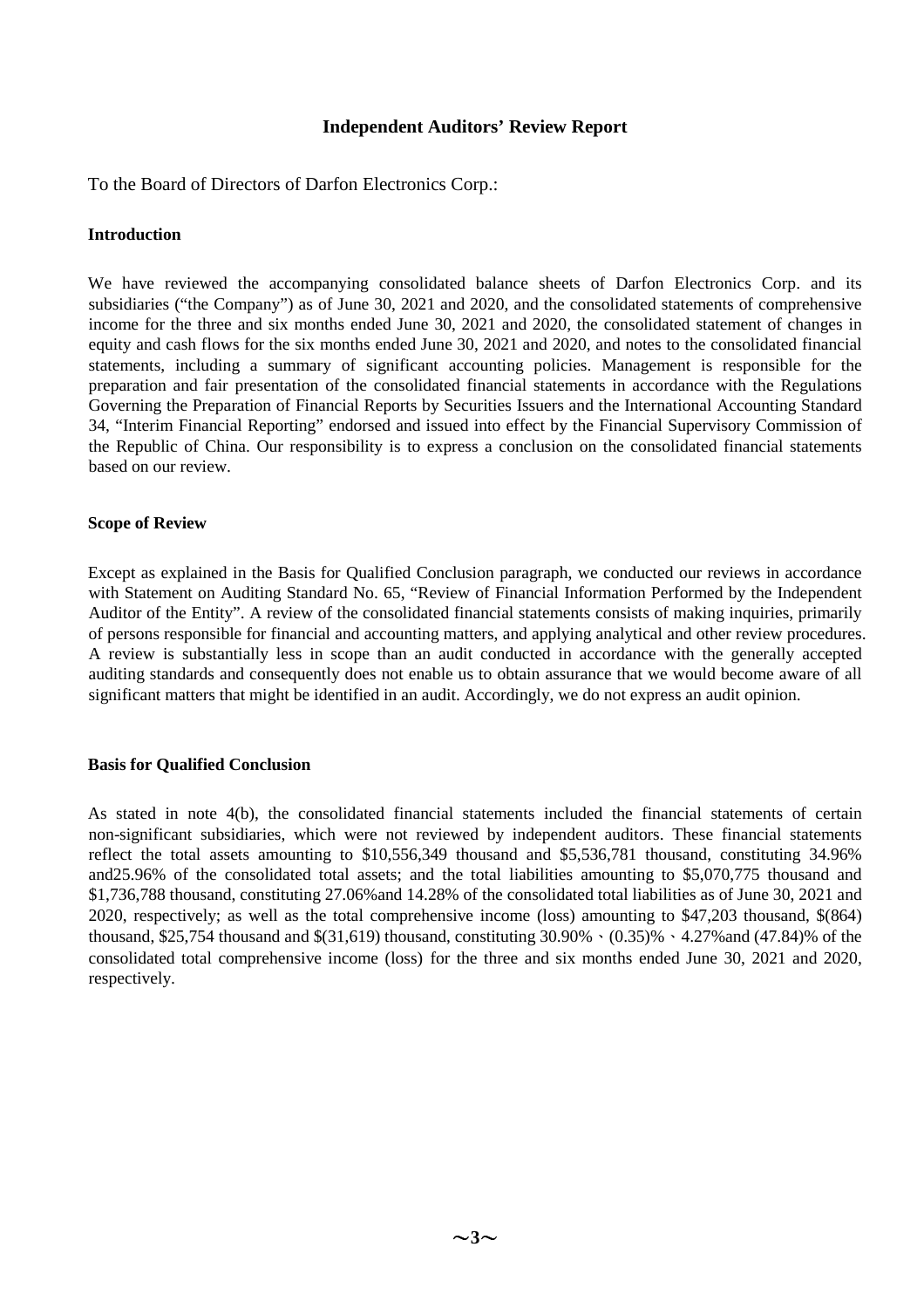#### **Qualified Conclusion**

Based on our reviews, except for the effect of such adjustments, if any, as might have influenced by the financial statements of certain investee companies described in the Basis for Qualified Conclusion paragraph which were not reviewed by independent auditors, nothing has come to our attention that causes us to believe that the accompanying consolidated financial statements do not present fairly, in all material respects, the consolidated financial position of Darfon and its subsidiaries as of June 30, 2021 and 2020, and the consolidated financial performance for the three and six months ended June 30, 2021 and 2020 and the consolidated cash flows for the six months ended June 30, 2021 and 2020, in accordance with the "Regulations Governing the Preparation of Financial Reports by Securities Issuers" and IAS No. 34 "Interim Financial Reporting" as endorsed by the Financial Supervisory Commission of the Republic of China.

The engagement partners on the review resulting in this independent auditors' review report are Huei-Chen Chang and Wei-Ming Shih.

KPMG Taipei, Taiwan Republic of China August 6, 2021

#### **Notice to Readers**

The accompanying consolidated financial statements are intended only to present the consolidated financial position, financial performance, and cash flows in accordance with the Regulations Governing the Preparation of Financial Reports by Securities Issuers and with the International Accounting Standard 34, "Interim Financial Reporting" endorsed and issued into effect by the Financial Supervisory Commission of the Republic of China. The standards, procedures and practices to review such consolidated financial statements are those generally accepted and applied in the Republic of China.

The independent auditors' review report and the accompanying consolidated financial statements are the English translation of the Chinese version prepared and used in the Republic of China. If there is any conflict between, or any difference in the interpretation of the English version and Chinese version, the Chinese-language independent auditors' review report and consolidated financial statements shall prevail.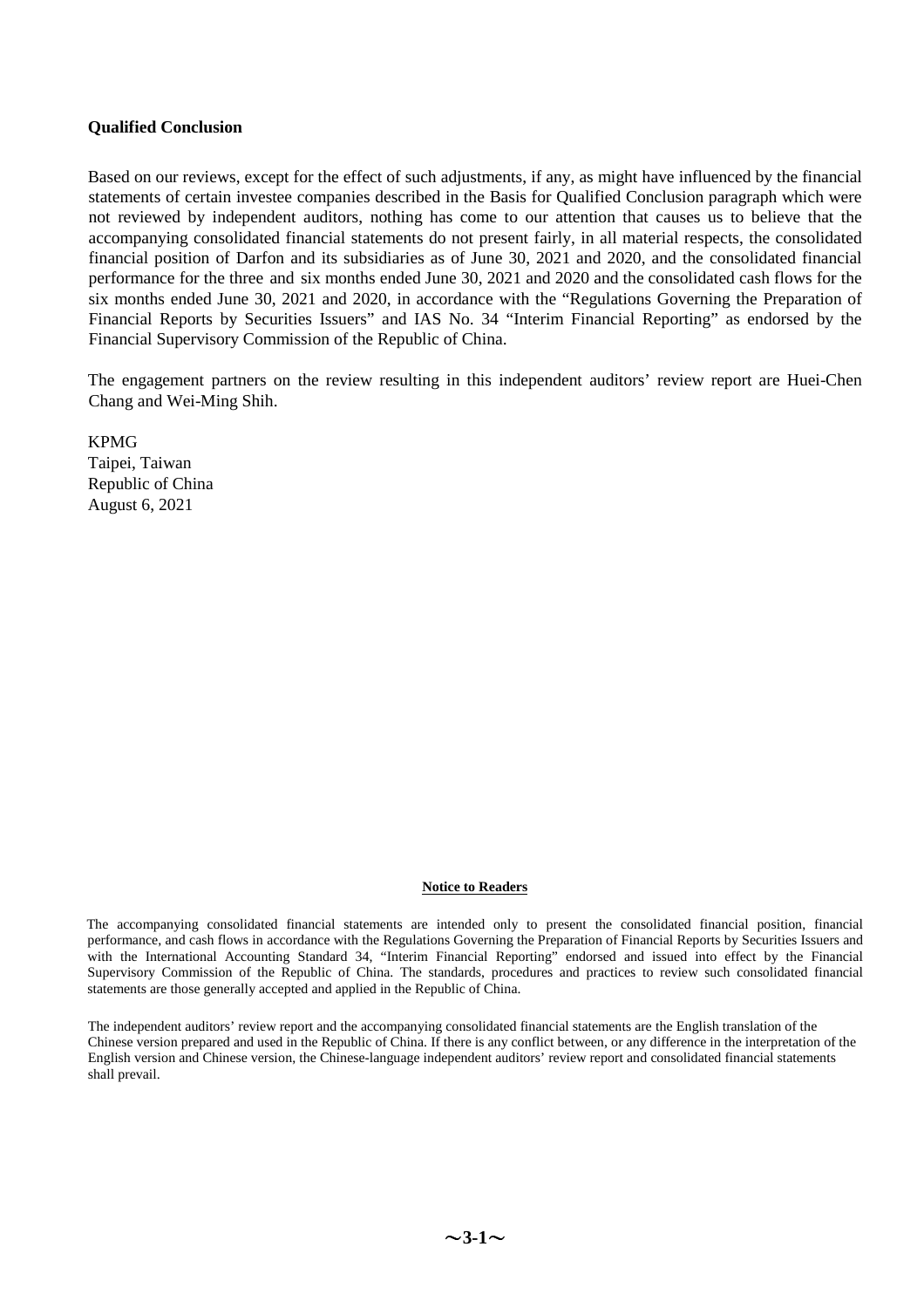### **Reviewed only, not audited in accordance with generally accepted auditing standards as of June 30, 2021 and 2020**

### **DARFON ELECTRONICS CORP. AND SUBSIDIARIES**

#### **Consolidated Balance Sheets**

### **June 30, 2021, December 31, 2020 and June 30, 2020**

### **(Expressed in thousands of New Taiwan dollars)**

|      |                                                  |    | June 30, 2021 |                | <b>December 31, 2020</b> |                             | June 30, 2020 |              |
|------|--------------------------------------------------|----|---------------|----------------|--------------------------|-----------------------------|---------------|--------------|
|      | <b>Assets</b>                                    |    | <b>Amount</b> | %              | <b>Amount</b>            | %                           | <b>Amount</b> | %            |
|      | <b>Current assets:</b>                           |    |               |                |                          |                             |               |              |
| 1100 | Cash and cash equivalents (note $6(a)$ )         | \$ | 3,315,252     | 11             | 2,602,683                | 11                          | 1,834,723     | 9            |
| 1110 | Financial assets at fair value through profit or |    |               |                |                          |                             |               |              |
|      | $loss$ – current(note 6(b))                      |    | 444,628       | 2              | 454,332                  | 2                           | 331,672       | 2            |
| 1120 | Financial assets at fair value through other     |    |               |                |                          |                             |               |              |
|      | comprehensive income – current (note $6(c)$ )    |    | 181,024       | 1              | 89,443                   |                             | 96,090        |              |
| 1136 | Financial assets at amortized $cost$ – current   |    |               |                |                          |                             |               |              |
|      | (notes $6(d)$ and 8)                             |    | 46,873        |                | 1,100                    | $\overline{a}$              | 1,100         |              |
| 1170 | Notes and accounts receivable, net (notes 6(e)   |    |               |                |                          |                             |               |              |
|      | and $(y)$ )                                      |    | 7,673,715     | 25             | 6,731,425                | 28                          | 6,277,529     | 29           |
| 1180 | Accounts receivable from related parties (notes  |    |               |                |                          |                             |               |              |
|      | $6(e)$ & (y) and 7)                              |    | 129,261       |                | 123,441                  | $\overline{\phantom{0}}$    | 74,877        |              |
| 1200 | Other receivables                                |    | 23,823        |                | 21,067                   |                             | 8,330         |              |
| 130X | Inventories (note $6(f)$ )                       |    | 6,373,327     | 21             | 4,336,702                | 18                          | 3,432,132     | 16           |
| 1470 | Prepayments and other current assets             |    | 886,764       | $\mathfrak 3$  | 622,890                  | $\mathfrak{Z}$              | 627,706       | 3            |
|      | <b>Total current assets</b>                      |    | 19,074,667    | 63             | 14,983,083               | 62                          | 12,684,159    | 59           |
|      | <b>Non-current assets:</b>                       |    |               |                |                          |                             |               |              |
| 1517 | Financial assets at fair value through other     |    |               |                |                          |                             |               |              |
|      | comprehensive income-non-current (note           |    |               |                |                          |                             |               |              |
|      | 6(c)                                             |    | 1,126,017     | 4              | 1,058,383                | 4                           | 645,266       | 3            |
| 1535 | Financial assets at amortized cost-              |    |               |                |                          |                             |               |              |
|      | non-current (notes 6(d) and 8)                   |    | 810           |                | 810                      | $\overline{\phantom{a}}$    | 810           |              |
| 1550 | Investments accounted for using equity method    |    |               |                |                          |                             |               |              |
|      | (note (6(g))                                     |    | 63,325        |                | 29,069                   |                             | 27,569        |              |
| 1600 | Property, plant and equipment (notes 6(j) and    |    |               |                |                          |                             |               |              |
|      | 8)                                               |    | 6,989,935     | 23             | 6,045,946                | 25                          | 5,891,552     | 28           |
| 1755 | Right-of-use assets (note $6(k)$ )               |    | 1,000,370     | 3              | 670,213                  | 3                           | 638,075       | 3            |
| 1760 | Investment property, net (notes 6(1) and 8)      |    | 86,534        | $\overline{a}$ | 86,826                   | $\overline{a}$              | 87,121        | $\mathbf{1}$ |
| 1780 | Intangible assets (notes 6(h) and (m))           |    | 1,173,778     | 4              | 774,027                  | 3                           | 707,919       | 3            |
| 1840 | Deferred income tax assets                       |    | 197,731       | 1              | 196,023                  | $\mathbf{1}$                | 226,776       | $\mathbf{1}$ |
| 1915 | Prepayments for equipment                        |    | 240,272       | $\mathbf{1}$   | 191,694                  | $\mathbf{1}$                | 168,015       | $\mathbf{1}$ |
| 1920 | Refundable deposits                              |    | 37,556        |                | 32,260                   | ÷,                          | 30,016        |              |
| 1975 | Net defined benefit asset - non-current          |    | 16,777        |                | 16,777                   |                             | 16,126        |              |
| 1990 | Other non-current assets (note $6(k)$ )          |    | 188,109       | 1              | 184,395                  | 1                           | 208,538       | -1           |
|      | <b>Total non-current assets</b>                  |    | 11,121,214    | 37             | 9,286,423                | 38                          | 8,647,783     | 41           |
|      | <b>Total assets</b>                              | \$ | 30,195,881    | 100            | 24,269,506               | $\overline{\phantom{0}100}$ | 21,331,942    | 100          |

(Continued)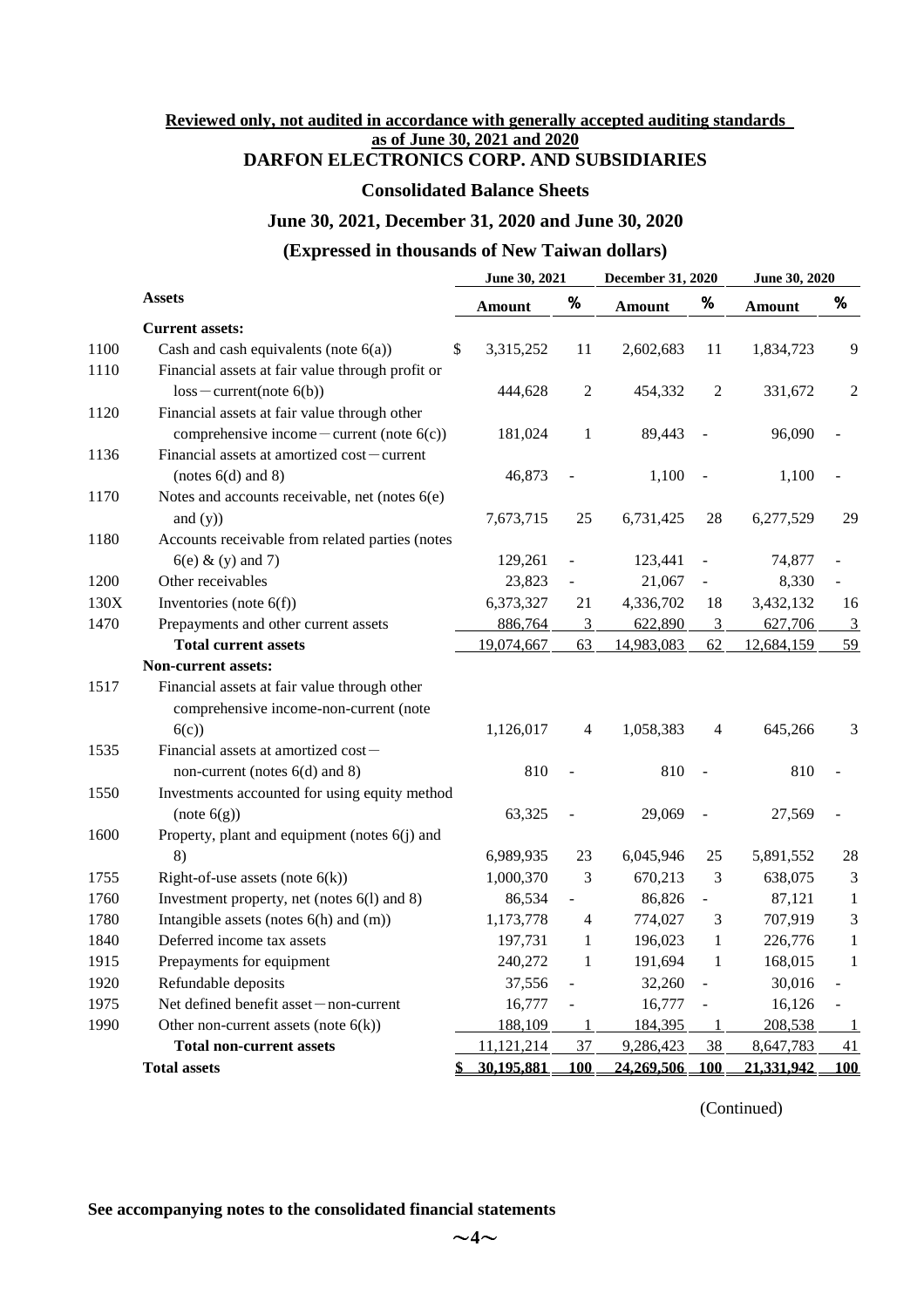### **Reviewed only, not audited in accordance with generally accepted auditing standards**

**as of June 30, 2021 and 2020** 

## **DARFON ELECTRONICS CORP. AND SUBSIDIARIES**

**Consolidated Balance Sheets (Continued)** 

### **June 30, 2021, December 31, 2020 and June 30, 2020**

### **(Expressed in thousands of New Taiwan dollars)**

|      |                                                       | June 30, 2021    |                          | <b>December 31, 2020</b> |                 | June 30, 2020 |                |
|------|-------------------------------------------------------|------------------|--------------------------|--------------------------|-----------------|---------------|----------------|
|      | <b>Liabilities and Equity</b>                         | <b>Amount</b>    | %                        | <b>Amount</b>            | %               | <b>Amount</b> | %              |
|      | <b>Current liabilities:</b>                           |                  |                          |                          |                 |               |                |
| 2100 | Short-term borrowings (notes $6(n)$ and 8)            | \$<br>4,248,763  | 14                       | 2,470,428                | 10              | 2,386,183     | 11             |
| 2110 | Short-term notes and bills payable (note $6(0)$ )     |                  |                          | 439,721                  | $\sqrt{2}$      | 199,867       | $\mathbf{1}$   |
| 2120 | Financial liabilities at fair value through profit    |                  |                          |                          |                 |               |                |
|      | or loss-current (note 6(b))                           | 879              |                          | 28                       |                 |               |                |
| 2170 | Notes and accounts payable (note 7)                   | 6,814,802        | 23                       | 5,321,074                | 22              | 4,377,512     | 21             |
| 2200 | Other payables (notes $6(z)$ and 7)                   | 3,711,638        | 12                       | 2,815,639                | 12              | 3,096,062     | 15             |
| 2250 | Provisions – current (note $6(r)$ )                   | 108,060          |                          | 96,222                   | $\overline{a}$  | 73,456        |                |
| 2280 | Lease liabilities – current (notes $6(q)$ and 7)      | 99,452           |                          | 94,838                   |                 | 74,645        |                |
| 2322 | Long-term debt, current portion (note $6(p)$ )        | 16,838           |                          |                          | $\overline{a}$  | 440,000       | $\overline{c}$ |
| 2399 | Other current liabilities (note $6(y)$ )              | 484,463          | 2                        | 434,965                  | $\overline{c}$  | 577,834       | $\overline{3}$ |
|      | <b>Total current liabilities</b>                      | 15,484,895       | 51                       | 11,672,915               | 48              | 11,225,559    | 53             |
|      | <b>Non-current liabilities:</b>                       |                  |                          |                          |                 |               |                |
| 2540 | Long-term debt (notes $6(p)$ and 8)                   | 2,512,628        | 8                        | 1,600,000                | 7               | 560,000       | 3              |
| 2570 | Deferred income tax liabilities                       | 210,309          | $\mathbf{1}$             | 72,675                   |                 | 74,156        |                |
| 2580 | Lease liabilities – non-current (notes $6(q)$ and     |                  |                          |                          |                 |               |                |
|      | 7)                                                    | 217,590          | $\mathbf{1}$             | 258,871                  | 1               | 216,438       | $\mathbf{1}$   |
| 2640 | Net defined benefit liability - non-current           | 63,926           |                          | 66,229                   |                 | 73,547        |                |
| 2670 | Other non-current liabilities (notes 6(h))            | 246,570          |                          | 19,754                   |                 | 13,704        |                |
|      | <b>Total non-current liabilities</b>                  | 3,251,023        | 11                       | 2,017,529                | $\,8\,$         | 937,845       | $\overline{4}$ |
|      | <b>Total liabilities</b>                              | 18,735,918       | 62                       | 13,690,444               | 56              | 12,163,404    | 57             |
|      | Equity attributable to shareholders of the            |                  |                          |                          |                 |               |                |
|      | Parent (notes $6(y)$ ):                               |                  |                          |                          |                 |               |                |
| 3110 | Common stock                                          | 2,800,000        | 9                        | 2,800,000                | 12              | 2,800,000     | 13             |
| 3200 | Capital surplus                                       | 3,921,454        | 13                       | 3,921,454                | 16              | 3,823,003     | 18             |
|      | Retained earnings:                                    |                  |                          |                          |                 |               |                |
| 3310 | Legal reserve                                         | 1,024,037        | 3                        | 1,024,037                | $\overline{4}$  | 1,024,037     | 5              |
| 3320 | Special reserve                                       | 492,270          | 2                        | 492,270                  | $\overline{c}$  | 492,270       | $\overline{c}$ |
| 3350 | Unappropriated earnings                               | 1,180,696        | $\overline{4}$           | 1,339,912                | $6 \overline{}$ | 758,942       | $\overline{4}$ |
|      |                                                       | 2,697,003        | 9                        | 2,856,219                | 12              | 2,275,249     | 11             |
|      | Other equity:                                         |                  |                          |                          |                 |               |                |
| 3410 | Foreign currency translation differences              | (768, 048)       | (2)                      | (683,751)                | (3)             | (639, 933)    | (3)            |
| 3420 | Unrealized gains (losses) from financial              |                  |                          |                          |                 |               |                |
|      | assets measured at fair value through other           |                  |                          |                          |                 |               |                |
|      | comprehensive income                                  | 382,247          | $\mathbf{1}$             | 328,577                  | 1               | (112, 125)    | (1)            |
| 3445 | Remeasurements of defined benefit                     | (31, 433)        | $\overline{\phantom{a}}$ | (31, 433)                | $\blacksquare$  | (31, 323)     | $\equiv$       |
|      |                                                       | (417, 234)       | (1)                      | (386, 607)               | (2)             | (783, 381)    | (4)            |
|      | Equity attributable to shareholders of the            |                  |                          |                          |                 |               |                |
|      | <b>Parent</b>                                         | 9,001,223        | 30                       | 9,191,066                | 38              | 8,114,871     | <u>38</u>      |
| 36XX | Non-controlling interests (notes $6(h),(i)$ & $(v)$ ) | 2,458,740        | 8                        | 1,387,996                | 6               | 1,053,667     | $\overline{5}$ |
|      | <b>Total equity</b>                                   | 11,459,963       | 38                       | 10,579,062               | 44              | 9,168,538     | 43             |
|      | <b>Total liabilities and equity</b>                   | \$<br>30,195,881 | <b>100</b>               | 24,269,506               | <b>100</b>      | 21,331,942    | <u>100</u>     |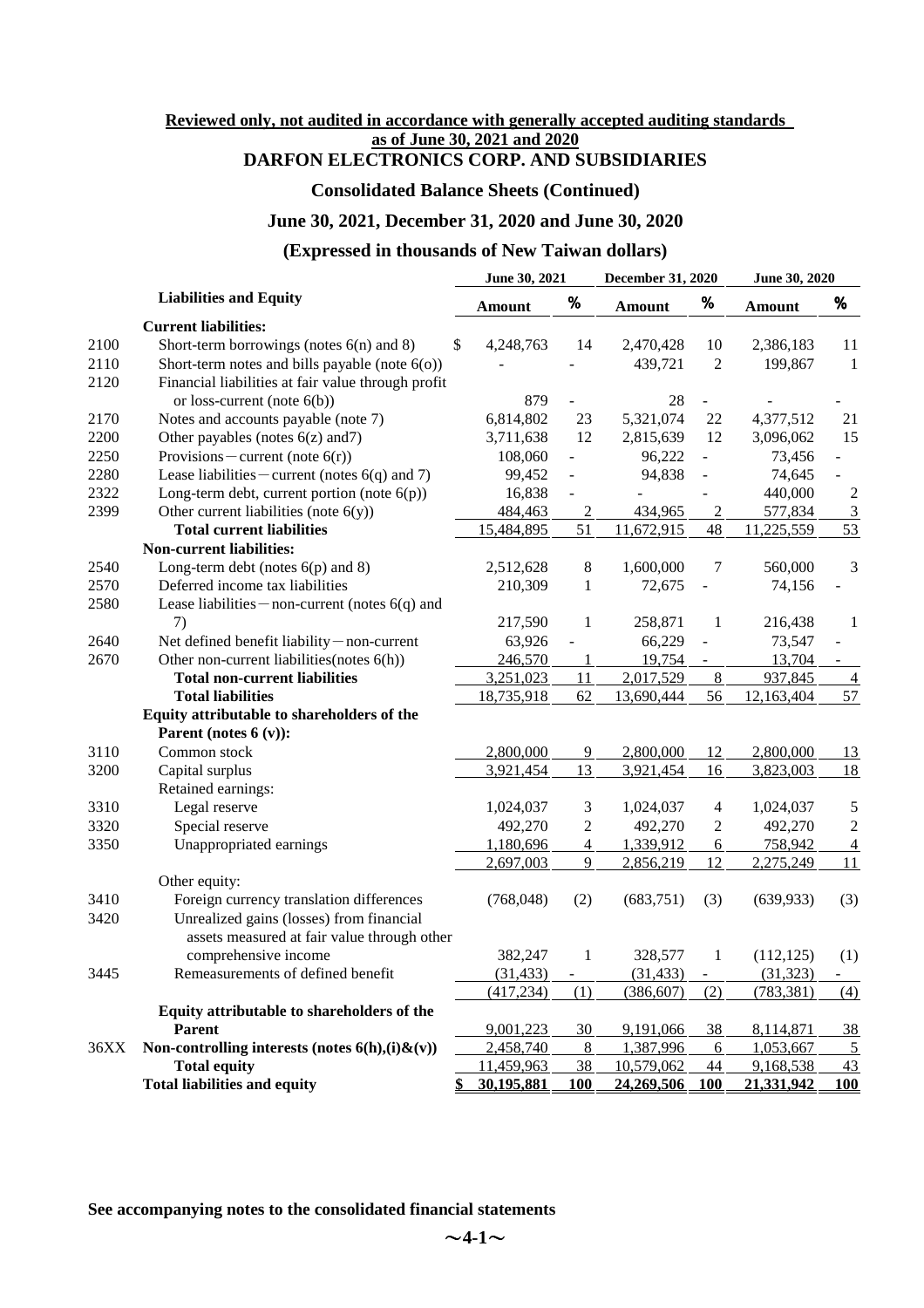#### **Reviewed only, not audited in accordance with generally accepted auditing standards DARFON ELECTRONICS CORP. AND SUBSIDIARIES**

### **Consolidated Statements of Comprehensive Income**

### **For the Three and Six Months Ended June 30, 2021 and 2020**

|                      |                                                                                                                                                                                                                                                                                                          | Three Months Ended June 30,<br>2021<br>2020 |                          |             | Six Months Ended June 30,<br>2021<br>2020 |                       |                          |               |                |
|----------------------|----------------------------------------------------------------------------------------------------------------------------------------------------------------------------------------------------------------------------------------------------------------------------------------------------------|---------------------------------------------|--------------------------|-------------|-------------------------------------------|-----------------------|--------------------------|---------------|----------------|
|                      |                                                                                                                                                                                                                                                                                                          | Amount                                      | $\%$                     | Amount      | $\%$                                      | <b>Amount</b>         | $\%$                     | <b>Amount</b> | %              |
| 4000                 | Net sales (notes $6(y)$ and 7)                                                                                                                                                                                                                                                                           | 7,537,554                                   | 100                      | 5,726,536   | 100                                       | 13,532,995            | 100                      | 9,838,225     | 100            |
| 5000                 | Cost of sales (notes 6(f), (j), (k), (m), (q), (t), (x) & (z), 7                                                                                                                                                                                                                                         |                                             |                          |             |                                           |                       |                          |               |                |
|                      | and $12)$                                                                                                                                                                                                                                                                                                | (6,233,111)                                 | (83)                     | (4,729,893) |                                           | $(83)$ $(11,248,008)$ | (83)                     | (8,160,303)   | (83)           |
|                      | <b>Gross profit</b>                                                                                                                                                                                                                                                                                      | 1,304,443                                   | 17                       | 996,643     | 17                                        | 2,284,987             | 17                       | 1,677,922     | 17             |
|                      | Operating expenses (notes $6(e)$ , (j), (k), (m), (q), (t), (x) &<br>$(z)$ , 7 and 12):                                                                                                                                                                                                                  |                                             |                          |             |                                           |                       |                          |               |                |
| 6100                 | Selling expenses                                                                                                                                                                                                                                                                                         | (349, 401)                                  | (5)                      | (311, 927)  | (5)                                       | (651, 578)            | (5)                      | (561, 161)    | (6)            |
| 6200                 | Administrative expenses                                                                                                                                                                                                                                                                                  | (239, 521)                                  | (3)                      | (177, 221)  | (3)                                       | (441, 674)            | (3)                      | (316,002)     | (3)            |
| 6300                 | Research and development expenses                                                                                                                                                                                                                                                                        | (249, 197)                                  | (3)                      | (201,006)   | (4)                                       | (460, 529)            | (4)                      | (366, 107)    | (4)            |
| 6000                 | <b>Total operating expenses</b>                                                                                                                                                                                                                                                                          | (838, 119)                                  | (11)                     | (690, 154)  | (12)                                      | (1,553,781)           | (12)                     | (1,243,270)   | (13)           |
|                      | <b>Operating income</b>                                                                                                                                                                                                                                                                                  | 466,324                                     | 6                        | 306,489     | 5                                         | 731,206               | 5                        | 434,652       | $\overline{4}$ |
|                      | Non-operating income and loss (notes $6(g)$ , (l), (q) &(aa), 7and<br>12):                                                                                                                                                                                                                               |                                             |                          |             |                                           |                       |                          |               |                |
| 7100                 | Interest income                                                                                                                                                                                                                                                                                          | 1,985                                       |                          | 18,086      |                                           | 3,899                 |                          | 26,825        |                |
| 7010                 | Other income                                                                                                                                                                                                                                                                                             | 18,783                                      |                          | 30,231      |                                           | 53,773                |                          | 53,271        | -1             |
| 7020                 | Other gains and losses                                                                                                                                                                                                                                                                                   | 2,911                                       | $\overline{\phantom{a}}$ | (17, 636)   |                                           | 10,669                |                          | (12, 471)     |                |
| 7050                 | Finance costs                                                                                                                                                                                                                                                                                            | (18, 193)                                   |                          | (15,008)    |                                           | (32, 196)             |                          | (32,025)      |                |
| 7060                 | Share of profit (loss) of joint ventures                                                                                                                                                                                                                                                                 | 2,862                                       |                          | 1,839       |                                           | 1,993                 |                          | 1,699         |                |
|                      | Total non-operating income and loss                                                                                                                                                                                                                                                                      | 8,348                                       | $\blacksquare$           | 17,512      | $\blacksquare$                            | 38,138                | $\overline{\phantom{a}}$ | 37,299        |                |
| 7900                 | Income before income tax                                                                                                                                                                                                                                                                                 | 474,672                                     | 6                        | 324,001     | 5                                         | 769,344               | 5                        | 471,951       | 5              |
| 7950                 | Income tax expenses (note $6(u)$ )                                                                                                                                                                                                                                                                       | (93,318)                                    | (1)                      | (73, 803)   | (1)                                       | (162, 240)            | (1)                      | (111, 599)    | (1)            |
| 8200                 | Net income                                                                                                                                                                                                                                                                                               | 381,354                                     | 5                        | 250,198     | 4                                         | 607,104               | $\overline{4}$           | 360,352       | 4              |
| 8310<br>8316<br>8349 | Items that will not be reclassified subsequently to<br>profit or loss<br>Unrealized gains (losses) from investments in equity<br>instruments measured at fair value through other<br>comprehensive income<br>Income tax related to items that will not be reclassified<br>subsequently to profit or loss | (120, 386)                                  | (2)                      | 119,860     | 2                                         | 83,095                | 1                        | (150, 448)    | (2)            |
|                      |                                                                                                                                                                                                                                                                                                          | (120, 386)                                  | (2)                      | 119,860     | $\sim$                                    | 83,095                |                          | (150, 448)    | (2)            |
| 8360                 | Items that may be reclassified subsequently to profit or loss:                                                                                                                                                                                                                                           |                                             |                          |             |                                           |                       |                          |               |                |
| 8361                 | Exchange differences on translation of foreign operations                                                                                                                                                                                                                                                | (107, 520)                                  | (1)                      | (121, 636)  | (2)                                       | (84,953)              | (1)                      | (143,907)     | (1)            |
| 8370<br>8399         | Share of the other comprehensive income of joint ventures<br>Income tax related to items that may be reclassified<br>subsequently to profit or loss                                                                                                                                                      | (673)                                       |                          |             |                                           | (2, 436)              |                          | 102           |                |
|                      |                                                                                                                                                                                                                                                                                                          | (108, 193)                                  | (1)                      | (121, 635)  | (2)                                       | (87, 389)             | (1)                      | (143, 805)    | (1)            |
|                      | Other comprehensive income (loss) for the year, net of<br>income tax                                                                                                                                                                                                                                     | (228, 579)                                  | (3)                      | (1,775)     |                                           | (4,294)               |                          | (294, 253)    | (3)            |
| 8500                 | Total comprehensive income for the year                                                                                                                                                                                                                                                                  | 152,775                                     |                          | 248,423     |                                           | 602,810               |                          | 66,099        |                |
|                      | Net income attributable to:                                                                                                                                                                                                                                                                              |                                             |                          |             |                                           |                       |                          |               |                |
| 8610                 | Shareholders of the Parent                                                                                                                                                                                                                                                                               | \$<br>310,340                               | 4                        | 247,988     | 4                                         | 511,595               | 3                        | 348,562       | 4              |
| 8620                 | Non-controlling interests                                                                                                                                                                                                                                                                                | 71,014                                      |                          | 2,210       |                                           | 95,509                |                          | 11,790        |                |
|                      |                                                                                                                                                                                                                                                                                                          | 381,354                                     |                          | 250,198     |                                           | 607,104               |                          | 360,352       |                |
|                      | Total comprehensive income attributable to:                                                                                                                                                                                                                                                              |                                             |                          |             |                                           |                       |                          |               |                |
| 8710                 | Shareholders of the Parent                                                                                                                                                                                                                                                                               | \$<br>84,641                                |                          | 251,317     | 4                                         | 510,157               | 4                        | 57,451        | 1              |
| 8720                 | Non-controlling interests                                                                                                                                                                                                                                                                                | 68,134                                      |                          | (2,894)     |                                           | 92,653                |                          | 8,648         |                |
|                      |                                                                                                                                                                                                                                                                                                          | 152,775                                     |                          | 248,423     |                                           | 602,810               | $\boldsymbol{\Lambda}$   | 66,099        |                |
|                      | Earnings per share (in New Taiwan dollars) (note $6(w)$ )                                                                                                                                                                                                                                                |                                             |                          |             |                                           |                       |                          |               |                |
| 9750                 | Basic earnings per share                                                                                                                                                                                                                                                                                 |                                             | 1.11                     |             | 0.89                                      |                       | 1.83                     |               | 1.24           |
| 9850                 | Diluted earnings per share                                                                                                                                                                                                                                                                               |                                             | 1.10                     |             | 0.88                                      |                       | 1.81                     |               | 1.23           |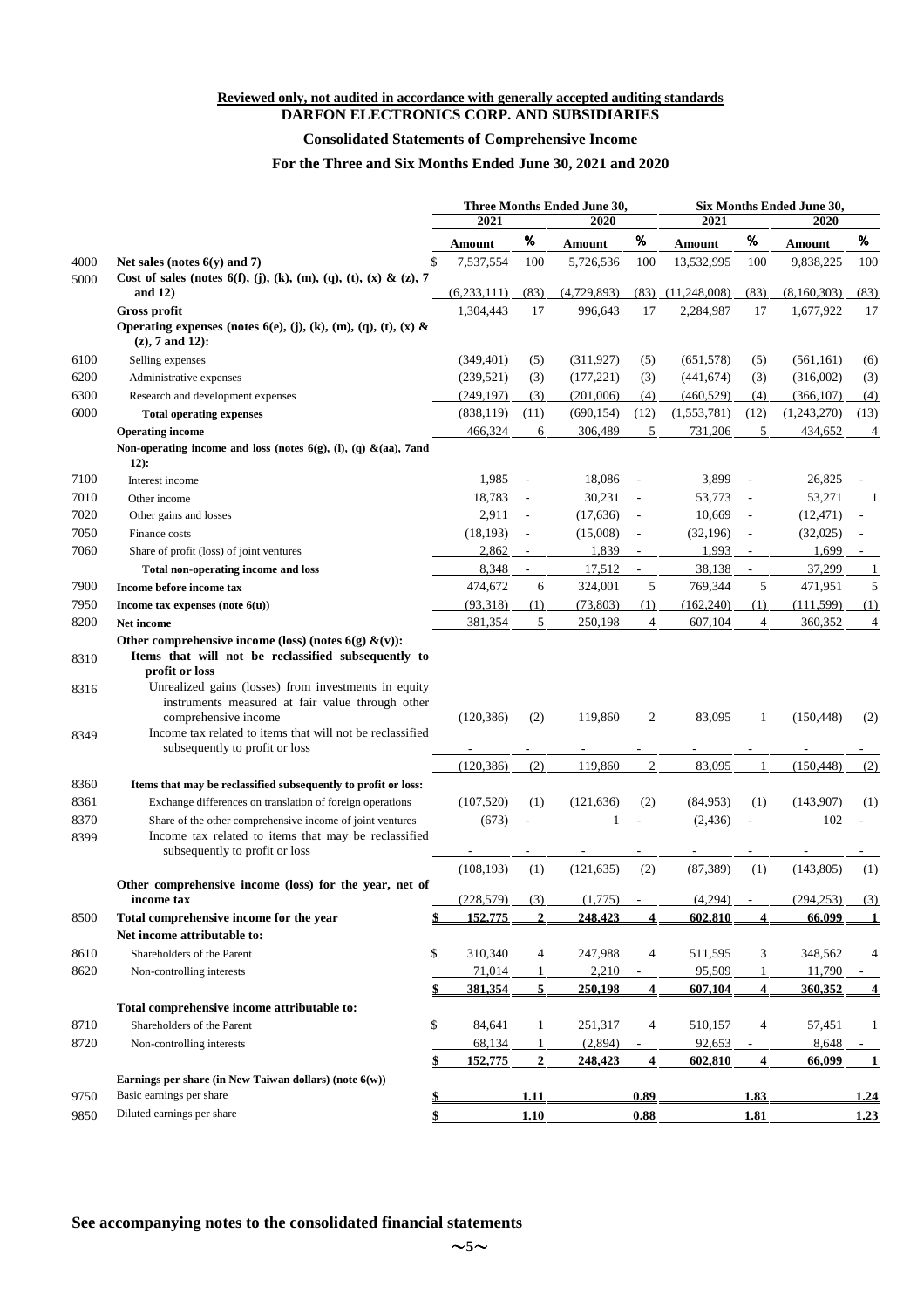**See accompanying notes to the consolidated financial statements** 

### **Reviewed only, not audited in accordance with generally accepted auditing standards**

## **DARFON ELECTRONICS CORP. AND SUBSIDIARIES**

**Consolidated Statements of Changes in Equity** 

**For the Six Months Ended June 30, 2021 and 2020** 

**(Expressed in thousands of New Taiwan dollars)**

**Equity attributable to shareholders of the Parent**

|                                                                                             | Other equity           |                           |                      |                           |                              |           |                                          |                                                                                               |                             |            |                                  |                        |                                  |
|---------------------------------------------------------------------------------------------|------------------------|---------------------------|----------------------|---------------------------|------------------------------|-----------|------------------------------------------|-----------------------------------------------------------------------------------------------|-----------------------------|------------|----------------------------------|------------------------|----------------------------------|
|                                                                                             |                        |                           |                      |                           | <b>Retained earnings</b>     |           | Foreign<br>currency                      | <b>Unrealized gains</b><br>(losses) from<br>financial asset<br>at fair value<br>through other | <b>Remeasurements</b>       |            | <b>Equity</b><br>attributable to | Non-                   |                                  |
|                                                                                             | Common<br><b>Stock</b> | Capital<br><b>Surplus</b> | <b>Legal Reserve</b> | <b>Special</b>            | Unappropriated               | Subtotal  | <b>Translation</b><br><b>Differences</b> | comprehensive<br>income                                                                       | of defined benefit<br>plans | Subtotal   | shareholders<br>of the Parent    | controlling            |                                  |
| <b>Balance at January 1, 2020</b>                                                           | 2,800,000              | 3,802,120                 | 934,042              | <b>Reserve</b><br>366,541 | <b>Earnings</b><br>1,270,104 | 2,570,687 | (499,270)                                | 38,323                                                                                        | (31, 323)                   | (492, 270) | 8,680,537                        | interests<br>1,087,054 | <b>Total equity</b><br>9,767,591 |
| Net income                                                                                  |                        |                           |                      |                           | 348,562                      | 348,562   |                                          |                                                                                               |                             |            | 348,562                          | 11,790                 | 360,352                          |
| Other comprehensive income                                                                  |                        |                           |                      |                           |                              | $-$       | (140, 663)                               | (150, 448)                                                                                    | $\sim$                      | (291, 111) | (291, 111)                       | (3,142)                | (294, 253)                       |
| Total comprehensive income                                                                  |                        | $\overline{\phantom{0}}$  |                      | $\sim$                    | 348,562                      | 348,562   | (140, 663)                               | (150, 448)                                                                                    | $\sim$                      | (291, 111) | 57,451                           | 8,648                  | 66,099                           |
| Appropriation of earnings:                                                                  |                        |                           |                      |                           |                              |           |                                          |                                                                                               |                             |            |                                  |                        |                                  |
| Legal reserve                                                                               |                        |                           | 89,995               | $\sim$                    | (89,995)                     |           |                                          |                                                                                               |                             |            |                                  |                        |                                  |
| Special reserve                                                                             |                        |                           |                      | 125,729                   | (125, 729)                   |           |                                          |                                                                                               |                             |            |                                  |                        |                                  |
| Cash dividends                                                                              |                        |                           |                      |                           | (644,000)                    | (644,000) |                                          |                                                                                               |                             |            | (644,000)                        |                        | (644,000)                        |
| Organizational restructuring                                                                |                        | 144                       |                      |                           |                              |           |                                          |                                                                                               |                             |            | 144                              | (144)                  |                                  |
| Acquisition of subsidiary's additional interest                                             |                        |                           |                      |                           |                              |           |                                          |                                                                                               |                             |            |                                  | (53,706)               | (53,706)                         |
| Difference between consideration and carrying amount of subsidiaries<br>acquired            |                        | 8,574                     |                      |                           |                              |           |                                          |                                                                                               |                             |            | 8,574                            | (8,574)                | $\sim$                           |
| Changes in ownership interest in subsidiaries                                               |                        | 12,165                    |                      |                           |                              |           |                                          |                                                                                               |                             |            | 12,165                           | (12, 165)              |                                  |
| Stock option compensation cost of subsidiaries                                              |                        |                           |                      |                           |                              |           |                                          |                                                                                               |                             |            |                                  | 21,218                 | 21,218                           |
| Capital injection from non-controlling interests                                            |                        |                           |                      |                           |                              |           |                                          |                                                                                               |                             |            |                                  | 65,300                 | 65,300                           |
| Distribution of cash dividend by subsidiaries to non-controlling interests                  |                        |                           |                      |                           |                              |           |                                          |                                                                                               |                             |            |                                  | (53,964)               | (53,964)                         |
| Balance at June 30, 2020                                                                    | \$2,800,000            | 3,823,003                 | 1,024,037            | 492,270                   | 758,942                      | 2,275,249 | (639, 933)                               | (112, 125)                                                                                    | (31, 323)                   | (783, 381) | 8,114,871                        | 1,053,667              | 9,168,538                        |
| <b>Balance at January 1, 2021</b>                                                           | 2,800,000              | 3,921,454                 | 1,024,037            | 492,270                   | 1,339,912                    | 2,856,219 | (683,751)                                | 328,577                                                                                       | (31, 433)                   | (386, 607) | 9,191,066                        | ,387,996               | 10,579,062                       |
| Net income                                                                                  |                        |                           |                      |                           | 511,595                      | 511,595   |                                          |                                                                                               |                             |            | 511,595                          | 95,509                 | 607,104                          |
| Other comprehensive income                                                                  |                        |                           |                      |                           | $\sim$                       | $\sim$    | (84,297)                                 | 82,859                                                                                        |                             | (1, 438)   | (1, 438)                         | (2,856)                | (4,294)                          |
| Total comprehensive income                                                                  |                        |                           |                      |                           | 511,595                      | 511,595   | (84,297)                                 | 82,859                                                                                        |                             | (1, 438)   | 510,157                          | 92,653                 | 602,810                          |
| Appropriation of earnings:                                                                  |                        |                           |                      |                           |                              |           |                                          |                                                                                               |                             |            |                                  |                        |                                  |
| Cash dividends                                                                              |                        |                           |                      |                           | (700,000)                    | (700,000) |                                          |                                                                                               |                             |            | (700,000)                        |                        | (700,000)                        |
| Acquisition of subsidiaries                                                                 |                        |                           |                      |                           |                              |           |                                          |                                                                                               |                             |            |                                  | 1,058,739              | 1,058,739                        |
| Decrease in non-controlling interests                                                       |                        |                           |                      |                           |                              |           |                                          |                                                                                               |                             |            |                                  | (1,409)                | (1,409)                          |
| Distribution of cash dividend by subsidiaries to non-controlling interests                  |                        |                           |                      |                           |                              |           |                                          |                                                                                               |                             |            |                                  | (79, 239)              | (79, 239)                        |
| Disposal of equity investments measured at fair<br>value through other comprehensive income |                        |                           |                      |                           | 29,189                       | 29,189    |                                          | (29, 189)                                                                                     |                             | (29, 189)  |                                  |                        |                                  |
| Balance at June 30, 2021                                                                    | \$2,800,000            | 3,921,454                 | 1,024,037            | 492,270                   | 1,180,696                    | 2,697,003 | (768, 048)                               | 382,247                                                                                       | (31, 433)                   | (417, 234) | 9,001,223                        | 2,458,740              | 11,459,963                       |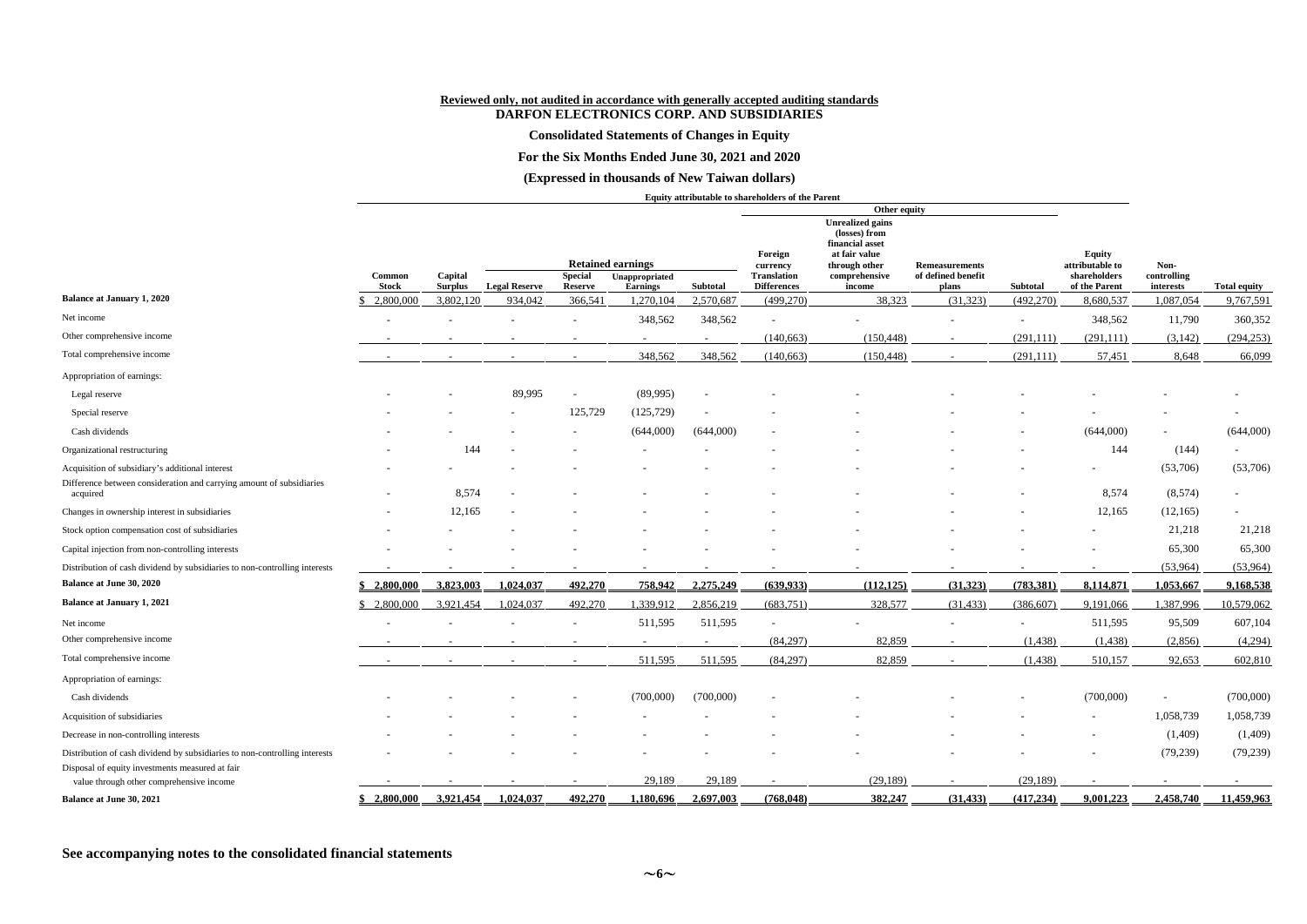#### **Reviewed only, not audited in accordance with generally accepted auditing standards DARFON ELECTRONICS CORP. AND SUBSIDIARIES**

#### **Consolidated Statements of Cash Flows**

### **For the Six Months Ended June 30, 2021 and 2020**

#### **(Expressed in thousands of New Taiwan dollars)**

|                                                                                             | <b>Six Months Ended June 30,</b> |             |
|---------------------------------------------------------------------------------------------|----------------------------------|-------------|
| Cash flows from operating activities:                                                       | 2021                             | 2020        |
| Income before income tax                                                                    | \$<br>769,344                    | 471,951     |
| <b>Adjustments:</b>                                                                         |                                  |             |
| Adjustments to reconcile profit or loss:                                                    |                                  |             |
| Depreciation                                                                                | 460,176                          | 366,373     |
| Amortization                                                                                | 49,711                           | 32,965      |
| Expected credit loss                                                                        | 1,109                            | 628         |
| Interest expense                                                                            | 32,196                           | 32,025      |
| Interest income                                                                             | (3,899)                          | (26, 825)   |
| Share-based compensation cost                                                               |                                  | 21,218      |
| Share of losses of joint ventures                                                           | (1,993)                          | (1,699)     |
| Losses on disposal of property, plant and equipment                                         | 554                              | 8,136       |
| Losses on disposal of investment property                                                   |                                  | 1,051       |
| Losses on disposal of investments                                                           |                                  | 2,042       |
| Losses (gains) on lease modifications                                                       | 245                              | (5)         |
| Total adjustments to reconcile profit or loss                                               | 538,099                          | 435,909     |
| Changes in operating assets and liabilities:                                                |                                  |             |
| Changes in operating assets:                                                                |                                  |             |
| Decrease in financial assets mandatorily measured at fair value through profit              |                                  |             |
| or loss                                                                                     | 7,898                            | 2,128       |
| Increase in notes and accounts receivable                                                   | (628, 156)                       | (508, 479)  |
| Increase in accounts receivable from related parties                                        | (5,820)                          | (20,512)    |
| Decrease (increase) in other receivable                                                     | 129,216                          | (6,126)     |
| Increase in inventories                                                                     | (1,734,460)                      | (400,790)   |
| Increase in prepayments and other current assets                                            | (194, 169)                       | (118, 879)  |
| Total changes in operating assets                                                           | (2,425,491)                      | (1,052,658) |
| Changes in operating liabilities:                                                           |                                  |             |
| Increase in financial liabilities at fair value through profit or loss                      | 851                              |             |
| Increase in notes and accounts payable                                                      | 765,202                          | 500,105     |
| Decrease in accounts payable from related parties                                           | (263)                            | (135)       |
| Decrease in other payables                                                                  | (98, 246)                        | (64, 353)   |
| Increase in provisions<br>Decrease in other current liabilities                             | 8,683                            | 3,903       |
|                                                                                             | (91, 860)                        | (57,310)    |
| (Decrease) increase in net defined benefit liability                                        | (2,303)                          | 737         |
| Total changes in operating liabilities<br>Total changes in operating assets and liabilities | 582,064                          | 382,947     |
|                                                                                             | (1,843,427)                      | (669,711)   |
| <b>Total adjustments</b>                                                                    | (1,305,328)                      | (233,802)   |
| Cash (used in) generated from operations<br>Interest received                               | (535,984)                        | 238,149     |
|                                                                                             | 3,921                            | 29,637      |
| Interest paid<br>Income taxes paid                                                          | (31,390)                         | (32,315)    |
|                                                                                             | (123,967)                        | (118, 345)  |
| Net cash (used in) provided by operating activities                                         | (687, 420)                       | 117,126     |
|                                                                                             |                                  | (Continued) |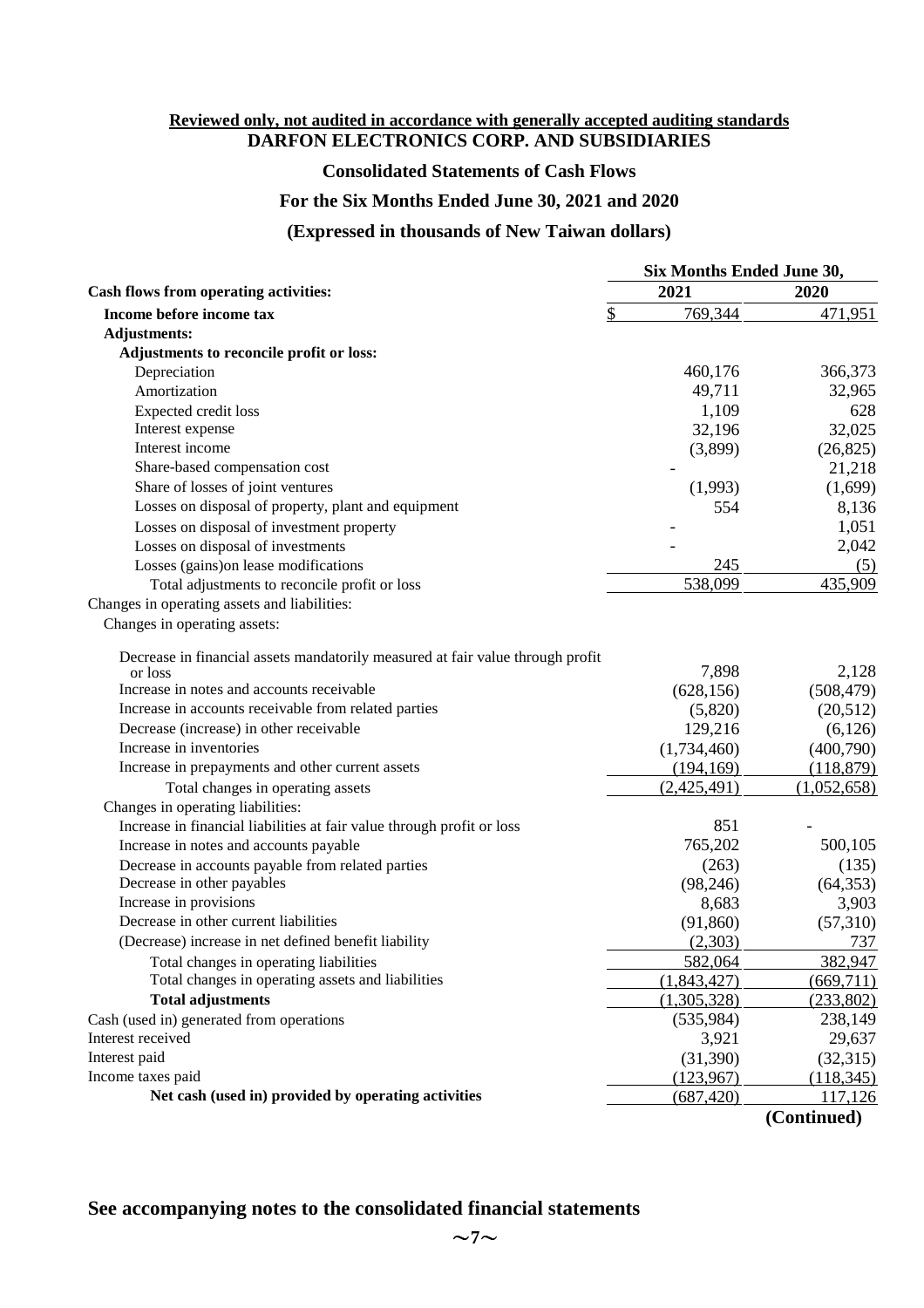#### **Reviewed only, not audited in accordance with generally accepted auditing standards DARFON ELECTRONICS CORP. AND SUBSIDIARIES**

#### **Consolidated Statements of Cash Flows (Continued)**

### **For the Six Months Ended June 30, 2021 and 2020**

#### **(Expressed in thousands of New Taiwan dollars)**

|                                                                                                                                                         | <b>Six Months Ended June 30,</b> |            |  |
|---------------------------------------------------------------------------------------------------------------------------------------------------------|----------------------------------|------------|--|
|                                                                                                                                                         | 2021                             | 2020       |  |
| Cash flows from investing activities:                                                                                                                   |                                  |            |  |
| Purchase of financial assets at fair value through other comprehensive income<br>Proceeds from disposal of financial assets at fair value through other | (132,215)                        |            |  |
| comprehensive income                                                                                                                                    | 56,095                           |            |  |
| Purchase of financial assets at amortized cost                                                                                                          | (45,773)                         | (500)      |  |
| Proceeds from redemption of financial assets at amortized cost                                                                                          |                                  | 731,586    |  |
| Purchase of financial assets at fair value through profit or loss                                                                                       | (444, 403)                       | (600, 998) |  |
| Proceeds from disposal of financial assets at fair value through profit or loss                                                                         | 446,209                          | 617,404    |  |
| Purchase of investments accounted for using equity method                                                                                               |                                  | (13, 333)  |  |
| Acquisition of subsidiaries, net of cash received<br>Additions to property, plant and equipment (including prepayments for                              | (159, 469)                       |            |  |
| equipment)                                                                                                                                              | (460, 198)                       | (550,990)  |  |
| Proceeds from disposal of property, plant and equipment                                                                                                 | 5,209                            | 24,071     |  |
| Proceeds from disposal of investment property                                                                                                           |                                  | 63,252     |  |
| (Increase) decrease in refundable deposits                                                                                                              | (5,296)                          | 116,868    |  |
| Additions to intangible assets                                                                                                                          | (15,546)                         | (12,698)   |  |
| Additions to right-of-use assets                                                                                                                        | (8,736)                          |            |  |
| Increase in other non-current assets                                                                                                                    | (23, 668)                        | (191,069)  |  |
| Net cash flows (used in) provided by investing activities                                                                                               | (787, 791)                       | 183,593    |  |
| <b>Cash flows from financing activities:</b>                                                                                                            |                                  |            |  |
| Increase (decrease) in short-term borrowings                                                                                                            | 1,749,682                        | (48, 344)  |  |
| Increase in short-term notes and bills payable                                                                                                          |                                  | 199,867    |  |
| Decrease in short-term notes and bills payable                                                                                                          | (439,721)                        | (199, 989) |  |
| Increase in long-term debt                                                                                                                              | 900,000                          |            |  |
| Repayments of long-term debt                                                                                                                            | (4,231)                          | (6,507)    |  |
| Payment of lease liabilities                                                                                                                            | (51,930)                         | (43, 552)  |  |
| Increase in other non-current liabilities                                                                                                               | 83,345                           | 2,648      |  |
| Additions to interests in subsidiaries                                                                                                                  |                                  | (53,706)   |  |
| Capital injection from non-controlling interests                                                                                                        |                                  | 65,300     |  |
| Net cash provided by (used in) financing activities                                                                                                     | 2,237,145                        | (84, 283)  |  |
| <b>Effects of exchange rate changes</b>                                                                                                                 | (49,365)                         | (104, 183) |  |
| Net increase in cash and cash equivalents                                                                                                               | 712,569                          | 112,253    |  |
| Cash and cash equivalents at beginning of year                                                                                                          | 2,602,683                        | 1,722,470  |  |
| \$<br>Cash and cash equivalents at end of year                                                                                                          | 3,315,252                        | 1,834,723  |  |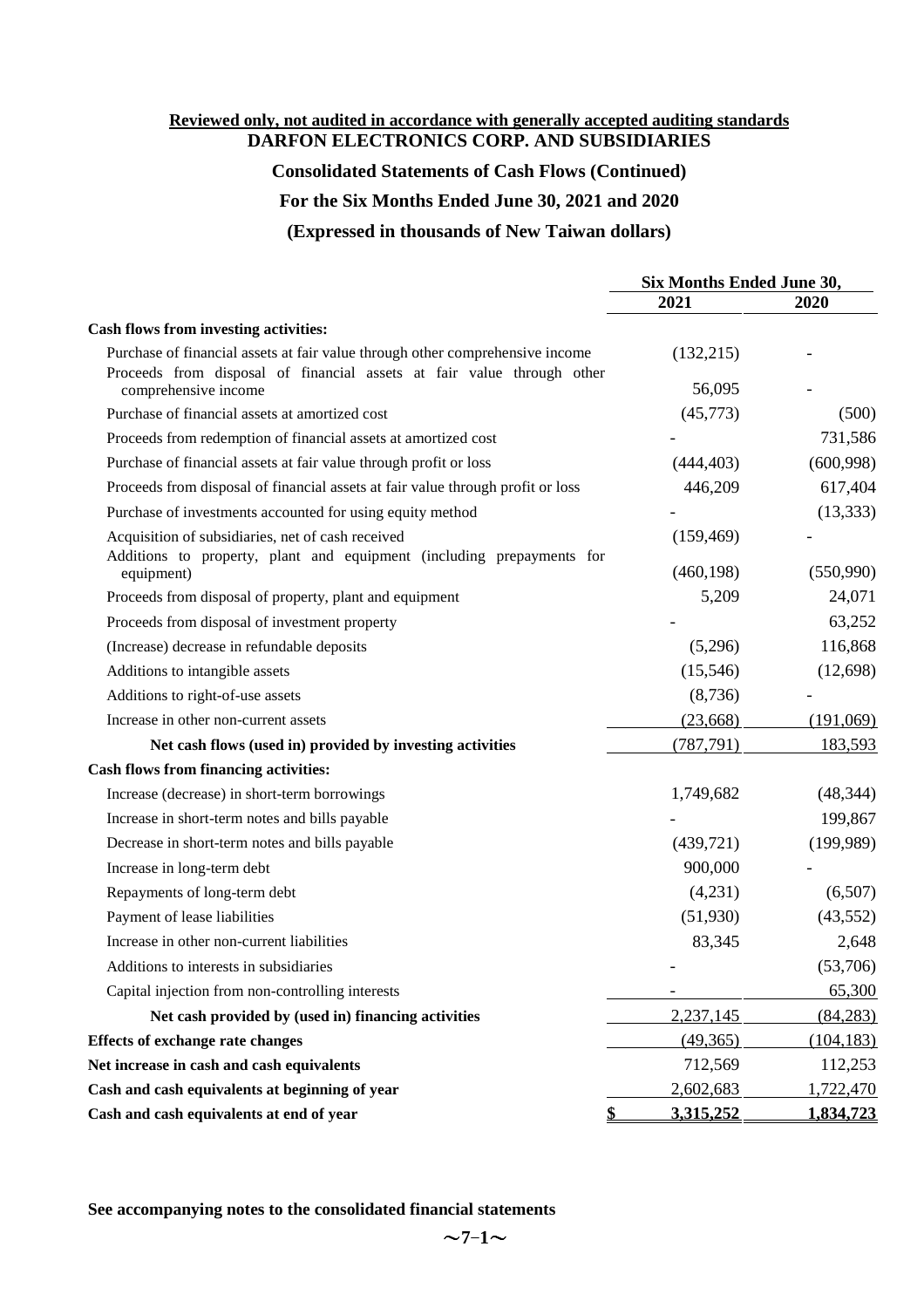# **Reviewed only, not audited in accordance with generally accepted auditing standards DARFON ELECTRONICS CORP. AND SUBSIDIARIES Notes to Consolidated Financial Statements For The Six Months Ended June 30, 2021 and 2020**

## **(Expressed in thousands of New Taiwan dollars, unless otherwise indicated)**

#### **1. Organization and business**

Darfon Electronics Corp. (the "Company") was incorporated on May 8, 1997, as a company limited by shares under the laws of the Republic of China ("R.O.C."). The address of the Company's registered office is No. 167-1, Shan-Ying Road, Gueishan District, Taoyuan, Taiwan. The Company and its subsidiaries (collectively the "Group") are mainly engaged in the manufacture and sale of computer peripherals, power devices, green energy products and passive components.

#### **2. Authorization of the consolidated financial statements**

These consolidated financial statements were authorized for issuance by the Board of Directors on August 6, 2021.

#### **3. Application of new and revised accounting standards and interpretations:**

(a) Impact of adoption of new, revised or amended standards and interpretations endorsed by the Financial Supervisory Commission, R.O.C. ("FSC").

The Group has initially adopted the following new amendments, which do not have a significant impact on its consolidated financial statements, from January 1, 2021:

- Amendments to IFRS 4, "Extension of the temporary exemption from applying IFRS 9"
- Amendments to IFRS 9, IAS39 and IFRS7 "Interest Rate Benchmark Reform-Phase 2"
- Amendments to IFRS 16 "COVID-19-Related Rent Concessions After June 30,2021"

#### (b) Impact of the IFRS issued by the FSC but not yet effective

The Group assesses that the adoption of the following new amendments, effective for annual period beginning on January 1, 2022, would not have a significant impact on its consolidated financial statements.

- Amendments to IAS 16 "Property, Plant and Equipment Proceeds before Intended Use"
- Amendments to IAS 37 "Onerous Contracts Cost of Fulfilling a Contract"
- Annual Improvements to IFRSs 2018 2020
- Amendments to IFRS 3 "Reference to the Conceptual Framework"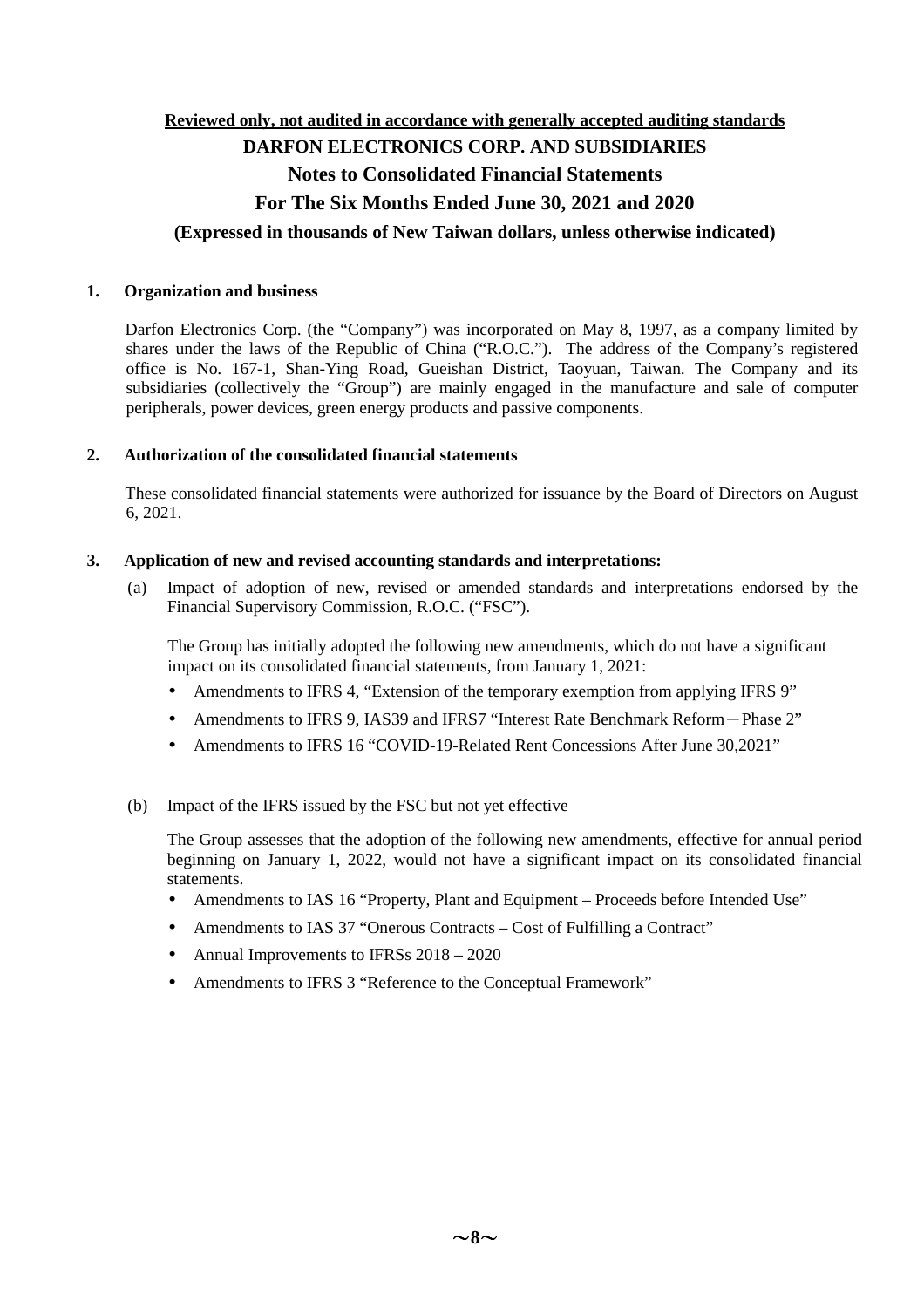(c) The impact of IFRS issued by IASB but not yet endorsed by the FSC

The following new and amended standards, which may be relevant to the Group, have been issued by the International Accounting Standards Board ("IASB"), but have yet to be endorsed by the FSC:

| <b>Standards or</b><br><b>Interpretations</b>                                                             | <b>Content of amendment</b>                                                                                                                                                                                                                                                                                                                                                                                                                                                                          | <b>Effective Date</b><br><b>Issued by IASB</b> |
|-----------------------------------------------------------------------------------------------------------|------------------------------------------------------------------------------------------------------------------------------------------------------------------------------------------------------------------------------------------------------------------------------------------------------------------------------------------------------------------------------------------------------------------------------------------------------------------------------------------------------|------------------------------------------------|
| Amendments<br>to IAS<br>"Classification"<br>οf<br>Liabilities as Current<br><sub>or</sub><br>Non-current" | The amendments aim to promote consistency in<br>applying the requirements by helping companies<br>determine whether, in the statement of balance<br>sheet, debt and other liabilities with an uncertain<br>settlement date should be classified as current (due)<br>or potentially due to be settled within one year) or<br>non-current.<br>amendments<br>include<br><b>The</b><br>clarifying<br>the<br>classification requirements for debt a company<br>might settle by converting it into equity. | January 1,2023                                 |

The Group is evaluating the impact of its initial adoption of the abovementioned standards or interpretations on its consolidated financial position and consolidated financial performance. The results thereof will be disclosed when the Group completes its evaluation.

The Group does not expect the following other new and amended standards, which have yet to be endorsed by the FSC, to have a significant impact on its consolidated financial statements:

- Amendments to IFRS 10 and IAS 28 "Sale or Contribution of Assets Between an Investor and Its Associate or Joint Venture"
- IFRS 17 " Insurance Contracts" and amendments to IFRS 17 " Insurance Contracts"
- Amendments to IAS 1 "Disclosure of Accounting Policies"
- Amendments to IAS 8 "Definition of Accounting Estimates"
- Amendments to IAS 12 "Deferred Tax related to Assets and Liabilities arising from a Single Transaction"

#### **4. Summary of significant accounting policies**

(a) Statement of compliance

The accompanying consolidated financial statements have been prepared in accordance with the Regulations Governing the Preparation of Financial Reports by Securities Issuers (hereinafter referred to as "the Regulations") and IAS 34, Interim Financial Reporting, as endorsed and issued into effect by the FSC. The consolidated financial statements do not present all the disclosures required for a complete set of annual consolidated financial statements prepared under the IFRSs endorsed by the FSC with effective dates.

Except as described below, the significant accounting policies applied in the consolidated financial statements are the same as those applied in the consolidated financial statements for the year ended December 31, 2020, and have been applied consistently to all periods presented in the consolidated financial statements. Refer to Note 4 of the consolidated financial statements for the year ended December 31, 2020 for the details.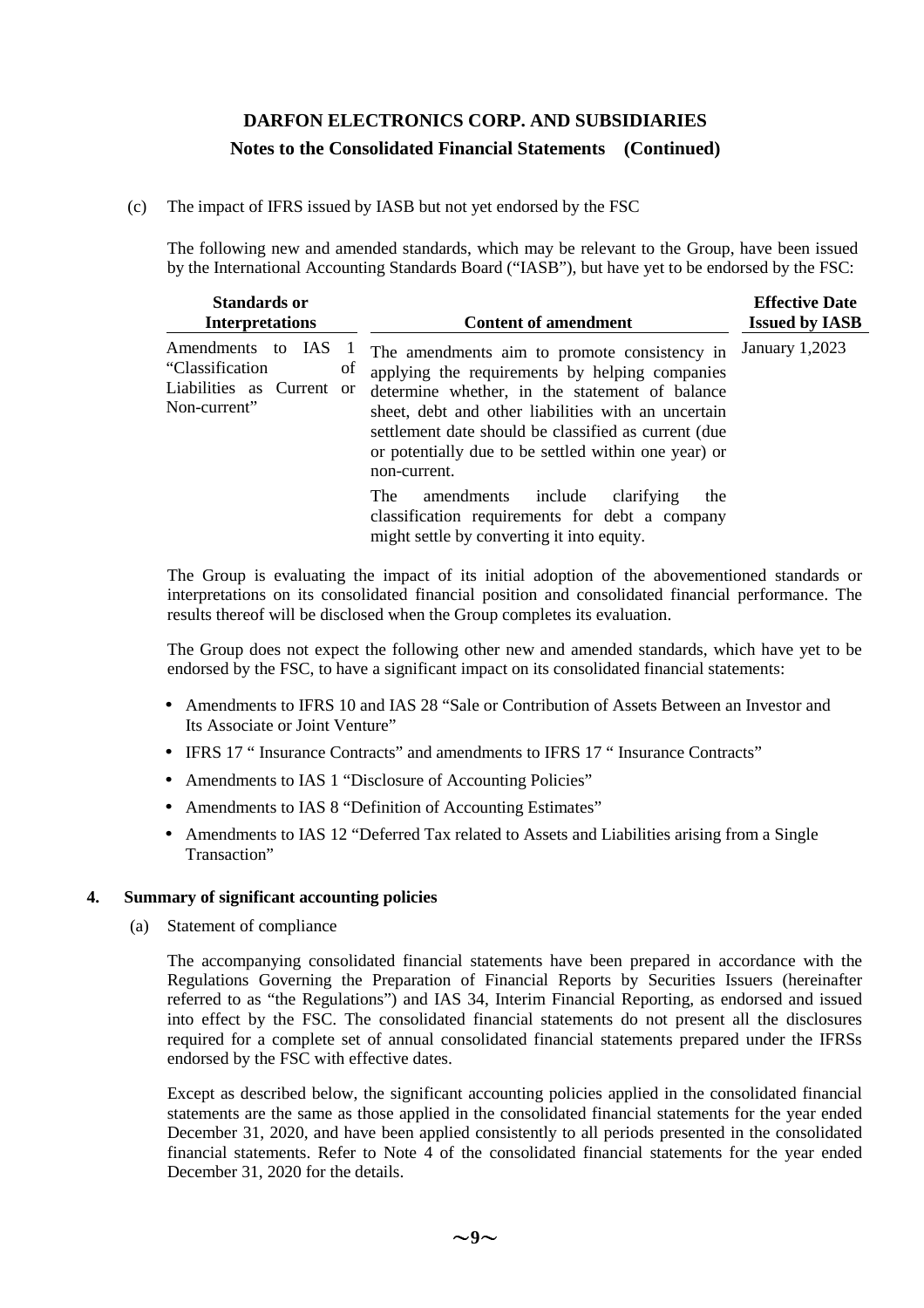### (b) Basis of preparation

### (i) List of subsidiaries in the consolidated financial statements

|                         |                                                                            |                                                                                                                                               | <b>Percentage of Ownership</b> |                             |                  |              |
|-------------------------|----------------------------------------------------------------------------|-----------------------------------------------------------------------------------------------------------------------------------------------|--------------------------------|-----------------------------|------------------|--------------|
| <b>Name of Investor</b> | <b>Name of Investee</b>                                                    | <b>Main Business</b>                                                                                                                          | June<br>30, 2021               | <b>December</b><br>31, 2020 | June<br>30, 2020 | <b>Note</b>  |
| The Company             | Darfon (BVI) Corporation<br>(DFBVI)                                        | Trading of electronic<br>products                                                                                                             | 100.00%                        | 100.00%                     | 100.00%          | Note 1       |
| The Company             | Darfon (Labuan) Corporation<br>(DFLB)                                      | Investment holding                                                                                                                            | 100.00%                        | 100.00%                     | 100.00%          | L,           |
| The Company             | Darfon Materials Corp. (DMC)                                               | Manufacture and sale of<br>LTCC, inductors and paste                                                                                          | 100.00%                        | 100.00%                     | 100.00%          | Note 1       |
| The Company             | Darfon Gemmy Corp. (DZL)                                                   | Investment holding                                                                                                                            | 100.00%                        | 100.00%                     | 100.00%          | Note 1       |
| The Company             | Darfon Europe B.V. (DFeu)                                                  | Trading of green devices                                                                                                                      | 100.00%                        | 100.00%                     | 100.00%          | Note 1       |
| <b>DFBVI/DFLB</b>       | Darfon Electronics (Suzhou) Co., Manufacture and sale of the<br>Ltd. (DFS) | Company's products                                                                                                                            | 100.00%                        | 100.00%                     | 100.00%          |              |
| <b>DFLB</b>             | Darfon Electronics Czech s.r.o<br>(DFC)                                    | Trading of electronic<br>products                                                                                                             | 100.00%                        | 100.00%                     | 100.00%          | Note 1       |
| <b>DFLB</b>             | Darfon America Corp. (DFA)                                                 | Trading of electronic<br>products                                                                                                             | 100.00%                        | 100.00%                     | 100.00%          | Note 1       |
| <b>DFLB</b>             | Huaian Darfon Electronics Co.,<br>Ltd. (DFH)                               | Manufacture and sale of the<br>Company's products                                                                                             | 100.00%                        | 100.00%                     | 100.00%          |              |
| <b>DFLB</b>             | Darfon Korea Co., Ltd. (DFK)                                               | Trading of electronic<br>products                                                                                                             | 100.00%                        | 100.00%                     | 100.00%          | Note 1       |
| <b>DFLB</b>             | Darfon Precision Holdings Co.,<br>Ltd. (DPH)                               | Investment holding                                                                                                                            | 100.00%                        | 100.00%                     | 100.00%          | Note 1       |
| <b>DFLB</b>             | Darfon Electronics, Chongqing<br>(DFQ)                                     | Manufacture and sale of the<br>Company's products                                                                                             | 100.00%                        | 100.00%                     | 100.00%          | Note 1       |
| <b>DPH</b>              | Darfon Precision (Suzhou) Co.,<br>Ltd. (DPS)                               | Mold development and<br>manufacture                                                                                                           | 100.00%                        | 100.00%                     | 100.00%          | Note 1       |
| <b>DFeu</b>             | Darfon Germany GmbH(DFG)                                                   | Trading of green devices                                                                                                                      | 100.00%                        | 100.00%                     | 100.00%          | Note 1       |
| The Company             | Darfon Vietnam Co., Ltd.(DFV)                                              | Manufacture of electronic<br>products                                                                                                         | 100.00%                        | 100.00%                     |                  | Note 1 and 5 |
| The Company<br>/DZL     | <b>Unictron Technologies</b><br>Corporation (UTC)                          | Manufacture and trading of<br>wireless antennas for<br>telecommunication, modules<br>and piezoelectric ceramics,<br>and ultrasound components | 50.28%                         | 50.28%                      | 54.22%           | Note 1       |
| <b>UTC</b>              | Unicom Technologies, Inc. (UTI) Investment holding                         |                                                                                                                                               | 50.28%                         | 50.28%                      | 54.22%           | Note 1       |
| UTI                     | WirelessCom Technologies<br>(Shenzhen) Co., Ltd. (UTZ)                     | Sale, design and marketing<br>of wireless antennas for<br>telecommunication and<br>modules                                                    | 50.28%                         | 50.28%                      | 54.22%           | Note 1       |
| The Company<br>/UTC     | San Jose Technology, Inc (STC)                                             | Manufacture and processing<br>of satellite locator, navigator<br>and antenna, and the trading<br>of telecommunications<br>equipment.          |                                | 50.28%                      | 54.22%           | Note 1 and 6 |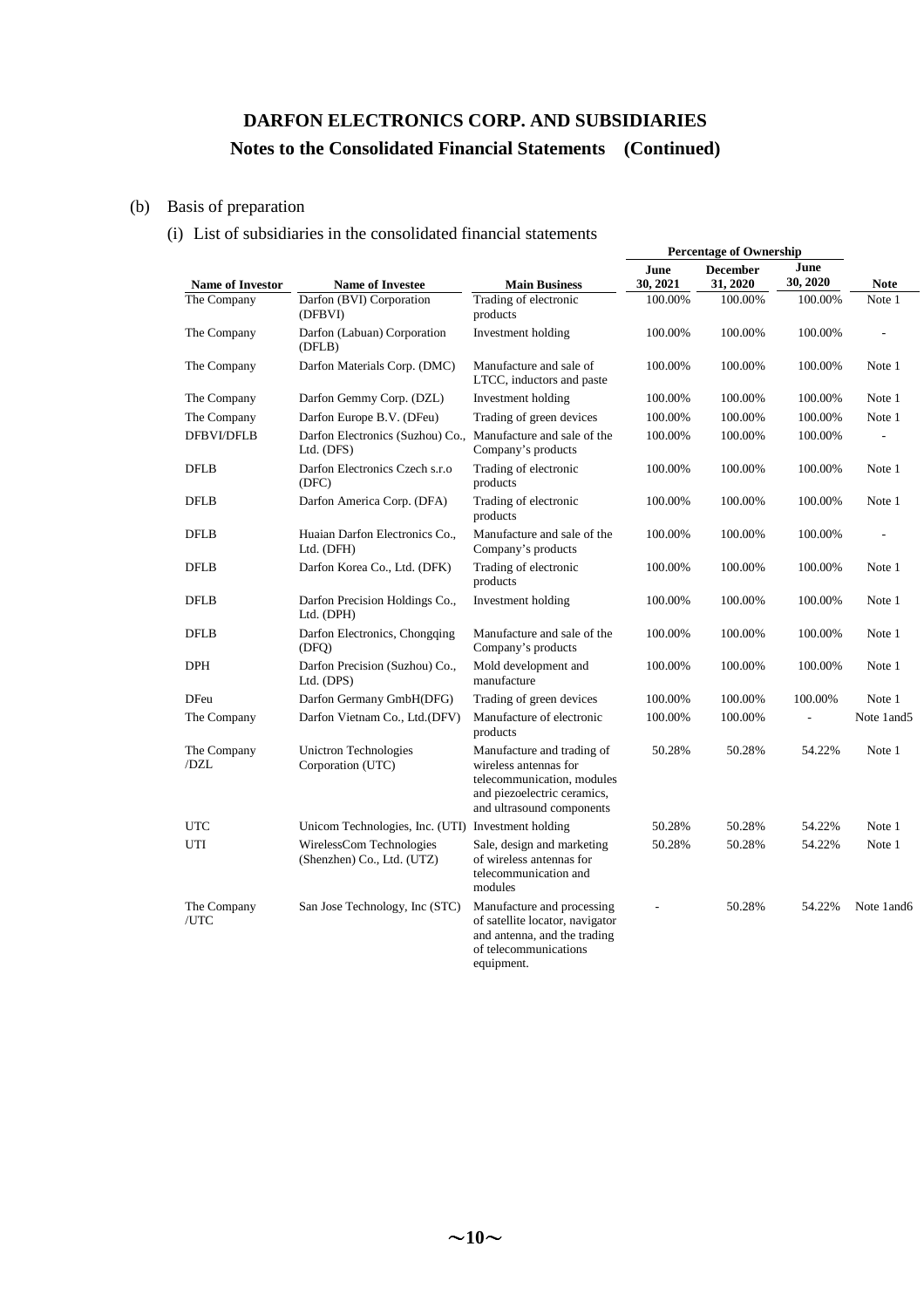### **Notes to the Consolidated Financial Statements (Continued)**

|                            |                                                                     |                                                                                                                              | <b>Percentage of Ownership</b> |                             |                  |                               |
|----------------------------|---------------------------------------------------------------------|------------------------------------------------------------------------------------------------------------------------------|--------------------------------|-----------------------------|------------------|-------------------------------|
| <b>Name of Investor</b>    | <b>Name of Investee</b>                                             | <b>Main Business</b>                                                                                                         | <b>June</b><br>30, 2021        | <b>December</b><br>31, 2020 | June<br>30, 2020 | <b>Note</b>                   |
| The Company/<br><b>DZL</b> | Darad Innovation Corp. (DTC)                                        | Manufacture and sale of<br>E-bike and related products                                                                       | 70.35%                         | 70.35%                      | 80.75%           | Note 1                        |
| <b>DTC</b>                 | Kenlight Sport Marketing Co.,<br>Ltd. (KSMC)                        | Sale of bicycles and related<br>products                                                                                     | 70.35%                         | 70.35%                      |                  | 80.75% Note 1 and 2           |
| <b>KSMC</b>                | Tiger Develop Group Inc.<br>(Tiger)                                 | Investment holding                                                                                                           |                                |                             | 80.75%           | Note $1 \cdot$<br>$2$ and $4$ |
| <b>DTC</b>                 | Iron Ore Co., Ltd. (IOC)                                            | Sale of bicycles and related<br>products                                                                                     | 53.47%                         | 53.47%                      | 61.37%           | Note 1                        |
| The Company                | Kenstone Metal Co., Ltd. (KST)                                      | Manufacture and sale of<br>bicycles and related products                                                                     | 60.00%                         | 60.00%                      | 60.00%           | Note 1                        |
| <b>KST</b>                 | Kenstone Metal Company<br>GmbH (KSG)                                | Assembly and sale of bicycles<br>and related products                                                                        | 60.00%                         | 60.00%                      | 60.00%           | Note 1                        |
| <b>KST</b>                 | KSI Handels GmbH (KSI)                                              | Acquisition, lease and<br>management of movable<br>property and real estate, and<br>sale of bicycles and related<br>products | 60.00%                         | 60.00%                      | 60.00%           | Note 1                        |
| <b>KST</b>                 | Kenstone Vietnam Co., Ltd.<br>(KSV)                                 | Manufacture and sale of<br>bicycles and related products                                                                     | 60.00%                         | 60.00%                      | 60.00%           | Note 1                        |
| The Company                | TD HiTech Energy Inc (TDI)                                          | Manufacture and sale of the<br>High-power battery modules<br>for electric bicycles                                           | 62.75%                         | 62.75%                      | ÷                | Note 1 and 3                  |
| The Company                | Astro Tech Co., Ltd. (ATC)                                          | Manufacture and sale of<br>bicycles and related products                                                                     | 51.00%                         |                             | ٠                | Note 1and7                    |
| <b>ATC</b>                 | Astro Engineering Co., Ltd.<br>(ATB)                                | Investment holding                                                                                                           | 51.00%                         | $\overline{a}$              | ٠                | Note 1and7                    |
| <b>ATB</b>                 | Astro Engineering Vietnam Co., Manufacture and sale of<br>Ltd (ATV) | bicycles and related products                                                                                                | 51.00%                         |                             | ٠                | Note 1and7                    |

Note 1:The aforementioned companies are non-significant subsidiaries, and their financial statements have not been reviewed for the six months ended June 30, 2020 and 2021, except that DFQ has been reviewed for the six months ended June 30, 2020; DFQ and UTC have been reviewed for the six months ended June 30, 2021.

Note 2:In January 2020, the Group introduced an organizational restructuring whereby KST sold all of its equity interest in KSMC to DTC.

Note 3:On August 25, 2020, the Group obtained control over TDI. Thus, TDI and its subsidiaries were included in the accompanying consolidated financial statements from the date the control commenced.

Note 4:Those companies were liquidated in 2020.

Note 5:DFV was established in December 2020.

Note 6:STC was merged into UTC in March 2021 and STC was dissolved.

Note 7:On April 1, 2021, the Group obtained control over ATC. Thus, ATC and its subsidiaries were included in the accompanying consolidated financial statements from the date the control commenced.

- (c) List of subsidiaries which are not included in the consolidated financial statements: None.
- (d) Employee benefits

Pension cost for an interim period is calculated on a year-to-date basis by using the actuarially-determined pension cost rate at the end of prior fiscal year, adjusted for significant market fluctuations subsequent to the end of prior fiscal year and for significant curtailments, settlements, or other significant one-time events.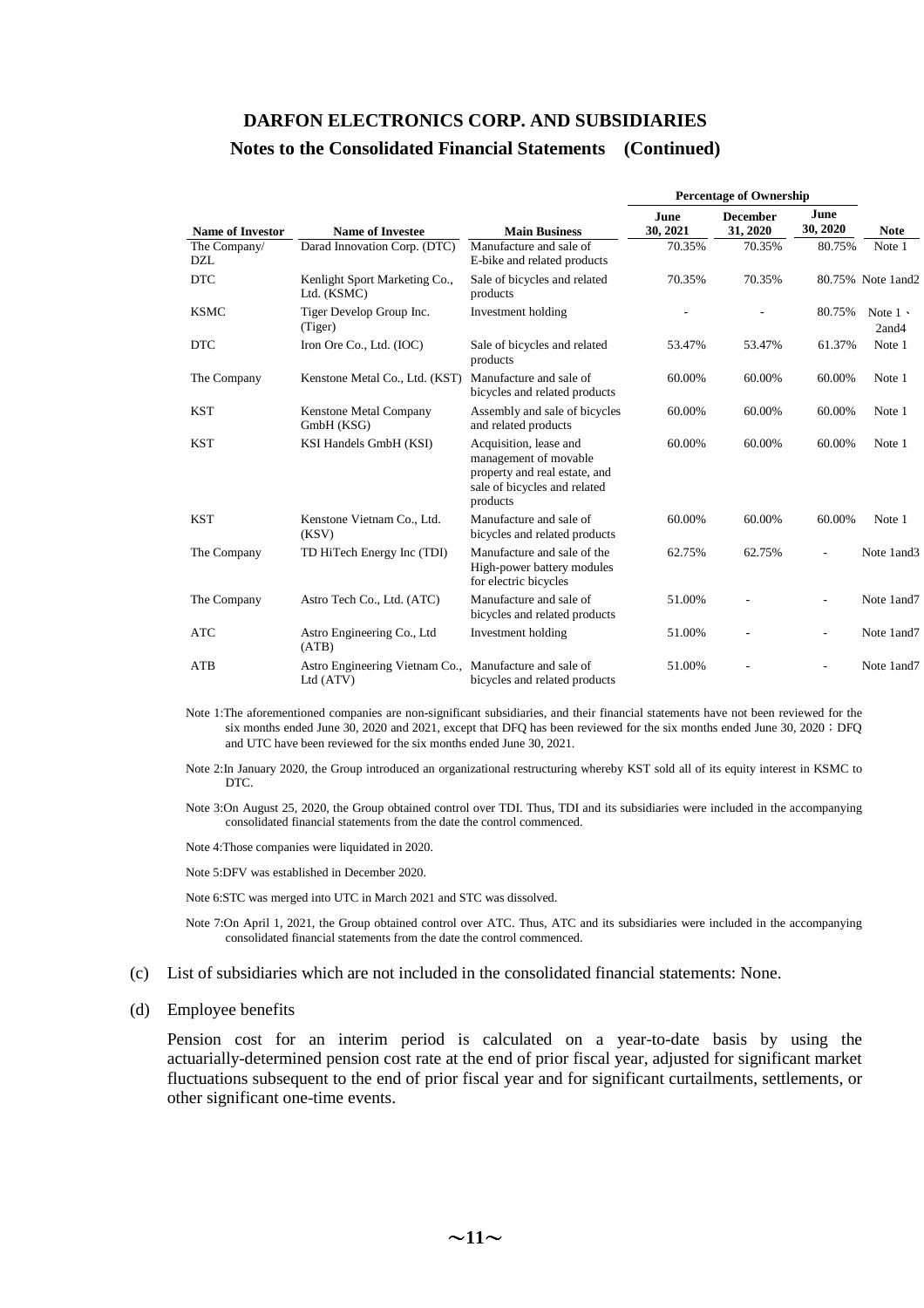#### (e) Income taxes

The Company measures and discloses interim period income tax expense in accordance with paragraph B12 of IAS 34, Interim Financial Reporting.

Income tax expense for the period is best estimated by multiplying pre-tax income of the interim period by a projected annual effective tax rate, and is recognized as current tax expense.

Income taxes that are recognized directly in equity or other comprehensive income are measured in respect of temporary differences between the carrying amounts of assets and liabilities for financial reporting purposes and the corresponding tax bases at the tax rates that are expected to be applied in the year in which the asset is realized or the liability is settled.

#### **5. Critical Accounting Judgments and Key Sources of Estimations and Assumptions Uncertainty**

The preparation of the consolidated financial statements in conformity with the Regulations and IAS 34, Interim Financial Reporting, as endorsed and issued into effect by the FSC requires management to make judgments, estimates and assumptions that affect the application of the accounting policies and the reported amount of assets, liabilities, income and expenses. Actual results may differ from these estimates.

In preparing the consolidated financial statements, critical accounting judgments and key sources of estimations and assumptions uncertainty used by management in the application of accounting policies are consistent with those described in Note 5 of the consolidated financial statements for the year ended December 31, 2020

#### **6. Description of Significant Accounts**

Except as described below, the description of significant accounts in the accompanying consolidated financial statements is not materially different from those described in Note 6 of the consolidated financial statements for the year ended December 31, 2020.

(a) Cash and cash equivalents

|                                                  | <b>June 30,</b><br>2021 | December 31,<br>2020 | <b>June 30,</b><br><b>2020</b> |
|--------------------------------------------------|-------------------------|----------------------|--------------------------------|
| Cash on hand                                     | \$<br>7,389             | 5,662                | 4,657                          |
| Demand deposits and checking accounts            | 2,681,335               | 2,001,707            | 1,318,038                      |
| Time deposits with original maturities less than |                         |                      |                                |
| three months                                     | 618,694                 | 590,998              | 507,662                        |
| Cash equivalents                                 | 7,834                   | 4,316                | 4,366                          |
|                                                  | 3,315,252               | <u>2,602,683</u>     | 1,834,723                      |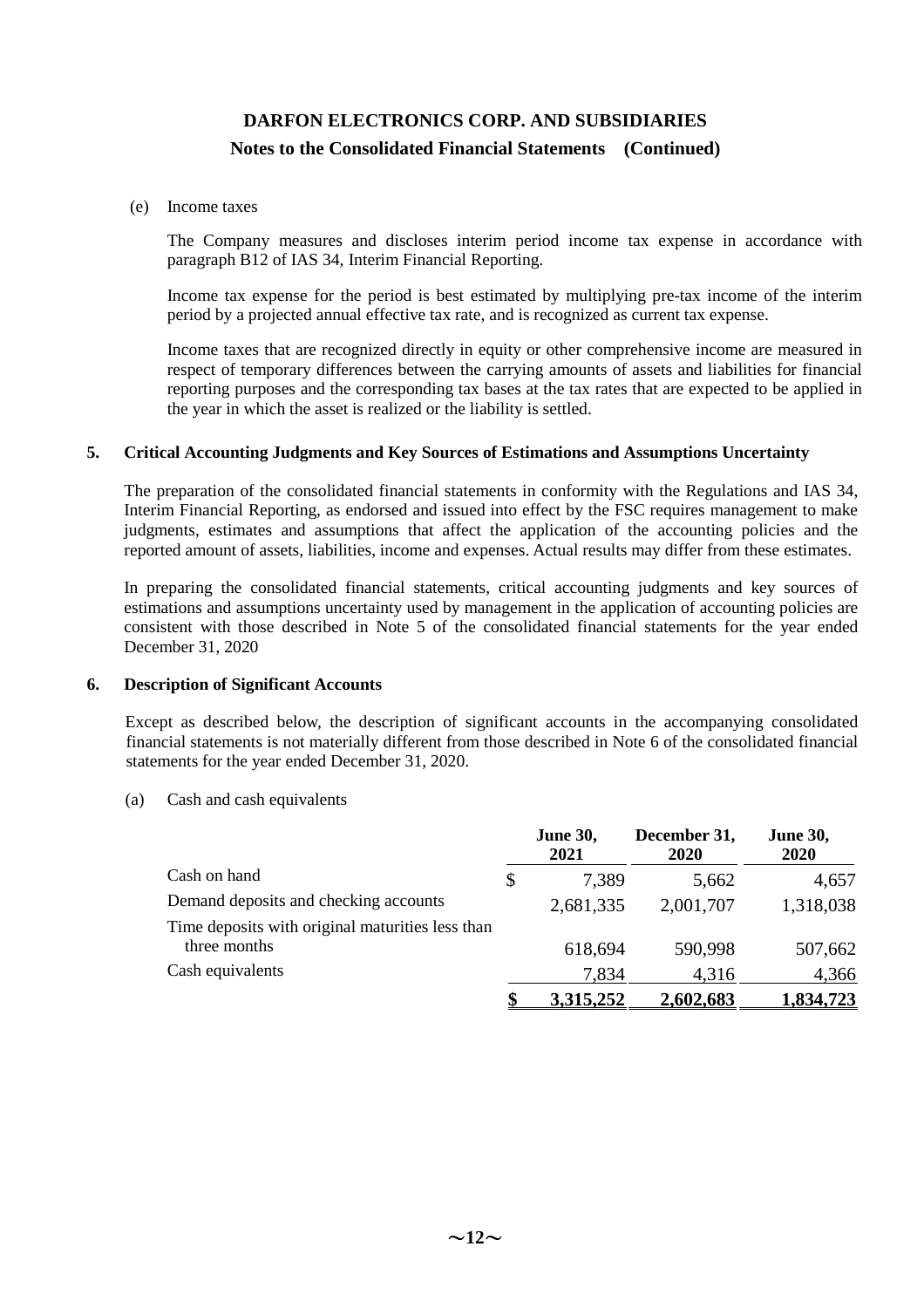(b) Financial assets and liabilities at fair value through profit or loss-current

|                                                                                | <b>June 30,</b><br>2021 | December 31,<br>2020 | <b>June 30,</b><br>2020 |
|--------------------------------------------------------------------------------|-------------------------|----------------------|-------------------------|
| Financial assets mandatorily measured at<br>fair value through profit or loss: |                         |                      |                         |
| Derivative instruments not designated<br>for hedge accounting:                 |                         |                      |                         |
| Foreign currency forward contracts                                             | \$<br>1,946             | 9,844                | 1,046                   |
| Non-derivative financial assets:                                               |                         |                      |                         |
| Open-end mutual funds                                                          | 100,111                 | 100,034              |                         |
| Structured deposits                                                            | 342,571                 | 344,454              | 330,626                 |
|                                                                                | 444,628                 | 454,332              | 331,672                 |
| Financial liabilities held for trading:                                        |                         |                      |                         |
| Derivative instruments not designated for<br>hedge accounting:                 |                         |                      |                         |
| Foreign currency forward contracts                                             | \$<br>(879)             | (28)                 |                         |

The Group entered into derivative contracts to manage foreign currency exchange risk arising from operating activities and were classified as financial assets and liabilities at fair value through profit or loss.

At each reporting date, the outstanding derivative contracts that did not conform to the criteria for hedge accounting and consisted of the following:

| June 30, 2021                                                                         |                    |                        |  |  |  |  |
|---------------------------------------------------------------------------------------|--------------------|------------------------|--|--|--|--|
| <b>Contract amount</b><br>(in thousands)                                              | <b>Currency</b>    | <b>Maturity Period</b> |  |  |  |  |
| $\overline{0.51,000}$                                                                 | CNY Buy / USD Sell | 2021.7~2021.10         |  |  |  |  |
| 8,369<br>USD FOR THE USD TO THE THE T                                                 | NTD Buy / USD Sell | $2021.7 - 2021.12$     |  |  |  |  |
| <b>December 31, 2020</b>                                                              |                    |                        |  |  |  |  |
| <b>Contract amount</b><br><b>Maturity Period</b><br>(in thousands)<br><b>Currency</b> |                    |                        |  |  |  |  |
| USD <sub>2080</sub> 32,080                                                            | CNY Buy / USD Sell | $2021.01 \sim 2021.04$ |  |  |  |  |
| 5,697<br><b>USD</b>                                                                   | NTD Buy / USD Sell | $2021.01 \sim 2021.05$ |  |  |  |  |
| <b>June 30, 2020</b>                                                                  |                    |                        |  |  |  |  |
| <b>Contract amount</b><br>(in thousands)<br><b>Currency</b>                           |                    | <b>Maturity Period</b> |  |  |  |  |
| 8,000<br>USD                                                                          | CNY Buy / USD Sell | 2020.07                |  |  |  |  |
| 1,594<br>USD.                                                                         | NTD Buy / USD Sell | 2020.10                |  |  |  |  |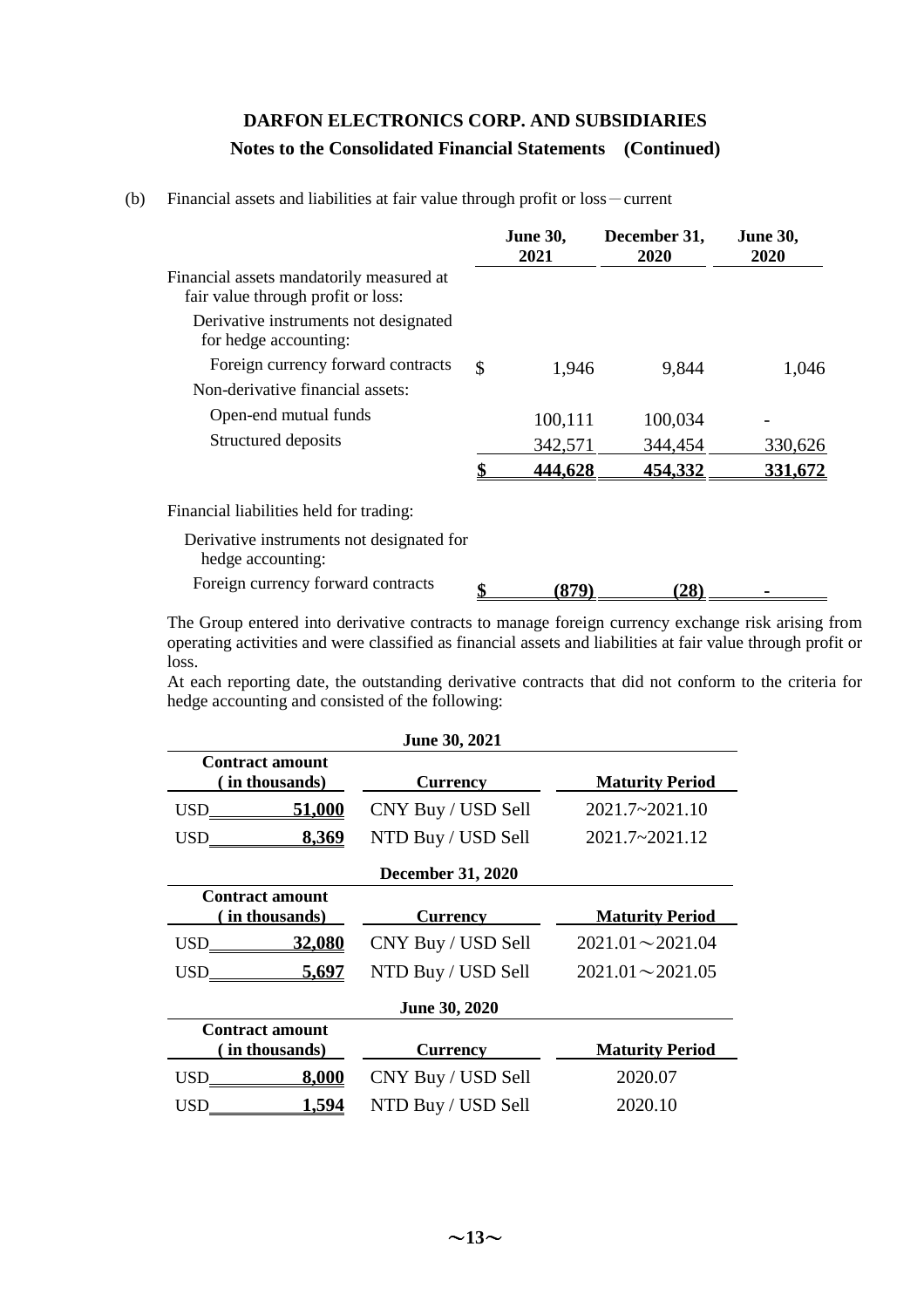| (c) |  |  | Financial assets at fair value through other comprehensive income |  |
|-----|--|--|-------------------------------------------------------------------|--|
|     |  |  |                                                                   |  |
|     |  |  |                                                                   |  |
|     |  |  |                                                                   |  |

|                                                                         | <b>June 30,</b><br>2021 | December 31,<br><b>2020</b> | <b>June 30,</b><br>2020 |
|-------------------------------------------------------------------------|-------------------------|-----------------------------|-------------------------|
| Equity investments at fair value through<br>other comprehensive income: |                         |                             |                         |
| Domestic listed stocks                                                  | \$<br>1,307,041         | 1,126,806                   | 726,898                 |
| Domestic emerging stocks                                                |                         | 21,020                      | 14,458                  |
|                                                                         | 1,307,041               | <u>1,147,826</u>            | <u>741,356</u>          |
| Current                                                                 | \$<br>181,024           | 89,443                      | 96,090                  |
| Non-current                                                             | 1,126,017               | 1,058,383                   | 645,266                 |
|                                                                         | 1,307,041               | 147,826                     | <u>741,356</u>          |

The Group designated the above-mentioned investments as financial assets at fair value through other comprehensive income ("FVOCI") because these equity investments are held for strategic purposes and not for trading.

For the six months ended June 30, 2021, the Group sold certain investments measured at FVOCI at fair value of \$56,095, and the realized gain on disposed of the investment accumulated in other comprehensive income of \$29,189 have been reclassified from other equity to retained earnings.

For the six months ended June 30, 2020, no strategic investments were disposed and there were no transfers of any cumulative gain or loss within equity relating to these investments.

#### (d) Financial assets at amortized costs

|                                                              | <b>June 30,</b><br>2021 | December 31,<br>2020 | <b>June 30,</b><br><b>2020</b> |
|--------------------------------------------------------------|-------------------------|----------------------|--------------------------------|
| Current:                                                     |                         |                      |                                |
| Time deposits with original<br>maturities more than 3 months | \$<br>45,773            |                      |                                |
| Restricted deposits                                          | 1,100                   | 1,100                | 1,100                          |
|                                                              | 46,873                  | 1.100                | 1,100                          |
| Non-current:                                                 |                         |                      |                                |
| Restricted deposits                                          | 810                     | 810                  | <u>810</u>                     |

The Group has assessed that the above-mentioned financial assets are held to maturity to collect contractual cash flows, which consist solely of payments of principal and interest on principal amount outstanding. Therefore, these investments were classified as financial assets measured at amortized cost.

Please refer note 8 for details of financial assets pledged as collateral.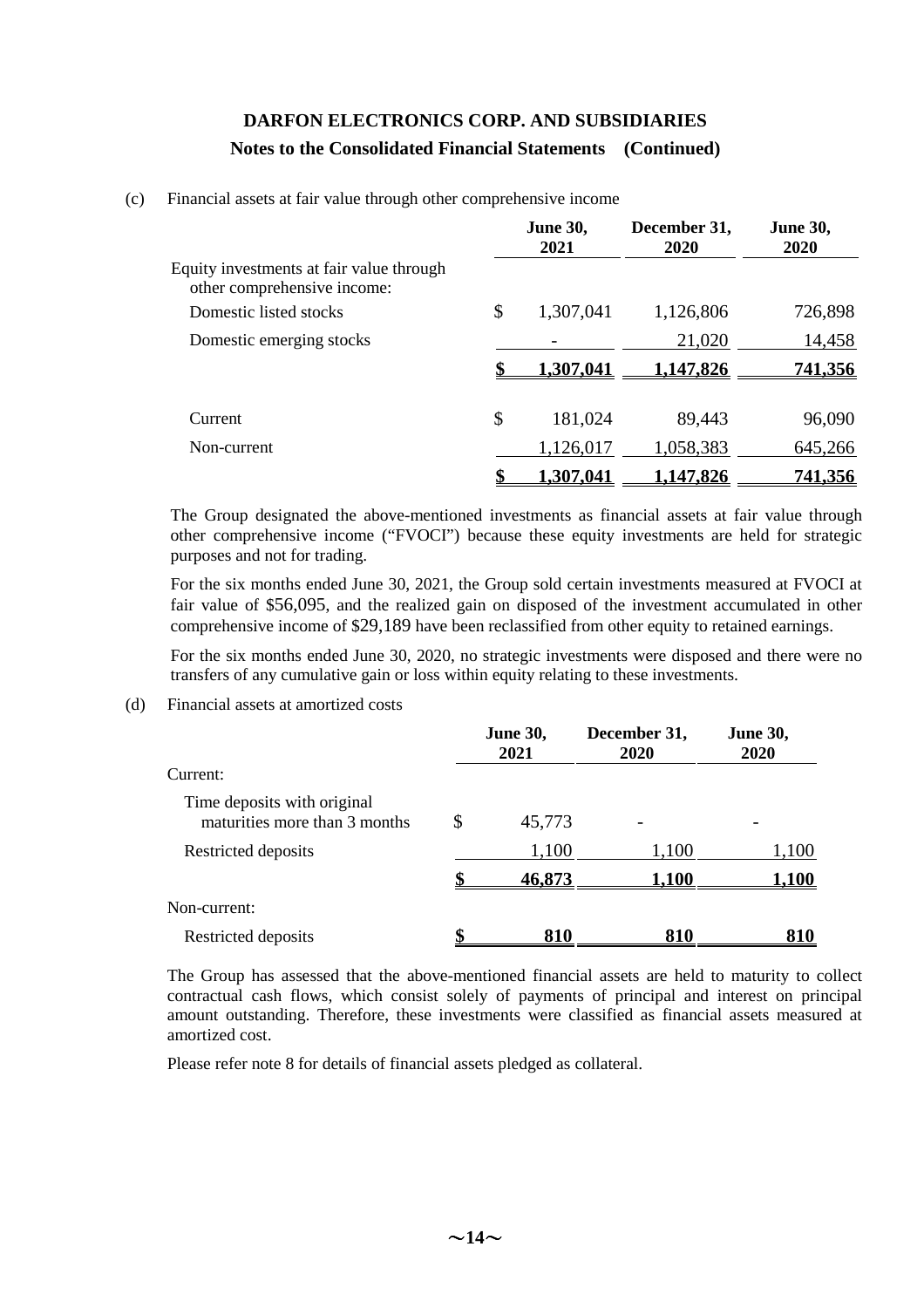#### (e) Notes and accounts receivable

|                                          |   | <b>June 30,</b><br>2021 | December 31,<br><b>2020</b> | <b>June 30,</b><br>2020 |
|------------------------------------------|---|-------------------------|-----------------------------|-------------------------|
| Notes and accounts receivable.           | S | 7,729,288               | 6,786,110                   | 6,328,355               |
| Accounts receivable from related parties |   | 129,261                 | 123,441                     | 74,877                  |
|                                          |   | 7,858,549               | 6,909,551                   | 6,403,232               |
| Less: loss allowance                     |   | (55, 573)               | (54, 685)                   | (50, 826)               |
|                                          |   | 7,802,976               | 6,854,866                   | 6,352,406               |

The Group applies the simplified approach to provide for its expected credit losses, i.e., the use of lifetime expected loss provision for all receivables. Forward looking information is taken into consideration as well. Analysis of expected credit losses on notes and accounts receivable (including receivables from related parties) was as follows:

|                        | June 30, 2021                                                    |           |         |                       |  |
|------------------------|------------------------------------------------------------------|-----------|---------|-----------------------|--|
|                        | Weighted-average<br><b>Gross carrying</b><br>loss rate<br>amount |           |         | <b>Loss allowance</b> |  |
| Current                | \$                                                               | 7,491,592 | 0.26%   | 19,318                |  |
| Past due 1-30 days     |                                                                  | 169,971   | 1.94%   | 3,294                 |  |
| Past due 31-60 days    |                                                                  | 139,102   | 2.08%   | 2,900                 |  |
| Past due 61-90 days    |                                                                  | 43,067    | 35.67%  | 15,363                |  |
| Past due 91-120 days   |                                                                  | 3,031     | 96.07%  | 2,912                 |  |
| Past due over 121 days |                                                                  | 11,786    | 100.00% | 11,786                |  |
|                        |                                                                  | 7,858,549 |         | <u>55,573</u>         |  |

|                        | <b>December 31, 2020</b> |                                 |                               |                       |
|------------------------|--------------------------|---------------------------------|-------------------------------|-----------------------|
|                        |                          | <b>Gross carrying</b><br>amount | Weighted-average<br>loss rate | <b>Loss allowance</b> |
| Current                | \$                       | 5,773,831                       | 0.26%                         | 14,808                |
| Past due 1-30 days     |                          | 960,419                         | 1.06%                         | 10,206                |
| Past due 31-60 days    |                          | 151,446                         | 8.61%                         | 13,047                |
| Past due 61-90 days    |                          | 10,591                          | 32.85%                        | 3,479                 |
| Past due 91-120 days   |                          | 777                             | 84.68%                        | 658                   |
| Past due over 121 days |                          | 12,487                          | 100.00%                       | 12,487                |
|                        |                          | 6,909,551                       |                               | 54,685                |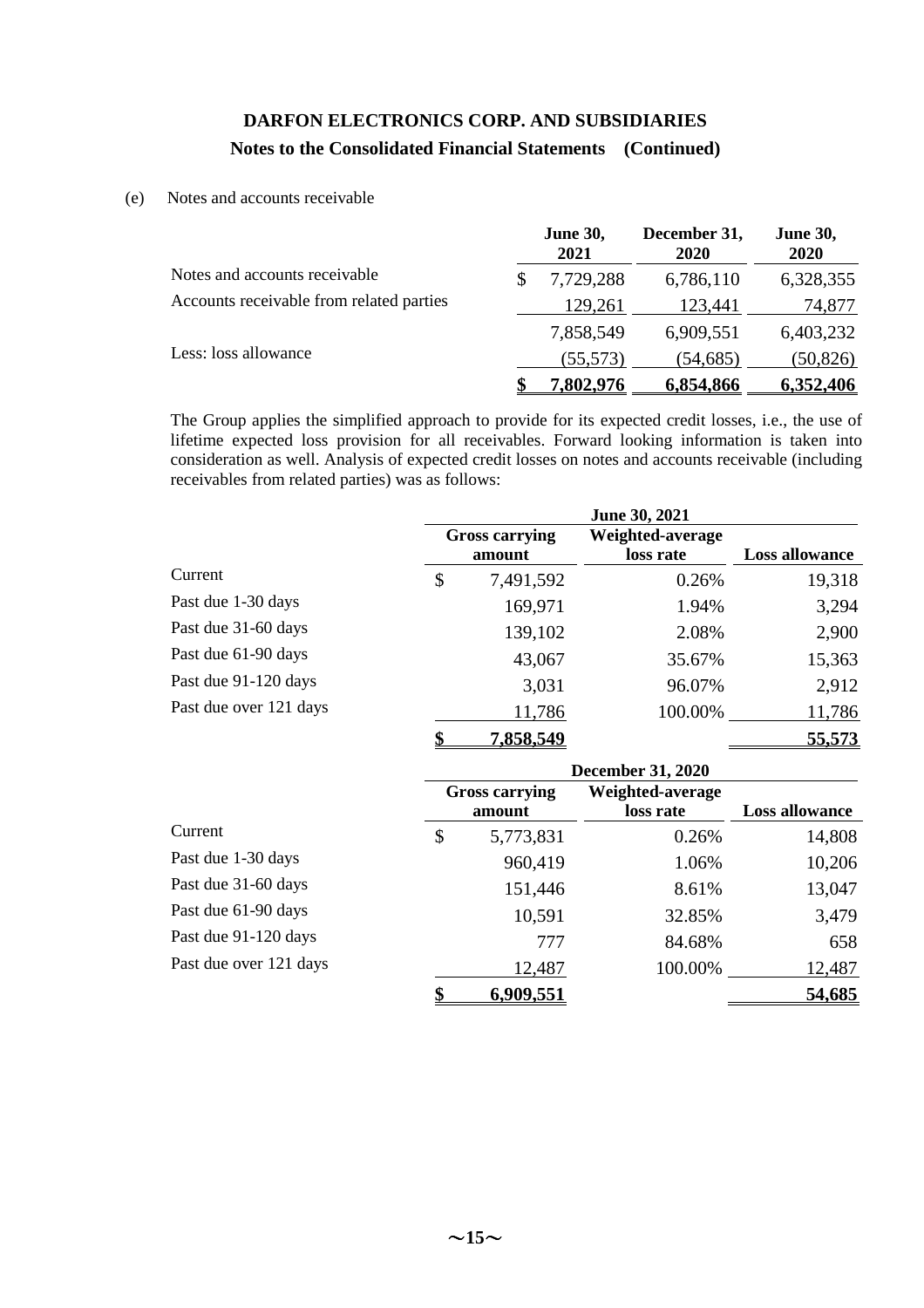|                        |    | <b>Gross carrying</b><br>amount | Weighted-average<br>loss rate | <b>Loss allowance</b> |
|------------------------|----|---------------------------------|-------------------------------|-----------------------|
| Current                | \$ | 6,228,009                       | 0.25%                         | 15,724                |
| Past due 1-30 days     |    | 61,215                          | 3.49%                         | 2,135                 |
| Past due 31-60 days    |    | 87,186                          | 14.49%                        | 12,633                |
| Past due 61-90 days    |    | 8,560                           | 26.75%                        | 2,290                 |
| Past due 91-120 days   |    | 2,275                           | 90.42%                        | 2,057                 |
| Past due over 121 days |    | 15,987                          | 100.00%                       | 15,987                |
|                        |    | 6,403,232                       |                               | 50,826                |

Movements of the loss allowance for notes and accounts receivable (including related parties) were as follows:

|                                 | Six Months Ended June 30, |        |        |  |
|---------------------------------|---------------------------|--------|--------|--|
|                                 |                           | 2021   | 2020   |  |
| Balance at January 1            |                           | 54,685 | 50,853 |  |
| Impairment loss                 |                           | 1,109  | 628    |  |
| Effect of exchange rate changes |                           | 221    | (655)  |  |
| Balance at December 31          |                           | 55,573 | 50,826 |  |

#### (f) Inventories

|                 | <b>June 30,</b><br>2021 | December 31,<br>2020 | <b>June 30,</b><br><b>2020</b> |
|-----------------|-------------------------|----------------------|--------------------------------|
| Raw materials   | \$<br>3,246,307         | 1,895,245            | 1,466,966                      |
| Work in process | 1,034,159               | 530,147              | 581,574                        |
| Finished goods  | 2,092,861               | 1,911,310            | 1,383,592                      |
|                 | 6,373,327               | 4,336,702            | <u>3,432,132</u>               |

The amounts of inventories recognized as cost of sales were as follows:

|                           | Three Months Ended June 30, |                  | Six Months Ended June 30, |           |
|---------------------------|-----------------------------|------------------|---------------------------|-----------|
|                           | 2021                        | 2020             | 2021                      | 2020      |
| Cost of inventories sold  | \$<br>6,146,305             | 4,662,589        | 11,022,457                | 8,076,192 |
| Write-down of inventories |                             |                  |                           |           |
| (Reversal of write-downs) | 21,280                      | (2,064)          | 113,230                   | (10,100)  |
| Loss on scrap             | 65.526                      | 69.368           | 112.321                   | 94,211    |
|                           | 6.233.111                   | <u>4.729.893</u> | 1.248.008                 | 8.160.303 |

The write-downs of inventories (reversal of write-downs) arising from the inventories at the end of the reporting period and then writes down the cost of inventories to net realizable value ,and the use of raw material or sale of inventories were included in the cost of sales.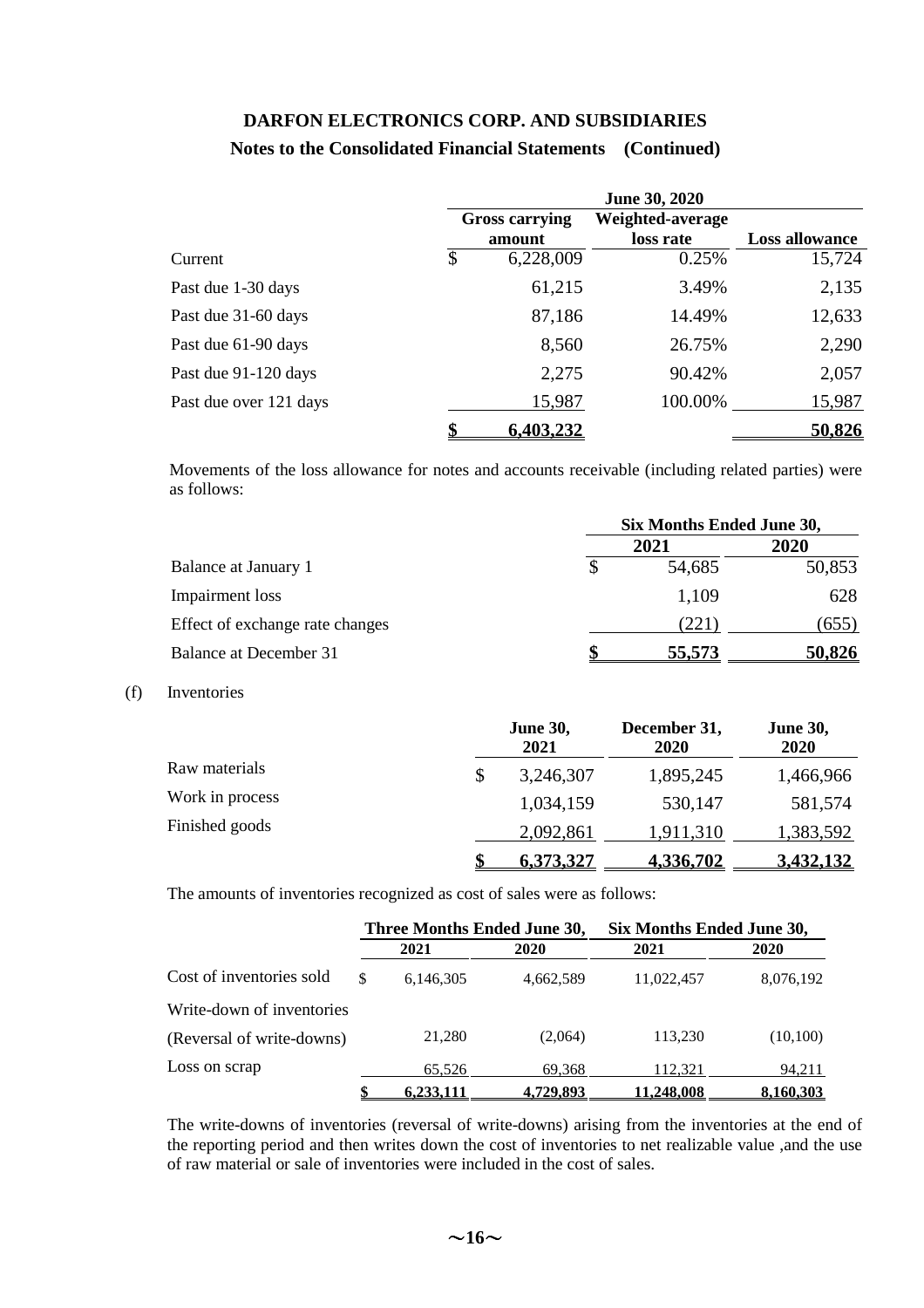#### (g) Investments accounted for using equity method

Aggregated financial information of the joint ventures and associates that were not individually material to the Group is summarized as follows. The financial information was included in the Group's consolidated financial statements:

|                                                 |             | <b>June 30,</b><br>2021     | December 31,<br>2020     | <b>June 30,</b><br>2020   |
|-------------------------------------------------|-------------|-----------------------------|--------------------------|---------------------------|
| Carrying amount of joint ventures               | \$          | 27,762                      | 29,069                   | 27,569                    |
| Carrying amount of associates                   |             | 35,563                      | $\overline{\phantom{0}}$ |                           |
|                                                 |             | 63,325                      | <u>29,069</u>            | <u>27,569</u>             |
|                                                 |             | Three Months Ended June 30, |                          | Six Months Ended June 30, |
| Attributable to the Group of joint<br>ventures: | 2021        | 2020                        | 2021                     | 2020                      |
| Net Profit                                      | \$<br>2,862 | 1,839                       | 1,993                    | 1,699                     |
| Other comprehensive income                      | (673)       |                             | (2, 436)                 | 102                       |
| Total comprehensive income                      | 2,189       | 1,840                       | (443)                    | 1,801                     |
| Attributable to the Group of<br>associates:     |             |                             |                          |                           |
| Net Profit                                      | \$<br>864   |                             | 864                      |                           |
| Other comprehensive income                      |             |                             |                          |                           |
| Total comprehensive income                      | 864         |                             | 864                      |                           |

#### (h) Subsidiaries and non-controlling interests

#### (i) Acquisition of a subsidiary  $-Astro$  Tech Co., Ltd. (ATC)

1) The cost of acquisition

On April 1, 2021 (the acquisition date), the Company acquired 51.00% equity ownership of ATC. Since then, ATC and its subsidiaries have been included in the accompanying consolidated financial statements. ATC and its subsidiaries are mainly engaged in the design, manufacture and trading of high-end and electronic bikes, and frames.

The acquisition of ATC enabled the Group to improve its vertical integration with respect to the business development of E-bike's manufacture, thereby expending the Group's scale in the industry of green energy products.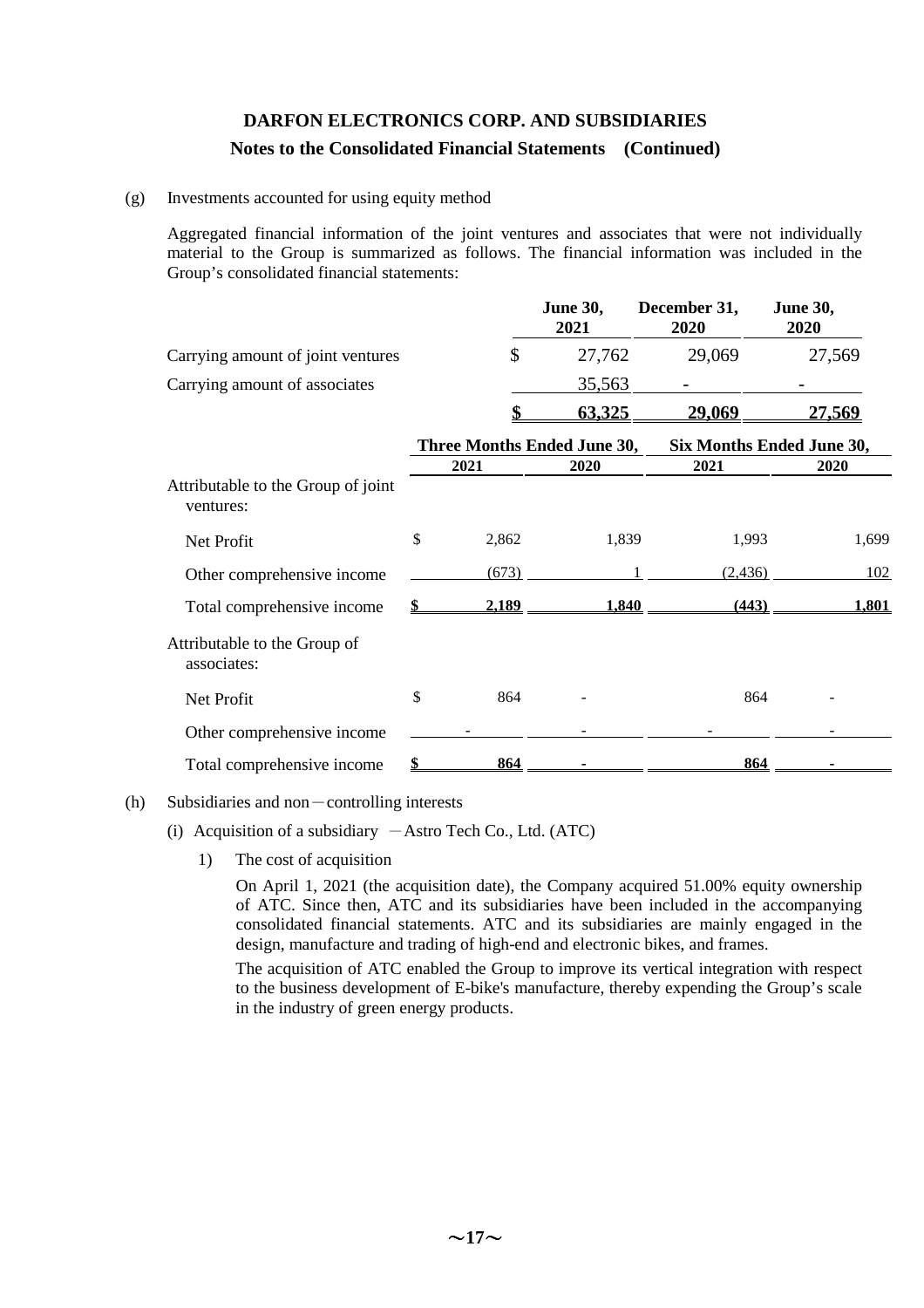#### **Notes to the Consolidated Financial Statements (Continued)**

2) Identifiable net assets acquired in a business combination

On April 4, 2021 (the acquisition date), the fair value of the identifiable assets acquired and liabilities assumed from the acquisition were as follows:

Consideration transferred:

| Share capital increase by cash                                                                   |               |            | \$<br>1,224,000 |
|--------------------------------------------------------------------------------------------------|---------------|------------|-----------------|
| Add: Non-controlling interests (measured at<br>non-controlling interest's proportionate share of |               |            | 1,058,739       |
| the fair value of identifiable net assets)                                                       |               |            |                 |
| Less: identifiable net assets acquired at fair value:                                            |               |            |                 |
| Cash and cash equivalents                                                                        | $\mathcal{S}$ | 1,533,552  |                 |
| Notes and accounts receivable, net                                                               |               | 315,243    |                 |
| Other receivables                                                                                |               | 131,994    |                 |
| Inventories                                                                                      |               | 302,165    |                 |
| Prepayments and other current assets                                                             |               | 57,605     |                 |
| Investments accounted for using equity method                                                    |               | 34,699     |                 |
| Property, plant and equipment                                                                    |               | 918,964    |                 |
| Right-of-use assets                                                                              |               | 222,106    |                 |
| Intangible assets – patents                                                                      |               | 1,674      |                 |
| Intangible assets - customer relationship                                                        |               | 154,241    |                 |
| Intangible assets - expertise technology                                                         |               | 130,756    |                 |
| Intangible assets-computer software                                                              |               | 14,486     |                 |
| Other non-current assets                                                                         |               | 177,393    |                 |
| Short-term borrowings                                                                            |               | (28, 653)  |                 |
| Accounts payable                                                                                 |               | (728, 789) |                 |
| Other payables (Note)                                                                            |               | (597, 489) |                 |
| Provisions – current                                                                             |               | (3,155)    |                 |
| Other current liabilities                                                                        |               | (141, 358) |                 |
| Long-term borrowings (including current portion)                                                 |               | (34, 383)  |                 |
| Lease liabilities (including current and non-current)                                            |               | (7,096)    |                 |
| Deferred income tax liabilities                                                                  |               | (149,792)  |                 |
| Long-term Payables                                                                               |               | (143, 471) | 2,160,692       |
|                                                                                                  |               |            |                 |

(included in other non-current liabilities)(Note)

Goodwill **\$ 122,047** 

Note:the cash outflow from acquisition included the payment \$469,021 according to the share transfer agreement and other payable \$143,471.

The Group continuously reviews the abovementioned items during the measurement period. If there is any new information obtained within one year from the acquisition date about facts and circumstances that existed as of the acquisition date, for which the abovementioned provisional amounts recognized should be adjusted or additional provision should be recognized at the acquisition date, the accounting for the business combination will be modified.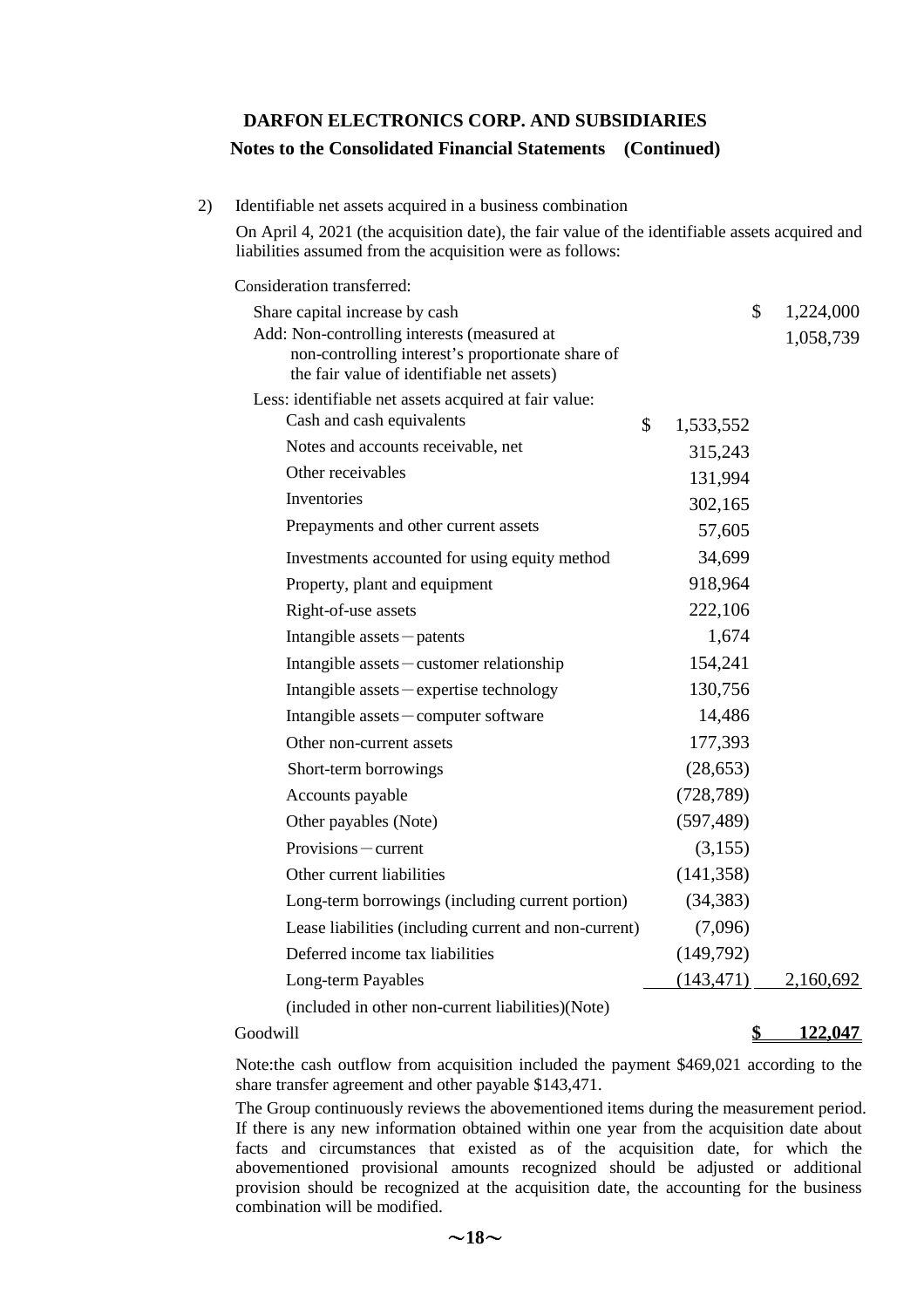3) Intangible assets

The above-mentioned intangible asset- customer relationship and expertise are amortized on a straight-line basis over the estimated economic useful life of 10.75 and 3 years separately.

Goodwill arising from the acquisition of ATC and its subsidiaries mainly came from the profitability from their expertise in the design, manufacture and trading of high-end and electronic bikes, and frames, as well as value of workforce. None of the goodwill recognized is expected to be deductible for income tax purposes.

4) Pro forma information

From April 1, 2021 (the acquisition date) to June 30, 2021, ATC and its subsidiaries had contributed the revenue of \$923,710 and the net incom of \$59,545 to theGroup's results. If this acquisition had occurred on January 1, 2021, the management estimates that the consolidated revenue would have been \$14,349,707, and consolidated income after income tax would have been \$653,187.

- (ii) Acquisition of a subsidiary  $-TD$  HiTech Energy Inc. ("TDI")
	- 1) The cost of acquisition

On August 25, 2020 (the acquisition date), the Company acquired 62.75% equity ownership of TDI. Since then, TDI and its subsidiaries have been included in the accompanying consolidated financial statements. TDI and its subsidiaries are mainly engaged in the manufacture and trading of high-power electronic bike battery module and related components.

The acquisition of TDI enabled the Group to accelerate its strategic layout with respect to the business development of E-bike's battery, thereby expending the Group's scale in the industry of green energy products.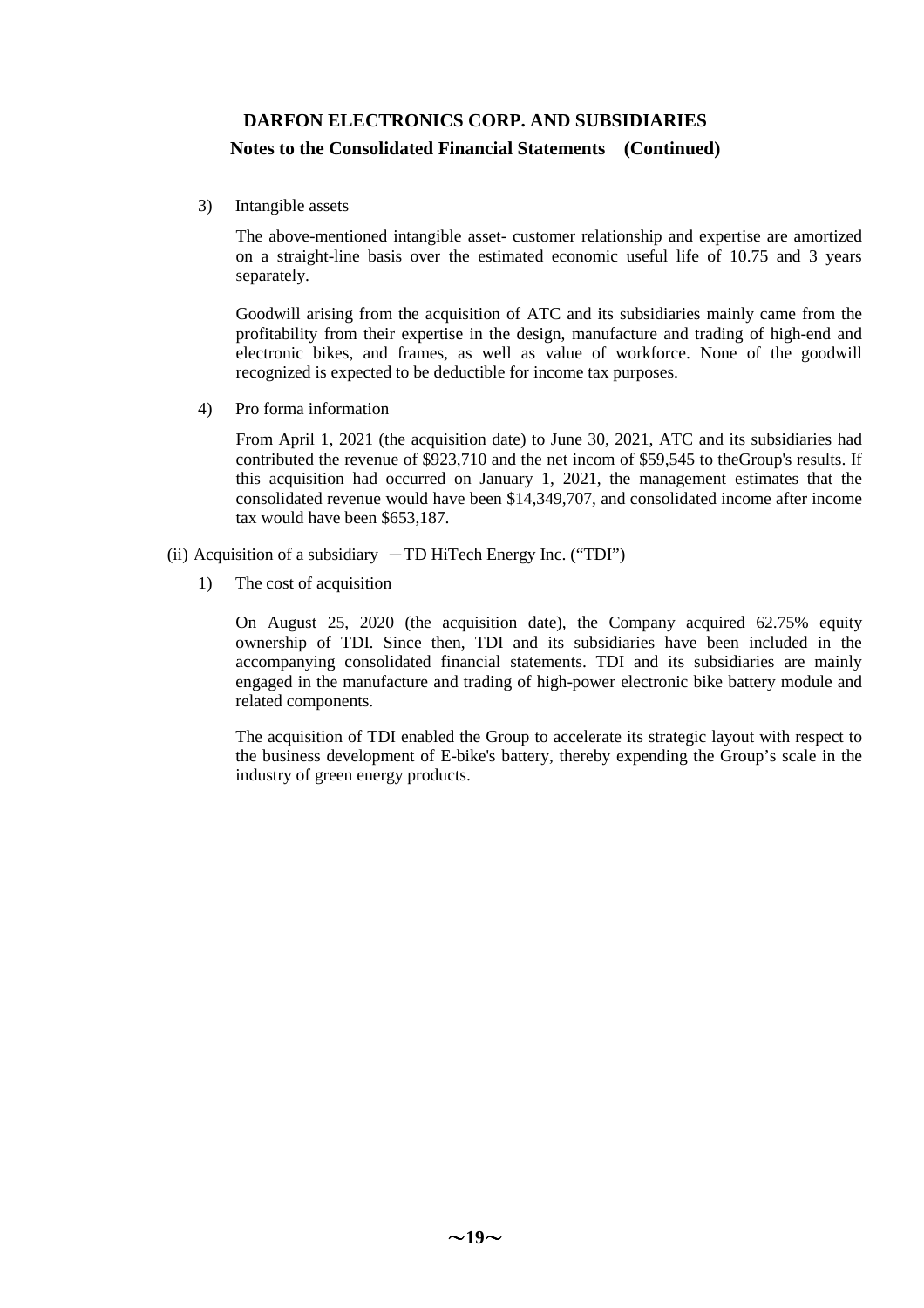### **Notes to the Consolidated Financial Statements (Continued)**

2) Identifiable net assets acquired in a business combination

On August 25, 2020 (the acquisition date), the fair value of the identifiable assets acquired and liabilities assumed from the acquisition were as follows:

Consideration transferred:

| Cash                                                                                                                                           |               | \$        | 407,809       |
|------------------------------------------------------------------------------------------------------------------------------------------------|---------------|-----------|---------------|
| Add: Non-controlling interests (measured at<br>non-controlling interest's proportionate share of the<br>fair value of identifiable net assets) |               |           | 213,486       |
| Less: identifiable net assets acquired at fair value:                                                                                          |               |           |               |
| Cash and cash equivalents                                                                                                                      | $\mathcal{S}$ | 317,650   |               |
| Notes and accounts receivable, net                                                                                                             |               | 172,338   |               |
| Other receivables                                                                                                                              |               | 58        |               |
| Inventories                                                                                                                                    |               | 135,808   |               |
| Prepayments and other current assets                                                                                                           |               | 13,642    |               |
| Property, plant and equipment                                                                                                                  |               | 21,334    |               |
| Prepayments for equipment                                                                                                                      |               | 1,284     |               |
| Right-of-use assets                                                                                                                            |               | 57,052    |               |
| Intangible assets $-$ patents                                                                                                                  |               | 856       |               |
| Intangible $assertise$                                                                                                                         |               | 28,454    |               |
| Intangible assets – computer software                                                                                                          |               | 2,207     |               |
| Deferred income tax assets                                                                                                                     |               | 9,251     |               |
| Refundable deposits                                                                                                                            |               | 1,843     |               |
| Accounts payable                                                                                                                               |               | (75, 598) |               |
| Other payables                                                                                                                                 |               | (18, 859) |               |
| Provisions-current                                                                                                                             |               | (13, 861) |               |
| Other current liabilities                                                                                                                      |               | (16,026)  |               |
| Lease liabilities (current and non-current)                                                                                                    |               | (58, 624) |               |
| Deferred income tax liabilities                                                                                                                |               | (5,691)   | 573,118       |
| Goodwill                                                                                                                                       |               | \$        | <u>48,177</u> |

The Group continuously reviews the abovementioned items during the measurement period. For six months ended June 30, 2021, the adjustment of the abovementioned intangible assets and goodwill is recognized as below:

| Decrease in intangible assets $-\text{expertise}$ | (4,729) |
|---------------------------------------------------|---------|
| Decrease in deferred income tax liabilities       | 946.    |
| Decrease in non-controlling interests             | 1.409   |
| Goodwill                                          | (2,374) |

3) Intangible assets

The above-mentioned intangible asset-expertise is amortized on a straight-line basis over the estimated economic useful life of 8 years.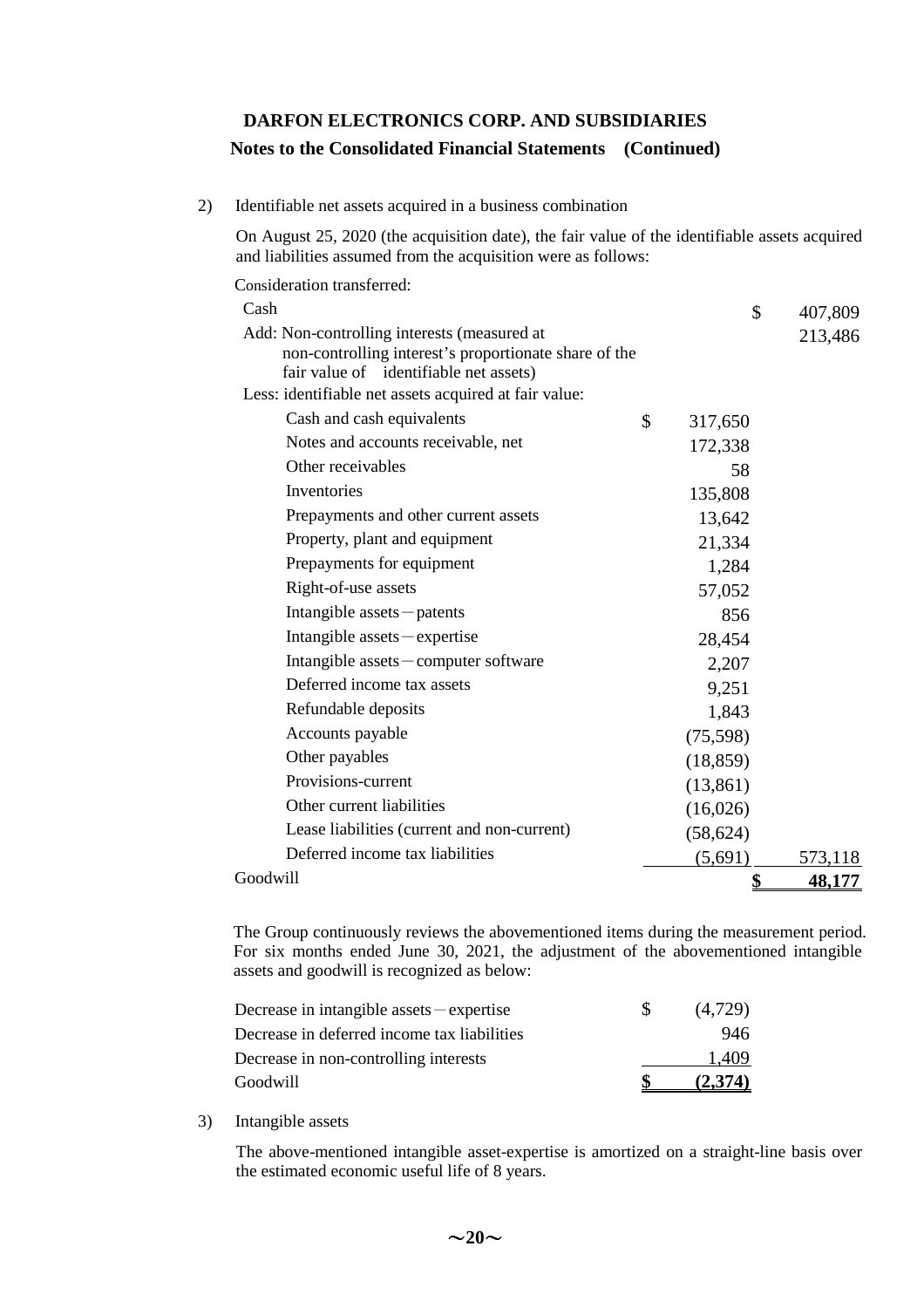#### **Notes to the Consolidated Financial Statements (Continued)**

Goodwill arising from the acquisition of TDI and its subsidiaries mainly came from the profitability from their expertise in manufacturing technology for high power electronic bike battery module, as well as value of workforce. None of the goodwill recognized is expected to be deductible for income tax purposes.

(iii)Acquisitions of material non-controlling interests

In June 2020, UTC exchanged 0.20 shares for 1 share of STC and used \$53,706 of cash to acquire all the additional equity of STC resulting in an increase in the Group's equity holding to STC.The difference between consideration and carrying amount of STC amounted to \$8,574 was recognized as capital surplus.

(iv)Changes in ownership interest in subsidiaries without losing control

In February and June 2020, UTC issued new shares for the stock options exercised by its employees, and for the purpose of exchanging STC's additional shares, which resulted in a decrease in the Group's ownership interest in UTC.

In February 2020, DTC increased its share capital and kept the partial new shares for the stock options exercised by its employees, which resulted in a decrease in the Group's ownership interest in DTC.

In March 2020, IOC increased its share capital for cash. The capital injection was fully subscribed by DTC, resulting in an increase in the Group's ownership interest in IOC.

The Group recorded the impact of the aforementioned changes in ownership interest in subsidiaries as an increase to capital surplus of \$12,165 for the six months ended June 30, 2020.

(i) Subsidiaries that have material non-controlling interest

|                   | <b>Principal place of</b><br><b>business</b> | The Percentage of ownership and voting<br>rights held by non-controlling interests |                             |                                |  |  |
|-------------------|----------------------------------------------|------------------------------------------------------------------------------------|-----------------------------|--------------------------------|--|--|
| <b>Subsidiary</b> | /Registration<br>country                     | <b>June 30,</b><br>2021                                                            | <b>December</b><br>31, 2020 | <b>June 30,</b><br><b>2020</b> |  |  |
| KST               | Taiwan                                       | 40.00%                                                                             | 40.00%                      | 40.00%                         |  |  |
| UTC               | Taiwan                                       | 49.72%                                                                             | 49.72%                      | 45.78%                         |  |  |
| TDI               | Taiwan                                       | 37.25%                                                                             | 37.25%                      |                                |  |  |
| ATC               | Taiwan                                       | 49.00%                                                                             | $\overline{\phantom{0}}$    |                                |  |  |

Subsidiaries that have material non-controlling interest were as follows:

The following summarized financial information of abovementioned subsidiaries was prepared in accordance with Taiwan-IFRSs. The amounts have reflected the fair value adjustments made at acquisition date and include intragroup transactions.

(i) The summarized financial information of KST:

|                                                  | <b>June 30,</b><br>2021 | December 31,<br><b>2020</b> | June30,<br>2020 |
|--------------------------------------------------|-------------------------|-----------------------------|-----------------|
| Current assets                                   | \$<br>2,633,546         | 1,787,758                   | 1,394,567       |
| Non-current assets                               | 835,774                 | 761,011                     | 756,693         |
| <b>Current liabilities</b>                       | (2,305,581)             | (1,360,333)                 | (935, 873)      |
| Non-current liabilities                          | (81, 332)               | (90, 361)                   | (100, 778)      |
| Net assets                                       | .082,407                | 1,098,075                   | <u>114,609</u>  |
| The carrying amount of non-controlling interests | 379,393                 | 385,190                     | <u>392,274</u>  |

**December 31,** 

**June30,**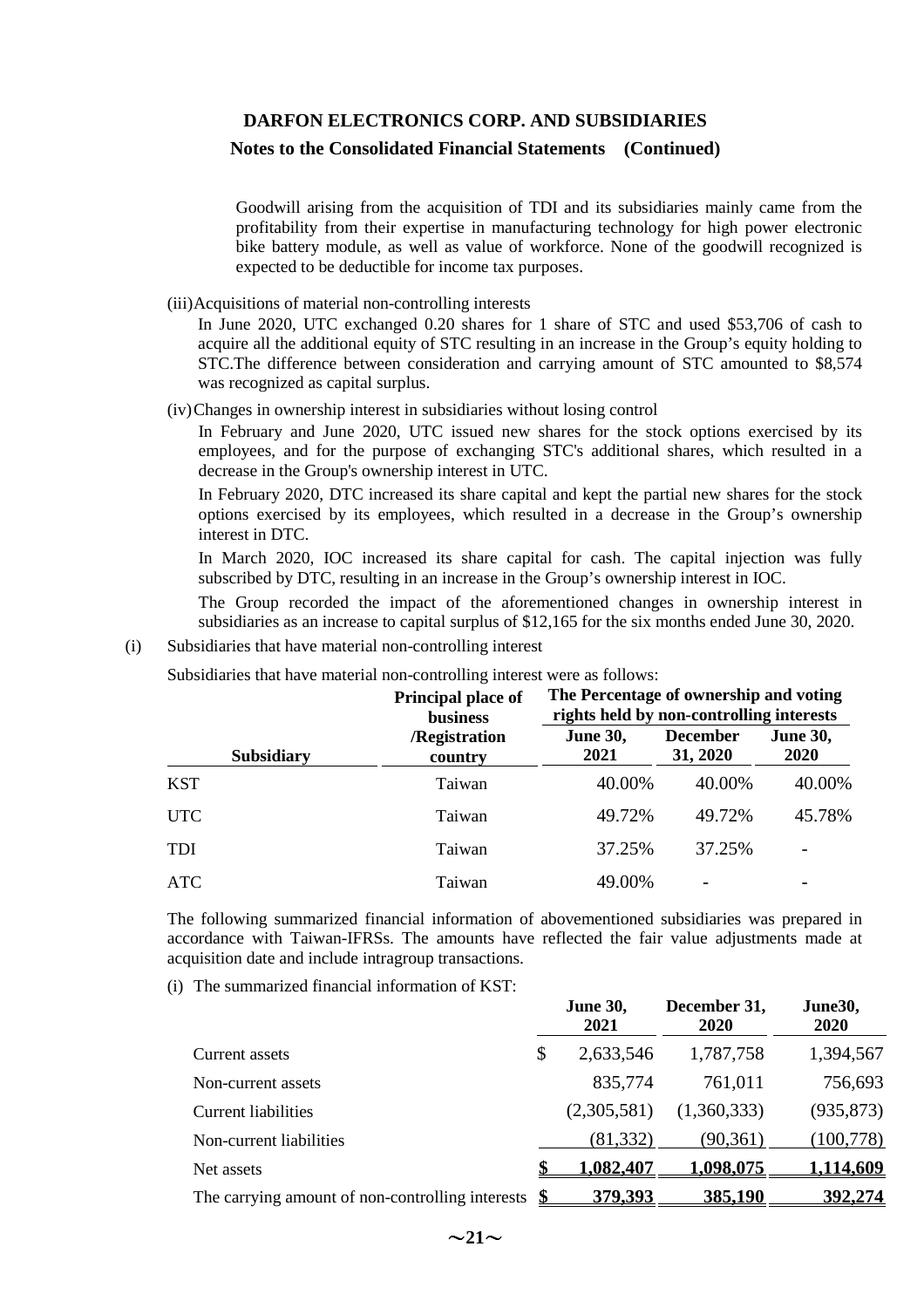## **Notes to the Consolidated Financial Statements (Continued)**

|                                                       | Three Months Ended June 30, |            | Six Months Ended June 30, |                 |  |
|-------------------------------------------------------|-----------------------------|------------|---------------------------|-----------------|--|
|                                                       | 2021                        | 2020       | 2021                      | 2020            |  |
| Net sales                                             | \$<br>892,427               | 504,283    | 1,664,082                 | 942,333         |  |
| Net loss                                              | \$<br>(2,812)               | (2,907)    | (6,100)                   | (304)           |  |
| Other comprehensive<br>income                         | (8,900)                     | (9,969)    | (8,392)                   | (5,703)         |  |
| Total comprehensive<br>income                         | (11.712)                    | (12, 876)  | (14, 492)                 | (6.007)         |  |
| Net loss attributable to<br>non-controlling interests | \$<br>(1.125)               | (1.163)    | (2,440)                   | (122)           |  |
| Total comprehensive<br>income attributable to         |                             |            |                           |                 |  |
| non-controlling interests                             | \$<br>(4.685)               | (5.151)    | (5,797)                   | (2.403)         |  |
| Cash flow from operating<br>activities                | \$<br>(295, 351)            | (140, 855) | (580, 191)                | (185, 410)      |  |
| Cash flow from investing<br>activities                | (89,979)                    | (5,093)    | (120, 229)                | (13,315)        |  |
| Cash flow from financing<br>activities                | 376,010                     | 99,475     | 337,870                   | 114,159         |  |
| Effects of foreign<br>exchange rate changes           | (9,354)                     | (4,631)    | (9,568)                   | (6,823)         |  |
| Net decrease in cash and<br>cash equivalents          | \$<br>(18, 674)             | (51, 104)  | (372, 118)                | <u>(91,389)</u> |  |
| Cash dividends paid to<br>non-controlling interests   | \$                          |            |                           |                 |  |

(ii) The summarized financial information of UTC:

|                                                  | <b>June 30,</b><br>2021 | December 31,<br><b>2020</b> | June30,<br>2020 |
|--------------------------------------------------|-------------------------|-----------------------------|-----------------|
| Current assets                                   | \$<br>1,282,042         | 904,207                     | 814,948         |
| Non-current assets                               | 1,177,883               | 1,199,158                   | 1,225,887       |
| <b>Current liabilities</b>                       | (839, 675)              | (434, 683)                  | (455, 893)      |
| Non-current liabilities                          | (82,032)                | (98, 188)                   | (105, 297)      |
| Net assets                                       | 1,538,218               | 1,570,494                   | <u>.479,645</u> |
| The carrying amount of non-controlling interests | 617,699                 | <u>633,056</u>              | 558,369         |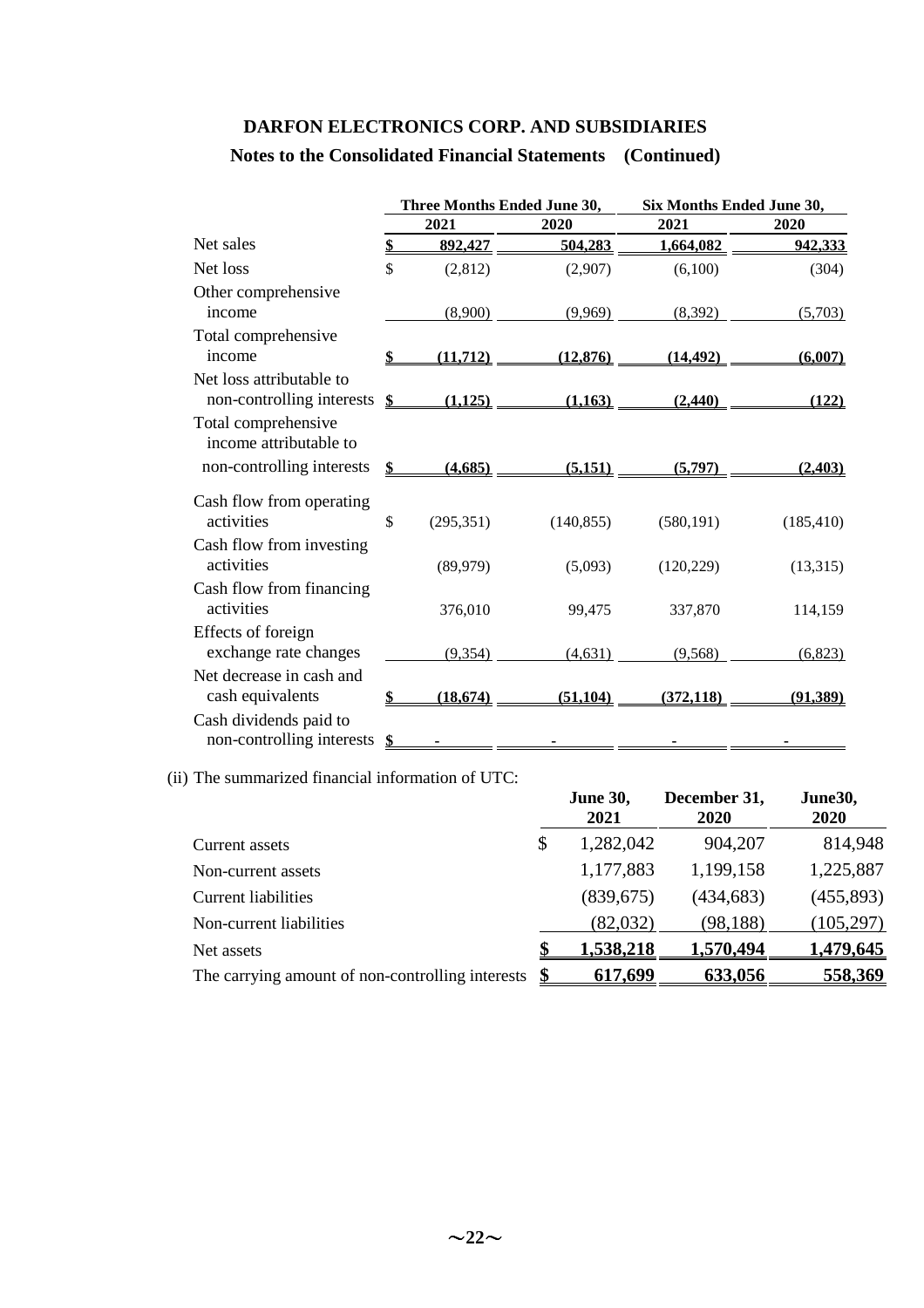### **Notes to the Consolidated Financial Statements (Continued)**

|                                                                                             |               | Three Months Ended June 30, |           | Six Months Ended June 30, |           |  |
|---------------------------------------------------------------------------------------------|---------------|-----------------------------|-----------|---------------------------|-----------|--|
|                                                                                             |               | 2021                        | 2020      | 2021                      | 2020      |  |
| Net sales                                                                                   | $\frac{1}{2}$ | 436,669                     | 254,239   | 824,262                   | 559,000   |  |
| Net income (loss)<br>Other comprehensive                                                    | \$            | 72,370                      | (5,222)   | 120,976                   | 24,580    |  |
| income                                                                                      |               | (123)                       | (423)     | (39)                      | (531)     |  |
| Total comprehensive<br>income                                                               |               | 72,247                      | (5,645)   | 120.937                   | 24,049    |  |
| Net income (loss)<br>attributable to                                                        |               |                             |           |                           |           |  |
| non-controlling interests $\underline{\$}$<br>Total comprehensive<br>income attributable to |               | 36,328                      | (649)     | 60,840                    | 12,753    |  |
| non-controlling interests                                                                   | \$            | 36,267                      | (842)     | 60.813                    | 12,513    |  |
| Cash flow from operating<br>activities                                                      | \$            | 132,214                     | 40,556    | 193,630                   | 97,177    |  |
| Cash flow from investing<br>activities                                                      |               | (16, 263)                   | 83,119    | (30, 358)                 | 79,705    |  |
| Cash flow from financing<br>activities                                                      |               | 106,692                     | (69, 585) | 159,854                   | (61, 294) |  |
| Effects of foreign exchange<br>rate changes                                                 |               | (112)                       | (423)     | (35)                      | (527)     |  |
| Net increase<br>in cash and<br>cash equivalents                                             |               | 222.531                     | 53.667    | 323.091                   | 115,061   |  |
| Cash dividends paid to<br>non-controlling interests                                         | \$            |                             | 51,077    | 76.170                    | 51,077    |  |

(iii)The summarized financial information of TDI:

| <b>June 30,</b><br>2021 | December 31,<br><b>2020</b> |
|-------------------------|-----------------------------|
| \$<br>690,056           | 657,364                     |
| 154,233                 | 165,141                     |
| (174,969)               | (153, 279)                  |
| (41, 288)               | (48, 564)                   |
| 628,032                 | 620,662                     |
| 215,111                 | 213,251                     |
|                         |                             |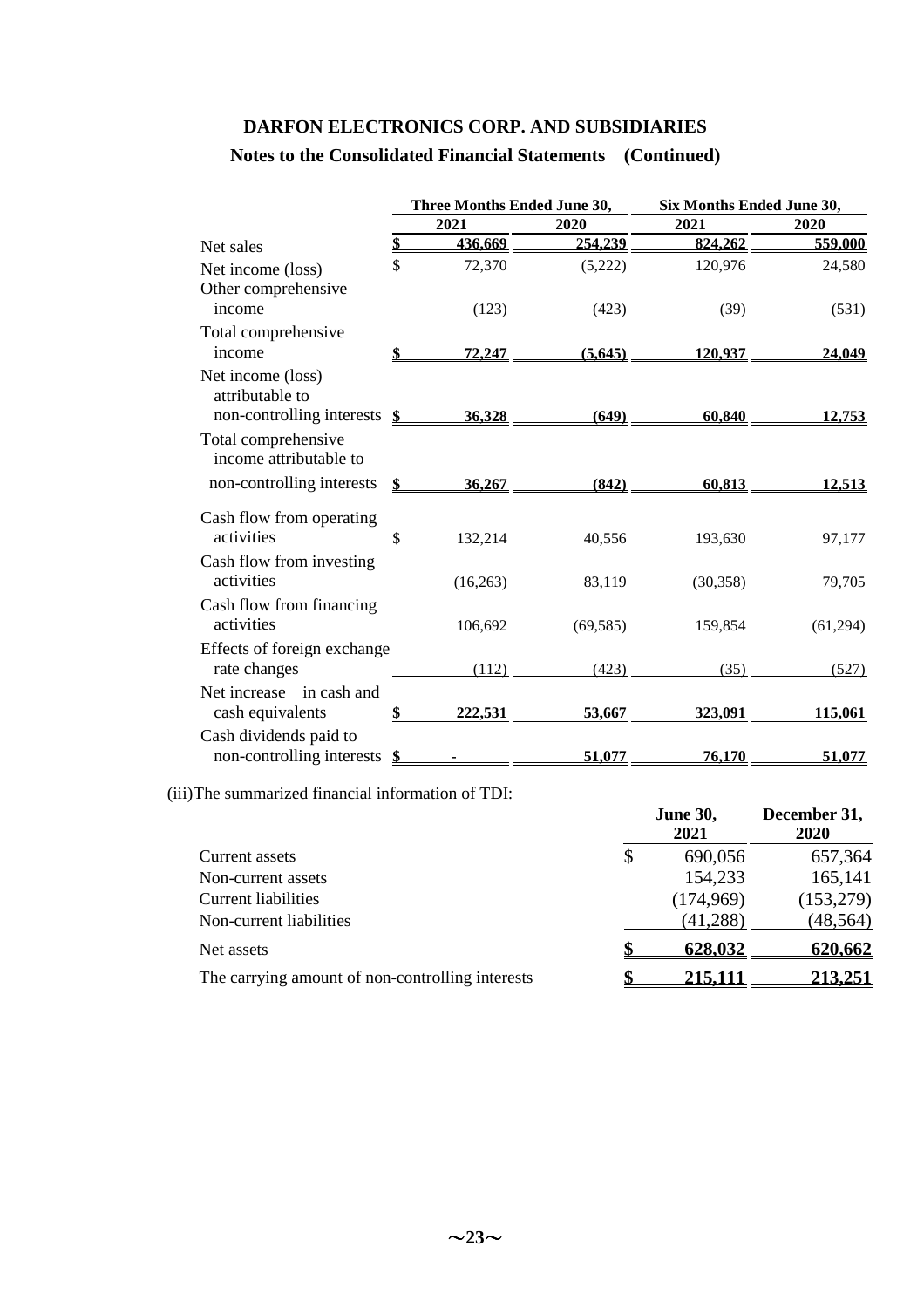## **Notes to the Consolidated Financial Statements (Continued)**

|                                                                                                                              | <b>Three Months</b><br>Ended June 30, |          | <b>Six Months</b><br>Ended June 30,                        |
|------------------------------------------------------------------------------------------------------------------------------|---------------------------------------|----------|------------------------------------------------------------|
| Net sales                                                                                                                    | 2021                                  |          |                                                            |
| Net income                                                                                                                   | \$<br>184,987<br>6,847                |          | 339,110<br>8,147                                           |
| Other comprehensive income                                                                                                   | 632                                   |          | 632                                                        |
| Total comprehensive income                                                                                                   | 7,479                                 |          | 8,779                                                      |
| Net income attributable to non-controlling interests                                                                         | 2,551                                 |          | <u>3,035</u>                                               |
| Total comprehensive income attributable to non-controlling                                                                   |                                       |          |                                                            |
| interests                                                                                                                    | 2,786                                 |          | 3,270                                                      |
| Cash flow from operating activities                                                                                          | \$<br>9,736                           |          | 56,529                                                     |
| Cash flow from investing activities                                                                                          | (27, 299)                             |          | (27,299)                                                   |
| Cash flow from financing activities                                                                                          | 3,033                                 |          |                                                            |
| Net increase (decrease) in cash and cash equivalents                                                                         | (14, 530)                             |          | 29,230                                                     |
| Cash dividends paid to non-controlling interests                                                                             |                                       |          |                                                            |
| (iv) The summarized financial information of ATC:                                                                            |                                       |          |                                                            |
|                                                                                                                              |                                       |          | <b>June 30,</b>                                            |
|                                                                                                                              |                                       | \$       | 2021<br>2,615,597                                          |
| Current assets                                                                                                               |                                       |          |                                                            |
| Non-current assets                                                                                                           |                                       |          | 1,763,386                                                  |
| <b>Current liabilities</b>                                                                                                   |                                       |          | (1,850,927)                                                |
| Non-current liabilities                                                                                                      |                                       |          | (180, 513)                                                 |
| Net assets                                                                                                                   |                                       | \$       | 2,347,543                                                  |
| The carrying amount of non-controlling interests                                                                             |                                       | \$       | 1,090,493                                                  |
|                                                                                                                              |                                       |          | <b>Three Months</b><br><b>Ended</b><br><b>June 30,2021</b> |
| Net sales                                                                                                                    |                                       | \$       | 923,710                                                    |
| Net income                                                                                                                   |                                       | \$       | 59,545                                                     |
| Other comprehensive income                                                                                                   |                                       |          | 5,258                                                      |
| Total comprehensive income                                                                                                   |                                       | \$       | 64,803                                                     |
| Net income attributable to non-controlling interests<br>Total comprehensive income attributable to non-controlling interests |                                       | \$<br>\$ | 29,177<br>31,754                                           |
|                                                                                                                              |                                       |          |                                                            |
| Cash flow from operating activities                                                                                          |                                       | \$       | (511,005)                                                  |
| Cash flow from investing activities                                                                                          |                                       |          | (36,713)                                                   |
| Cash flow from financing activities                                                                                          |                                       |          | (33, 861)                                                  |
| Effects of foreign exchange rate changes                                                                                     |                                       |          | 5,258                                                      |
| Net decrease in cash and cash equivalents                                                                                    |                                       | Ъ        | (576, 321)                                                 |
| Cash dividends paid to non-controlling interests                                                                             |                                       | \$       |                                                            |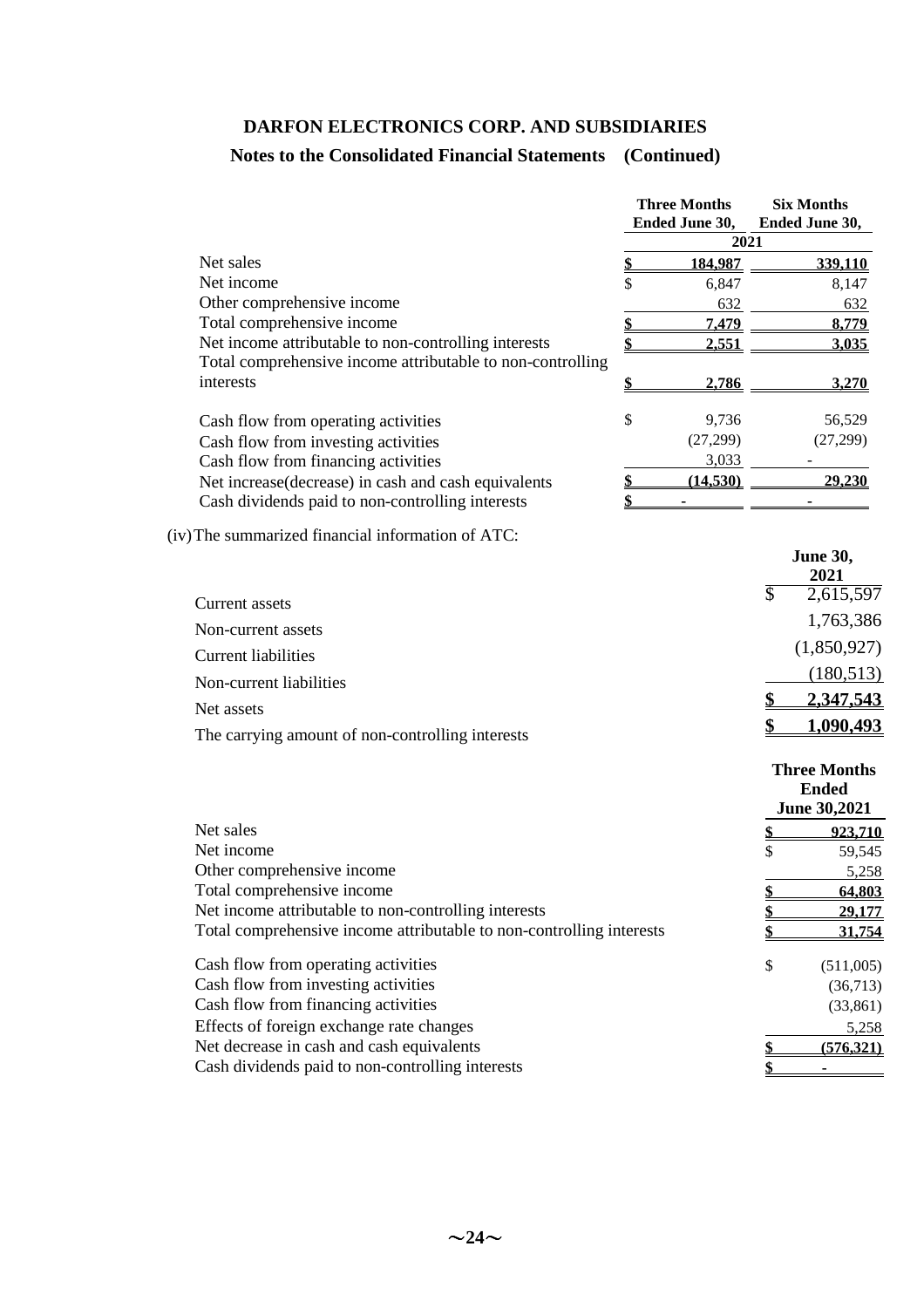### (j) Property, plant and equipment

The movements of cost, and accumulated depreciation and impairment loss of the property, plant and equipment were as follows:

|                                                                             | Land                 | <b>Building</b> | <b>Machinery</b> | Other<br>equipment | Equipment<br>pending<br>acceptance | <b>Total</b>      |
|-----------------------------------------------------------------------------|----------------------|-----------------|------------------|--------------------|------------------------------------|-------------------|
| Cost:                                                                       |                      |                 |                  |                    |                                    |                   |
| Balance at January 1, 2021<br>Acquisition through business                  | \$<br>893.231        | 6,262,066       | 5,963,628        | 431.401            | 179,146                            | 13,729,472        |
| combination (note 6(h))                                                     | 177,647              | 499,198         | 577,170          | 76,418             |                                    | 1,330,433         |
| Additions                                                                   |                      | 16,508          | 68,079           | 40.755             | 95,958                             | 221,300           |
| Disposals                                                                   |                      | (4,066)         | (52,358)         | (13, 641)          |                                    | (70,065)          |
| Reclassification                                                            |                      | 9,694           | 355,943          | (3,428)            | (150, 687)                         | 211,522           |
| Effect of exchange rate changes                                             |                      | (36,994)        | (32,777)         | (1, 157)           | (191)                              | (71, 119)         |
| Balance at June 30, 2021                                                    | \$<br>1,070,878      | 6,746,406       | 6,879,685        | 530,348            | 124,226                            | <u>15,351,543</u> |
| Balance at January 1, 2020                                                  | \$<br>893,058        | 6,243,838       | 5,300,343        | 402,517            | 279,161                            | 13,118,917        |
| Additions                                                                   | 173                  | 9,638           | 355,486          | 22,763             |                                    | 388,060           |
| Disposals                                                                   |                      | (82, 471)       | (49,708)         | (8, 438)           | (3,197)                            | (143, 814)        |
| Reclassification                                                            |                      | 125,948         | 85,305           | 2,945              | (92,200)                           | 121,998           |
| Effect of exchange rate changes                                             |                      | (62,055)        | (58, 499)        | (4, 377)           |                                    | (124, 931)        |
| Balance June 30, 2020<br>Accumulated depreciation and impairment<br>losses: | 893,231              | 6,234,898       | 5,632,927        | 415,410            | 183,764                            | 13,360,230        |
| Balance at January 1, 2021<br>Acquisition through business                  | \$                   | 2,873,554       | 4,490,389        | 319,583            |                                    | 7,683,526         |
| combination (note 6(h))                                                     |                      | 103.229         | 295.768          | 12.472             |                                    | 411.469           |
| Depreciation                                                                |                      | 133,512         | 228,690          | 27,560             |                                    | 389,762           |
| Disposals                                                                   |                      | (2,902)         | (49,109)         | (12,291)           |                                    | (64, 302)         |
| Reclassification                                                            |                      |                 |                  | (6,231)            |                                    | (6,231)           |
| Effect of exchange rate changes                                             |                      | (22,083)        | (29,216)         | (1,317)            |                                    | (52, 616)         |
| Balance at June 30, 2021                                                    | \$<br>$\overline{a}$ | 3,085,310       | 4,936,522        | 339,776            |                                    | 8,361,608         |
| Balance at January 1, 2020                                                  | \$                   | 2,738,134       | 4,276,472        | 331,710            |                                    | 7,346,316         |
| Depreciation                                                                |                      | 119,989         | 176,046          | 12,690             |                                    | 308,725           |
| Disposals                                                                   |                      | (53,997)        | (49,219)         | (8,391)            |                                    | (111,607)         |
| Effect of exchange rate changes                                             |                      | (29.954)        | (40, 875)        | (3,927)            |                                    | (74, 756)         |
| Balance at June 30, 2020                                                    | \$                   | 2,774,172       | 4,362,424        | 332,082            |                                    | 7,468,678         |
| Carrying amount:                                                            |                      |                 |                  |                    |                                    |                   |
| Balance at June 30, 2021                                                    | 1,070,878            | 3,661,096       | 1,943,163        | 190,572            | 124,226                            | 6,989,935         |
| Balance at January 1, 2021                                                  | 893.231              | 3,388,512       | 1.473.239        | 111,818            | 179,146                            | 6,045,946         |
| Balance at June 30, 2020                                                    | \$<br>893,231        | 3,460,726       | 1,270,503        | 83,328             | 183,764                            | 5,891,552         |

Please refer to note 8 for details of the property, plant and equipment pledged as collateral.

A land located in ChangHua, which is a property of the subsidiary, UTC, couldn't be registered in the name of the company due to regulations.The company and the landowner had signed an agreement, clarifying that the rights and obligations of the land belongs to the company.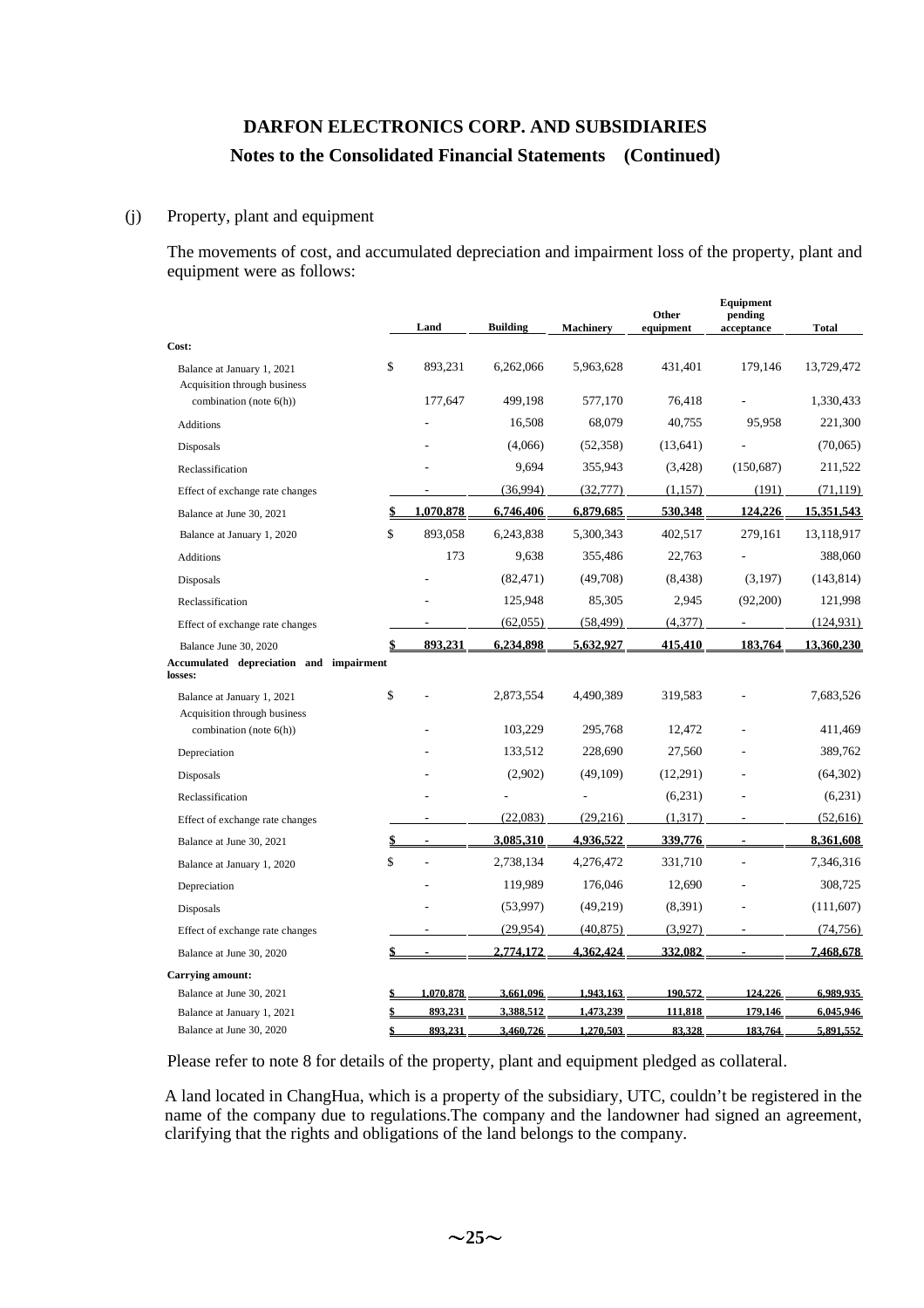#### **Notes to the Consolidated Financial Statements (Continued)**

#### (k) Right-of-use assets

The movements of cost, and accumulated depreciation and impairment loss of right-of-use assets were as follows:

|                                           | Land          | <b>Buildings</b> | <b>Transportation</b><br>Equipment | <b>Total</b> |
|-------------------------------------------|---------------|------------------|------------------------------------|--------------|
| Cost:                                     |               |                  |                                    |              |
| Balance at January 1, 2021                | \$<br>384,866 | 445,208          | 3,712                              | 833,786      |
| Acquisition through business              |               |                  |                                    |              |
| combination (note $6(h)$ )                | 220,410       | 7,096            |                                    | 227,506      |
| <b>Additions</b>                          | 8,736         | 35,796           | 6,252                              | 50,784       |
| Disposals                                 |               | (42, 932)        | (351)                              | (43,283)     |
| Reclassification from other Non-current   |               |                  |                                    |              |
| assets                                    | 176,897       |                  |                                    | 176,897      |
| Effect of exchange rate changes           | (15,918)      | (2,712)          | (105)                              | (18, 735)    |
| Balance at June 30, 2021                  | \$<br>774.991 | 442.456          | 9.508                              | 1,226,955    |
| Balance at January 1, 2020                | \$<br>389,974 | 253,271          | 1,161                              | 644,406      |
| <b>Additions</b>                          | 11,096        | 134,658          |                                    | 145,754      |
| Disposals                                 |               | (37, 101)        | (195)                              | (37,296)     |
| Effect of exchange rate changes           | (5,561)       | (6,603)          |                                    | (12, 164)    |
| Balance at June 30, 2020                  | 395.509       | 344,225          | 966                                | 740,700      |
| <b>Accumulated</b><br>depreciation<br>and |               |                  |                                    |              |
| impairment losses:                        |               |                  |                                    |              |
| Balance at January 1, 2021                | \$<br>41,161  | 120,981          | 1,431                              | 163,573      |
| Acquisition through business              |               |                  |                                    |              |
| combination (note 6(h))                   | 5,400         |                  |                                    | 5,400        |
| Depreciation                              | 15,781        | 53,055           | 1,286                              | 70,122       |
| Disposals                                 |               | (11,074)         | (351)                              | (11, 425)    |
| Effect of exchange rate changes           | (136)         | (936)            | (13)                               | (1,085)      |
| Balance at June 30, 2021                  | \$<br>62.206  | <u>162.026</u>   | 2,353                              | 226,585      |
| Balance at January 1, 2020                | \$<br>15,774  | 67,576           | 613                                | 83,963       |
| Depreciation                              | 12,749        | 44,113           | 306                                | 57,168       |
| Disposals                                 |               | (36,660)         | (195)                              | (36, 855)    |
| Effect of exchange rate changes           | (210)         | (1, 441)         |                                    | (1,651)      |
| Balance at June 30, 2020                  | \$<br>28,313  | 73,588           | 724                                | 102,625      |
| <b>Carrying amount:</b>                   |               |                  |                                    |              |
| Balance at June 30, 2021                  | 712,785       | 280,430          | 7,155                              | 1,000,370    |
| Balance at January 1, 2021                | 343,705       | 324,227          | 2.281                              | 670,213      |
| Balance at June 30, 2020                  | \$<br>367.196 | 270.637          | 242                                | 638,075      |

On June 30, 2020, the group paid the prepayment of 95%, \$193,800 (included in other non-current assests), to acquire the right-of-use assets of land in Vietnam. In March 2021, the group reclassified the aforementioned non-current assets as right-of-use assets, after fulfilling the residual amount of the payment.

On June 30, 2021, the subsidiary, ATV, paid 100% payment \$173,888 to aquire the right-of-use assets of land in Vietnam.However, the right hasn't been transferred yet, so it's still listed under non-current assets.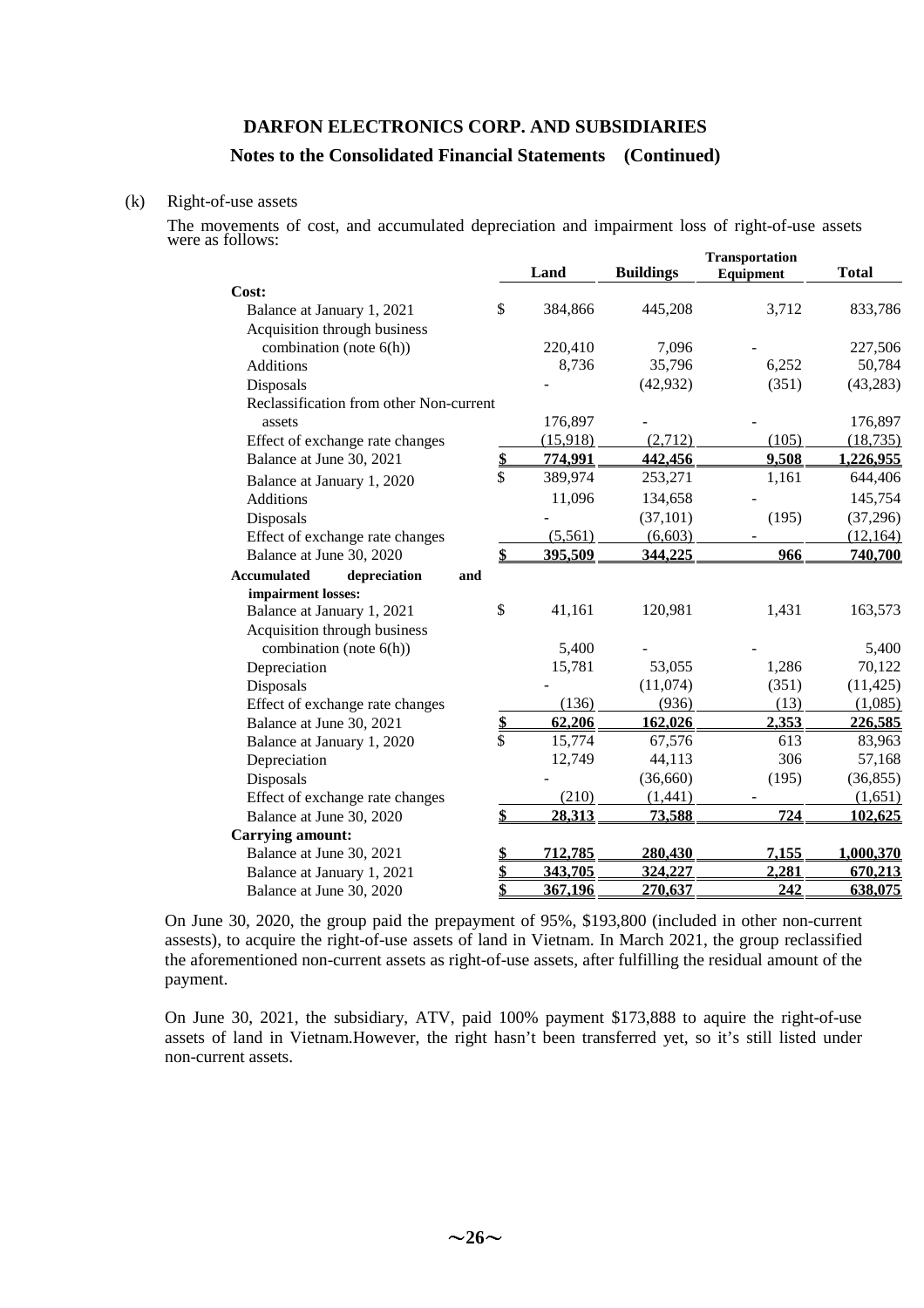### **Notes to the Consolidated Financial Statements (Continued)**

### (l) Investment property

The movements of costs, and accumulated depreciation and impairment loss of investment property were as follows:

|                                                 | Land                | <b>Buildings</b> | <b>Total</b>  |
|-------------------------------------------------|---------------------|------------------|---------------|
| Cost:                                           |                     |                  |               |
| Balance at January 1, 2021                      |                     |                  |               |
| (same as balance at June 30,2021)               | \$<br>69,233        | 29,467           | 98,700        |
| Balance at January 1, 2020                      | \$<br>119,959       | 54,528           | 174,487       |
| Disposals                                       | (50, 726)           | (25,061)         | (75, 787)     |
| Balance at June 30,2020                         | \$<br>69,233        | 29,467           | 98,700        |
| Accumulated depreciation and impairment losses: |                     |                  |               |
| Balance at January 1, 2021                      | \$                  | 11,874           | 11,874        |
| Depreciation                                    |                     | 292              | 292           |
| Balance at June 30,2021                         | \$                  | 12,166           | 12,166        |
| Balance at January 1, 2020                      | \$                  | 22,583           | 22,583        |
| Depreciation                                    |                     | 480              | 480           |
| Disposals                                       |                     | (11, 484)        | (11, 484)     |
| Balance at June 30,2020                         | \$                  | 11,579           | <u>11,579</u> |
| Carrying amount:                                |                     |                  |               |
| Balance at June 30,2021                         | \$<br>69,233        | 17,301           | 86,534        |
| Balance at January 1, 2021                      | \$<br><u>69,233</u> | <u>17,593</u>    | 86,826        |
| Balance at June 30,2020                         | \$<br>69,233        | 17,888           | <u>87,121</u> |
| Fair value:                                     |                     |                  |               |
| Balance at June 30,2021                         |                     |                  | 102,119       |
| Balance at January 1, 2021                      |                     | \$               | 108,908       |
| Balance at June 30,2020                         |                     | \$               | 105,287       |

Investment property represents properties that are leased to third parties for office premises. Please refer to note  $6(s)$  for the related information.

Please refer to note 8 for details of investment property pledged as collateral for the credit lines of short-term borrowings.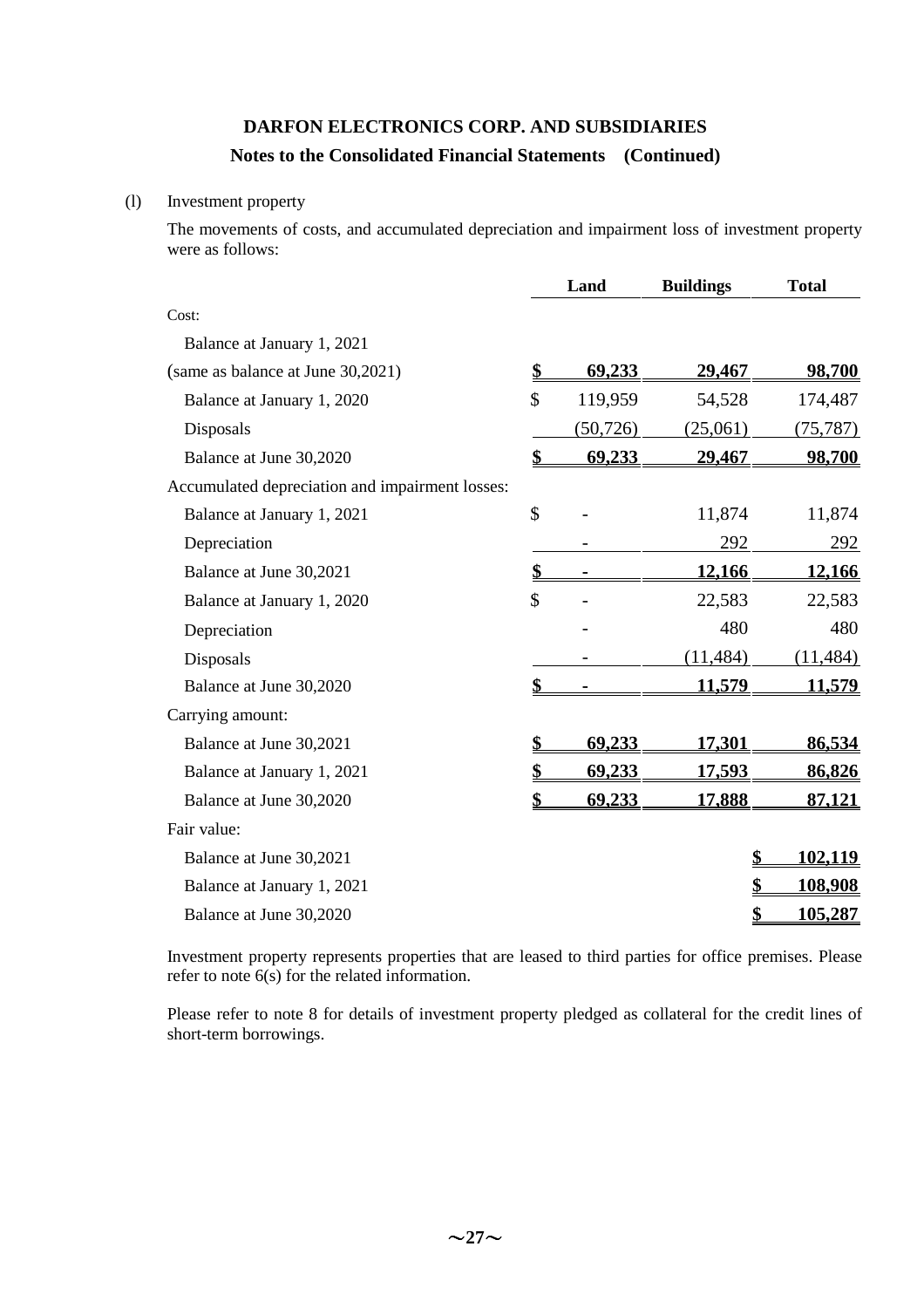### **Notes to the Consolidated Financial Statements (Continued)**

#### (m) Intangible assets

The movements of costs and accumulated amortization of intangible assets were as follows:

|                                                                                | Goodwill      | <b>Patents</b> | <b>Expertise</b>         | <b>Customer</b><br>relationship | <b>Software</b> | <b>Total</b>    |
|--------------------------------------------------------------------------------|---------------|----------------|--------------------------|---------------------------------|-----------------|-----------------|
| Costs:                                                                         |               |                |                          |                                 |                 |                 |
| Balance at January 1, 2021                                                     | \$<br>465,868 | 35,836         | 217,475                  | 114,690                         | 46,561          | 880,430         |
| Acquisition through business combination<br>(note(6(h))                        | 122,047       | 1,688          | 130,756                  | 154,241                         | 14,908          | 423,640         |
| Adjustment of business combination during the<br>measurement period(note 6(h)) | 2,374         |                | (4,729)                  |                                 |                 | (2,355)         |
| <b>Additions</b>                                                               |               |                |                          |                                 | 15.546          | 15,546          |
| Reclassification                                                               |               |                |                          |                                 | 13.534          | 13,534          |
| Effect of exchange rate changes                                                |               |                |                          |                                 | 1,804           | 1,804           |
| Balance at June 30, 2021                                                       | 590,289       | 37,524         | 343,502                  | 268,931                         | 92,353          | 1,332,599       |
| Balance at January 1, 2020                                                     | \$<br>417,691 | 31,436         | 189,021                  | 114,690                         | 119,417         | 872,255         |
| <b>Additions</b>                                                               |               |                |                          |                                 | 12,698          | 12,698          |
| Effect of exchange rate changes                                                |               |                |                          |                                 | (17)            | (17)            |
| Balance at June 30, 2020                                                       | 417,691       | 31,436         | 189.021                  | 114.690                         | 132,098         | 884,936         |
| <b>Accumulated amortization:</b>                                               |               |                |                          |                                 |                 |                 |
| Balance at January 1, 2021                                                     | \$            | 14,994         | 40,477                   | 32,342                          | 18,590          | 106,403         |
| Acquisition through business combination<br>(note (h))                         |               | 14             |                          |                                 | 422             | 436             |
| Amortization                                                                   |               | 2,808          | 21,633                   | 10,755                          | 8,536           | 43,732          |
| Reclassification                                                               |               |                | 1,279                    | (1,279)                         | 6,231           | 6,231           |
| Effect of exchange rate changes                                                |               |                | $\overline{\phantom{a}}$ | $\overline{\phantom{a}}$        | 2,019           | 2,019           |
| Balance at June 30,2021                                                        | \$            | 17.816         | 63.389                   | 41.818                          | 35,798          | 158.821         |
| Balance at January 1, 2020                                                     | \$            | 6,113          | 21,157                   | 17,238                          | 109,683         | 154,191         |
| Amortization                                                                   |               | 2,620          | 9,067                    | 7,552                           | 3,584           | 22,823          |
| Effect of exchange rate changes                                                |               |                | $\overline{\phantom{a}}$ | ٠                               | 3               | 3               |
| Balance at June 30,2020                                                        |               | 8.733          | 30.224                   | 24.790                          | 113,270         | 177,017         |
| <b>Carrying amount:</b>                                                        |               |                |                          |                                 |                 |                 |
| Balance at June 30,2021                                                        | 590.289       | 19.708         | 280.113                  | 227,113                         | 56,555          | 1,173,778       |
| Balance at January 1, 2021                                                     | 465,868       | 20,842         | 176,998                  | 82,348                          | 27.971          | <u>774.027 </u> |
| Balance at June 30,2020                                                        | \$<br>417,691 | 22.703         | 158,797                  | 89.900                          | 18,828          | 707.919         |

Based on the results of impairment tests on goodwill conducted by the Group at December 31, 2020, the recoverable amount of CGUs exceeded their carrying amount; as a result, no impairment loss was recognized. Please refer to o note 6(m) of the consolidated financial statements for the year ended December 31, 2020.

The impairment tests evaluated the expected revenue and profit of the respective CGUs to which the goodwill at June 30, 2021; as a result, no impairment loss was recognized.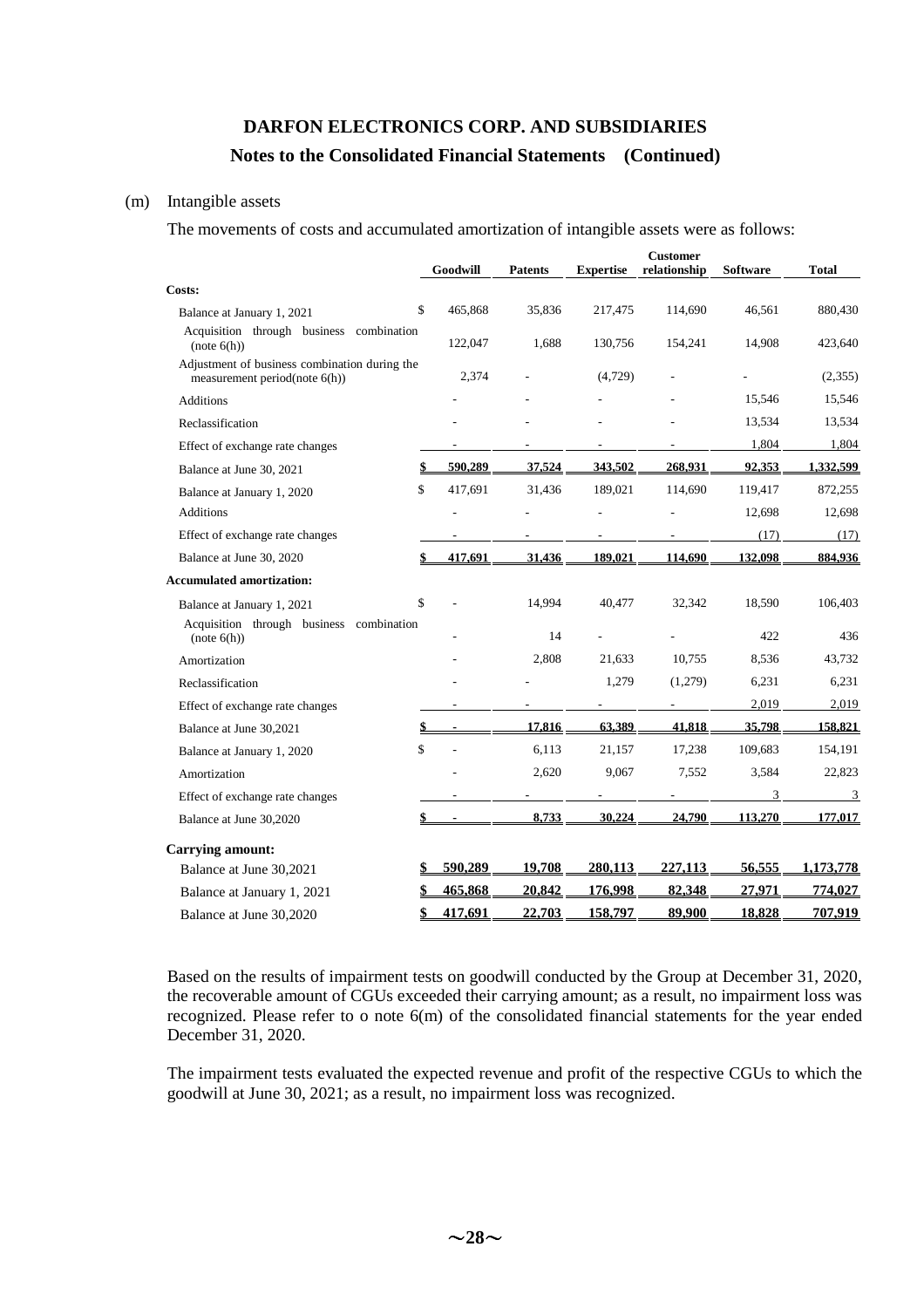### **Notes to the Consolidated Financial Statements (Continued)**

#### (n) Short-term borrowings

|     |                                               |               | <b>June 30,</b><br>2021 | December 31,<br>2020 | June30,<br>2020    |
|-----|-----------------------------------------------|---------------|-------------------------|----------------------|--------------------|
|     | Unsecured bank borrowings                     | \$            | 4,248,763               | 2,470,428            | <u>2,386,183</u>   |
|     | Unused credit facilities                      | \$            | 7,847,120               | <u>7,918,479</u>     | 9,607,328          |
|     | Interest rate                                 |               | $0.6\%$ ~1.43%          | $0.83\%$ ~1.25%      | $0.815\% - 1.15\%$ |
| (0) | Short-term notes and bills payable            |               | <b>June 30,</b><br>2021 | December 31,<br>2020 | June30,<br>2020    |
|     | Commercial paper payable                      | \$            |                         | 440,000              | 200,000            |
|     | Less: Discount on commercial paper<br>payable |               |                         | (279)                | (133)              |
|     |                                               | \$            |                         | 439,721              | 199,867            |
|     | Interest rate                                 |               |                         | $0.848\% - 0.858\%$  | 0.868%             |
| (p) | Long-term debt                                |               | <b>June 30,</b><br>2021 | December 31,<br>2020 | June30,<br>2020    |
|     | Unsecured bank loans                          | $\mathcal{S}$ | 29,466                  |                      |                    |
|     | Secured bank loans                            |               | 2,500,000               | 1,600,000            | 1,000,000          |
|     | Less: current portion of long-term<br>debt    |               | (16, 838)               |                      | (440,000)          |
|     | Total                                         |               | <u>2,512,628</u>        | 1,600,000            | 560,000            |
|     | Unused credit facilities                      |               | 2,245,888               | <u>2,053,600</u>     | 2,672,960          |
|     | Year to maturity                              |               | <u>2023~2024</u>        | 2023                 | <u>2021~2024</u>   |
|     | Interest rate                                 |               | $0.824\% - 1.6\%$       | $0.99\%$ ~1.08%      | $0.989\%$ ~1.08%   |

According to the loan agreements, the Group is required to maintain certain financial ratios, including current ratio, net liability ratio, financial liability ratio, interest coverage ratio and tangible net worth, calculated based on its annual audited consolidated financial statements and semi-annual reviewed consolidated financial statements. On June 30, 2021, December 31, 2020 and June 30, 2020, the Group was in compliance with the above-mentioned financial ratios.

Please refer to note 8 for a description of pledged property for long-term debt.

(q) Lease liabilities

Lease liabilities were as follows:

|             | <b>June 30,</b><br>2021 | December 31,<br>2020 | <b>June 30,</b><br>2020 |  |
|-------------|-------------------------|----------------------|-------------------------|--|
| Current     | 99,452                  | 94,838               | 74,645                  |  |
| Non-current | 217.590                 | 258,871              | 216,438                 |  |

Please refer to note 6(ab) for maturity analysis.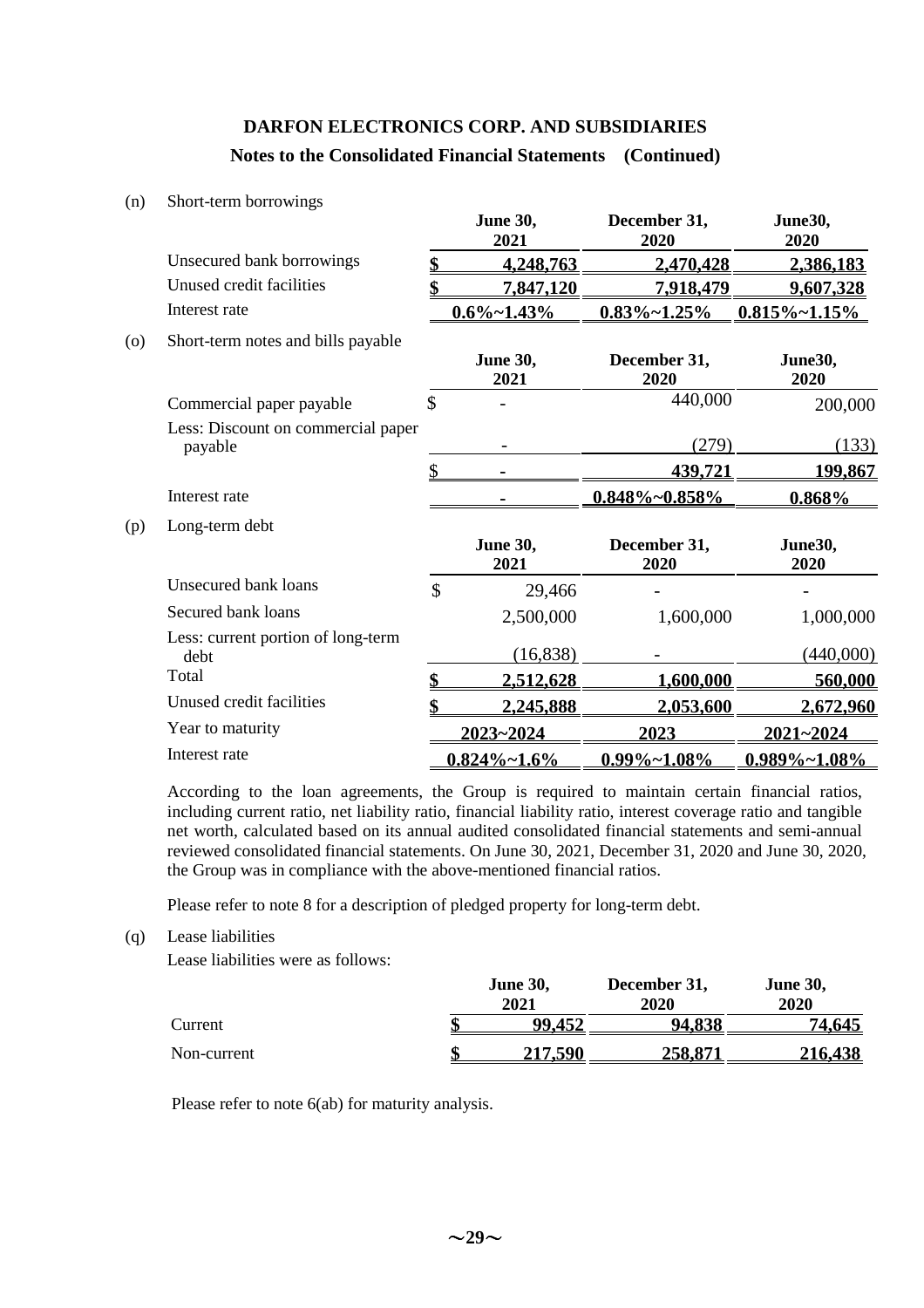### **Notes to the Consolidated Financial Statements (Continued)**

| The amounts recognized in profit or loss were as follows: |                             |       |                           |        |  |
|-----------------------------------------------------------|-----------------------------|-------|---------------------------|--------|--|
|                                                           | Three Months Ended June 30, |       | Six Months Ended June 30, |        |  |
|                                                           | 2021                        | 2020  | 2021                      | 2020   |  |
| Interest on lease liabilities                             | 2.201                       | 2.694 | 5.587                     | 5.108  |  |
| Expenses relating to<br>short-term leases                 | 9.976                       | 5.213 | 16.403                    | 10.729 |  |

The amounts recognized in the statement of cash flows for the Group was as follows:

|                               | Six Months Ended June 30, |        |
|-------------------------------|---------------------------|--------|
|                               | 2021                      | 2020   |
| Total cash outflow for leases | 82,656                    | 59,389 |

Major terms of lease:

(i) Land and Buildings leases

The Group leases land and buildings for its factories, office premises and retail stores. The leases of land typically run for 5 to 50 years, factories and office premises for 1 to 7 years, and retail stores for 3 years. Some leases include an option to extend the lease for an additional period of the same duration after the end of the contract term.

(ii) Other leases

The Group leases transportation equipment with lease terms ranged from 2 to 3 years. Additionally, the Group leases machine and equipment with contract terms within one year. These leases are short-term, and the Group has elected to apply exemption of not recognizing right of use assets and lease liabilities.

(r) Warranty provisions

|                     |  | <b>June 30,</b> | December 31, | <b>June 30,</b> |
|---------------------|--|-----------------|--------------|-----------------|
|                     |  | 2021            | 2020         | <b>2020</b>     |
| Warranty provisions |  | 108,060         | 96,222       | <b>73,456</b>   |

There was no significant change in the Company's warranty provisions for the six months ended June 30, 2021 and 2020. For other relevant information, refer to note 6(r) of the consolidated financial statements for the year ended December 31, 2020.

(s) Operating lease of lessor

There was no significant additional operating lease in the Company for the six months ended June 30, 2021 and 2020. For other relevant information, refer to note 6(s) of the consolidated financial statements for the year ended December 31, 2020.

- (t) Employee benefits
	- (i) Defined benefit plans

Subsequent to December 31, 2020, there was no significant market volatility, significant curtailment, reimbursement and settlement or other significant one-time events. Therefore, the pension cost in the consolidated interim financial statements was measured and disclosed by the Company according to the pension cost valued by actuary as of December 31, 2020 and 2019.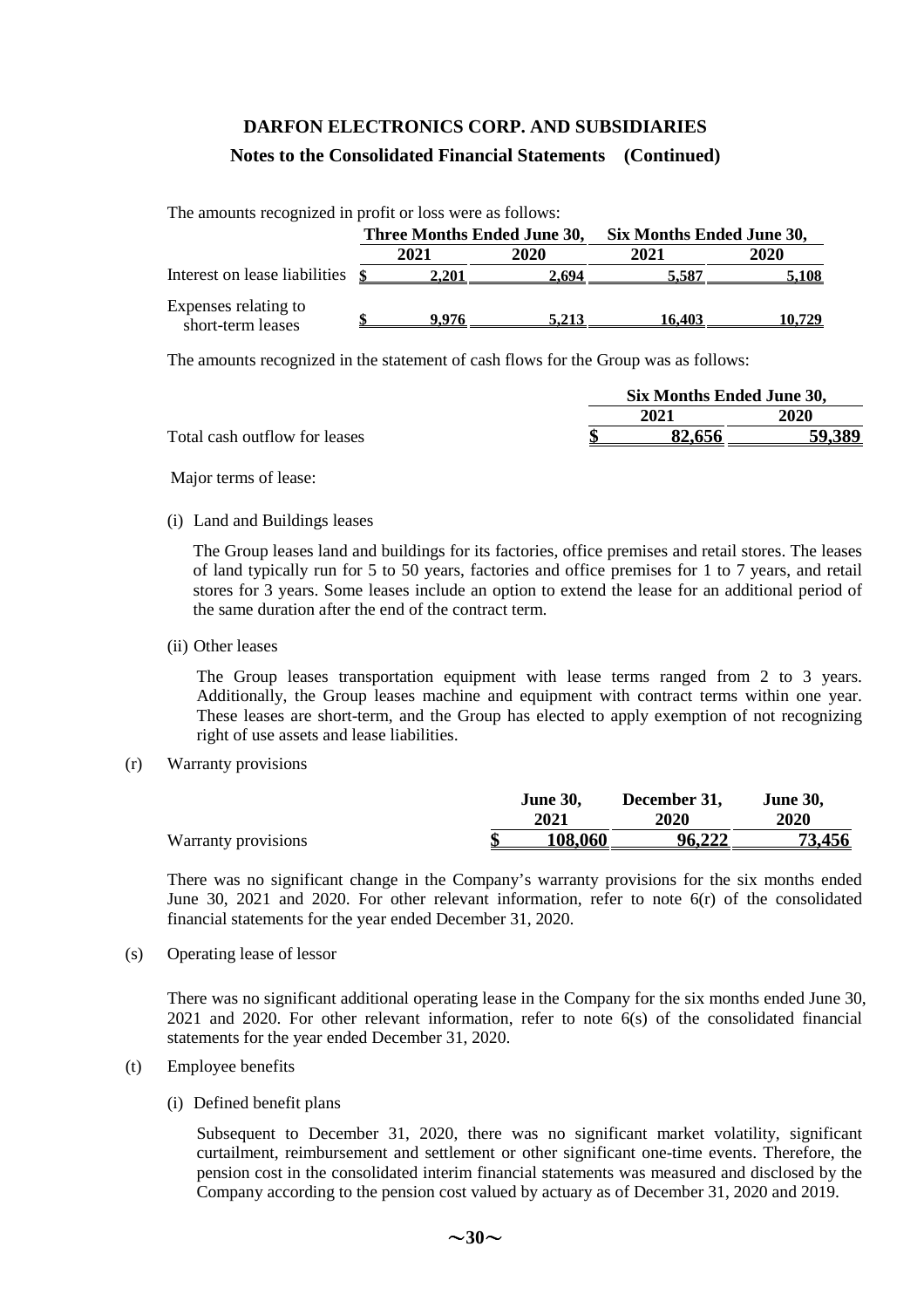### **Notes to the Consolidated Financial Statements (Continued)**

Expenses recognized in profit or loss

|                    |      | Three Months Ended June 30, | Six Months Ended June 30, |             |  |  |
|--------------------|------|-----------------------------|---------------------------|-------------|--|--|
|                    | 2021 | 2020                        | 2021                      | <b>2020</b> |  |  |
| Cost of sales      | 621  | 1.444                       | 1.227                     | 2,037       |  |  |
| Operating expenses | .086 | 258                         | 2.138                     | 1,368       |  |  |
|                    | .707 | l.702                       | 3.365                     | 3.405       |  |  |

#### (ii) Defined contribution plans

Expenses recognized in profit or loss

|                    | Three Months Ended June 30, |        | Six Months Ended June 30, |        |  |
|--------------------|-----------------------------|--------|---------------------------|--------|--|
|                    | 2021                        | 2020   | 2021                      | 2020   |  |
| Cost of sales      | 46.232                      | 27.941 | 83.221                    | 55,256 |  |
| Operating expenses | 16.021                      | 13.330 | 31.041                    | 25.922 |  |
|                    | 62,253                      | 41.271 | 114.262                   | 81.178 |  |

#### (u) Income taxes

(i) The components of income tax expense were as follows:

|                                          | Three Months Ended June 30, |         | Six Months Ended June 30, |         |  |
|------------------------------------------|-----------------------------|---------|---------------------------|---------|--|
|                                          | 2021                        | 2020    | 2021                      | 2020    |  |
| Current income tax expense $\frac{1}{2}$ | 100.386                     | 76.573  | 172.177                   | 117.165 |  |
| Deferred income tax benefit              | (7.068)                     | (2,770) | (9.937)                   | (5,566) |  |
|                                          | 93.318                      | 73,803  | 162,240                   | 111.599 |  |

- (ii) There were no income taxes expense (benefit) recognized directly in other comprehensive income and equity for the six months ended June 30, 2021 and 2020.
- (iii)The R.O.C. income tax authorities have examined and approved the income tax returns of the Company for all fiscal years through 2019.
- (v) Capital and other equity

Except as described below, there was no significant change in the Company's capital and other equity for the six months ended June 30, 2021 and 2020. For other relevant information, refer to note 6(v) of the consolidated financial statements for the year ended December 31, 2020.

(i) Common stock

The Company's authorized common stock consisted of 450,000 thousand shares, of which 280,000 thousand shares were issued and outstanding as at June 30, 2021, December 31, 2020 and June 30, 2020. The par value of the Company's common stock is \$10 per share.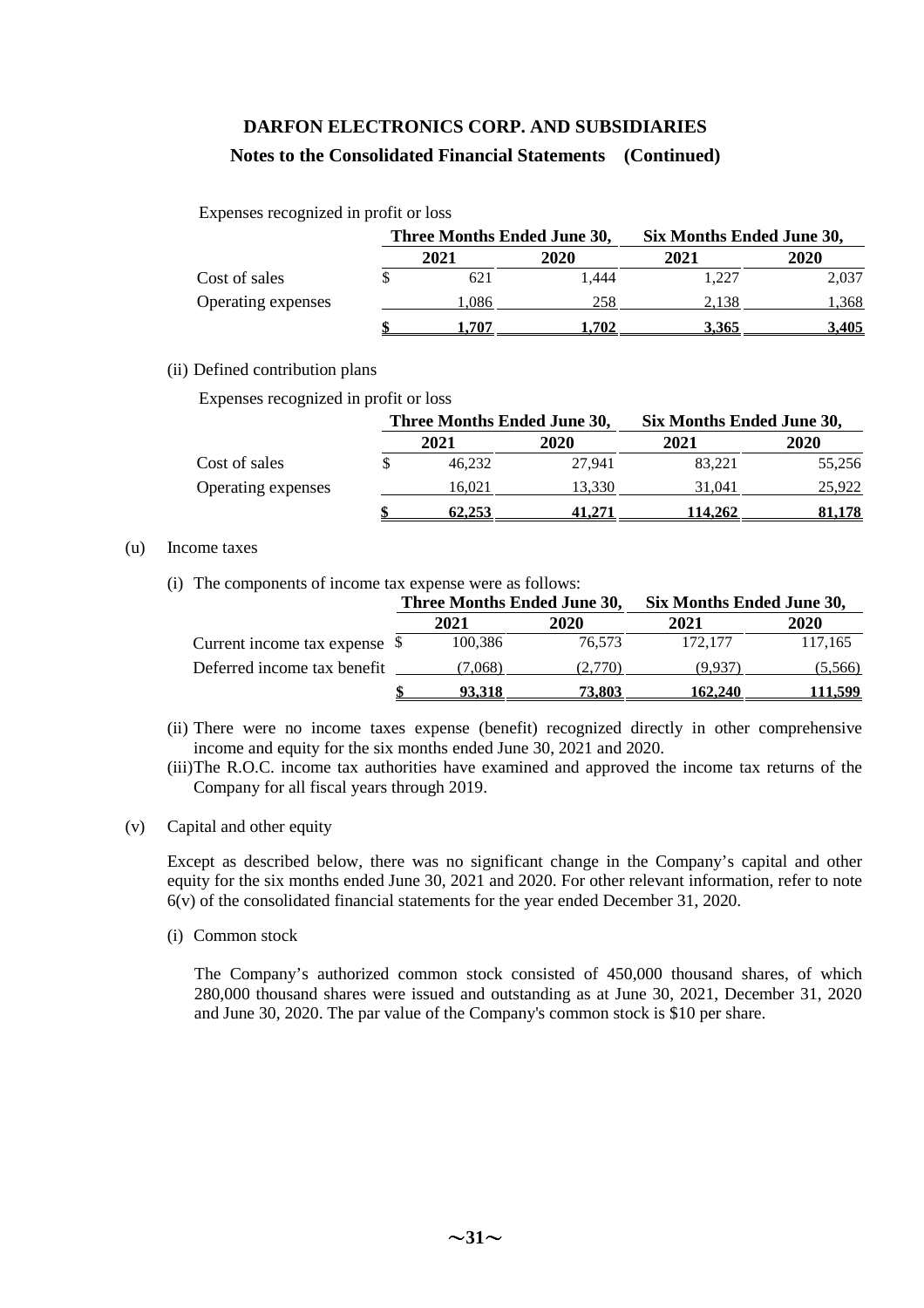#### (ii) Capital surplus

The components of capital surplus were as follows:

|                                                                                              | <b>June 30,</b><br>2021 | December 31,<br>2020 | <b>June 30,</b><br><b>2020</b> |
|----------------------------------------------------------------------------------------------|-------------------------|----------------------|--------------------------------|
| Paid-in capital in excess of par value                                                       | \$<br>3,563,940         | 3,563,940            | 3,563,940                      |
| Treasury stock transactions                                                                  | 238,180                 | 238,180              | 238,180                        |
| Surplus from merger                                                                          | 144                     | 144                  | 144                            |
| Difference between consideration and carrying<br>amount of subsidiaries acquired or disposed | 94,638                  | 94,638               | 8,574                          |
| Recognition of changes in ownership interest in<br>subsidiaries                              | 24,552                  | 24,552               | 12,165                         |
|                                                                                              | 3,921,454               | 3,921,454            | 3,823,003                      |

Pursuant to the Company Act, any realized capital surplus is initially used to cover an accumulated deficit, and the balance, if any, could be transferred to common stock as stock dividends or distributed as cash dividends based on the original shareholding ratio. Realized capital surplus includes the premium derived from the issuance of shares of stock in excess of par value and donations received by the Company. In accordance with the Regulations Governing the Offering and Issuance of Securities by Securities Issuers, distribution of stock dividends from capital surplus in any one year shall not exceed 10% of paid-in capital.

#### (iii)Retained earnings

The Company's Articles of Incorporation stipulate that at least 10% of annual net income, after deducting accumulated deficit, if any, must be retained as legal reserve. In addition, a special reserve shall be set aside in accordance with applicable laws and regulations. The remaining balance, together with the unappropriated earnings from the previous years can be distributed as dividends to stockholders, pursuant to the appropriation of earnings proposed by the Board of Directors and approved by the stockholders. Distribution of earnings by way of cash dividends should be approved by the Board of Directors and then reported to the shareholders' meeting.

According to the Company's Articles of Incorporation, distribution of cash dividends by legal reserve or capital reserve should be approved by the Board of Directors and then reported to the shareholders' meeting.

As the Company is a technology- and capital-intensive enterprise with growing phase, the Company has adopted a remaining earnings appropriation method as its dividend policy in order to meet long-term capital needs and cash requirements of stockholders, and thereby maintain continuous development and steady growth. While the current year's earnings available for distribution equal the amount of 2% of paid-in capital, the dividend distributed shall not be less than 10% of current year's earnings available for distribution. No dividends will be distributed when the current year's earnings available for distribution are less than the amount of 2% of paid-in capital. Considering the future expansion of operation scale and cash flow requirements, the cash dividend cannot be less than 10% of the total distribution of cash dividend and stock dividend.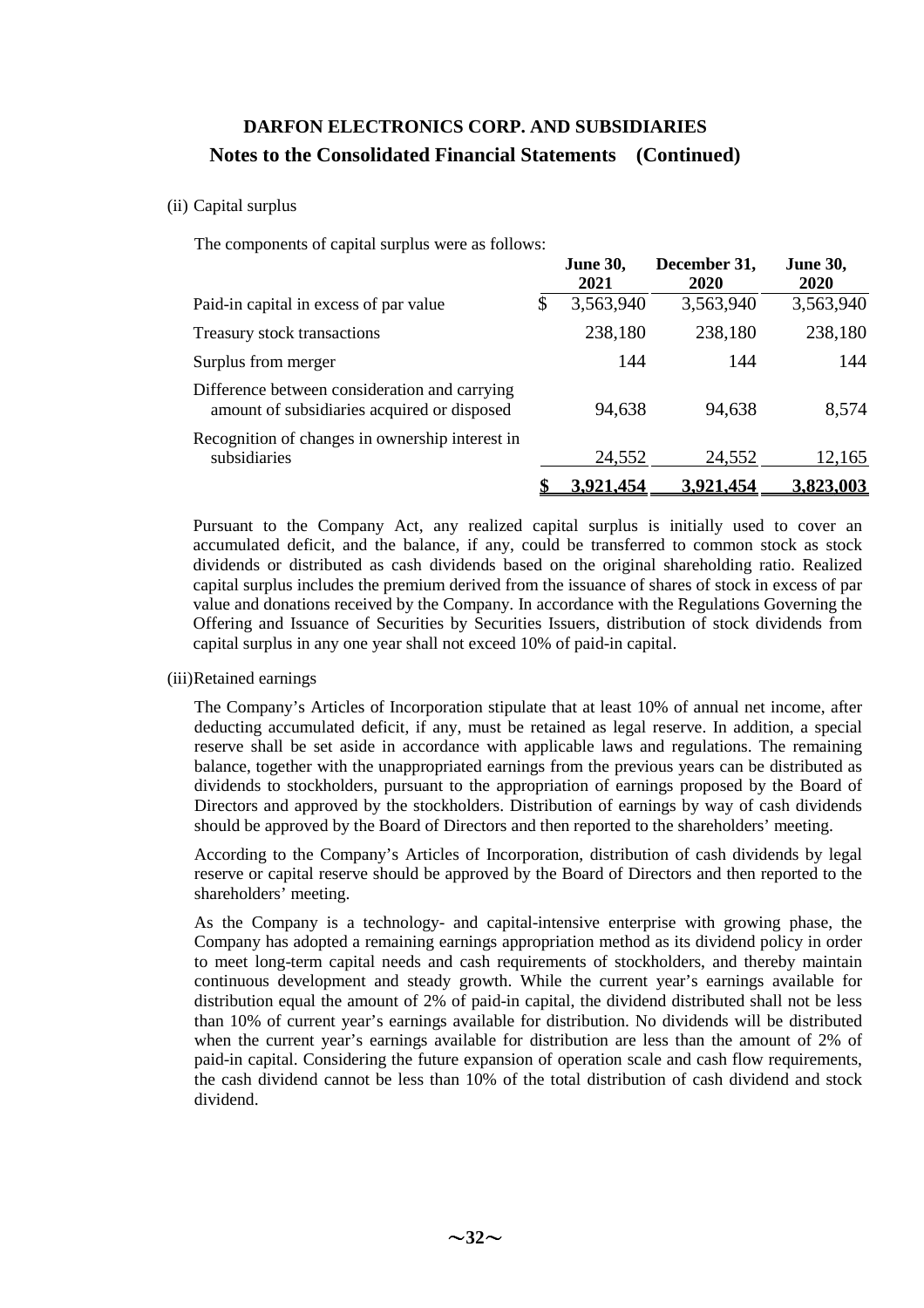### **Notes to the Consolidated Financial Statements (Continued)**

1) Legal reserve

According to the Company Act, if the Company has no accumulated deficit, it may, pursuant to a resolution approved by the stockholders, distribute its legal reserve to shareholders by issuing new shares or by distributing cash for the portion of legal reserve which exceeds 25% of the paid-in capital.

#### 2) Special reserve

In accordance with Rule No. 1010012865 issued by the Financial Supervisory Commission on April 6, 2012, a special reserve equal to the total amount of items that are accounted for as deductions from stockholders' equity was set aside from current and prior-year earnings. This special reserve shall revert to retained earnings and be made available for distribution when the items that are accounted for as deductions from stockholders' equity are reversed in subsequent periods.

#### (iv)Earnings distribution

The appropriation of cash dividends trough 2020 and 2019 earnings was approved by the Company's Board of Directors on March 15, 2021, and June 16, 2020, respectively. The appropriations of other dividends were approved by the Company's shareholders' meeting on June 18, 2020. The resolved appropriations of the dividends were as follows:

|                      | 2020                         |     |         | 2019                         |               |  |
|----------------------|------------------------------|-----|---------|------------------------------|---------------|--|
|                      | Dividend per<br>share (NT\$) |     | Amount  | Dividend per<br>share (NT\$) | <b>Amount</b> |  |
| Legal reserve        |                              |     |         |                              | 89,995        |  |
| Special reserve      |                              |     |         |                              | 125.729       |  |
| Dividends per share: |                              |     |         |                              |               |  |
| Cash dividend        | \$                           | 2.5 | 700,000 | 2.3                          | 644,000       |  |

The Company's shareholders' meeting is scheduled for resolving appropriations of other dividends on August 24, 2021.

Related information is available on the Market Observation Post System website of the Taiwan Stock Exchange.

(v) Other equity items (net after tax)

|                                                                                                   | Foreign<br>currency<br>translation<br>differences | <b>Unrealized gains</b><br>(loss) from<br>financial assets at<br>fair value through<br>other<br>comprehensive<br>income | <b>Remeasurement of</b><br>defined benefit<br>plans | <b>Total</b> |
|---------------------------------------------------------------------------------------------------|---------------------------------------------------|-------------------------------------------------------------------------------------------------------------------------|-----------------------------------------------------|--------------|
| Balance at January 1, 2021                                                                        | \$<br>(683,751)                                   | 328,577                                                                                                                 | (31, 433)                                           | (386,607)    |
| Foreign exchange differences arising from translation of foreign<br>operations                    | (82, 583)                                         |                                                                                                                         |                                                     | (82, 583)    |
| Unrealized gains (loss) from financial assets at fair value through<br>other comprehensive income |                                                   | 82,859                                                                                                                  |                                                     | 82.859       |
| Disposal of equity instruments designated at fair value through<br>other comprehensive income     |                                                   | (29, 189)                                                                                                               |                                                     | (29, 189)    |
| Share of the other comprehensive income (loss) of joint ventures                                  | (1.714)                                           |                                                                                                                         |                                                     | (1,714)      |
| Balance at June 30, 2021                                                                          | (768.048)                                         | 382,247                                                                                                                 | (31.433)                                            | (417.234)    |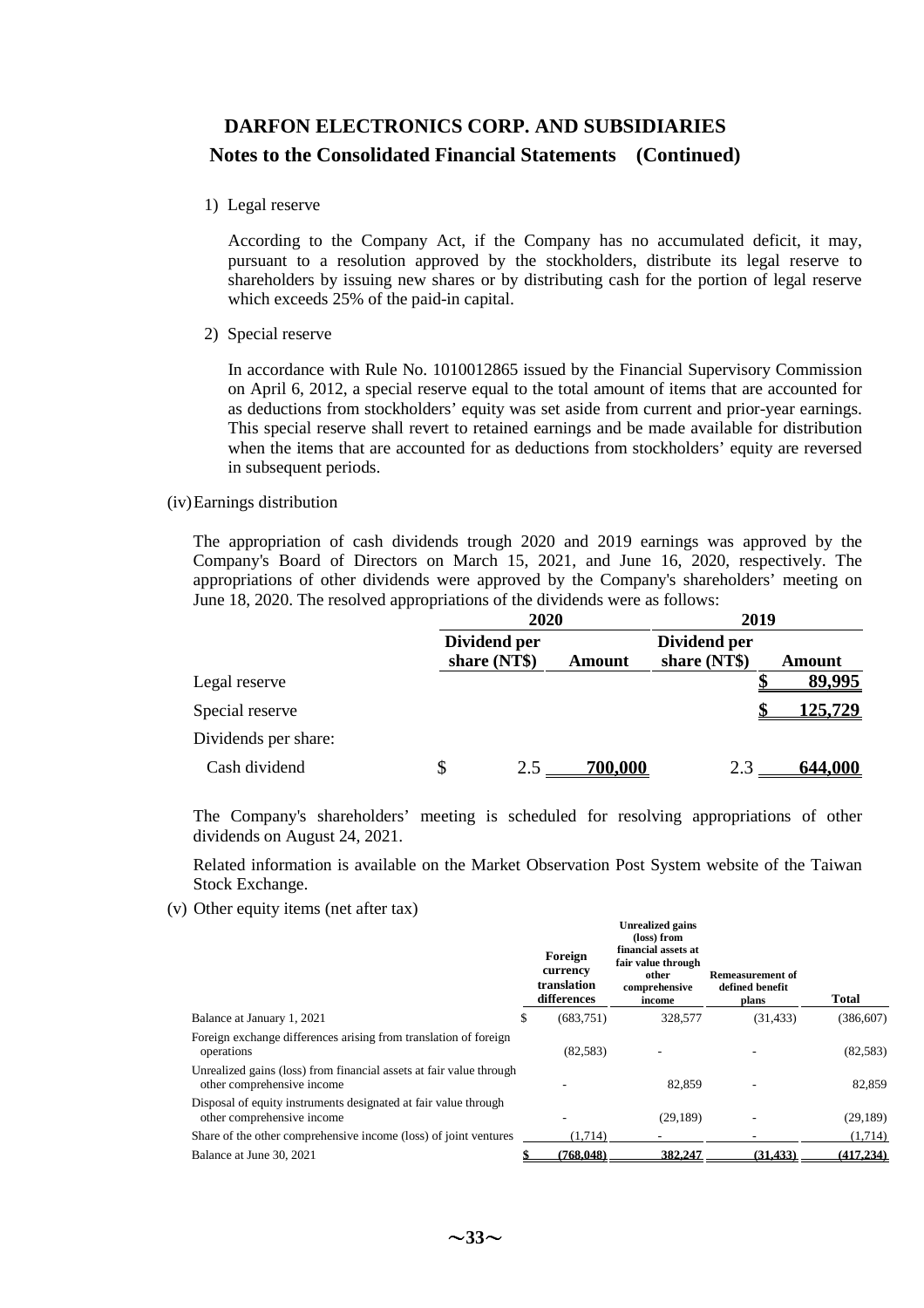## **Notes to the Consolidated Financial Statements (Continued)**

|                                                                                                   | Foreign<br>currency<br>translation<br>differences | <b>Unrealized gains</b><br>(loss) from<br>financial assets at<br>fair value through<br>other<br>comprehensive<br>income | <b>Remeasurement of</b><br>defined benefit<br>plans | Total      |
|---------------------------------------------------------------------------------------------------|---------------------------------------------------|-------------------------------------------------------------------------------------------------------------------------|-----------------------------------------------------|------------|
| Balance at January 1, 2020                                                                        | \$<br>(499,270)                                   | 38.323                                                                                                                  | (31, 323)                                           | (492, 270) |
| Foreign exchange differences arising from translation of foreign<br>operations                    | (140.745)                                         |                                                                                                                         |                                                     | (140, 745) |
| Unrealized gains (loss) from financial assets at fair value through<br>other comprehensive income |                                                   | (150.448)                                                                                                               |                                                     | (150, 448) |
| Share of the other comprehensive income (loss) of joint ventures                                  | 82                                                |                                                                                                                         |                                                     | 82         |
| Balance at June 30, 2020                                                                          | (639.933)                                         | (112.125)                                                                                                               | (31.323)                                            | (783, 381) |

(vi)Non-controlling interests (net after tax)

|                                                                                        | Six Months Ended June 30, |           |           |  |  |
|----------------------------------------------------------------------------------------|---------------------------|-----------|-----------|--|--|
|                                                                                        |                           | 2021      | 2020      |  |  |
| Balance at January 1                                                                   | \$                        | 1,387,996 | 1,087,054 |  |  |
| Equity attributable to non-controlling interests:                                      |                           |           |           |  |  |
| Net income                                                                             |                           | 95,509    | 11,790    |  |  |
| Foreign currency translation differences                                               |                           | (3,091)   | (3, 142)  |  |  |
| Unrealized gains (loss) from financial assets at fair value                            |                           |           |           |  |  |
| through other comprehensive income                                                     |                           | 235       |           |  |  |
| Organizational restructuring                                                           |                           |           | (144)     |  |  |
| Acquisition of subsidiary's additional interests                                       |                           |           | (53,706)  |  |  |
| Acquisition of subsidiaries                                                            |                           | 1,058,739 |           |  |  |
| Difference of consideration and carring amount of<br>subsidiaries acquired or disposed |                           |           | (8,574)   |  |  |
| Decrease in non-controlling interests (note(h))                                        |                           | (1,409)   |           |  |  |
| Changes in ownership interests in subsidiaries                                         |                           |           | (12, 165) |  |  |
| Compensation cost of stock option issued by subsidiaries                               |                           |           | 21,218    |  |  |
| Capital injection from non-controlling interests                                       |                           |           | 65,300    |  |  |
| Distribution of cash dividend by subsidiaries to                                       |                           |           |           |  |  |
| non-controlling interests                                                              |                           | (79, 239) | (53,964)  |  |  |
| Balance at June 30                                                                     | \$                        | 2,458,740 | 1,053,667 |  |  |

### (w) Earnings per share ("EPS")

(i) Basic earnings per share

|                              | Three Months Ended June 30, |                | <b>Six Months Ended June 30,</b> |                |  |
|------------------------------|-----------------------------|----------------|----------------------------------|----------------|--|
|                              | 2021                        | <b>2020</b>    | 2021                             | 2020           |  |
| Net income attributable to   |                             |                |                                  |                |  |
| ordinary shareholders of the |                             |                |                                  |                |  |
| Company                      | <b>310.340</b>              | <u>247.988</u> | 511,595                          | 348,562        |  |
| Weighted-average number of   |                             |                |                                  |                |  |
| ordinary shares outstanding  |                             |                |                                  |                |  |
| (in thousands)               | 280.000                     | <u>280.000</u> | 280,000                          | <u>280.000</u> |  |
| Basic earnings per share     |                             |                |                                  |                |  |
| (in New Taiwan dollars)      | 1.11                        | 0.89           | 1.83                             | 1.24           |  |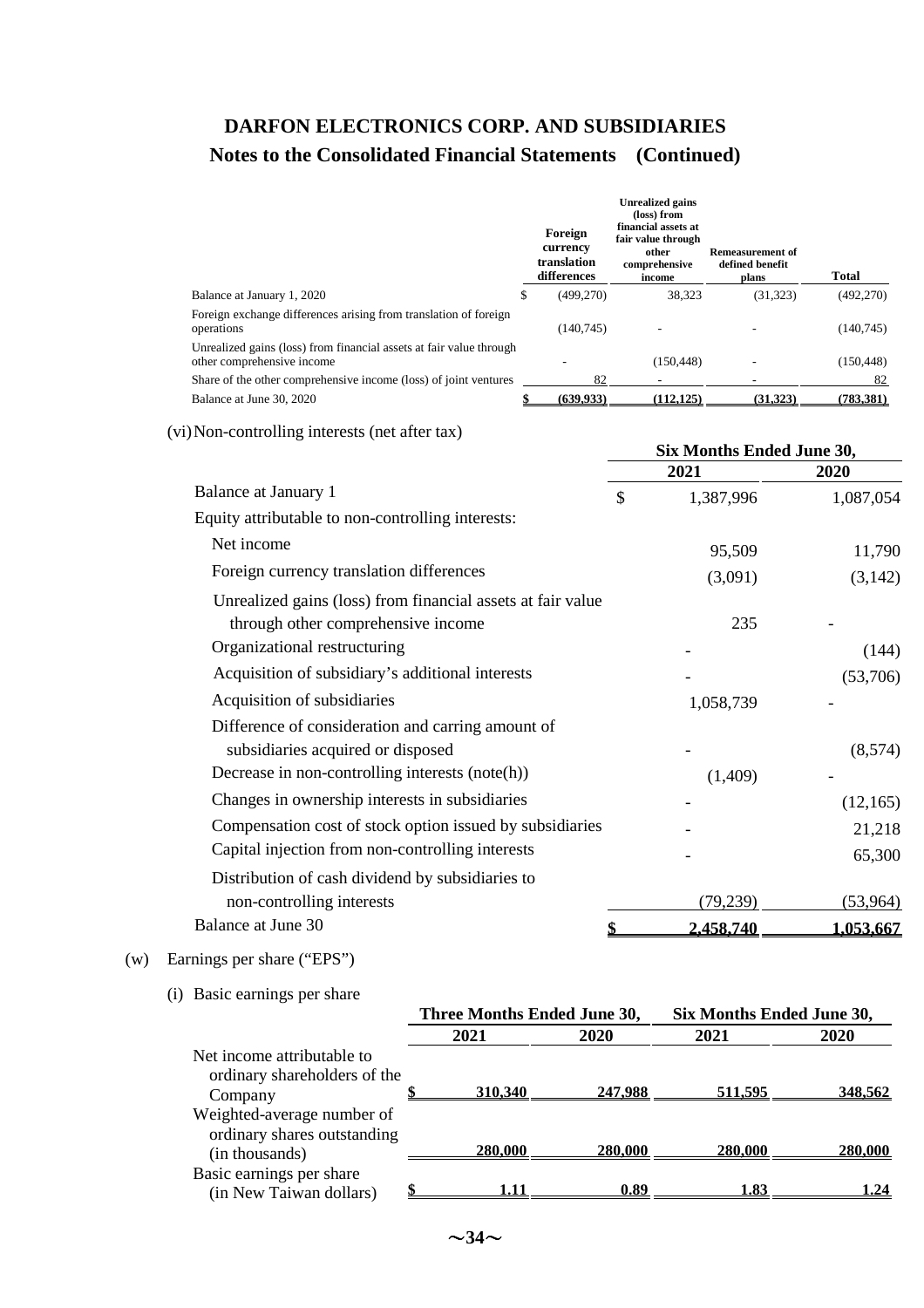(ii) Diluted earnings per share

|                                                                                                                                                  | <b>Three Months Ended June 30,</b> |         | <b>Six Months Ended June 30,</b> |              |  |
|--------------------------------------------------------------------------------------------------------------------------------------------------|------------------------------------|---------|----------------------------------|--------------|--|
|                                                                                                                                                  | 2021                               | 2020    | 2021                             | 2020         |  |
| Net income attributable to<br>ordinary shareholders of<br>the Company                                                                            | 310.340                            | 247.988 | <u>511.595</u>                   | 348,562      |  |
| Weighted-average number of<br>ordinary shares<br>outstanding (in thousands)                                                                      | 280,000                            | 280,000 | 280,000                          | 280,000      |  |
| Effect of dilutive potential<br>ordinary shares<br>(in thousands):                                                                               |                                    |         |                                  |              |  |
| Remuneration to<br>employees in stock                                                                                                            | 1.640                              | 1,395   | 2,684                            | 2,980        |  |
| Weighted-average number of<br>ordinary shares<br>outstanding<br>(including the effect of<br>dilutive potential ordinary<br>shares)(in thousands) | 281.640                            | 281.395 | 282.684                          | 282,980      |  |
| Diluted earnings per share<br>(in New Taiwan dollars)                                                                                            | \$<br>1.10                         | 0.88    | 1.81                             | <u>1.23 </u> |  |

(x) Share-based payment

Except as described below, there was no significant change in the Company's share-based payment for the six months ended June 30, 2021. For other relevant information, refer to note  $6(x)$  of the consolidated financial statements for the year ended December 31, 2020.

#### (i) The UTC issued the following employee stock option plan (ESOP):

|                                | <b>Six Months Ended June 30,2020</b>   |    |                                                    |                                        |                                                    |       |  |
|--------------------------------|----------------------------------------|----|----------------------------------------------------|----------------------------------------|----------------------------------------------------|-------|--|
|                                | 2019 second ESOP                       |    |                                                    |                                        | 2019 first ESOP                                    |       |  |
|                                | Number of<br>options<br>(in thousands) |    | Weighted-<br>average<br>exercise price<br>(in NTD) | Number of<br>options<br>(in thousands) | Weighted-<br>average exercise<br>price<br>(in NTD) |       |  |
| Outstanding, beginning of year |                                        | \$ |                                                    | 1,600                                  | \$                                                 | 20.00 |  |
| Granted during the year        | 750                                    |    | 20.00                                              |                                        |                                                    |       |  |
| Exercised during the year      |                                        |    |                                                    | (1,600)                                |                                                    | 20.00 |  |
| Outstanding, end of year       | <u>750</u>                             |    | 20.00                                              |                                        |                                                    |       |  |
| Exercisable, end of year       | 750                                    |    | 20.00                                              |                                        |                                                    |       |  |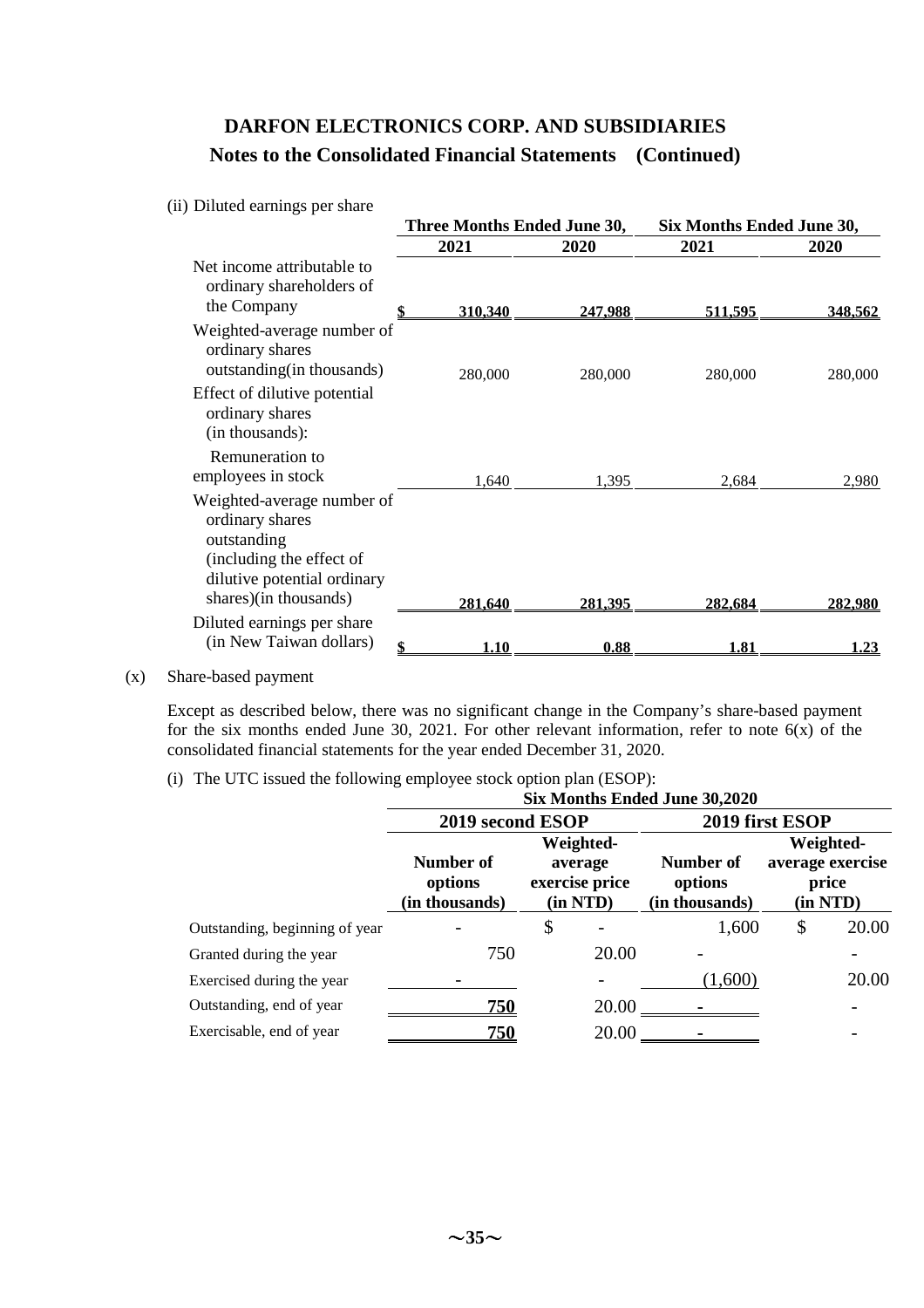#### (ii) Employee compensation cost

The compensation cost recognized for the above mentioned ESOP was as follows:

|                   |      | Three Months Ended June 30, | Six Months Ended June 30, |        |  |
|-------------------|------|-----------------------------|---------------------------|--------|--|
|                   | 2021 | <b>2020</b>                 | 2021                      | 2020   |  |
| Compensation cost |      | 14.610                      |                           | 21,218 |  |

The compensation cost recognized for the above-mentioned share-based payment arrangements was reported in cost of sales and operating expense.

#### (y) Revenue from contracts with customers

(i) Disaggregation of revenue

|                                                                 | Three Months Ended June 30, |           |                         | <b>Six Months Ended June 30,</b> |                         |
|-----------------------------------------------------------------|-----------------------------|-----------|-------------------------|----------------------------------|-------------------------|
|                                                                 |                             | 2021      | 2020                    | 2021                             | 2020                    |
| Primary geographical<br>markets:                                |                             |           |                         |                                  |                         |
| Taiwan                                                          | $\mathbb{S}$                | 1,196,866 | 740,348                 | 2,113,923                        | 1,324,922               |
| America                                                         |                             | 359,487   | 205,659                 | 561,007                          | 420,217                 |
| Mainland China                                                  |                             | 3,748,708 | 3,781,505               | 7,244,270                        | 6,312,099               |
| Others                                                          |                             | 2,232,493 | 999,024                 | 3,613,795                        | 1,780,987               |
|                                                                 |                             | 7.537.554 | 5.726.536               | 13,532,995                       | 9,838,225               |
| Major products and<br>services lines:                           |                             |           |                         |                                  |                         |
| Peripheral electronic<br>products                               | \$                          | 3,627,950 | 4,012,529               | 7,113,006                        | 6,633,957               |
| Green energy products<br>and passive components                 |                             | 3,909,604 | 1,714,007               | 6,419,989                        | 3,204,268               |
|                                                                 |                             | 7,537,554 | 5,726,536               | 13.532.995                       | 9,838,225               |
| (ii) Contract balances                                          |                             |           | <b>June 30,</b><br>2021 | December 31,<br>2020             | <b>June 30,</b><br>2020 |
| Notes and accounts receivable (including<br>related parties)    |                             |           | \$<br>7,858,549         | 6,909,551                        | 6,403,232               |
| Less: loss allowance                                            |                             |           | (55,573)                | (54, 685)                        | (50, 826)               |
|                                                                 |                             |           | <u>7,802,976</u>        | 6,854,866                        | 6,352,406               |
| Contract liabilities (included in other<br>current liabilities) |                             |           | 170,866                 | 57,751                           | 37,470                  |

For details on notes and accounts receivable (including related parties) and their loss allowance, please refer to note 6(e).

The major changes in the balance of contract liabilities were due to the timing difference between the satisfaction of performance obligation and the receipt of customer's payment.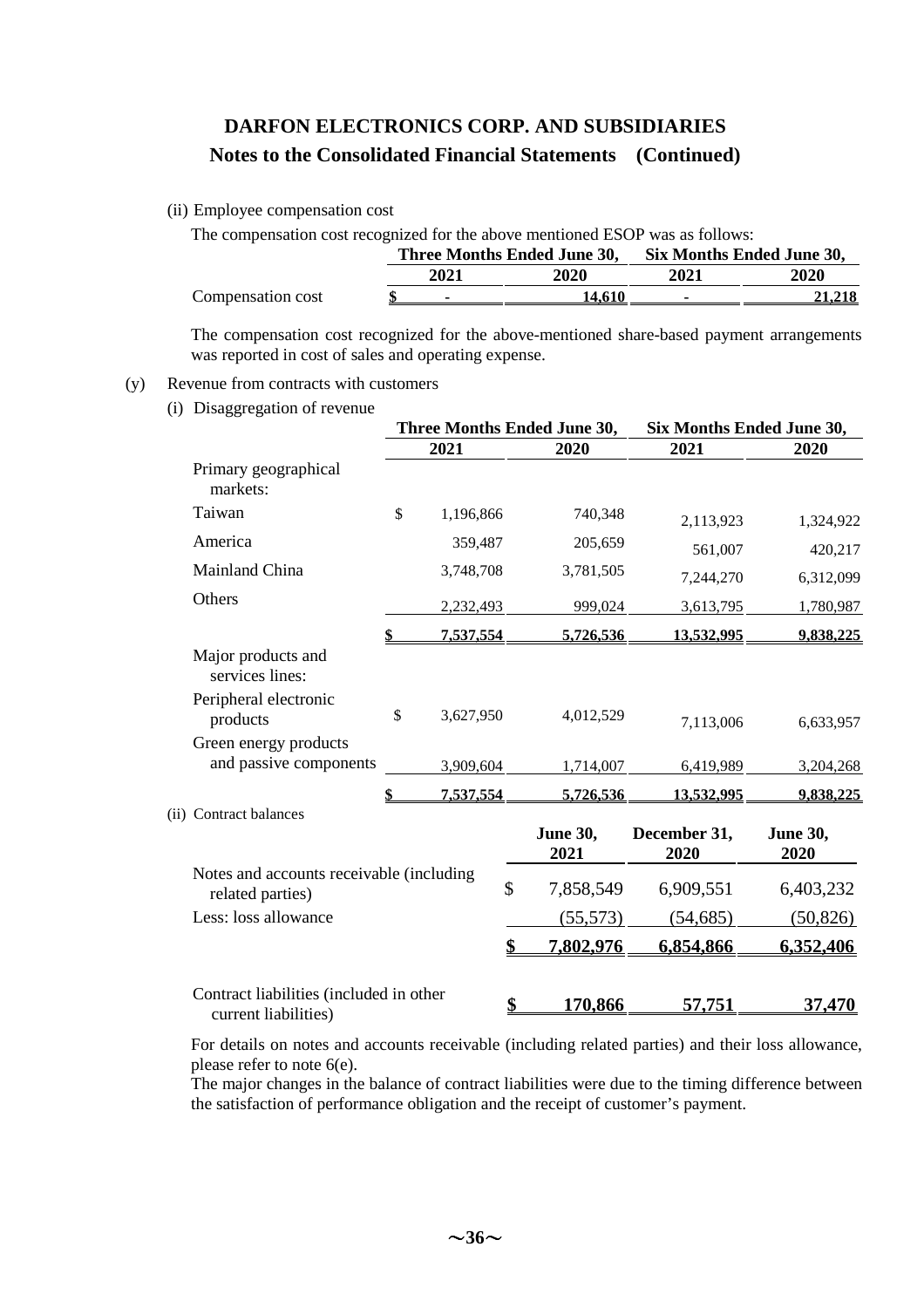### **Notes to the Consolidated Financial Statements (Continued)**

For the three months ended June 30, 2021 and 2020 and for the six months ended June 30, 2021 and 2020, the amounts of revenue recognized that were included in the balances of contract liabilities on January 1, 2021 and 2020, were \$23,607, \$8,654, \$46,270 and \$26,642, respectively.

(iii)Refund liabilities

|                                                   | <b>June 30.</b><br>2021 | December 31,<br>2020 | <b>June 30,</b><br>2020 |
|---------------------------------------------------|-------------------------|----------------------|-------------------------|
| Other current liabilities – refund<br>liabilities | 273,678                 | 315,172              | 447,445                 |

#### (z) Remuneration to employees and directors

The Company's Article of Incorporation requires that annual earning shall first be offset against any deficit, then 5%~20% shall be allocated as employee remuneration and a maximum of 1% be allocated as directors' remuneration. Employees who are entitled to receive the above-mentioned employee remuneration, in share or cash, include the employees of the Parent or subsidiaries of the Company who meet certain specific requirements.

For the three months ended June 30, 2021 and 2020 and for the six months ended June 30, 2021 and 2020, the Company estimated its remuneration to employees amounting to \$45,129, \$37,891, \$75,294 and \$52,808, respectively, and the remuneration to directors amounting to \$3,343, \$2,807, \$5,577 and \$3,912, respectively. The said amounts were calculated based on the net profits before tax of each period before deducting the amount of the remuneration to employees and directors, multiplied by the proposed distribution ratio of the remuneration to employees and directors. The estimations are recognized as cost of sales or operating expenses. If the actual amounts differ from the estimated amounts, the differences shall be accounted as changes in accounting estimates and recognized as profit or loss in next year.

For the years ended December 31, 2020, the Company estimated remuneration to employees and directors was amounting to \$117,614 and \$8,821, respectively and were all paid in cash. Related information is available on the Market Observation Post System website of the Taiwan Stock Exchange.

- (aa) Non-operating income and loss
	- (i) Interest income

|                                                                   | Three Months Ended June 30, |        | Six Months Ended June 30, |        |  |
|-------------------------------------------------------------------|-----------------------------|--------|---------------------------|--------|--|
|                                                                   | 2021                        | 2020   | 2021                      | 2020   |  |
| Interest income from<br>bank deposits                             | \$<br>1,976                 | 18,086 | 3,883                     | 25,873 |  |
| Interest income from<br>financial assets<br>measured at amortized | Q                           |        |                           |        |  |
| cost                                                              |                             |        | 16                        | 952    |  |
|                                                                   | .985                        | 18.086 | 3.899                     | 26.825 |  |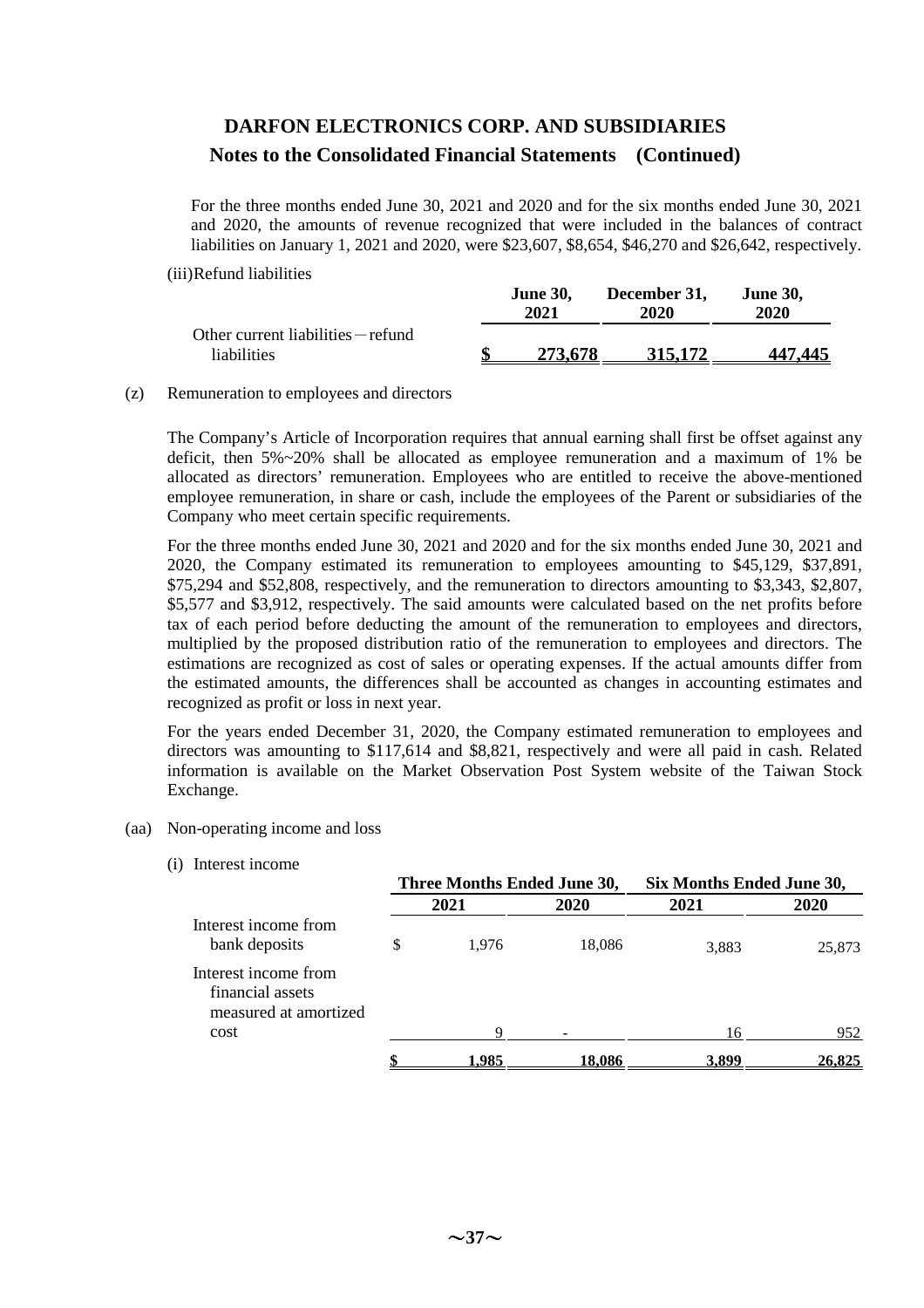(ii) Other income

|                 | Three Months Ended June 30, |        | Six Months Ended June 30, |        |  |
|-----------------|-----------------------------|--------|---------------------------|--------|--|
|                 | 2021                        | 2020   | 2021                      | 2020   |  |
| Rental income   | 81                          | 190    | 671                       | 2,125  |  |
| Insurance claim |                             |        | 1.960                     | 374    |  |
| Subsidy         | 5,936                       | 21,776 | 13,303                    | 30,852 |  |
| Other           | 12,766                      | 8,265  | 37,839                    | 19,920 |  |
|                 | 18.783                      | 30.231 | 53,773                    | 53.271 |  |

(iii) Other gains and losses

| 2021<br>(547) | 2020      | 2021           | 2020     |
|---------------|-----------|----------------|----------|
|               |           |                |          |
|               |           |                |          |
|               | (7,940)   | (554)          | (8, 136) |
|               |           |                |          |
|               | (1,051)   |                | (1,051)  |
|               |           |                |          |
|               | (2,042)   |                | (2,042)  |
|               |           |                |          |
|               | (4)       | (245)          | 5        |
|               |           |                |          |
| (19,066)      | (12, 723) |                | (13,355) |
|               |           |                |          |
| 27,152        | 10,410    | 23,766         | 16,652   |
| (4,628)       | (4,286)   | (6, 495)       | (4,544)  |
| <u>2,911</u>  | (17, 636) | <u> 10.669</u> | (12.471) |
|               |           |                | (5,803)  |

|                                                             | 2021     | 2020      | 2021     | 2020     |
|-------------------------------------------------------------|----------|-----------|----------|----------|
| Interest expense from<br>bank loans<br>Interest expenses on | (15,992) | (12, 314) | (26,609) | (26,917) |
| lease liabilities                                           | (2.201)  | (2.694)   | (5.587)  | (5,108)  |
|                                                             | 18.193)  | (15.008)  | 32.1961  | (32.025) |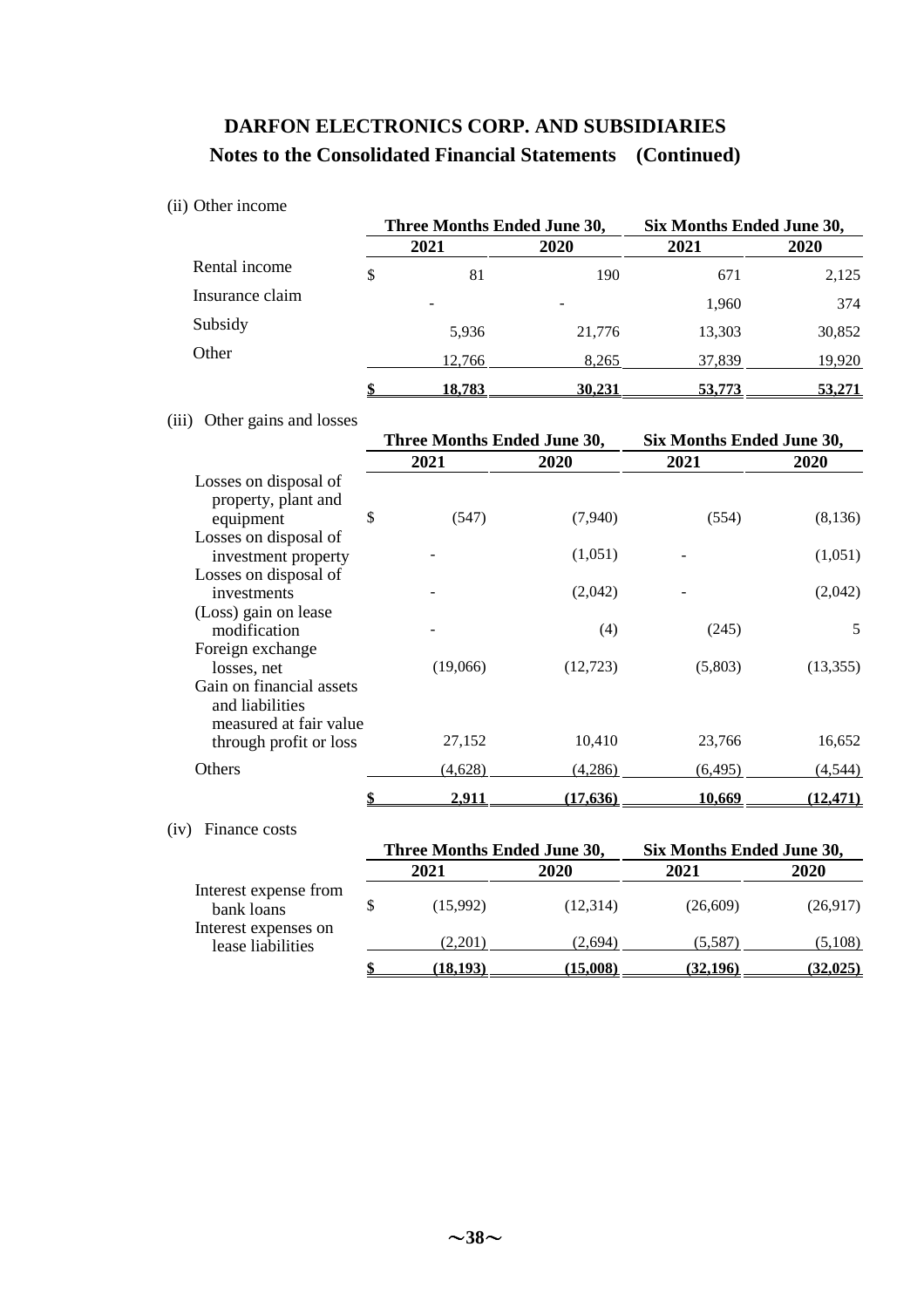#### (ab) Financial instruments

Except as described below, there was no significant change in the fair valve of the Consolidated Company's financial instruments and degree of exposure to credit risk, liquidity risk and market risk arising from financial instruments. For other relevant information, refer to note 6(ab) of the consolidated financial statements for the year ended December 31, 2020.

#### (i) Categories of financial instruments

1) Financial assets

|                                                                                                                             | <b>June 30,</b><br>2021 | December 31,<br>2020 | <b>June 30,</b><br>2020 |
|-----------------------------------------------------------------------------------------------------------------------------|-------------------------|----------------------|-------------------------|
| Financial assets at fair value<br>through profit or loss:                                                                   |                         |                      |                         |
| Financial assets mandatorily<br>measured at fair value through<br>profit or loss:                                           |                         |                      |                         |
| Foreign currency forward<br>contracts                                                                                       | \$<br>1,946             | 9,844                | 1,046                   |
| Open-end mutual funds                                                                                                       | 100,111                 | 100,034              |                         |
| Structured deposits                                                                                                         | 342,571                 | 344,454              | 330,626                 |
| Subtotal                                                                                                                    | 444,628                 | 454,332              | 331,672                 |
| Financial assets at fair value<br>through other comprehensive                                                               |                         |                      |                         |
| income<br>Financial assets measured at<br>amortized cost:                                                                   | 1,307,041               | 1,147,826            | 741,356                 |
| Cash and cash equivalents                                                                                                   | 3,315,252               | 2,602,683            | 1,834,723               |
| Financial assets at amortized cost<br>$-$ current                                                                           | 46,873                  | 1,100                | 1,100                   |
| Notes and accounts receivable<br>and other receivables<br>(including related parties)<br>Financial assets at amortized cost | 7,826,799               | 6,875,933            | 6,360,736               |
| $-$ non-current                                                                                                             | 810                     | 810                  | 810                     |
| Refundable deposits                                                                                                         | 37,556                  | 32,260               | 30,016                  |
| Subtotal                                                                                                                    | 11,227,290              | 9,512,786            | 8,227,385               |
| Total                                                                                                                       | <u>12,978,959</u>       | 11,114,944           | 9,300,413               |
| 2) Financial liabilities                                                                                                    | <b>June 30,</b>         | December 31,         | <b>June 30,</b>         |
|                                                                                                                             | 2021                    | 2020                 | 2020                    |
| Financial liabilities at fair value<br>through profit or loss:<br>Foreign currency forward                                  |                         |                      |                         |
| contracts                                                                                                                   | \$<br>879               | 28                   |                         |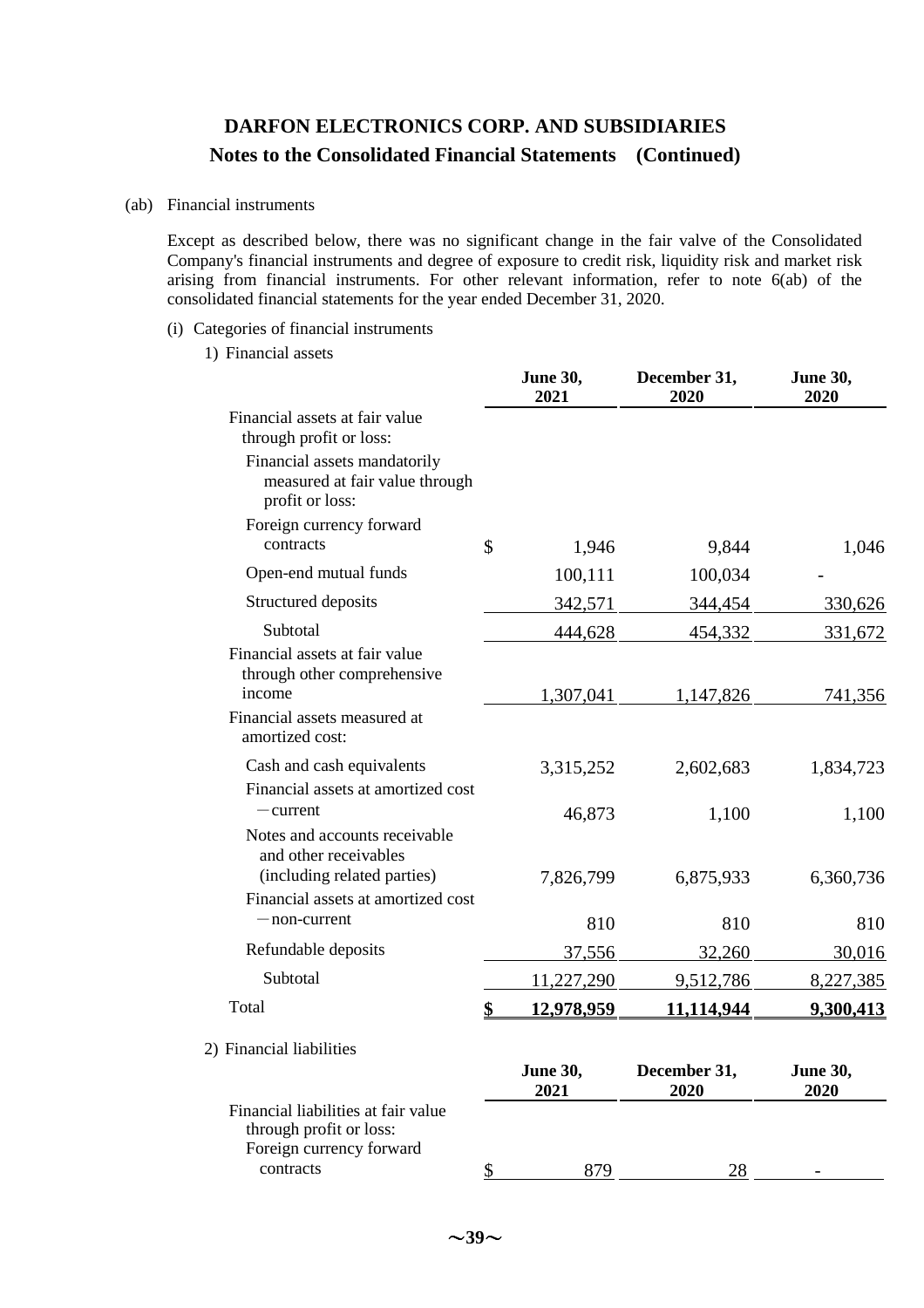## **Notes to the Consolidated Financial Statements (Continued)**

|                                                                   | <b>June 30,</b><br>2021 | December 31,<br>2020 | <b>June 30,</b><br>2020 |
|-------------------------------------------------------------------|-------------------------|----------------------|-------------------------|
| Financial liabilities measured at<br>amortized cost:              |                         |                      |                         |
| Short-term borrowings                                             | 4,248,763               | 2,470,428            | 2,386,183               |
| Short-term notes and bills<br>payable                             |                         | 439,721              | 199,867                 |
| Notes and accounts payable and<br>other payables (including       |                         |                      |                         |
| related parties)                                                  | 10,264,206              | 7,940,421            | 7,296,611               |
| Lease liabilities                                                 | 317,042                 | 353,709              | 291,083                 |
| Long-term debt (including<br>current portion)                     | 2,529,466               | 1,600,000            | 1,000,000               |
| Long-term Payables (included in<br>other non-current liabilities) | 143,471                 |                      |                         |
| Guarantee deposits (included in<br>other non-current liabilities) | 103,099                 | 19,754               | 17,931                  |
| Subtotal                                                          | 17,606,047              | 12,824,033           | 11, 191, 675            |
| Total                                                             | <u>17,606,926</u>       | <u>12,824,061</u>    | <u>11,191,675</u>       |

### (ii) Liquidity risk

The table below summarizes the maturity profile of the Group's financial liabilities based on contractual undiscounted payments, including principal and interest.

|                                                                              | <b>Contractual</b><br>cash flow | Within 1<br>vear | 1-2 years | 2-5 years | Over 5 years |
|------------------------------------------------------------------------------|---------------------------------|------------------|-----------|-----------|--------------|
| <b>June 30,2021</b>                                                          |                                 |                  |           |           |              |
| Non-derivative financial liabilities:                                        |                                 |                  |           |           |              |
| Short-term borrowings<br>Long-term debt (including current                   | \$<br>4,258,381                 | 4,258,381        |           |           |              |
| portion)                                                                     | 2,593,345                       | 40,258           | 35,838    | 2,517,249 |              |
| Notes and accounts payable and other<br>payables (including related parties) | 10,264,206                      | 10,264,206       |           |           |              |
| Lease liabilities                                                            | 364,645                         | 111,309          | 91,350    | 107,988   | 53,998       |
| Long-term Payables                                                           | 143,471                         |                  | 74,432    | 69,039    |              |
| Guarantee deposits                                                           | 103,099                         | 89,653           | 7,293     |           | 6,153        |
| Subtotal                                                                     | 17,727,147                      | 14,763,807       | 208,913   | 2,694,276 | 60,151       |
| Derivative financial instruments:                                            |                                 |                  |           |           |              |
| Foreign currency forward contracts-<br>settled in gross:                     |                                 |                  |           |           |              |
| Outflow                                                                      | 1,382,446                       | 1,382,446        |           |           |              |
| Inflow                                                                       | (1,383,513)                     | (1,383,513)      |           |           |              |
| Subtotal                                                                     | (1,067)                         | (1,067)          |           |           |              |
|                                                                              | 17.726.080                      | 14.762.740       | 208.913   | 2.694.276 | 60.151       |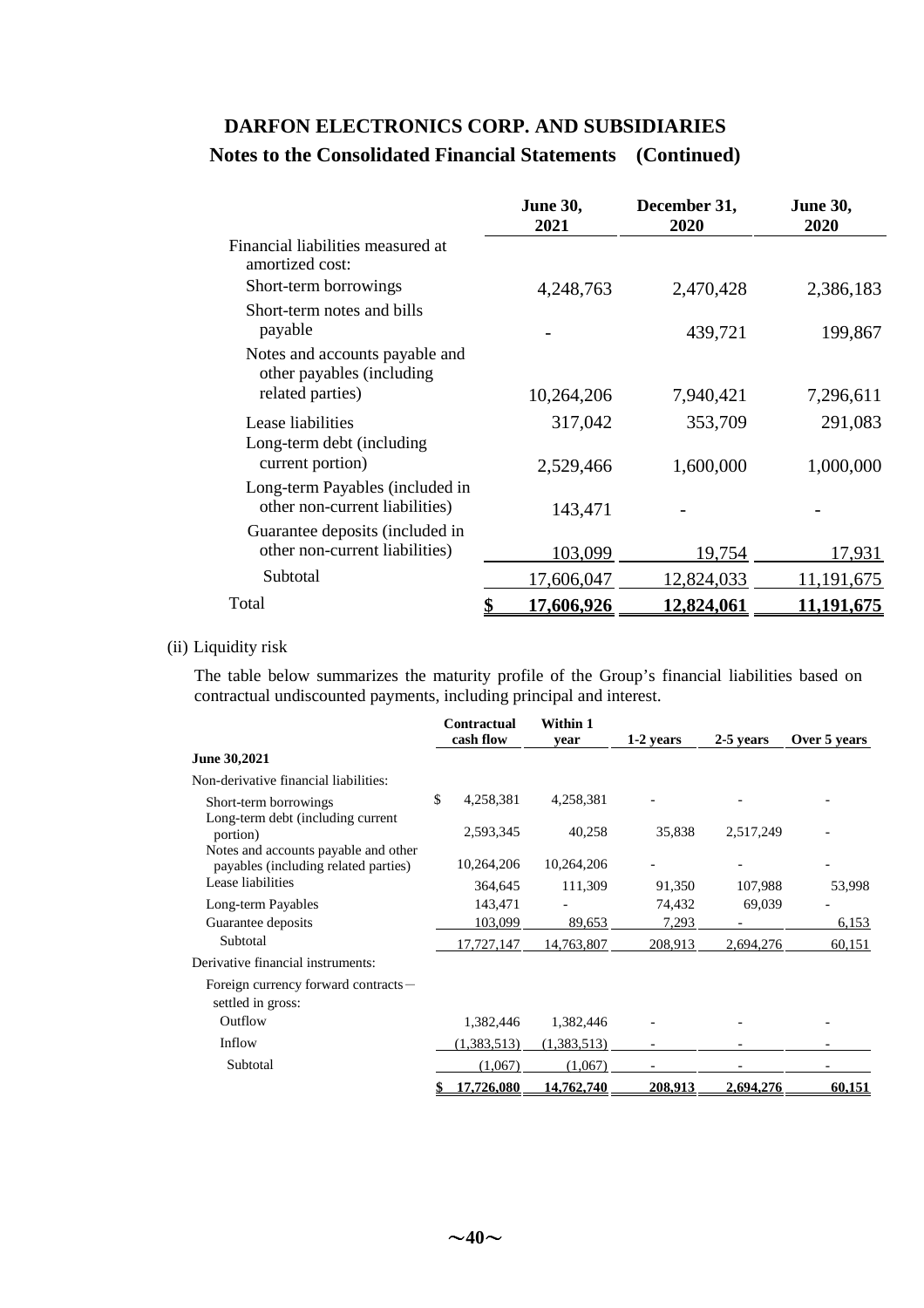|                                                                                               | Contractual<br>cash flow | Within 1<br>vear       | 1-2 years | 2-5 years | Over 5 years |
|-----------------------------------------------------------------------------------------------|--------------------------|------------------------|-----------|-----------|--------------|
| <b>December 31, 2020</b>                                                                      |                          |                        |           |           |              |
| Non-derivative financial liabilities:                                                         |                          |                        |           |           |              |
| Short-term borrowings                                                                         | \$<br>2,474,148          | 2,474,148              |           |           |              |
| Short-term notes and bills payable                                                            | 440,000                  | 440,000                |           |           |              |
| Long-term debt (including current<br>portion)                                                 | 1,646,281                | 16,547                 | 16,547    | 1,613,187 |              |
| Notes and accounts payable and other<br>payables (including related parties)                  | 7,940,421                | 7,940,421              |           |           |              |
|                                                                                               | 409,425                  | 107,030                | 95,888    | 151,920   | 54,587       |
| Lease liabilities                                                                             | 19,754                   | 301                    | 13,300    |           | 6,153        |
| Guarantee deposits<br>Subtotal                                                                | 12,930,029               | 10,978,447             | 125,735   | 1,765,107 | 60,740       |
| Derivative financial instruments:                                                             |                          |                        |           |           |              |
| Foreign currency forward contracts-                                                           |                          |                        |           |           |              |
| settled in gross:                                                                             |                          |                        |           |           |              |
| Outflow                                                                                       | 1,075,095<br>(1,084,911) | 1,075,095              |           |           |              |
| Inflow                                                                                        | (9,816)                  | (1,084,911)<br>(9,816) |           |           |              |
| Subtotal                                                                                      | 12,920,213               | 10,968,631             | 125,735   | 1,765,107 | 60,740       |
| <b>June 30,2020</b>                                                                           |                          |                        |           |           |              |
| Non-derivative financial liabilities:                                                         |                          |                        |           |           |              |
| Short-term borrowings                                                                         | \$<br>2,389,754          | 2,389,754              |           |           |              |
| Short-term notes and bills payable                                                            | 200,000                  | 200,000                |           |           |              |
| Long-term debt (including current                                                             |                          |                        |           |           |              |
| portion)                                                                                      | 1,012,735                | 450,374                | 501,477   | 60,884    |              |
| Notes and accounts payable and other                                                          |                          |                        |           |           |              |
| payables (including related parties)                                                          | 7,296,611                | 7,296,611              |           |           |              |
| Lease liabilities                                                                             | 343,049                  | 85,904                 | 75,019    | 123,006   | 59,120       |
| Guarantee deposits                                                                            | 17,931                   | 4,228                  | 7,550     |           | 6,153        |
| Subtotal                                                                                      | 11,260,080               | 10,426,871             | 584,046   | 183,890   | 65,273       |
| Derivative financial instruments:<br>Foreign currency forward contracts-<br>settled in gross: |                          |                        |           |           |              |
| Outflow                                                                                       | 284,571                  | 284,571                |           |           |              |
| Inflow                                                                                        | (285, 617)               | (285, 617)             |           |           |              |
| Subtotal                                                                                      | (1,046)                  | (1,046)                |           |           |              |
|                                                                                               | 11,259,034               | 10,425,825             | 584,046   | 183,890   | 65,273       |

### **Notes to the Consolidated Financial Statements (Continued)**

The Group do not expect that the cash flows included in the maturity analysis would occur significantly earlier or at significantly different amounts.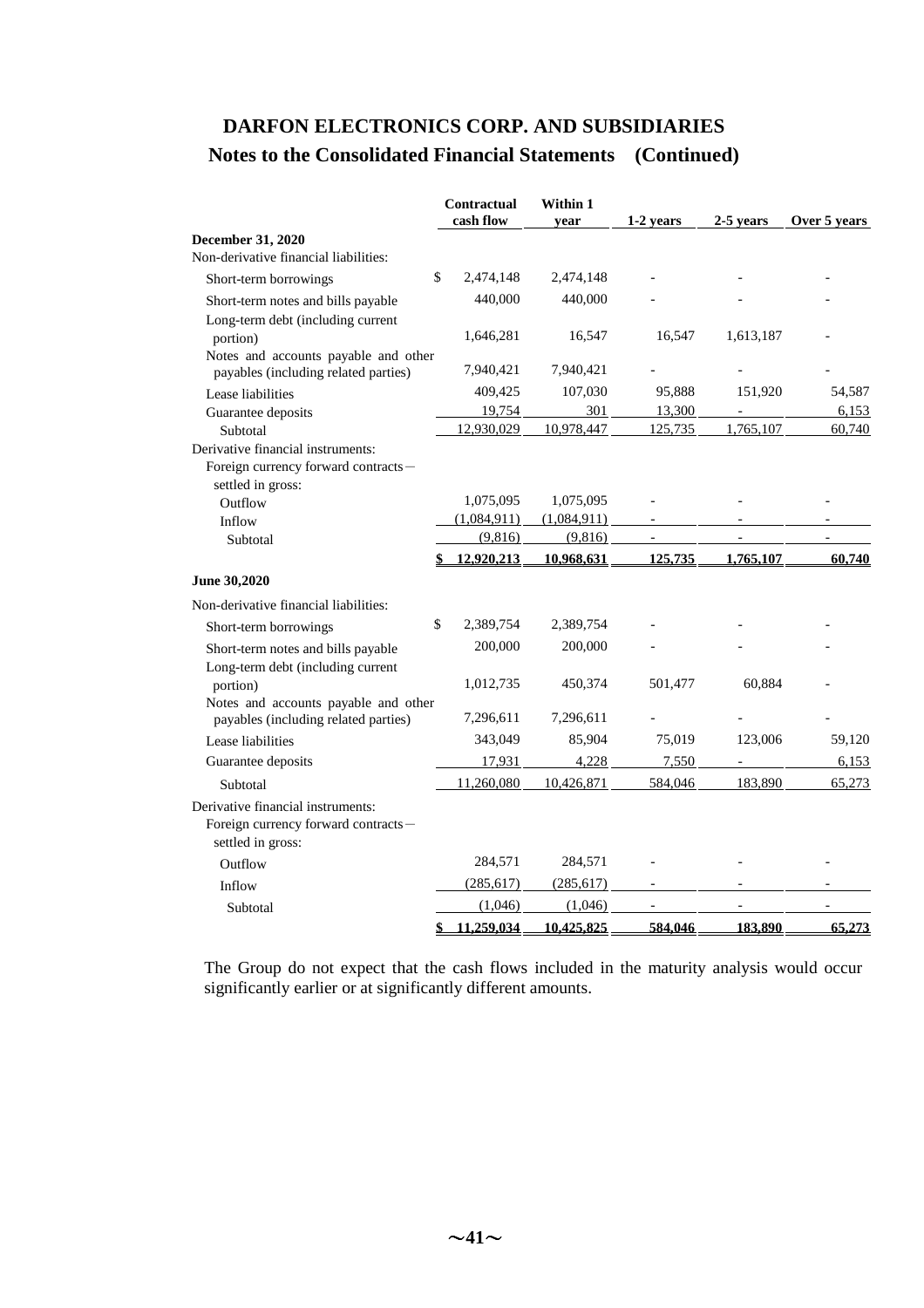#### (iii)Currency risk

At the reporting date, the carrying amounts of the Group's significant monetary assets and liabilities denominated in a currency other than the respective functional currencies of Group entities were as follows (including the monetary items that have been eliminated in the accompanying consolidated financial statements):

|                              |                                           |                         | <b>June 30,2021</b>                                   |                        |                                                       |
|------------------------------|-------------------------------------------|-------------------------|-------------------------------------------------------|------------------------|-------------------------------------------------------|
|                              | <b>Foreign currency</b><br>(in thousands) | <b>Exchange</b><br>rate | <b>New Taiwan</b><br><b>Dollars</b><br>(in thousands) | Change in<br>magnitude | Pre-tax effect on<br>profit or loss<br>(in thousands) |
| <b>Financial assets</b>      |                                           |                         |                                                       |                        |                                                       |
| Monetary <i>items</i>        |                                           |                         |                                                       |                        |                                                       |
| <b>USD</b>                   | \$<br>442,605                             | 27.8680                 | 12,334,516                                            | 1%                     | 123,345                                               |
| <b>CNY</b>                   | 234,760                                   | 4.3073                  | 1,011,182                                             | 1%                     | 10,112                                                |
| <b>Financial liabilities</b> |                                           |                         |                                                       |                        |                                                       |
| Monetary <i>items</i>        |                                           |                         |                                                       |                        |                                                       |
| <b>USD</b>                   | 319,894                                   | 27.8680                 | 8,914,806                                             | 1%                     | 89,148                                                |
| <b>CNY</b>                   | 161,228                                   | 4.3073                  | 694,457                                               | 1%                     | 6,945                                                 |
|                              |                                           |                         |                                                       |                        |                                                       |

|                              | December 31, 2020 |                                           |                         |                                                       |                        |                                                       |  |  |
|------------------------------|-------------------|-------------------------------------------|-------------------------|-------------------------------------------------------|------------------------|-------------------------------------------------------|--|--|
|                              |                   | <b>Foreign currency</b><br>(in thousands) | <b>Exchange</b><br>rate | <b>New Taiwan</b><br><b>Dollars</b><br>(in thousands) | Change in<br>magnitude | Pre-tax effect on<br>profit or loss<br>(in thousands) |  |  |
| <b>Financial assets</b>      |                   |                                           |                         |                                                       |                        |                                                       |  |  |
| Monetary items               |                   |                                           |                         |                                                       |                        |                                                       |  |  |
| <b>USD</b>                   | \$                | 416,510                                   | 28.3500                 | 11,808,059                                            | 1%                     | 118,081                                               |  |  |
| <b>CNY</b>                   |                   | 316,402                                   | 4.3216                  | 1,367,363                                             | 1%                     | 13,674                                                |  |  |
| <b>Financial liabilities</b> |                   |                                           |                         |                                                       |                        |                                                       |  |  |
| Monetary items               |                   |                                           |                         |                                                       |                        |                                                       |  |  |
| <b>USD</b>                   |                   | 276,689                                   | 28.3500                 | 7,844,133                                             | 1%                     | 78,441                                                |  |  |
| <b>CNY</b>                   |                   | 174,692                                   | 4.3216                  | 754,949                                               | 1%                     | 7,549                                                 |  |  |

|                              |                                           |                         | June 30,2020                                          |                        |                                                       |
|------------------------------|-------------------------------------------|-------------------------|-------------------------------------------------------|------------------------|-------------------------------------------------------|
|                              | <b>Foreign currency</b><br>(in thousands) | <b>Exchange</b><br>rate | <b>New Taiwan</b><br><b>Dollars</b><br>(in thousands) | Change in<br>magnitude | Pre-tax effect on<br>profit or loss<br>(in thousands) |
| <b>Financial assets</b>      |                                           |                         |                                                       |                        |                                                       |
| Monetary <i>items</i>        |                                           |                         |                                                       |                        |                                                       |
| <b>USD</b>                   | \$<br>344,104                             | 29.6600                 | 10,206,125                                            | 1%                     | 102,061                                               |
| <b>CNY</b>                   | 389,305                                   | 4.1893                  | 1,630,915                                             | 1%                     | 16,309                                                |
| <b>Financial liabilities</b> |                                           |                         |                                                       |                        |                                                       |
| Monetary items               |                                           |                         |                                                       |                        |                                                       |
| <b>USD</b>                   | 239,838                                   | 29.6600                 | 7,113,595                                             | 1%                     | 71,136                                                |
| <b>CNY</b>                   | 272,802                                   | 4.1893                  | 1,142,849                                             | 1%                     | 11,428                                                |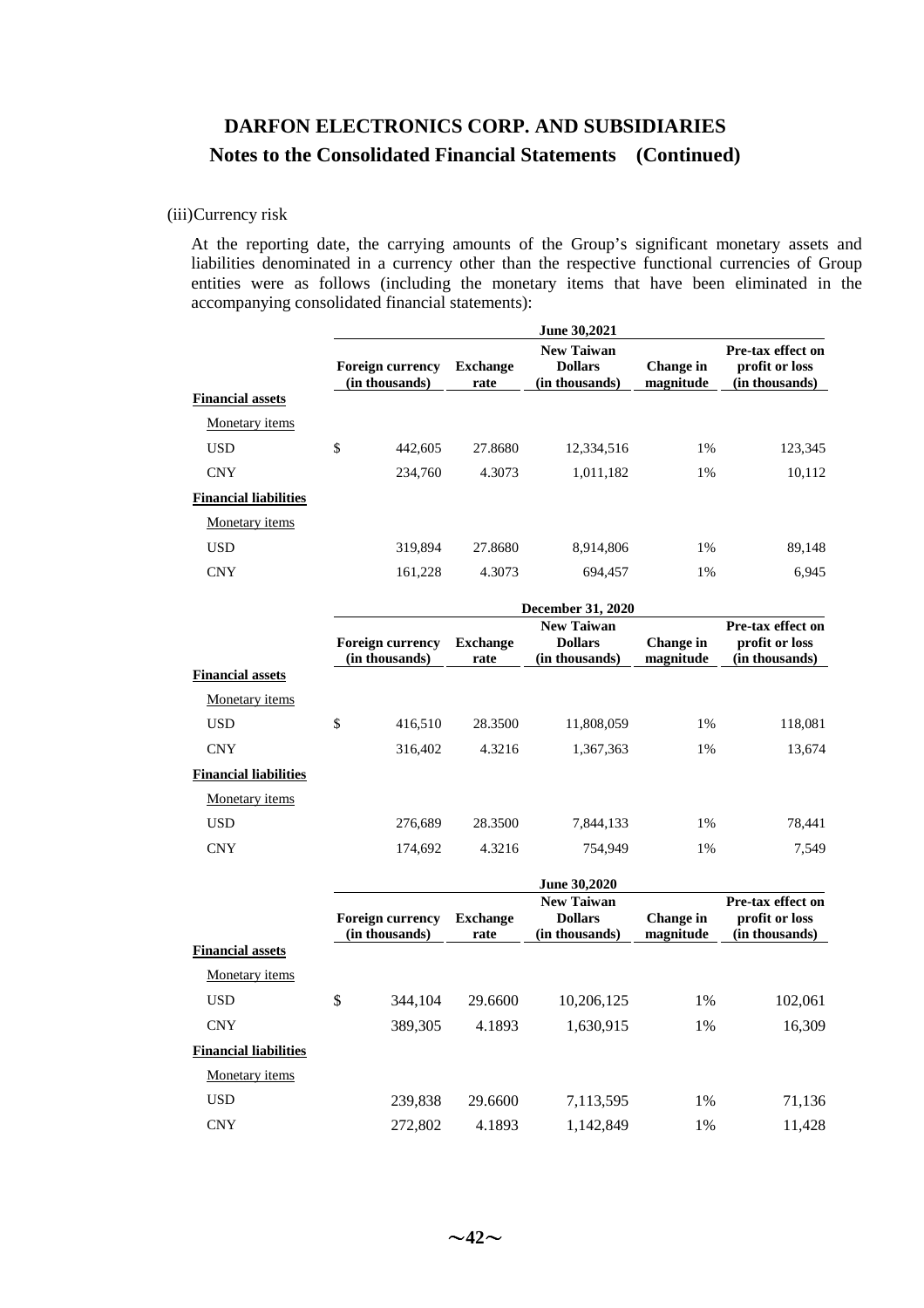### **Notes to the Consolidated Financial Statements (Continued)**

With varieties of functional currencies within the consolidated entities of the Group, the Group disclosed net realized and unrealized foreign exchange gain (loss) on monetary items in aggregate. Please refer to note 6(aa) for the information with respect to the foreign exchange gains (losses) for the three months ended June 30, 2020 and 2019 and for the six months ended June 30, 2021 and 2020.

(iv)Fair value

1) Financial instruments that are not measured at fair value

The Group's management considers that the carrying amounts of their financial assets and financial liabilities measured at amortized cost approximate their fair values.

2) Financial instruments that are measured at fair value

The Group's financial assets and liabilities at fair value through profit or loss and financial assets at fair value through other comprehensive income are measured at fair value on a recurring basis.

The table below analyzes financial instruments measured at fair value subsequent to initial recognition, grouped into Levels 1 to 3 based on the degree to which the fair value is observable. The different levels have been defined as follows:

- a) Level 1:quoted prices (unadjusted) in active markets for identified assets or liabilities.
- b) Level 2:inputs other than quoted prices included within Level 1 that are observable for the asset or liability, either directly (i.e., as prices) or indirectly (i.e., derived from prices).
- c) Level 3:inputs for the asset or liability that are not based on observable market data (unobservable inputs). **June 30,2021**

|                                                                                                        |             |                | JUNE JU,4041 |         |                   |
|--------------------------------------------------------------------------------------------------------|-------------|----------------|--------------|---------|-------------------|
|                                                                                                        | Carrying    |                |              |         |                   |
|                                                                                                        | amount      | <b>Level 1</b> | Level 2      | Level 3 | <b>Total</b>      |
| Financial assets at fair value<br>through profit or loss:                                              |             |                |              |         |                   |
| Derivative financial<br>$in$ struments $-$<br>Foreign currency                                         |             |                |              |         |                   |
| forward contracts                                                                                      | \$<br>1,946 |                | 1,946        |         | 1,946             |
| Non-derivative financial<br>assets:                                                                    |             |                |              |         |                   |
| Structured deposits                                                                                    | 342,571     |                | 342,571      |         | 342,571           |
| Open-end mutual fund                                                                                   | 100,111     | 100,111        |              |         | 100,111           |
| Subtotal                                                                                               | 444,628     | 100,111        | 344,517      |         | 444,628           |
| Financial assets at fair value<br>through other<br>comprehensive income:                               |             |                |              |         |                   |
| Domestic listed stocks                                                                                 | 1,307,041   | 1,307,041      |              |         | 1,307,041         |
| Total                                                                                                  | .751.669    | 1,407,152      | 344.517      |         | <u>1.751.669 </u> |
| Financial liabilities at fair<br>value through profit or<br>loss: Derivative financial<br>instruments- |             |                |              |         |                   |
| Foreign currency forward<br>contracts                                                                  | \$<br>(879) |                | (879)        |         | (879)             |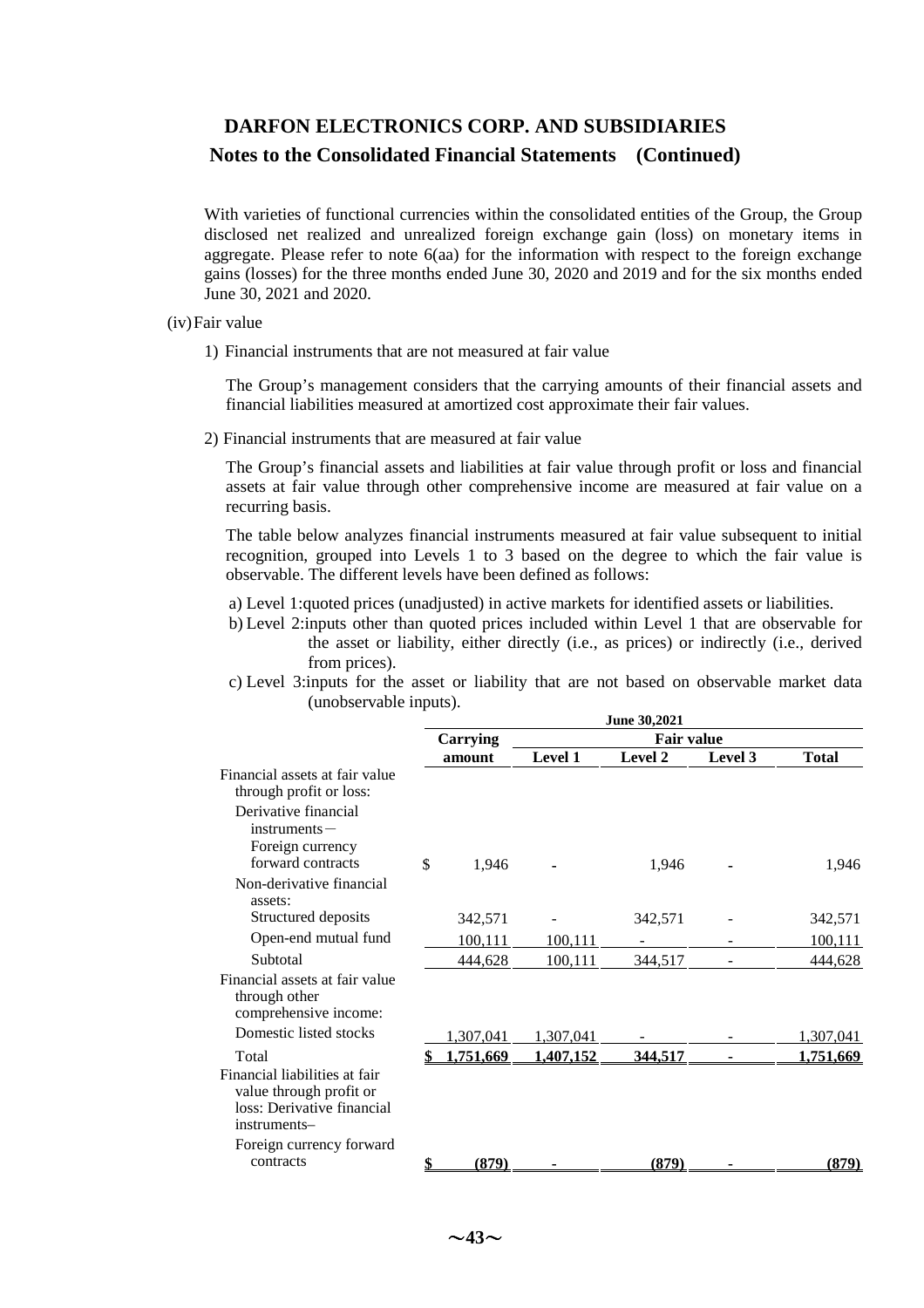## **Notes to the Consolidated Financial Statements (Continued)**

|                                                                                 |                 |                | <b>December 31, 2020</b> |         |              |
|---------------------------------------------------------------------------------|-----------------|----------------|--------------------------|---------|--------------|
|                                                                                 | Carrying        |                |                          |         |              |
|                                                                                 | amount          | Level 1        | Level 2                  | Level 3 | <b>Total</b> |
| Financial assets at fair value<br>through profit or loss:                       |                 |                |                          |         |              |
| Derivative financial<br>$instruments-$<br>Foreign currency forward<br>contracts | \$<br>9,844     |                | 9,844                    |         | 9,844        |
| Non-derivative financial<br>assets:                                             |                 |                |                          |         |              |
| Structured deposits                                                             | 344,454         |                | 344,454                  |         | 344,454      |
| Open-end mutual fund                                                            | 100,034         | 100,034        |                          |         | 100,034      |
| Subtotal                                                                        | 454,332         | 100,034        | 354,298                  |         | 454,332      |
| Financial assets at fair value<br>through other<br>comprehensive income:        |                 |                |                          |         |              |
| Domestic listed stocks                                                          | 1,126,806       | 1,126,806      |                          |         | 1,126,806    |
| Domestic emerging stocks                                                        | 21,020          |                | 21,020                   |         | 21,020       |
| Subtotal                                                                        | 1,147,826       | 1,126,806      | 21,020                   |         | 1,147,826    |
| Total                                                                           | \$<br>1,602,158 | 1,226,840      | <u>375,318</u>           |         | 1,602,158    |
| Derivative financial<br>instruments-Foreign<br>currency forward<br>contracts    | \$<br>(28)      |                | (28)                     |         | (28)         |
|                                                                                 |                 |                |                          |         |              |
|                                                                                 |                 |                | June 30,2021             |         |              |
|                                                                                 | <b>Carrying</b> |                | <b>Fair value</b>        |         |              |
| Financial assets at fair value<br>through profit or loss:                       | amount          | Level 1        | Level 2                  | Level 3 | <b>Total</b> |
| Derivative financial<br>instruments-Foreign<br>currency forward<br>contracts    | \$<br>1,046     |                | 1,046                    |         | 1,046        |
| Non-derivative financial<br>assets:                                             |                 |                |                          |         |              |
| Structured deposits                                                             | 330,626         |                | 330,626                  |         | 330,626      |
| Subtotal                                                                        | 331,672         |                | 331,672                  |         | 331,672      |
| Financial assets at fair value<br>through other<br>comprehensive income:        |                 |                |                          |         |              |
| Domestic listed stocks                                                          | 726,898         | 726,898        |                          |         | 726,898      |
| Domestic emerging stocks                                                        | 14,458          | ÷,             | 14,458                   |         | 14,458       |
| Subtotal                                                                        | 741,356         | 726,898        | 14,458                   |         | 741,356      |
| Total                                                                           | 1,073,028       | <u>726,898</u> | 346,130                  |         | 1,073,028    |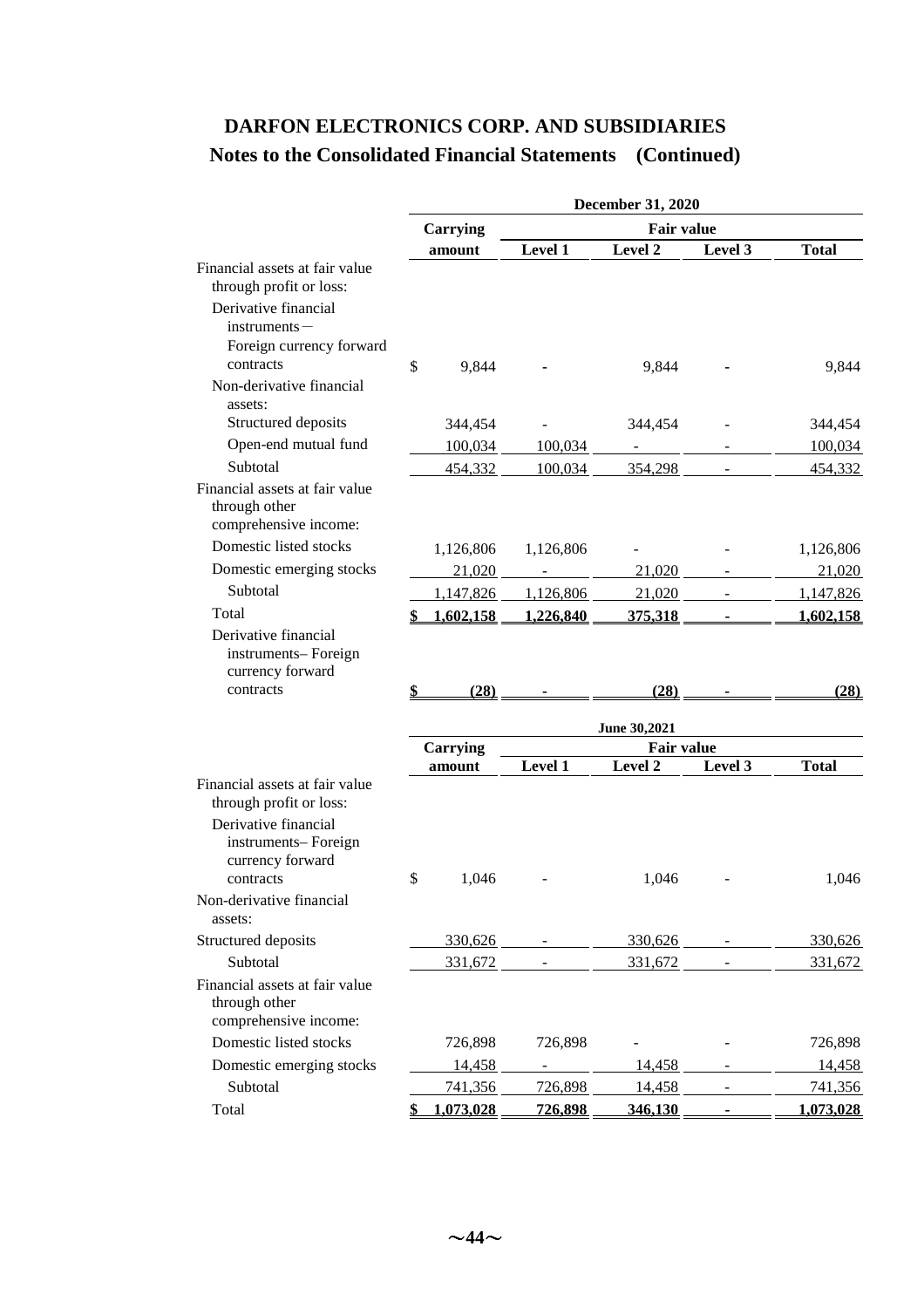- 3) Valuation techniques and assumptions used in fair value measurement
	- a) Non-derivative financial instruments

The fair value of financial instruments traded in active liquid markets is determined with reference to quoted market prices.

Except for the above-mentioned financial instruments traded in an active market, the fair value of other financial instruments is determined based on the valuation techniques or quotation from counterparties. The fair value using valuation techniques is determined by referring to (i) the current fair value of other financial instruments with similar conditions and characteristics, or (ii) discounted cash flow method, or (iii) other valuation techniques using the valuation model with available market data at the reporting date.

The Group uses the following methods in determining the fair value of its financial assets:

i) The fair values of listed stocks and open-end mutual fund with standard terms and conditions and traded on active markets are determined with reference to quoted market prices.

ii) The fair value of domestic emerging stock is determined based on the average stock price on the emerging market at the reporting date.

b) Derivative financial instruments

The fair value of derivative financial instruments is determined using a valuation technique, with estimates and assumptions consistent with those used by market participants and that are readily available to the Group. The fair value of foreign currency forward contracts is computed individually by each contract using the valuation technique.

4) Transfer between levels of the fair value hierarchy

There were no transfers among fair value hierarchies for the six months ended June 30, 2021 and 2020.

(ac) Financial risk management

Both the goals and policies of the Company's financial risk management were not materially different from those disclosed in note 6(ac) of the consolidated financial statements for the year ended December 31, 2020.

(ad) Capital management

The objectives, policies and procedures of the Company's capital management were not materially different from those disclosed in note 6(ad) of the consolidated financial statements for the year ended December 31, 2020.

- (ae) Investing and financing activities not affecting current cash flow
	- (i) Please refer to note 6(k) for a description of acquisition the right-of-use assets through lease.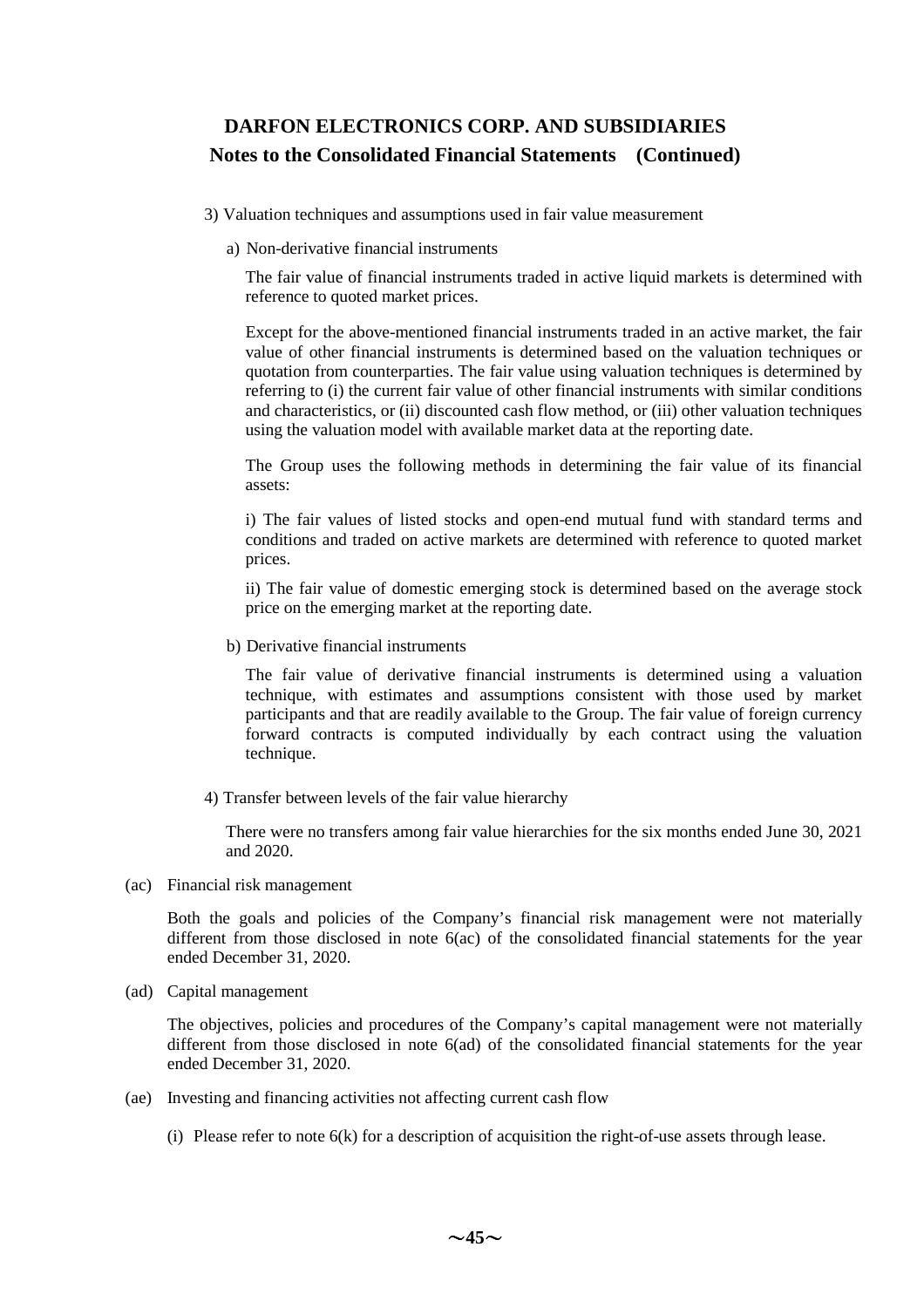(ii) Reconciliation of liabilities arising from financing activities was as follows:

|                                                                            |                    |                   |                          |                                          | Non-cash changes       |                                                   |               |
|----------------------------------------------------------------------------|--------------------|-------------------|--------------------------|------------------------------------------|------------------------|---------------------------------------------------|---------------|
|                                                                            | January 1,<br>2021 | <b>Cash flows</b> | Acquisiton               | <b>Additions of</b><br>lease liabilities | Lease<br>modifications | <b>Fluctuation of</b><br>foreign<br>exchange rate | June 30, 2021 |
| Short-term borrowings                                                      | \$<br>2,470,428    | 1,749,682         | 28,653                   |                                          |                        |                                                   | 4,248,763     |
| Short-term notes and bills payable<br>Long-term debt (including current    | 439,721            | (439, 721)        |                          |                                          |                        |                                                   |               |
| portion)                                                                   | 1,600,000          | 895,769           | 34.383                   |                                          |                        | (686)                                             | 2,529,466     |
| Lease liabilities                                                          | 353,709            | (51,930)          | 7,096                    | 42,048                                   | (31, 613)              | (2,268)                                           | 317,042       |
| Other non-current liabilities                                              | 19,754             | 83,345            | 143,471                  |                                          |                        |                                                   | 246,570       |
| liabilities<br>from<br>financing<br>Total<br>activities                    | 4.883.612          | 2.237.145         | 213,603                  | 42,048                                   | (31.613)               | (2.954)                                           | 7.341.841     |
|                                                                            |                    |                   |                          |                                          | Non-cash changes       |                                                   |               |
|                                                                            | January 1,<br>2020 | <b>Cash flows</b> | <b>Acquisiton</b>        | <b>Additions of</b><br>lease liabilities | Lease<br>modifications | <b>Fluctuation of</b><br>foreign<br>exchange rate | June 30, 2020 |
| Short-term borrowings                                                      | \$<br>2,434,527    | (48, 344)         | ×,                       |                                          |                        |                                                   | 2,386,183     |
| Short-term notes and bills payable<br>Long-term debt (including<br>current | 199.989            | (122)             | ÷                        |                                          |                        |                                                   | 199,867       |
| portion)                                                                   | 1,006,501          | (6,507)           | $\overline{\phantom{a}}$ |                                          |                        | 6                                                 | 1,000,000     |
| Lease liabilities                                                          | 215,928            | (43, 552)         |                          | 145,754                                  | (446)                  | (26,601)                                          | 291,083       |
| Other non-current liabilities                                              | 11.056             | 2,648             |                          |                                          |                        |                                                   | 13,704        |
| financing<br>liabilities<br>from<br>Total<br>activities                    | 3.868.001          | (95, 877)         |                          | 145.754                                  | (446)                  | (26.595)                                          | 3.890.837     |

### **7. Related-party transactions**

(a) Related party name and categories

The followings are related parties that have had transactions with the Group during the reporting periods:

| Name of related party                                                               | <b>Relationship with the Group</b>                      |  |  |  |
|-------------------------------------------------------------------------------------|---------------------------------------------------------|--|--|--|
| Qisda Corporation ("Qisda")                                                         | The entity with significant influence over<br>the Group |  |  |  |
| BESV Japan Co., Ltd. ("BESVJ")                                                      | Joint venture                                           |  |  |  |
| Other related parties:                                                              |                                                         |  |  |  |
| Qisda (Suzhou) Co., Ltd. ("QCSZ")                                                   | Subsidiary of Qisda                                     |  |  |  |
| Qisda Optronics (Suzhou) Co., Ltd. ("QCOS")                                         | Subsidiary of Qisda                                     |  |  |  |
| Qisda Electronics (Suzhou) Co., Ltd. ("QCES")                                       | Subsidiary of Qisda                                     |  |  |  |
| Qisda Vietnam Co., Ltd ("QVH")                                                      | Subsidiary of Qisda                                     |  |  |  |
| Suzhou Super Pillar Automation Equipment Co., Ltd. Subsidiary of Qisda<br>("ACESZ") |                                                         |  |  |  |
| Qisda Sdn. Bhd. ("QLPG")                                                            | Subsidiary of Qisda                                     |  |  |  |
| BenQ Japan Co., Ltd. ("BQJP")                                                       | Subsidiary of Qisda                                     |  |  |  |
| BenQ Technology (Shanghai) Co., Ltd. ("BQls")                                       | Subsidiary of Qisda                                     |  |  |  |
| BenQ Asia Pacific Corp. ("BQP")                                                     | Subsidiary of Qisda                                     |  |  |  |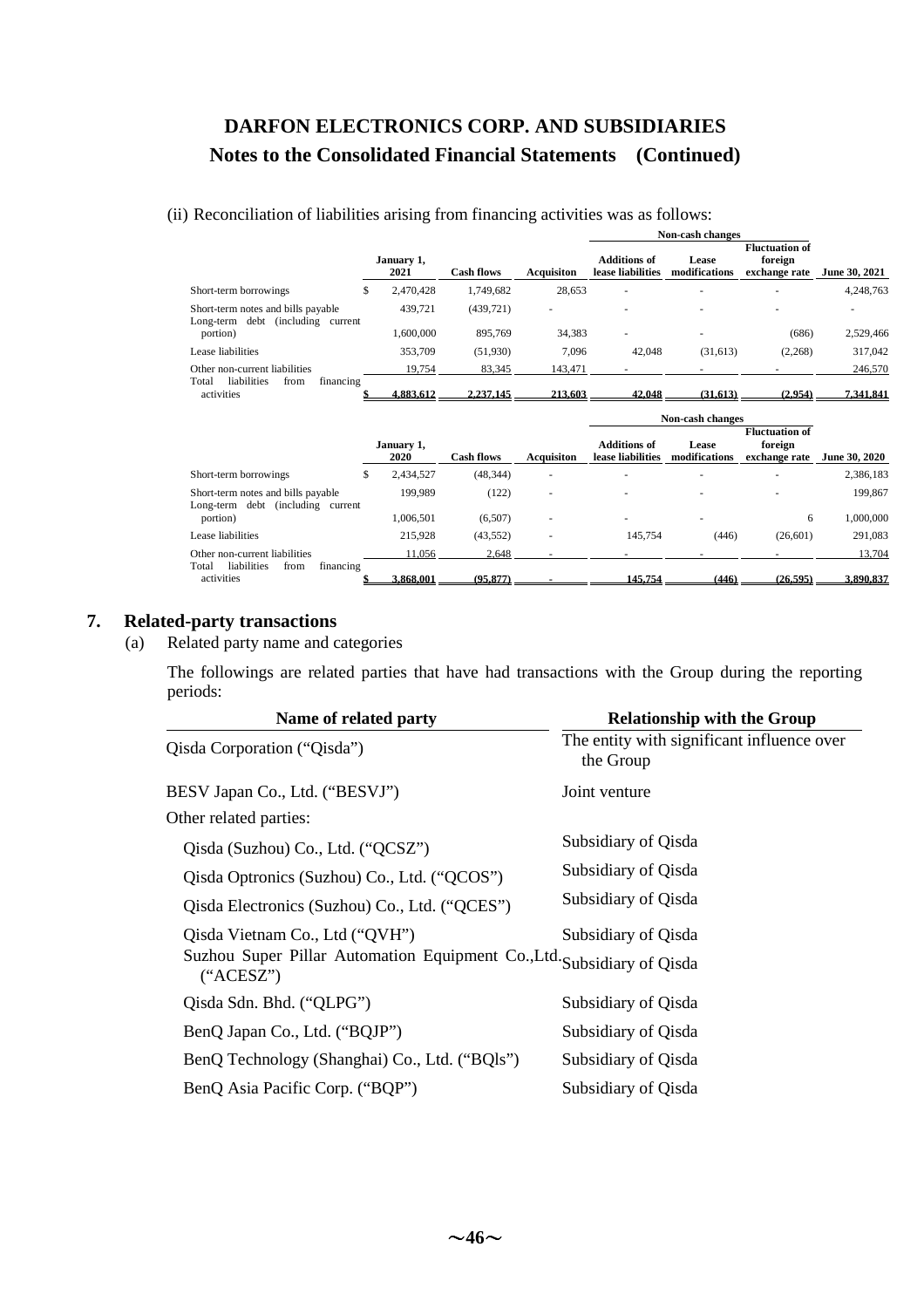| Name of related party                              | <b>Relationship with the Group</b> |  |  |  |
|----------------------------------------------------|------------------------------------|--|--|--|
| BenQ Material Corp. ("BMC")                        | Subsidiary of Qisda                |  |  |  |
| DFI Inc. ("DFI")                                   | Subsidiary of Qisda                |  |  |  |
| Hitron Technologies (Sip), Inc. ("HT SZ")          | Subsidiary of Qisda(Note1)         |  |  |  |
| Hitron Technologies Inc. ("HT")                    | Subsidiary of Qisda(Note1)         |  |  |  |
| Advancedtek International Corp.<br>("ADVANCEDTEK") | Subsidiary of Qisda(Note2)         |  |  |  |
| Shiton Investment Co., Ltd.                        | Other related party                |  |  |  |
| Silver Star Co., Ltd.                              | Other related party                |  |  |  |

Note 1: From July 2020, HT became Subsidiary of Qisda, and the related party of the group.

Note 2: From January 2021, ADVANCEDTEK became Subsidiary of Qisda, and the related party of the group.

- (b) Significant transactions with related parties
	- (i) Net Sales

|                               | Three Months Ended June 30, |        | Six Months Ended June 30, |         |  |
|-------------------------------|-----------------------------|--------|---------------------------|---------|--|
|                               | 2021                        | 2020   | 2021                      | 2020    |  |
| Entity<br>with<br>significant |                             |        |                           |         |  |
| influence over the Group \\$  | 62                          | 13     | 226                       | 50      |  |
| Joint Venture                 | 65,392                      | 32,854 | 94.331                    | 51,686  |  |
| Other related parties         | 65,951                      | 32.924 | 127,479                   | 53,067  |  |
|                               | 131.405                     | 65.791 | <u>222.036</u>            | 104,803 |  |

The sales prices and collection terms for related parties were not significantly different from those of sales to third-party customers. The collection terms for related parties were EOM45 to EOM135 days.

(ii) Purchases and processing charges

|                       |      | Three Months Ended June 30, | Six Months Ended June 30, |      |  |
|-----------------------|------|-----------------------------|---------------------------|------|--|
|                       | 2021 | 2020                        | 2021                      | 2020 |  |
| Other related parties |      |                             |                           | 259  |  |

There were no significant differences between the purchase prices for related parties and those for third-party suppliers. The payment terms of OA60 to OA75 days showed no significant difference between related parties and third-party suppliers

#### (iii)Disposal of Property plant and equipment

In May 2020, the Group sold buildings to other related parties at a consideration of \$22,000, resulting in a loss of \$1,856. As of June 30, 2020, the property title has been transferred and related receivables were all collected.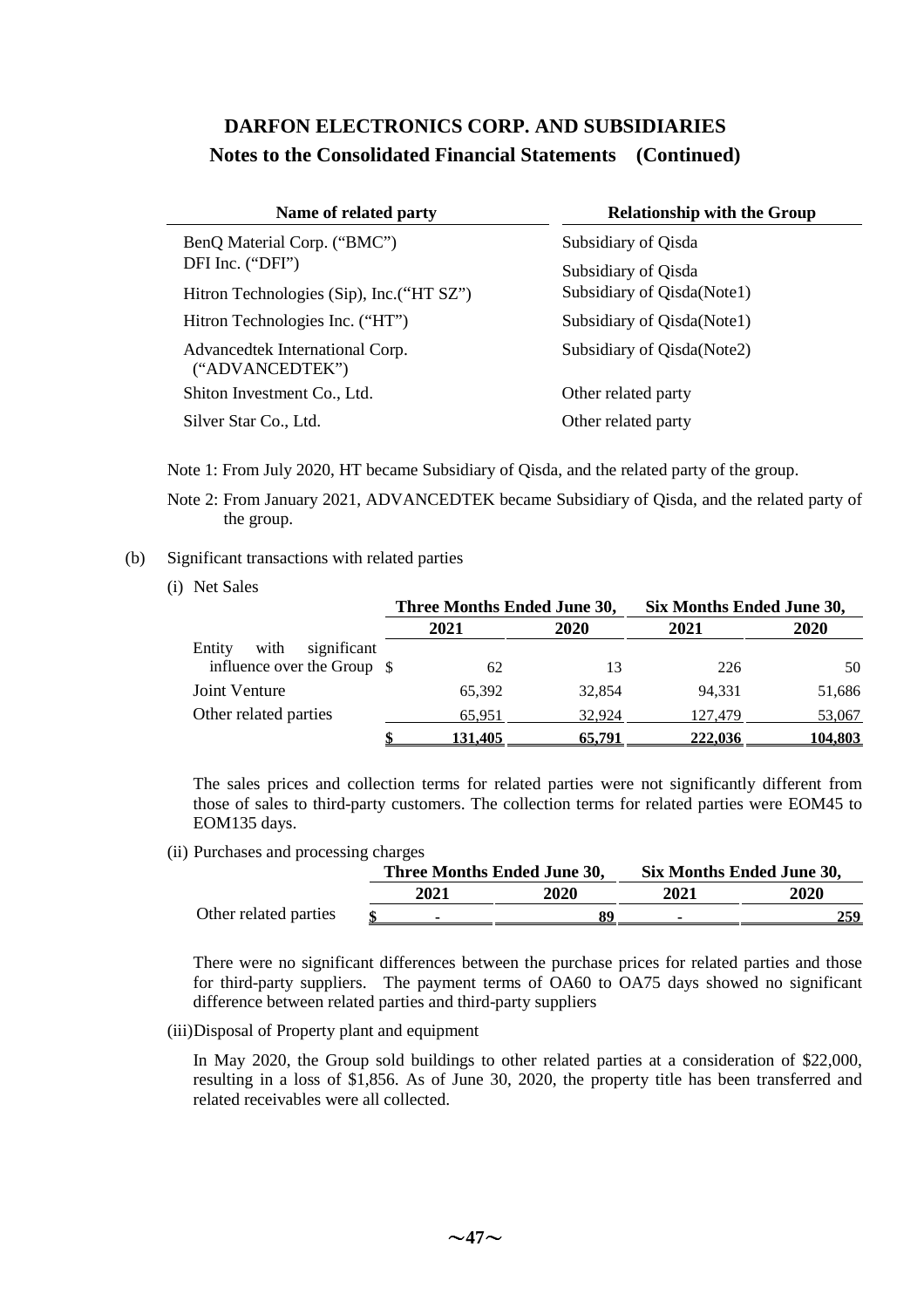### **Notes to the Consolidated Financial Statements (Continued)**

#### (iv)Leases

In 2021, the Group leased an employee dormitory from a related party. A one-year contract was signed, in which the rental was referred to the market price in the adjacent area. The total value of the lease was \$9,691.

In 2020, the Group leased land, plant and employee dormitories from related parties with lease period of one-to-nine years. The rental was referred to the market price of lease terms in the adjacent area. The total value of the lease was \$39,358.

The Group recognized interest expenses of \$193 and \$211 for the six months ended June 30, 2021 and 2020, respectively.

#### (v) Receivables

The Group's receivables from related parties were as follows:

| Account                     | <b>Related-party</b><br>categories |   | <b>June 30,</b><br>2021 | December 31,<br><b>2020</b> | <b>June 30,</b><br>2020 |
|-----------------------------|------------------------------------|---|-------------------------|-----------------------------|-------------------------|
| Accounts<br>receivable from | Entity with<br>significant         |   |                         |                             |                         |
| related parties             | influence<br>over the group        | S | 218                     | 408                         | 11                      |
|                             | Joint venture                      |   | 54,645                  | 35,016                      | 40,723                  |
|                             | Other related parties              |   | 74,398                  | 88,017                      | 34,143                  |
|                             |                                    |   | <u>129,261</u>          | <u>123,441</u>              | 74,877                  |

#### (vi)Payables

The Group's payables to related parties were as follows:

| <b>Account</b>         | <b>Related-party</b><br>categories      | <b>June 30,</b><br>2021 | December 31,<br>2020 | <b>June 30,</b><br>2020 |
|------------------------|-----------------------------------------|-------------------------|----------------------|-------------------------|
|                        | Account payables Other related parties  | \$                      | 263                  | 280                     |
| Other payables         | Entity with significant<br>influence    |                         |                      |                         |
|                        | over the group                          | 1                       | 22                   | 29                      |
| Other payables         | Joint venture                           | 151                     | 110                  | 440                     |
| Other payables         | Other related parties                   | 6,246                   | 3,875                | 4,274                   |
|                        |                                         | 6,398                   | 4,007                | 4,743                   |
| Lease                  | liability-current Other related parties | 4,876                   |                      | 5,461                   |
| Lease<br>liability-non |                                         |                         |                      |                         |
| -current               | Other related parties                   | 7,500                   | 7,456                | 7,500                   |
|                        |                                         | 18,774                  | 11.726               | 17.984                  |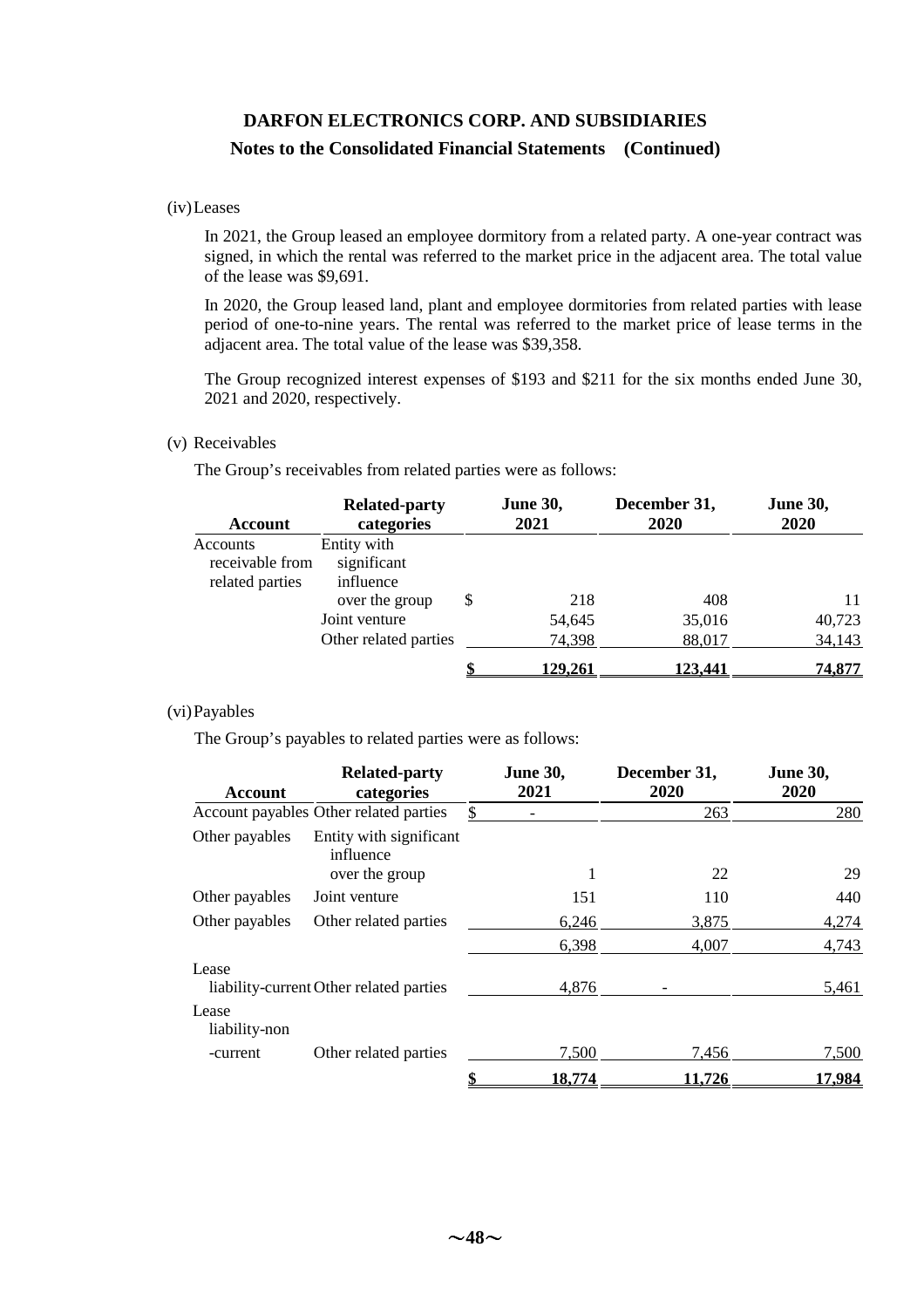| (c) | Compensation for key management personnel |  |  |
|-----|-------------------------------------------|--|--|
|     |                                           |  |  |
|     |                                           |  |  |

|                              | Three Months Ended June 30, |        | Six Months Ended June 30, |             |  |
|------------------------------|-----------------------------|--------|---------------------------|-------------|--|
|                              | 2021                        | 2020   | 2021                      | <b>2020</b> |  |
| Short-term employee benefits | 69.083                      | 40.748 | 118,081                   | 79,038      |  |
| Post-employment benefits     | 794                         | 525    | 1.451                     | 1,050       |  |
| Share-based payment          | ٠                           | 9.409  |                           | 12,424      |  |
|                              | 69,877                      | 50.682 | 119.532                   | 92,512      |  |

Please refer to note 6 (x) for detailed information.

### **8. Pledged assets**

The carrying amounts of assets pledged as collateral are detailed below:

| <b>Pledged assets</b> | <b>Pledged to secure</b>                                   | <b>June 30,</b><br>2021 | December 31,<br>2020 | <b>June 30,</b><br>2020 |
|-----------------------|------------------------------------------------------------|-------------------------|----------------------|-------------------------|
| Land and buildings    | Credit lines of bank loans                                 | 1,318,399               | 1,486,597            | 1,517,809               |
| Time deposit          | Credit limit of credit cards<br>and guarantees for customs |                         |                      |                         |
|                       | duties                                                     | 1,910                   | 1,910                | 1,910                   |
|                       |                                                            | 1,320,309               | 1,488,507            | <u>1,519,719</u>        |

The above-mentioned time deposits were included in "Financial assets at amortized costs".

### **9. Significant commitments and contingencies**

The Group had the following significant commitments at each reporting date:

(a) The Group asked financial institutions to provide guarantee letters for the following purposes:

|                               | <b>June 30,</b><br>2021 | December 31,<br>2020 | <b>June 30,</b><br>2020 |
|-------------------------------|-------------------------|----------------------|-------------------------|
| Guarantees for customs duties |                         | 66,596               | 71,318                  |

(b) Significant unrecognized commitments

|                                                 | <b>June 30,</b><br>2021 | December 31,<br>2020 | <b>June 30,</b><br>2020 |
|-------------------------------------------------|-------------------------|----------------------|-------------------------|
| Acquisition of property, plant and<br>equipment | \$<br>843,793           | 177,007              | 114,446                 |
| Acquisition of right-of-use assets              |                         | 9.945                | 10,117                  |
|                                                 | 843,793                 | <u>186,952</u>       | <u>124,563 </u>         |

### **10. Significant loss from disasters: None.**

### **11. Significant subsequent events: None.**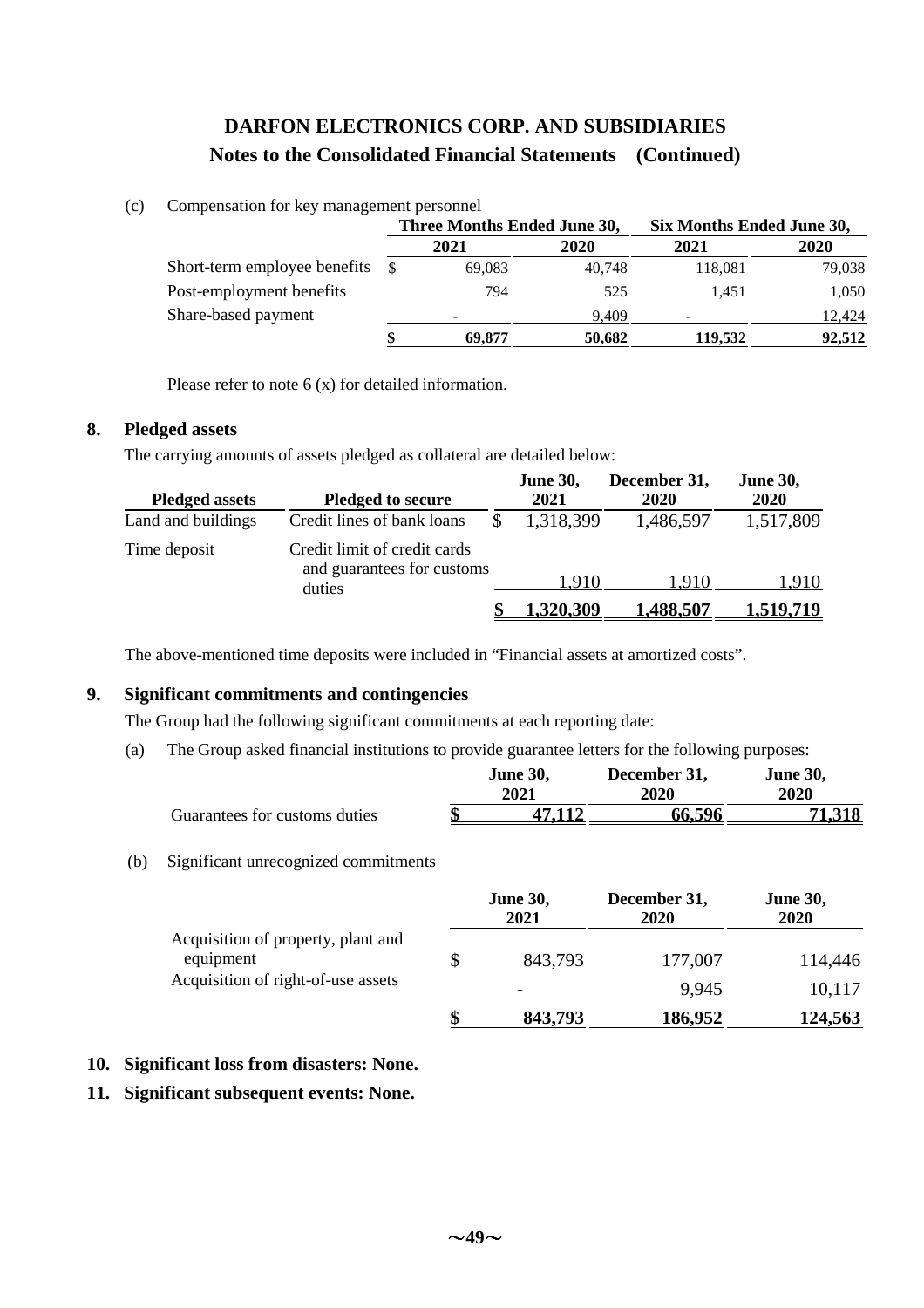### **12. Others**

Employee benefits, depreciation and amortization, categorized by function were as follows:

|                            | Three Months Ended June 30, |                              |              |                  |                              |              |  |  |  |
|----------------------------|-----------------------------|------------------------------|--------------|------------------|------------------------------|--------------|--|--|--|
|                            |                             | 2021                         |              | 2020             |                              |              |  |  |  |
|                            | Cost of<br>sales            | <b>Operating</b><br>expenses | <b>Total</b> | Cost of<br>sales | <b>Operating</b><br>expenses | <b>Total</b> |  |  |  |
| Employee benefits:         |                             |                              |              |                  |                              |              |  |  |  |
| <b>Salaries</b>            | 845.698                     | 418,158                      | 1,263,856    | 749.766          | 351,408                      | 1,101,174    |  |  |  |
| Labor and health insurance | 40,912                      | 29,433                       | 70,345       | 30,726           | 21,585                       | 52,311       |  |  |  |
| Pension                    | 46,853                      | 17,107                       | 63,960       | 29,385           | 13,588                       | 42,973       |  |  |  |
| Other employees' benefits  | 33,233                      | 16,725                       | 49,958       | 40.726           | 19,034                       | 59,760       |  |  |  |
| Depreciation               | 199.040                     | 53,379                       | 252,419      | 154,315          | 31,845                       | 186,160      |  |  |  |
| Amortization               | (4,982)                     | 36,835                       | 31,853       | 1,725            | 14,070                       | 15,795       |  |  |  |

|                            | Six Months Ended June 30, |                              |              |                  |                              |              |  |  |
|----------------------------|---------------------------|------------------------------|--------------|------------------|------------------------------|--------------|--|--|
|                            |                           | 2021                         |              |                  | 2020                         |              |  |  |
|                            | Cost of<br>sales          | <b>Operating</b><br>expenses | <b>Total</b> | Cost of<br>sales | <b>Operating</b><br>expenses | <b>Total</b> |  |  |
| Employee benefits:         |                           |                              |              |                  |                              |              |  |  |
| <b>Salaries</b>            | 1,622,702                 | 757,719                      | 2,380,421    | 1,271,355        | 647,550                      | 1,918,905    |  |  |
| Labor and health insurance | 83,530                    | 57,992                       | 141,522      | 60,254           | 47,494                       | 107,748      |  |  |
| Pension                    | 84,448                    | 33,179                       | 117,627      | 57,293           | 27,290                       | 84,583       |  |  |
| Other employees' benefits  | 45,178                    | 43,668                       | 88,846       | 74.242           | 32,561                       | 106,803      |  |  |
| Depreciation               | 364,452                   | 95,432                       | 459.884      | 302,087          | 63,806                       | 365,893      |  |  |
| Amortization               | 3,972                     | 45,739                       | 49,711       | 3,626            | 29,339                       | 32,965       |  |  |

(a) For the six Months Ended June 30, 2021 and 2020, the depreciation of investment property of \$292 and \$480, respectively, were reported in non-operating income and loss.

(b) The Company's operations are not materially influenced by seasonality or cyclicality.

### **13. Additional disclosures**

(a) Information on significant transactions:

- (i) Financing provided to other parties: Please refer to table 1.
- (ii) Guarantees and endorsement provided to other parties: None.
- (iii) Marketable securities held (excluding investments in subsidiaries, associates, and jointly controlled entities): Please refer to table 2.
- (iv) Marketable securities for which the accumulated purchase or sale amounts exceed \$300 million or 20% of the paid-in capital: Please refer to table 3.
- (v) Acquisition of real estate which exceeds \$300 million or 20% of the paid-in capital: Please refer to table 4.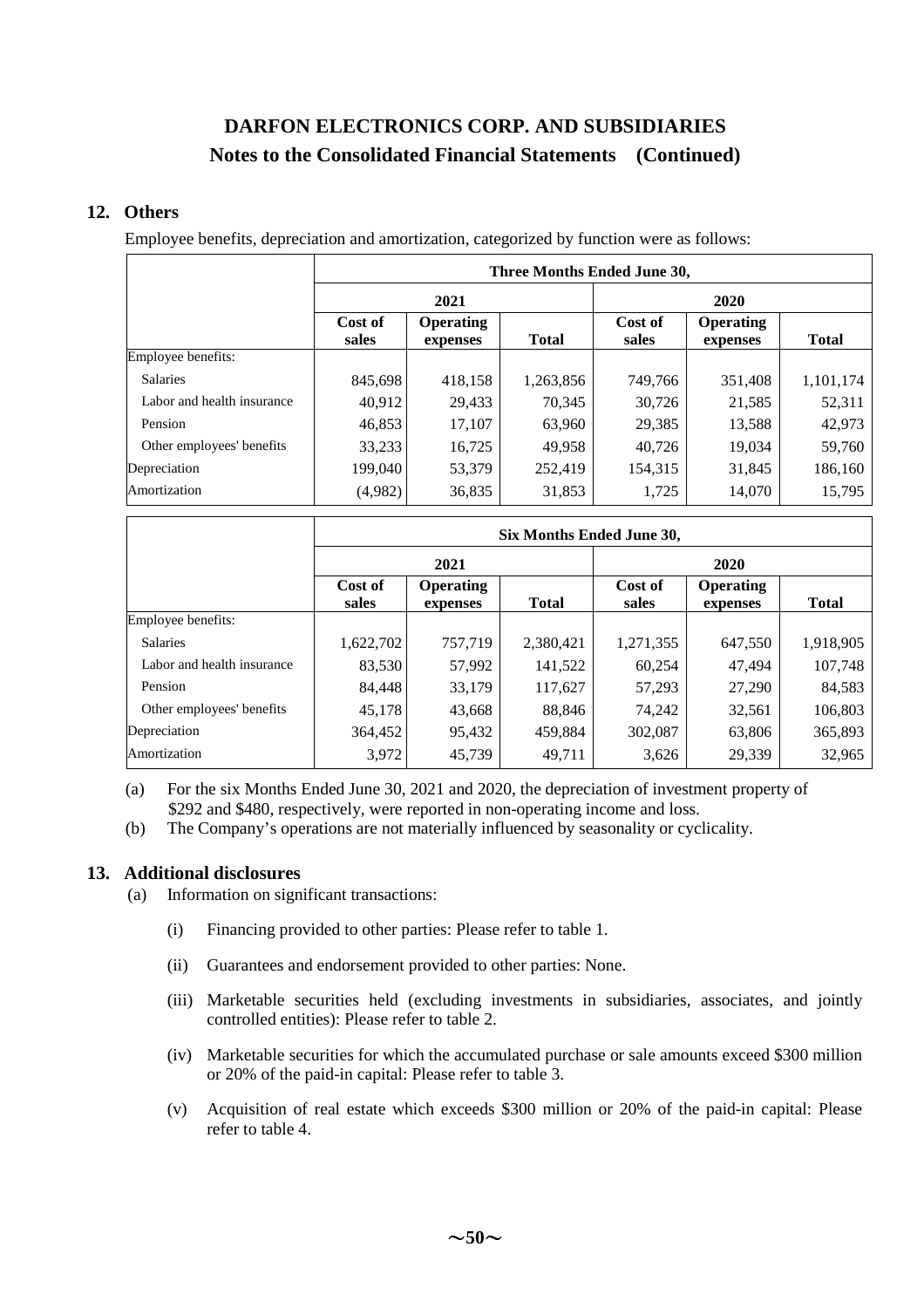- (vi) Disposal of real estate which exceeds \$300 million or 20% of the paid-in capital: None.
- (vii) Total purchases from and sales to related parties which exceed \$100 million or 20% of the paid-in capital: Please refer to table 5.
- (viii) Receivables from related parties which exceed \$100 million or 20% of the paid-in capital: Please refer to table 6.
- (ix) Transactions about derivative instruments: Please refer to note 6(b).
- (x) Business relationships and significant intercompany transactions: Please refer to table 7.
- (b) Information on investees (excluding investments in Mainland China): Please refer to table 8.
- (c) Information on investment in mainland China: Please refer to table 9.
- (d) Major shareholders:

| <b>Shareholding</b><br><b>Shareholder's Name</b> | <b>Shares</b> | <b>Percentage</b> |
|--------------------------------------------------|---------------|-------------------|
| Qisda Corporation                                | 58,004,667    | 20.71%            |
| <b>BenQ</b> Corporation                          | 14,016,563    | 5.00%             |

Note:The information of major shareholders in this table was calculated by the Taiwan Depository & Clearing Corporation on the last business day at the end of each quarter, based on the Company's common shares (including treasury stock) without physical registration for which the major shareholders own more than 5% of the total shares. The total common shares stated in the accompanying consolidated financial statements and the actual number of shares delivered without physical registration may vary due to the different use of calculation basis.

#### **14. Segment information**

The Group's operating segment information was as follows:

|                                    | Peripheral<br>electronic<br>products | <b>Green energy</b><br>products and<br>passive<br>components | <b>Adjustment</b><br>and<br>eliminations | <b>Total</b>                                                              |
|------------------------------------|--------------------------------------|--------------------------------------------------------------|------------------------------------------|---------------------------------------------------------------------------|
| Revenue from external customers \$ | 3,627,950                            | 3,909,604                                                    |                                          | 7,537,554                                                                 |
|                                    |                                      | 186,565                                                      | (186, 565)                               |                                                                           |
|                                    | 3,627,950                            | 4,096,169                                                    | (186, 565)                               | 7,537,554                                                                 |
|                                    |                                      |                                                              |                                          |                                                                           |
|                                    | Peripheral<br>electronic<br>products | <b>Green energy</b><br>products and<br>passive<br>components | <b>Adjustment</b><br>and<br>eliminations | <b>Total</b>                                                              |
| Revenue from external customers \$ | 4,012,529                            | 1,714,007                                                    |                                          | 5,726,536                                                                 |
|                                    |                                      | 172,924                                                      | (172, 924)                               |                                                                           |
|                                    | 4,012,529                            | <u>1,886,931</u>                                             | (172, 924)                               | 5,726,536                                                                 |
|                                    |                                      |                                                              |                                          | <b>Three Months Ended June 30,2021</b><br>Three Months Ended June 30,2020 |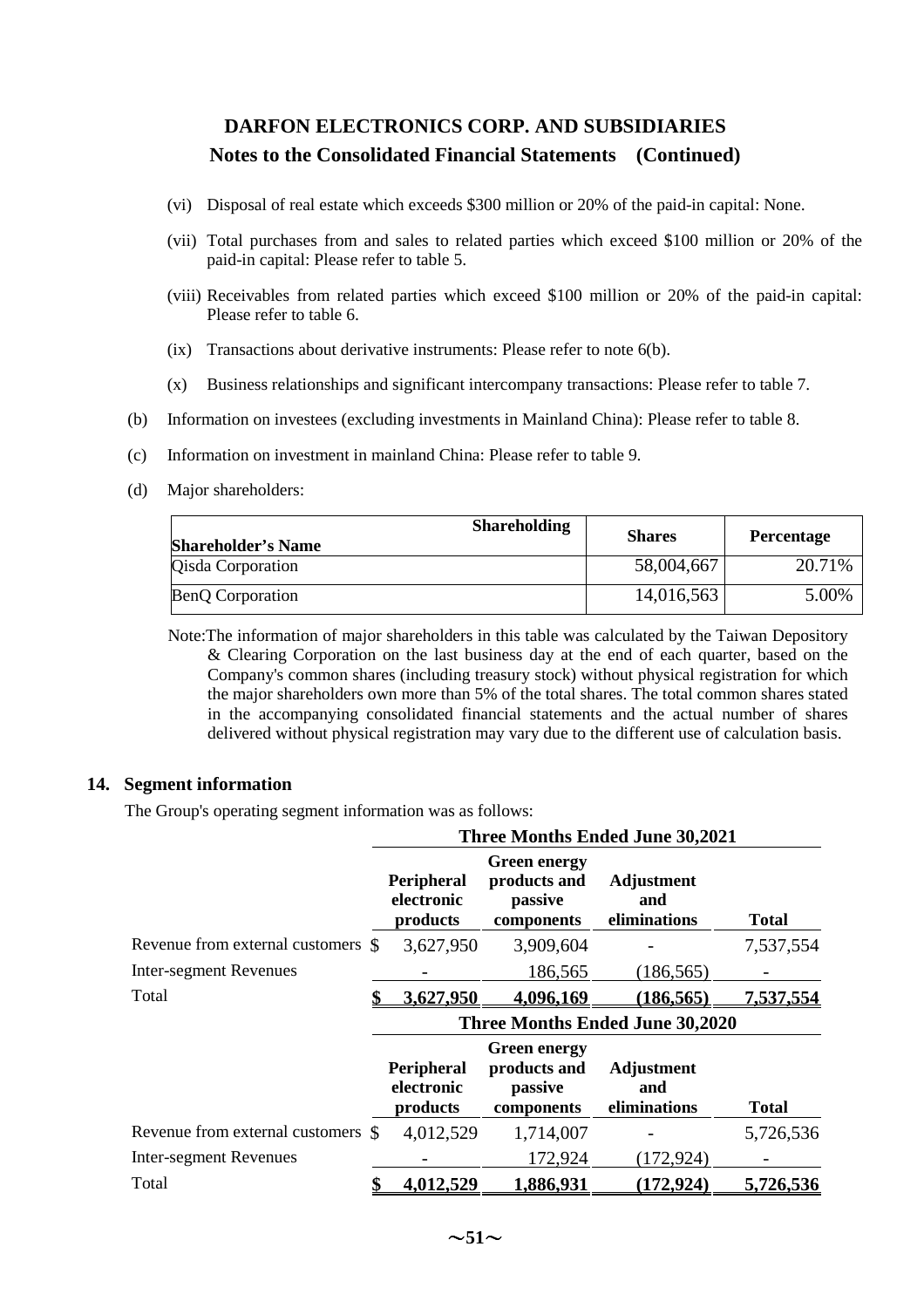|                                    |                                      |                                                              | <b>Six Months Ended June 30,2021</b> |                    |
|------------------------------------|--------------------------------------|--------------------------------------------------------------|--------------------------------------|--------------------|
|                                    | Peripheral<br>electronic<br>products | <b>Green energy</b><br>products and<br>passive<br>components | Adjustment<br>and<br>eliminations    | <b>Total</b>       |
| Revenue from external customers \$ | 7,113,006                            | 6,419,989                                                    |                                      | 13,532,995         |
| <b>Inter-segment Revenues</b>      |                                      | 415,274                                                      | (415, 274)                           |                    |
| Total                              | 7,113,006                            | 6,835,263                                                    | (415, 274)                           | <u>13,532,995 </u> |
|                                    |                                      |                                                              | <b>Six Months Ended June 30,2020</b> |                    |
|                                    | Peripheral<br>electronic<br>products | <b>Green energy</b><br>products and<br>passive<br>components | Adjustment<br>and<br>eliminations    | <b>Total</b>       |
| Revenue from external customers \$ | 6,633,957                            | 3,204,268                                                    |                                      | 9,838,225          |
| <b>Inter-segment Revenues</b>      |                                      | 252,682                                                      | (252, 682)                           |                    |
| Total                              | 6,633,957                            | 3,456,950                                                    | (252, 682)                           | 9,838,225          |

The Group did not allocate the costs, expenses, and non-recurring profits and losses to the peripheral electronic products department, as well as the green energy products and passive components department, because the Company operates in an OEM mode and considers long-term comprehensive development strategies, whereby reasonable selling prices and profits have been taken into consideration when pricing the product. Therefore, the operating segment's profits and losses are mainly evaluated based on revenue which are also used as the basis for performance evaluation. The reported amount was consistent with the information used by the operating decision-maker.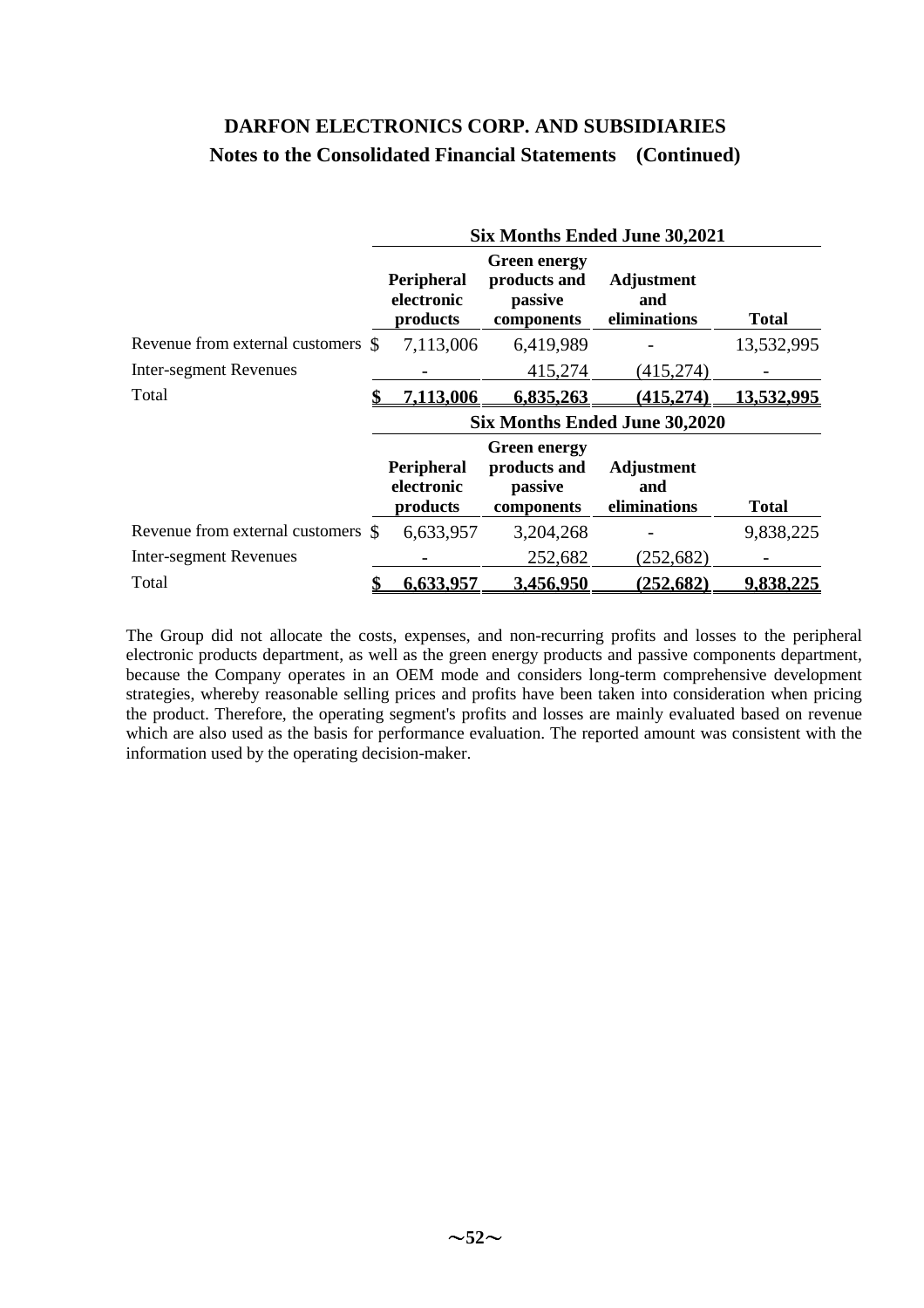#### **Darfon Electronics Corp. and SubsidiariesFinancing provided to other parties For the six months ended June 30, 2021**

| Table1        |                             |                            |                                          |                          |                                                                                               |                          |                                                       |                                           |                                                     |                               |                                                            |                                            |             |                          | (In Thousands of NTD)                             |                                                     |
|---------------|-----------------------------|----------------------------|------------------------------------------|--------------------------|-----------------------------------------------------------------------------------------------|--------------------------|-------------------------------------------------------|-------------------------------------------|-----------------------------------------------------|-------------------------------|------------------------------------------------------------|--------------------------------------------|-------------|--------------------------|---------------------------------------------------|-----------------------------------------------------|
|               |                             |                            |                                          |                          |                                                                                               |                          |                                                       |                                           | Range of Purpose of                                 |                               |                                                            |                                            |             | <b>Collateral</b>        | <b>Financing</b>                                  | Financing                                           |
| No.           | <b>Name</b><br>of<br>Lender | Name of<br><b>Borrower</b> | Financial<br><b>Statement</b><br>Account | Is a<br>related<br>Party | <b>Highest Balance of</b><br><b>Financing to Other</b><br><b>Parties During the</b><br>Period | Ending<br><b>Balance</b> | <b>Actual Usage</b><br>Amount<br>During the<br>period | <b>Interest</b><br>Rates<br><b>During</b> | Fund<br>Financing<br>for the<br>the period Borrower | Transaction<br><b>Amounts</b> | <b>Reason for</b><br>the<br>Short-term<br><b>Financing</b> | <b>Allowance</b><br>for<br><b>Bad Debt</b> | <b>Item</b> | Value                    | Limits for<br>Each<br><b>Borrowing</b><br>Company | Company's<br>Total<br>Financing<br>Amount<br>Limits |
|               | <b>KST</b>                  | <b>KSG</b>                 | Other receivables                        | Yes                      | 66,604                                                                                        | 66,604                   | 43,921                                                | 3.00%                                     | 2                                                   |                               | Operating                                                  |                                            |             |                          | 366,153                                           | 366,153                                             |
|               |                             |                            | related parties                          |                          | (EUR 2,000)                                                                                   | (EUR 2,000)              | (EUR 1,319)                                           |                                           |                                                     |                               | requirements                                               |                                            |             |                          |                                                   |                                                     |
|               | <b>KST</b>                  | <b>KSI</b>                 | Other receivables                        | Yes                      | 9,991                                                                                         | 9,991                    | 1,665                                                 | 1.20%                                     | 2                                                   |                               | Operating                                                  |                                            |             |                          | 366,153                                           | 366,153                                             |
|               |                             |                            | related parties                          |                          | (EUR 300)                                                                                     | (EUR 300)                | (EUR 50)                                              |                                           |                                                     |                               | requirements                                               |                                            |             |                          |                                                   |                                                     |
| $\mathcal{P}$ | <b>DFS</b>                  | <b>DFH</b>                 | Other receivables                        | Yes                      | 222,944                                                                                       | 222,944                  | 222,944                                               | 1.30%                                     | 2                                                   | ٠                             | Operating                                                  | ۰                                          | . .         | $\overline{\phantom{a}}$ | 1,222,565                                         | 1,222,565                                           |
|               |                             |                            | related parties                          |                          | (USD 8,000)                                                                                   | (USD 8,000)              | (USD 8,000)                                           |                                           |                                                     |                               | requirements                                               |                                            |             |                          |                                                   |                                                     |
|               | <b>DFS</b>                  | <b>DFQ</b>                 | Other receivables                        | Yes                      | 222,944                                                                                       | 222,944                  | 222,944                                               | .30%                                      | 2                                                   |                               | Operating                                                  |                                            |             | $\overline{\phantom{a}}$ | 1,222,565                                         | 1,222,565                                           |
|               |                             |                            | related parties                          |                          | (USD 8,000)                                                                                   | (USD 8,000)              | (USD 8,000)                                           |                                           |                                                     |                               | requirements                                               |                                            |             |                          |                                                   |                                                     |
|               | <b>DPS</b>                  | <b>DFQ</b>                 | Other receivables                        | Yes                      | 129,219                                                                                       |                          |                                                       | 3.85%                                     | 2                                                   |                               | Operating                                                  |                                            |             |                          | 173,976                                           | 173,976                                             |
|               |                             |                            | related parties                          |                          | (CNY 30,000)                                                                                  |                          |                                                       |                                           |                                                     |                               | requirements                                               |                                            |             |                          |                                                   |                                                     |
| 3             | <b>DPS</b>                  | <b>DFQ</b>                 | Other receivables                        | Yes                      | 129,219                                                                                       | 129,219                  | 129,219                                               | 3.85%                                     | 2                                                   |                               | Operating                                                  | ۰                                          | . .         |                          | 173,976                                           | 173,976                                             |
|               |                             |                            | related parties                          |                          | $(CNY 30,000)$ $(CNY 30,000)$                                                                 |                          | (CNY 30,000)                                          |                                           |                                                     |                               | requirements                                               |                                            |             |                          |                                                   |                                                     |

(Note 1) The aggregate financing amount and individual financing amount of KST to subsidiaries shall not exceed 40% of the most recent net worth of KST.

(Note 2) The aggregate financing amount and individual financing amount of DFS to subsidiaries shall not exceed 40% of the most recent net worth of DFS.

(Note 3) The aggregate financing amount and individual financing amount of DPS to subsidiaries shall not exceed 40% of the most recent net worth of DPS.

(Note 4) Purpose of Fund Financing:

1. Business transaction purpose.

2. Short-term Financing purpose.

(Note 5) The above amounts were translated into New Taiwan dollars at the exchange rate of EUR\$1=NT\$33.302, US\$1=NT\$27.868 and CN\$1=NT\$4.3073

(Note 6) The above intercompany transactions have been eliminated when preparing the consolidated financial statements.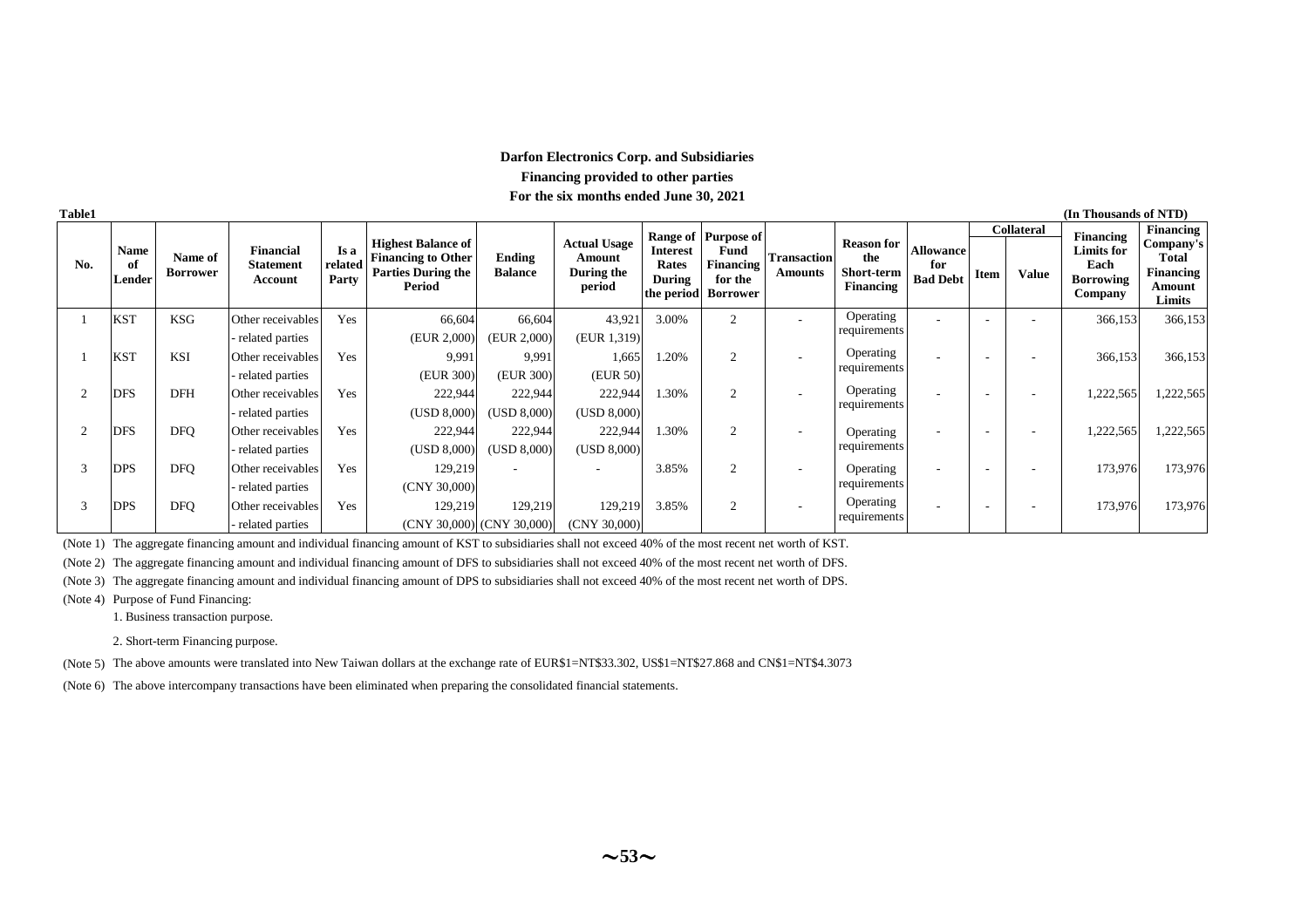#### **Marketable Securities Held (Excluding Investments in Subsidiaries, Associates, and Jointly Controlled Entities)**

#### **June 30, 2021**

| Table 2               |                                                               |                                                                        |                                                                                            |                            |                          |                            | (In Thousands of Shares) |                          |
|-----------------------|---------------------------------------------------------------|------------------------------------------------------------------------|--------------------------------------------------------------------------------------------|----------------------------|--------------------------|----------------------------|--------------------------|--------------------------|
| <b>Investing Note</b> | <b>Marketable Securities Type and</b>                         | <b>Relationship with the</b>                                           |                                                                                            |                            |                          | <b>Ending balance</b>      |                          |                          |
| Company               | <b>Name</b>                                                   | <b>Securities Issuer</b>                                               | <b>Financial Statement Account</b>                                                         | <b>Number</b><br>of Shares | Carrying<br><b>Value</b> | Percentage of<br>Ownership | <b>Fair Value</b>        | <b>Note</b>              |
| The Company           | Qisda Corp.                                                   | Investor with significant<br>influence over the Group                  | Financial assets at fair value through other comprehensive<br>income or loss - non-current | 36,559                     | 1,126,017                | 1.86%                      | 1,126,017                | $\overline{\phantom{a}}$ |
| <b>DZL</b>            | Qisda Corp.                                                   | Investor with significant<br>influence over the Group                  | Financial assets at fair value through other comprehensive<br>lincome or loss - current    | 4,857                      | 149,596                  | 0.25%                      | 149,596                  | $\overline{\phantom{a}}$ |
| <b>DZL</b>            | Wistron NeWeb Corporation                                     |                                                                        | Financial assets at fair value through other comprehensive<br>income or loss - current     | 102                        | 7,752                    | 0.03%                      | 7,752                    |                          |
| <b>DZL</b>            | <b>DFI</b>                                                    | Subsidiary of investor<br>with significant influence<br>over the Group | Financial assets at fair value through other comprehensive<br>lincome or loss - current    | 50                         | 3,225                    | 0.04%                      | 3,225                    |                          |
| <b>KST</b>            | <b>HARO BICYCLE CORPORATION</b>                               |                                                                        | Financial assets at fair value through other comprehensive<br>income or loss - non-current | 26                         |                          | 10.00%                     |                          |                          |
| <b>TDI</b>            | Jih Sun Money Market Fund<br><b>Beneficiary Certificate</b>   |                                                                        | Financial assets at fair value through profit or loss -<br>current                         | $\overline{\phantom{a}}$   | 100,111                  |                            | 100,111                  |                          |
| TDI                   | Qisda Corp.                                                   | Investor with significant<br>influence over the Group                  | Financial assets at fair value through other comprehensive<br>income or loss - current     | 664                        | 20,451                   | 0.03%                      | 20,451                   |                          |
| <b>DPS</b>            | Bank of Suzhou-Principal protected<br>currency deposit in CNY |                                                                        | Financial assets at fair value through profit or loss -<br>current                         | $\overline{\phantom{a}}$   | 342,571                  |                            | 342,571                  |                          |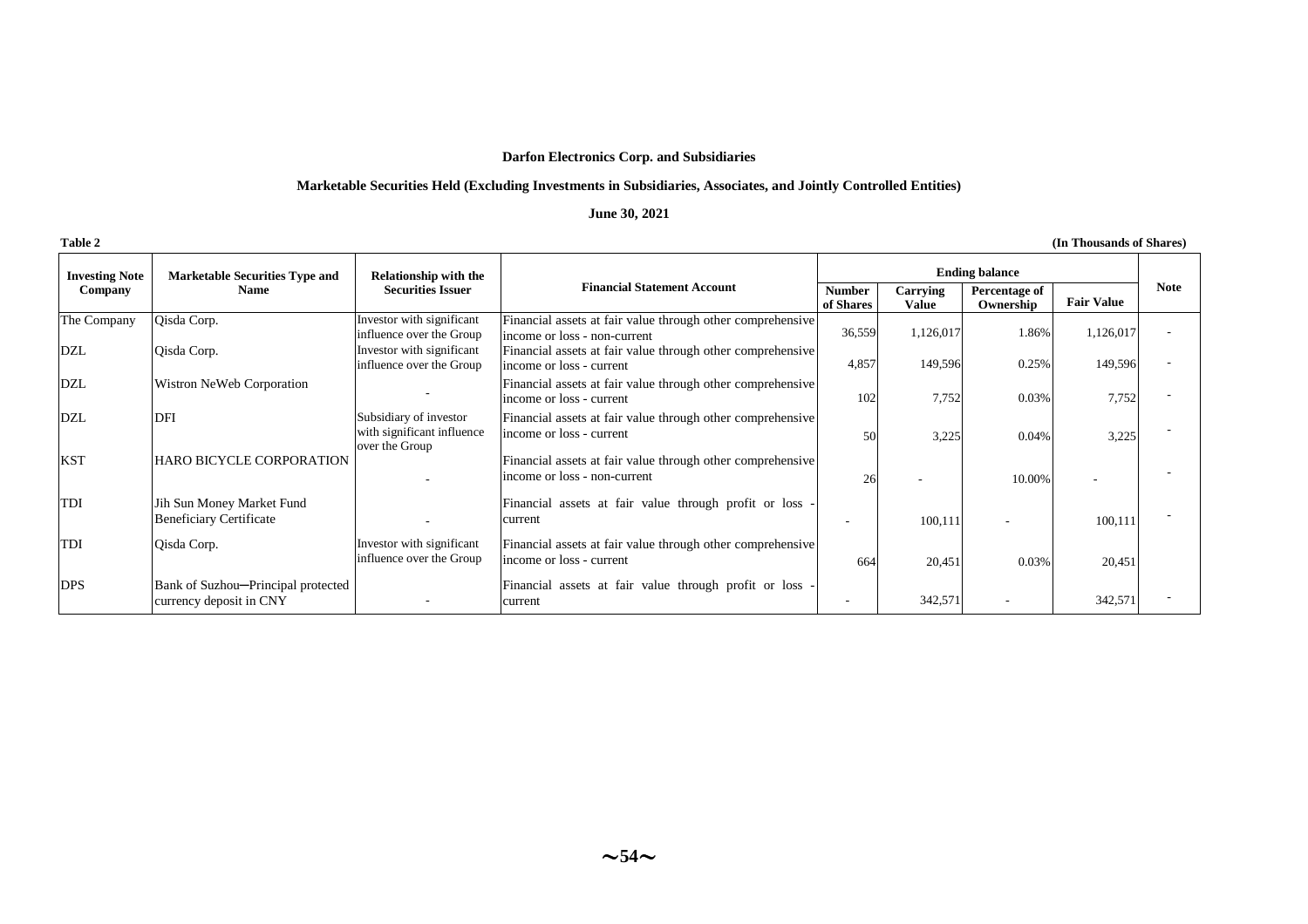#### **Marketable Securities for Which the Accumulated Purchase or Sale Amounts Exceed \$300 Million or 20% of the Paid in Capital**

#### **For the six months ended June 30, 2021**

| Table 3<br>(Amounts in Thousands of NTD/CNY) |                                                                         |                                                                                    |                  |                                |                                 |                          |                                 |                         |                                 |                                                       |                          |                                                                  |                       |                         |
|----------------------------------------------|-------------------------------------------------------------------------|------------------------------------------------------------------------------------|------------------|--------------------------------|---------------------------------|--------------------------|---------------------------------|-------------------------|---------------------------------|-------------------------------------------------------|--------------------------|------------------------------------------------------------------|-----------------------|-------------------------|
|                                              | Marketable                                                              | <b>Financial</b>                                                                   |                  |                                | <b>Beginning Balance</b>        |                          | <b>Acquisitions</b>             |                         |                                 |                                                       | <b>Disposal</b>          |                                                                  | <b>Ending Balance</b> |                         |
| Company<br>Name                              | <b>Securities Type</b><br>and Name                                      | <b>Statement</b><br>Account                                                        | Counter<br>Party | Name of<br><b>Relationship</b> | <b>Shares</b><br>(in thousands) | Amount                   | <b>Shares</b><br>(in thousands) | Amount                  | <b>Shares</b><br>(in thousands) | Amount                                                | Carrying<br><b>Value</b> | Gain (loss)<br><b>Shares</b><br>on<br>(in thousands)<br>disposal | Amount<br>(Note 1)    |                         |
| The<br>Company                               | ATC stock                                                               | Investment<br>accounted for<br>using equity<br>method                              | $\sim$           |                                |                                 | $\overline{\phantom{a}}$ | 24,480                          | 1,224,000               | $\overline{\phantom{a}}$        | . .                                                   |                          |                                                                  | 24,480                | 1,257,050               |
| <b>DPS</b>                                   | Bank of Suzhou-<br>Principal<br>protected<br>currency deposit<br>in CNY | Financial assets at Bank<br>fair value through Suzhou<br>profit or<br>loss-current | of               |                                |                                 | 343,313<br>(CNY79,705)   | $\sim$                          | 439,345<br>(CNY102,000) | ٠                               | 445.185<br>$(CNY103,356)$ $(CNY102,000)$ $(CNY1,356)$ | 439,345                  | 5,840                                                            | ٠                     | 342,571<br>(CNY79, 533) |

Note 1: The ending balance includes shares of profits/losses of investees and other related adjustment.

Note 2: The above amounts were translated into New Taiwan dollars at the exchange rate of CN\$1=NT\$4.3073.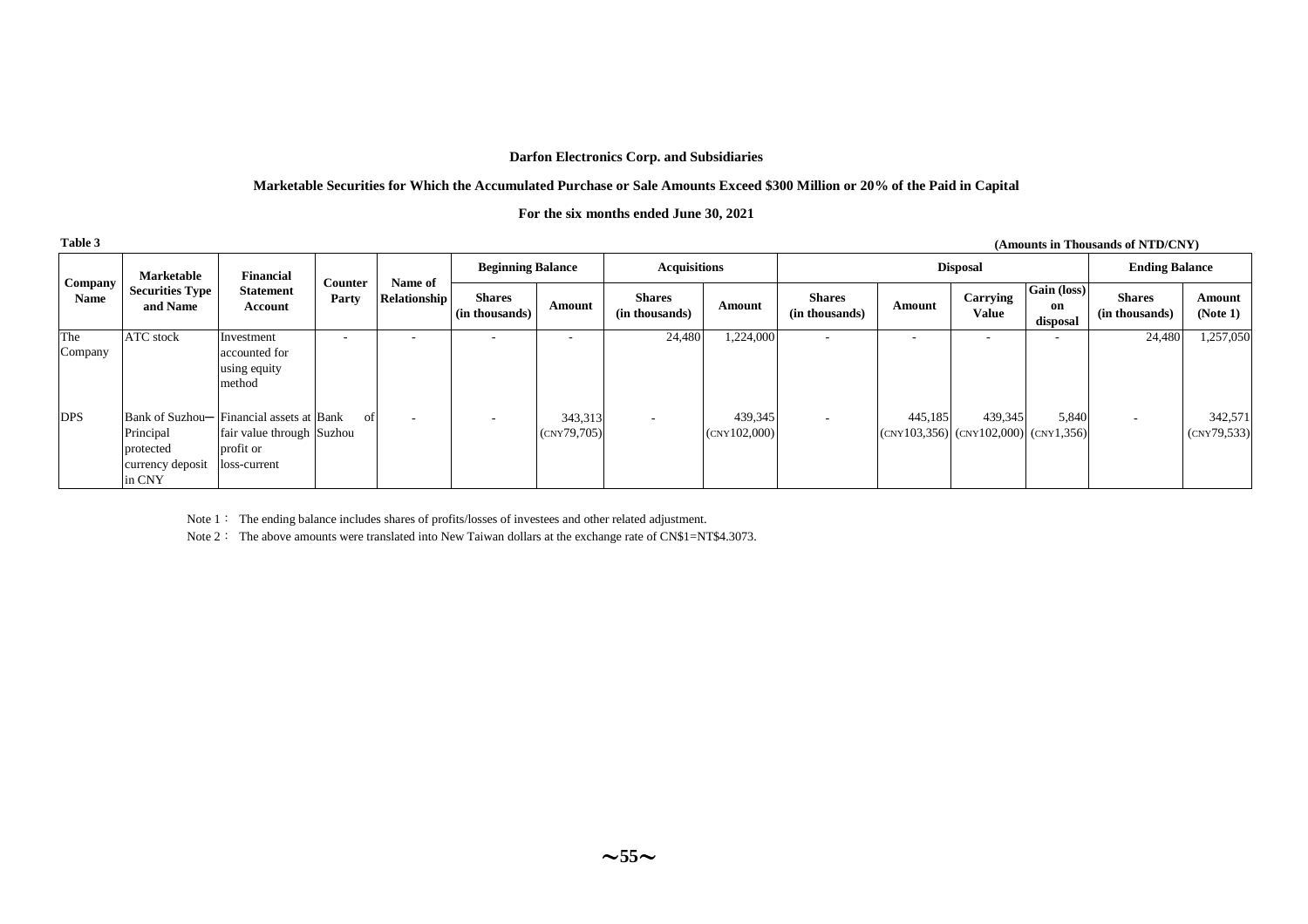#### **Acquisition of real estate which exceeds \$300 million or 20% of the paid-in capital**

#### **For the six months ended June 30, 2021**

| таріе 4    |                       |                    |                    |                                 |                      |                          |       |                                               |                            |        |                                                                                          | (In Thousands of Shares)        |           |
|------------|-----------------------|--------------------|--------------------|---------------------------------|----------------------|--------------------------|-------|-----------------------------------------------|----------------------------|--------|------------------------------------------------------------------------------------------|---------------------------------|-----------|
| Company    | <b>Property</b>       | <b>Transaction</b> | <b>Transaction</b> | <b>Status of</b>                |                      | Relationship<br>with the |       | <b>Ending balance</b>                         |                            |        | Price                                                                                    | Purpose of<br>Acqusition        |           |
| name       | Name                  |                    | Amount             | <b>Counter Party</b><br>payment |                      | <b>Counter party</b>     | Owner | <b>Relationship with</b><br>the Counter party | Date of<br><b>Transfer</b> | Amount | Reference                                                                                | and Current   Notes<br>Conditon |           |
| <b>ATC</b> | Land and<br>buildings | 2021.5.7           | 420,000            | 42,000                          | CITY TOOLS CO., LTD. |                          |       |                                               |                            |        | Refer to appraisal<br>report evaluated by<br>the professional<br>l appraisal institution | Operating<br>requirements       | <b>NA</b> |

**Table 4**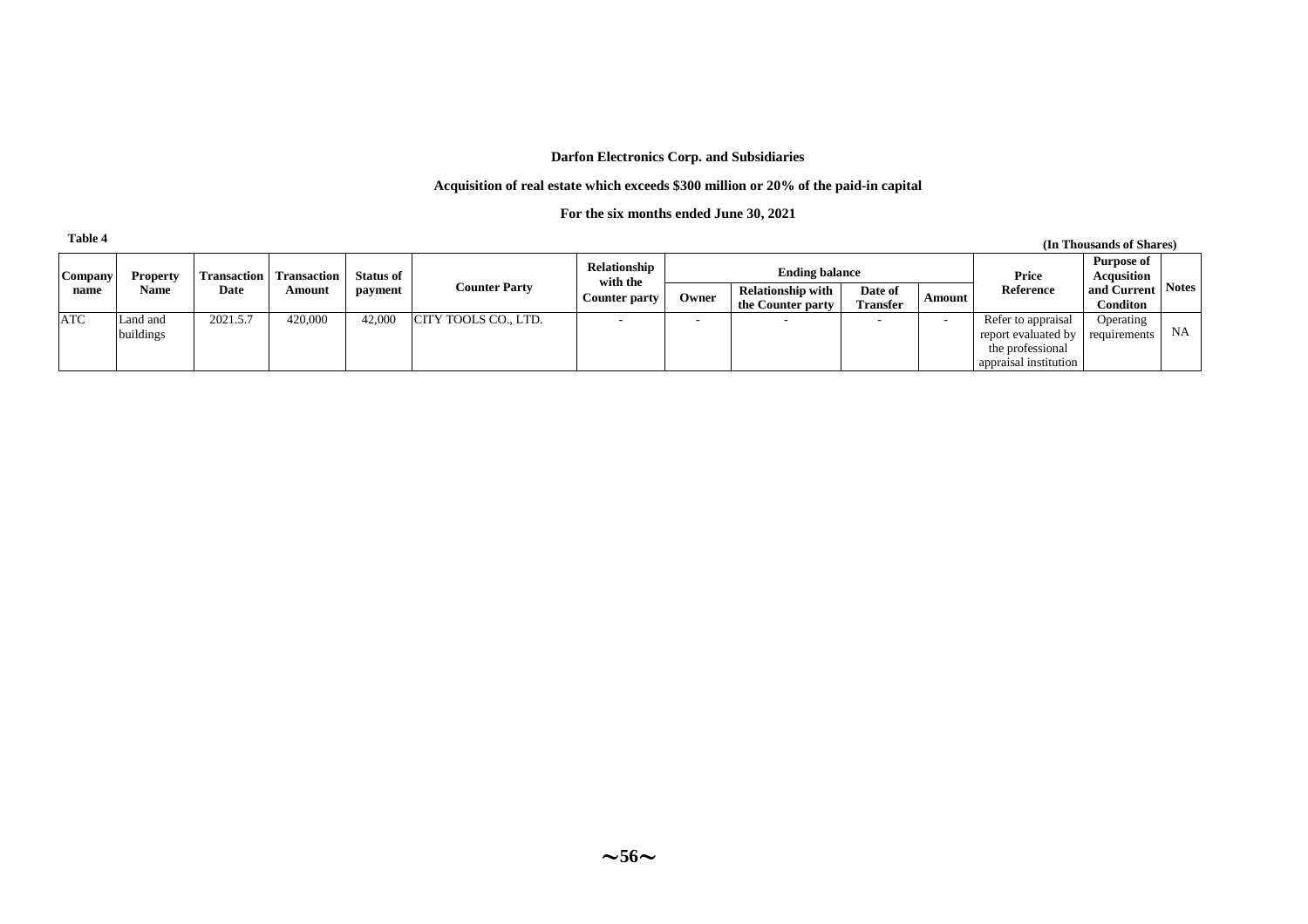#### **Total Purchases From and Sales To Related Parties Which Exceed \$100 Million or 20% of the Paid in Capital**

#### **For the six months ended June 30, 2021**

| Company     |                      | Relationship      |                     |             | <b>Transaction Details</b>             |                      |              | <b>Transactions with Terms Different</b><br>from Others | <b>Notes and Accounts Receivable</b><br>(Pavable) |            |             |
|-------------|----------------------|-------------------|---------------------|-------------|----------------------------------------|----------------------|--------------|---------------------------------------------------------|---------------------------------------------------|------------|-------------|
| <b>Name</b> | <b>Related Party</b> |                   | Purchase<br>/(Sale) | Amount      | % of Total<br><b>Purchases/(Sales)</b> | <b>Payment Terms</b> | Unit price   | <b>Payment Terms</b>                                    | <b>Ending Balance</b>                             | % of Total | <b>Note</b> |
| The Company | <b>DFS</b>           | Parent-subsidiary | <b>Sales</b>        | (259,660)   | (3)%                                   | <b>OA90</b>          | Normal price | OA30 to OA135                                           | 206,492                                           | 3%         |             |
| The Company | <b>DFA</b>           | Parent-subsidiary | <b>Sales</b>        | (375, 793)  | (4)%                                   | <b>OA135</b>         | Normal price | OA30 to OA135                                           | 437,028                                           | 7%         |             |
| The Company | <b>DFS</b>           | Parent-subsidiary | Purchases           | 1,267,707   | 16%                                    | <b>OA90</b>          | Note 1       | OA30 to OA135                                           | (1,154,416)                                       | 22%        |             |
| The Company | <b>DFH</b>           | Parent-subsidiary | Purchases           | 3,606,915   | 46%                                    | <b>OA90</b>          | Note 1       | OA30 to OA135                                           | (2,554,163)                                       | 49%        |             |
| The Company | <b>DFQ</b>           | Parent-subsidiary | Purchases           | 2,211,357   | 28%                                    | <b>OA90</b>          | Note 1       | OA30 to OA135                                           | (1,120,725)                                       | 22%        |             |
| <b>DFS</b>  | The Company          | Parent-subsidiary | <b>Sales</b>        | (1,267,707) | (37)%                                  | <b>OA90</b>          | Normal price | OA30 to OA135                                           | 1,154,416                                         | 56%        |             |
| <b>DFS</b>  | <b>DFH</b>           | <b>Affiliates</b> | <b>Sales</b>        | (162, 012)  | (5)%                                   | <b>OA90</b>          | Normal price | OA30 to OA135                                           | 116,621                                           | 6%         |             |
| <b>DFS</b>  | <b>DFQ</b>           | <b>Affiliates</b> | Purchases           | 239,642     | 9%                                     | <b>OA90</b>          | Note 1       | OA30 to OA135                                           | (41,751)                                          | 3%         |             |
| <b>DFS</b>  | The Company          | Parent-subsidiary | Purchases           | 259,660     | 10%                                    | <b>OA90</b>          | Normal price | OA30 to OA135                                           | (206, 492)                                        | 15%        |             |
| <b>DFH</b>  | The Company          | Parent-subsidiary | <b>Sales</b>        | (3,606,915) | (98)%                                  | <b>OA90</b>          | Normal price | OA30 to OA135                                           | 2,554,163                                         | 99%        |             |
| <b>DFH</b>  | <b>DFS</b>           | <b>Affiliates</b> | Purchases           | 162,012     | 6%                                     | <b>OA90</b>          | Normal price | OA30 to OA135                                           | (116, 621)                                        | 6%         |             |
| <b>DFQ</b>  | The Company          | Parent-subsidiary | <b>Sales</b>        | (2,211,357) | (88)%                                  | <b>OA90</b>          | Normal price | OA30 to OA135                                           | 1,120,725                                         | 93%        |             |
| <b>DFQ</b>  | <b>DFS</b>           | <b>Affiliates</b> | Sales               | (239, 642)  | (10)%                                  | <b>OA90</b>          | Normal price | OA30 to OA135                                           | 41,751                                            | 3%         |             |
| <b>DFA</b>  | The Company          | Parent-subsidiary | Purchases           | 375,793     | 100%                                   | <b>OA135</b>         | Normal price | OA30 to OA135                                           | (437,028)                                         | 100%       |             |
| <b>KST</b>  | <b>KSG</b>           | Parent-subsidiary | <b>Sales</b>        | (257, 813)  | $(16)$ %                               | <b>OA210</b>         | Normal price | OA30 to OA120                                           | 387,373                                           | 38%        |             |
| <b>KSG</b>  | <b>KST</b>           | Parent-subsidiary | Purchases           | 257,813     | 53%                                    | <b>OA210</b>         | Normal price | OA30 to OA120                                           | (387, 373)                                        | 93%        |             |

Note 1: The size of the products may vary from the product specification. There is no comparable transaction available.

**Table 5**

Note 2: The above intercompany transactions have been eliminated when preparing the consolidated financial statements.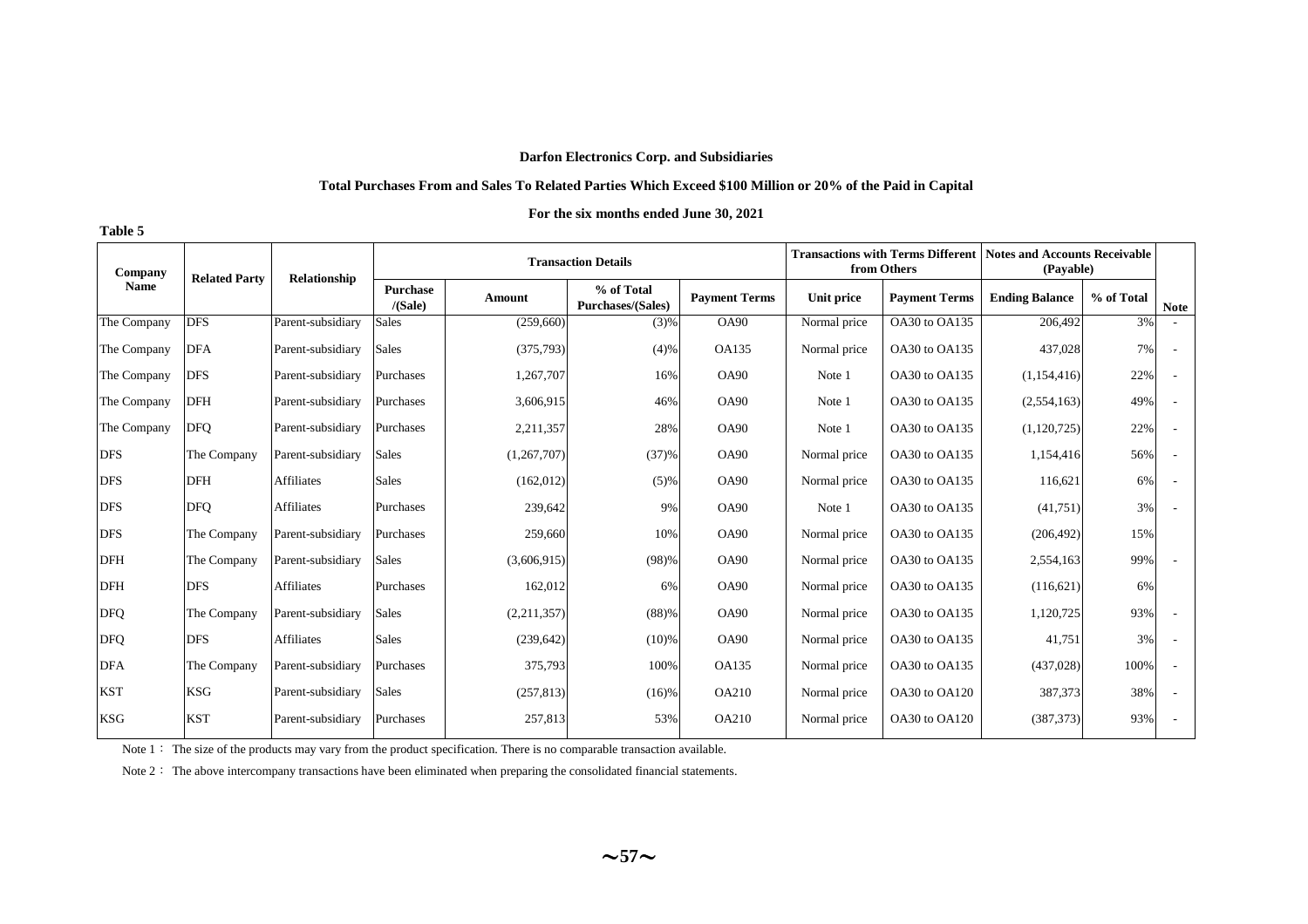#### **Receivables From Related Parties which Exceed \$100 Million or 20% of the Paid in Capital**

#### **June 30, 2021**

#### **Table 6**

|                     |                      |                               |                       | <b>Turnover</b> | Overdue                  |                          | <b>Amounts Received in</b> |                       |             |
|---------------------|----------------------|-------------------------------|-----------------------|-----------------|--------------------------|--------------------------|----------------------------|-----------------------|-------------|
| <b>Company Name</b> | <b>Related Party</b> | <b>Nature of Relationship</b> | <b>Ending Balance</b> | Ratio           | <b>Amount</b>            | <b>Action taken</b>      | <b>Subsequent Period</b>   | <b>Loss Allowance</b> | <b>Note</b> |
| The Company         | <b>DFS</b>           | Parent-Subsidiary             | 206,492               | (Note 1)        | ٠                        | ٠                        | 78,066                     |                       |             |
| The Company         | <b>DFA</b>           | Parent-Subsidiary             | 437,028               | 1.76            | 130,980                  |                          | 66,070                     |                       |             |
| The Company         | <b>DFH</b>           | Parent-Subsidiary             | 439,047               | (Note 1)        | 34,946                   |                          | 79,416                     |                       |             |
| The Company         | <b>DTC</b>           | Parent-Subsidiary             | 125,328               | 1.14            | 63,330                   |                          | 2,205                      |                       |             |
| The Company         | <b>DFQ</b>           | Parent-Subsidiary             | 145,680               | (Note 1)        | 33,058                   |                          | 26,123                     |                       |             |
| <b>DFS</b>          | The Company          | Parent-Subsidiary             | 1,154,416             | 3.75            | 180,967                  |                          | 103,745                    | ٠                     |             |
| <b>DFS</b>          | <b>DFH</b>           | Affiliates                    | 116,621               | 2.58            | ۰                        | ٠                        |                            | ٠                     |             |
| <b>DFS</b>          | <b>DFH</b>           | <b>Affiliates</b>             | 224,532               | (Note 2)        | $\overline{\phantom{a}}$ |                          |                            | ٠                     |             |
| <b>DFS</b>          | <b>DFQ</b>           | Affiliates                    | 224,492               | (Note 2)        | $\overline{\phantom{a}}$ |                          |                            |                       |             |
| <b>DFH</b>          | The Company          | Parent-Subsidiary             | 2,554,163             | 2.68            | 865,036                  | $\overline{\phantom{a}}$ | 601,094                    | ۰                     |             |
| <b>DFQ</b>          | The Company          | Parent-Subsidiary             | 1,120,725             | 3.38            | 101,987                  |                          | 101,987                    | ٠                     |             |
| <b>DPS</b>          | <b>DFQ</b>           | Affiliates                    | 129,813               | (Note 2)        | ۰                        |                          |                            |                       |             |
| <b>KST</b>          | <b>KSG</b>           | Parent-Subsidiary             | 387,373               | 1.73            | $\overline{a}$           |                          |                            |                       |             |

Note 1: Since the amount of duplicated transactions has been eliminated, the receivables turnover ratio is not reported.

Note 2: Since the receivables are not caused by selling and purchasing transactions, calculation of turnover rate is not applicable.

Note 3: The above intercompany transactions have been eliminated when preparing the consolidated financial statements.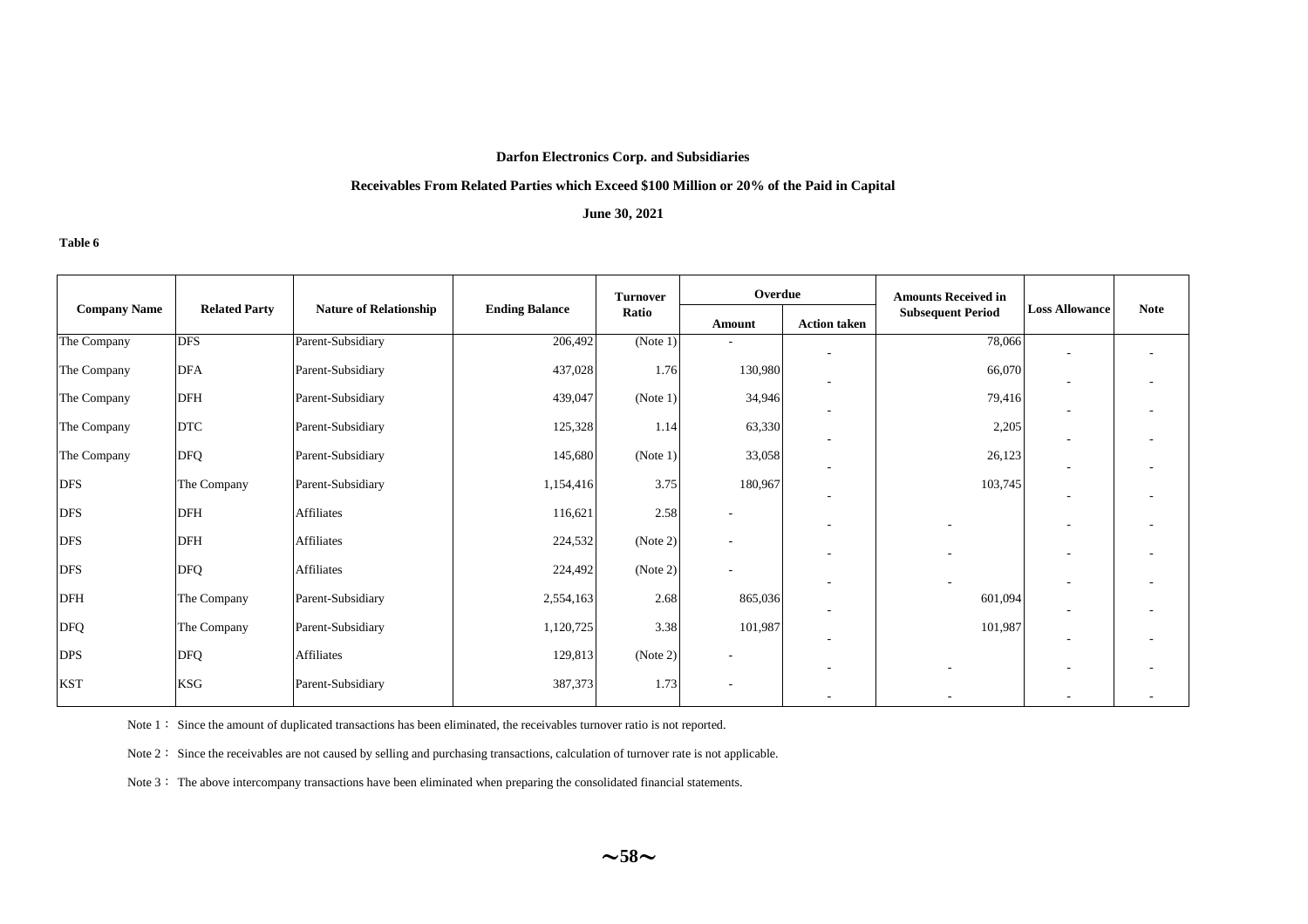#### **Business Relationships and Significant Intercompany Transactions**

**For the six months ended June 30, 2021** 

**Table 7** 

|                  |                     |              | <b>Nature of</b>         |                           | <b>Transaction Details (Note 3)</b> |                          |                                                                                                        |
|------------------|---------------------|--------------|--------------------------|---------------------------|-------------------------------------|--------------------------|--------------------------------------------------------------------------------------------------------|
| No.(Note 1)      | <b>Company Name</b> | Counterparty | Relationship<br>(Note 2) | <b>Account</b>            | Amount                              | <b>Transaction Terms</b> | <b>Percentage of Consolidated</b><br><b>Total Operating Revenue or</b><br><b>Total Assets (Note 4)</b> |
| $\overline{0}$   | The Company         | <b>DFS</b>   |                          | Sales                     | 259,660                             | <b>OA90</b>              | 2%                                                                                                     |
| $\overline{0}$   | The Company         | <b>DFC</b>   |                          | Sales                     | 71,028                              | <b>OA180</b>             | 1%                                                                                                     |
| $\boldsymbol{0}$ | The Company         | <b>DFA</b>   |                          | Sales                     | 375,793                             | <b>OA135</b>             | 3%                                                                                                     |
| $\overline{0}$   | The Company         | <b>DTC</b>   |                          | Sales                     | 74,654                              | <b>OA90</b>              | 1%                                                                                                     |
|                  | <b>DFS</b>          | The Company  | $\overline{2}$           | Sales                     | 1,267,707                           | <b>OA90</b>              | 9%                                                                                                     |
|                  | <b>DFS</b>          | <b>DFH</b>   | 3                        | Sales                     | 162,012                             | <b>OA90</b>              | 1%                                                                                                     |
|                  | <b>DFS</b>          | <b>DFQ</b>   | 3                        | Sales                     | 91,130                              | <b>OA90</b>              | 1%                                                                                                     |
| 2                | <b>DFH</b>          | The Company  | $\overline{c}$           | Sales                     | 3,606,915                           | <b>OA90</b>              | 27%                                                                                                    |
| 3                | <b>DFQ</b>          | The Company  | 2                        | Sales                     | 2,211,357                           | <b>OA90</b>              | 16%                                                                                                    |
| 3                | <b>DFQ</b>          | <b>DFS</b>   | 3                        | Sales                     | 239,642                             | <b>OA90</b>              | 2%                                                                                                     |
| $\overline{4}$   | <b>KST</b>          | <b>KSG</b>   | 3                        | Sales                     | 257,813                             | <b>OA210</b>             | 2%                                                                                                     |
| 5                | <b>DTC</b>          | <b>DFeu</b>  | 3                        | Sales                     | 96,415                              | <b>OA135</b>             | 1%                                                                                                     |
| $\overline{0}$   | The Company         | <b>DFS</b>   |                          | Accounts receivable       | 206,492                             | <b>OA90</b>              | 1%                                                                                                     |
| $\overline{0}$   | The Company         | <b>DFA</b>   |                          | Accounts receivable       | 437,028                             | <b>OA135</b>             | 1%                                                                                                     |
| $\overline{0}$   | The Company         | <b>DFH</b>   |                          | Accounts receivable       | 439,047                             | <b>OA90</b>              | 1%                                                                                                     |
|                  | <b>DFS</b>          | The Company  | $\overline{2}$           | Accounts receivable       | 1,154,416                           | <b>OA90</b>              | 4%                                                                                                     |
|                  | <b>DFS</b>          | <b>DFH</b>   | 3                        | Other accounts receivable | 224,532                             | $\overline{a}$           | 1%                                                                                                     |
|                  | <b>DFS</b>          | <b>DFQ</b>   | $\mathcal{R}$            | Other accounts receivable | 224,492                             |                          | 1%                                                                                                     |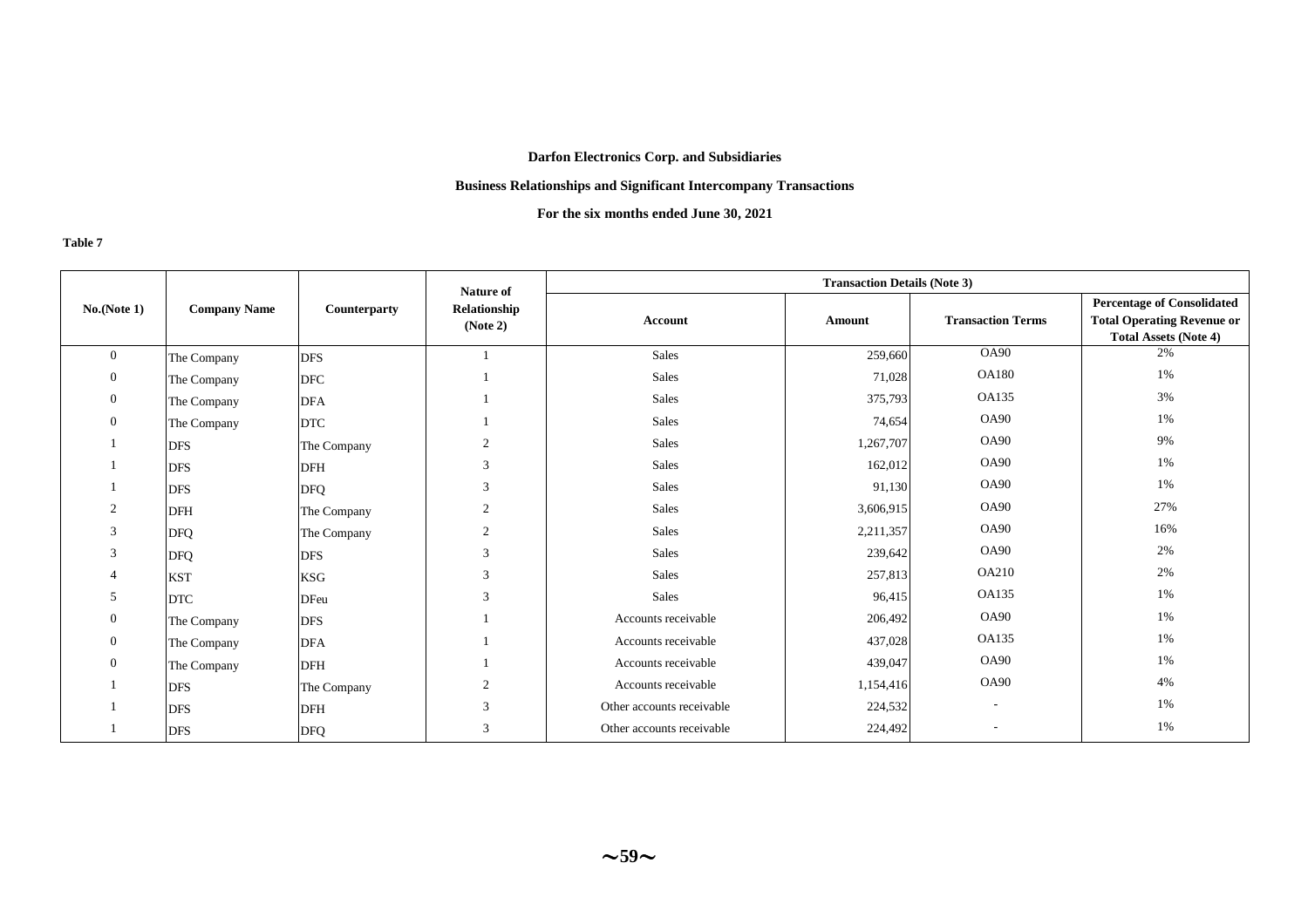#### **Business Relationships and Significant Intercompany Transactions**

**For the six months ended June 30, 2021** 

**Table 7** 

|             |                     |                     | Nature of                |                     | <b>Transaction Details (Note 3)</b> |                          |                                                                                                        |
|-------------|---------------------|---------------------|--------------------------|---------------------|-------------------------------------|--------------------------|--------------------------------------------------------------------------------------------------------|
| No.(Note 1) | <b>Company Name</b> | <b>Counterparty</b> | Relationship<br>(Note 2) | Account             | Amount                              | <b>Transaction Terms</b> | <b>Percentage of Consolidated</b><br><b>Total Operating Revenue or</b><br><b>Total Assets (Note 4)</b> |
|             | <b>DFH</b>          | The Company         |                          | Accounts receivable | 2,554,163                           | <b>OA90</b>              | 8%                                                                                                     |
|             | <b>DFQ</b>          | The Company         |                          | Accounts receivable | 1,120,725                           | <b>OA90</b>              | 4%                                                                                                     |
|             | <b>KST</b>          | <b>KSG</b>          |                          | Accounts receivable | 387,373                             | <b>OA210</b>             | 1%                                                                                                     |

(Note 1) Parties to the intercompany transactions are identified and numbered as follows:

1. "0" represents the Company.

2. Subsidiaries are numbered from "1".

(Note 2) Relationships to counterparties were as follows:

1. The Company to subsidiary.

2. Subsidiary to the Company.

3. Subsidiary to subsidiary.

(Note 3) Intercompany relationships and significant intercompany transactions are disclosed only for the amounts that exceed 1% of consolidated net

revenue or total assets. The corresponding purchases and accounts payable are not disclosed.

(Note 4) The transaction amount divided by consolidated operating revenues or consolidated total assets.

(Note 5) The above intercompany transactions have been eliminated when preparing the consolidated financial statements.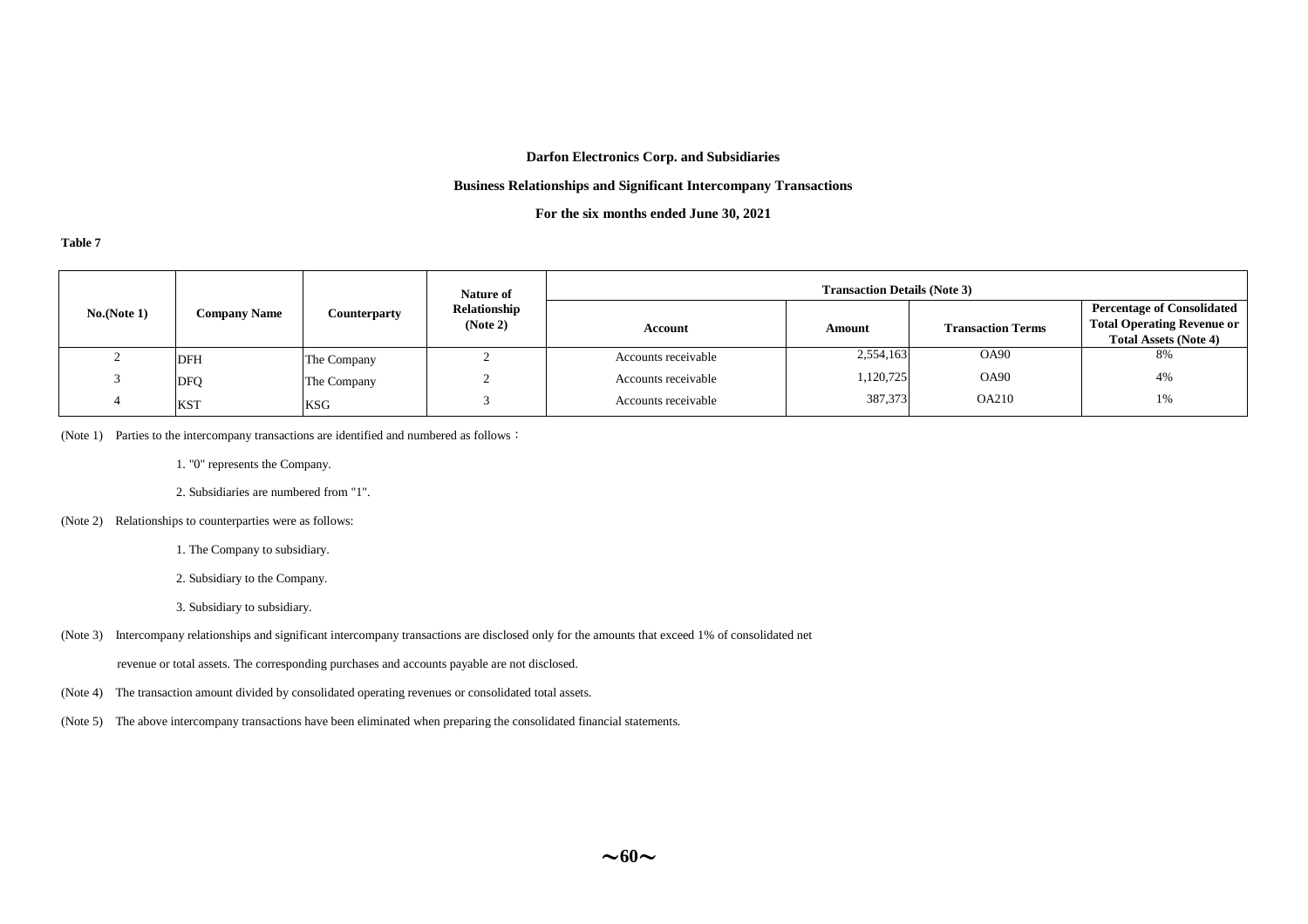### **Darfon Electronics Corp. and Subsidiaries Information on Investees (Excluding Investments in Mainland China) For the six months ended June 30, 2021**

#### **Table 8**

|                 |                        |                 |                                                                                                                                            |                          |                      |                          |                             |                          |                                    | (III Thousands of Shares) |                              |
|-----------------|------------------------|-----------------|--------------------------------------------------------------------------------------------------------------------------------------------|--------------------------|----------------------|--------------------------|-----------------------------|--------------------------|------------------------------------|---------------------------|------------------------------|
|                 |                        |                 |                                                                                                                                            | <b>Investment Amount</b> |                      |                          | Balance as of June 30, 2021 |                          | <b>Net Income</b>                  | <b>Investment</b>         |                              |
| <b>Investor</b> | <b>Investee</b>        | <b>Location</b> | <b>Main Businesses and Products</b>                                                                                                        | <b>June 30,</b><br>2021  | December 31,<br>2020 | <b>Shares</b>            | Percentage of<br>Ownership  | Carrying<br><b>Value</b> | (Losses) of the<br><b>Investee</b> | Income (Loss)             | <b>Note</b>                  |
| The Company     | <b>DFBVI</b>           | <b>BVI</b>      | Trading of electronic products                                                                                                             | 317,103                  | 392,352              | 34,150                   | 100.00%                     | 1,610,092                | 88,873                             |                           | 88,873 Parent-Subsidiary     |
| The Company     | <b>DFLB</b>            | Malaysia        | Investment holding                                                                                                                         | 2,536,514                | 2,536,514            | 74,589                   | 100.00%                     | 4,567,236                | 68,817                             |                           | 68,817 Parent-Subsidiary     |
| The Company     | <b>DMC</b>             | Taiwan          | Manufacture and sale of LTCC,<br>inductors and paste                                                                                       | 51,969                   | 51,969               | 13,067                   | 100.00%                     | 70,716                   | (854)                              |                           | $(854)$ Parent-Subsidiary    |
| The Company     | <b>DZL</b>             | Taiwan          | Investment holding                                                                                                                         | 350,000                  | 350,000              | 35,910                   | 100.00%                     | 439,586                  | 12,132                             |                           | 12,132 Parent-Subsidiary     |
| The Company     | <b>DTC</b>             | Taiwan          | Manufacture and trading of E-bike and<br>related products                                                                                  | 217,412                  | 217,412              | 19,995                   | 57.96%                      | 219,801                  | 5,745                              |                           | 3,330 Parent-Subsidiary      |
| The Company     | <b>DFeu</b>            | Netherlands     | Trading of green products                                                                                                                  | 219,038                  | 219,038              | 6,200                    | 100.00%                     | 44,815                   | (11,024)                           |                           | $(11,024)$ Parent-Subsidiary |
| The Company     | <b>UTC</b>             | Taiwan          | Manufacture and trading of wireless<br>antennas for telecommunication,<br>modules and piezoelectric ceramics,<br>and ultrasound components | 717,318                  | 717,318              | 17,651                   | 40.32%                      | 726,148                  | 136,060                            |                           | 48,468 Parent-Subsidiary     |
| The Company     | <b>KST</b>             | Taiwan          | Manufacture and trading of bicycles and<br>related products                                                                                | 720,000                  | 720,000              | 24,302                   | 60%                         | 703,014                  | 579                                |                           | $(3,660)$ Parent-Subsidiary  |
| The Company     | TDI                    | Taiwan          | Manufacture and trading of battery for<br>high power application                                                                           | 407,809                  | 407,809              | 26,410                   | 62.75%                      | 412,921                  | 9,176                              |                           | 5,112 Parent-Subsidiary      |
| The Company     | <b>DFV</b>             | Vietnam         | Manufacture of electronic products                                                                                                         | 292,558                  | 14,812               | $\sim$                   | 100.00%                     | 277,447                  | (2,729)                            |                           | $(2,729)$ Parent-Subsidiary  |
| The Company     | <b>ATC</b>             | Taiwan          | Manufacture and sale of bicycles and<br>related products                                                                                   | 1,224,000                |                      | 24,480                   | 51.00%                      | 1,257,050                | 76,501                             | 30,368                    |                              |
| <b>DZL</b>      | <b>DTC</b>             | Taiwan          | Manufacture and trading of E-bike and<br>related products                                                                                  | 45,300                   | 45,300               | 4,275                    | 12.39%                      | 46,986                   | 5,745                              |                           | 712 Parent-Subsidiary        |
| <b>DZL</b>      | <b>UTC</b>             | Taiwan          | Manufacture and trading of wireless<br>antennas for telecommunication,<br>modules and piezoelectric ceramics,<br>and ultrasound components | 174,455                  | 174,455              | 4,361                    | 9.96%                       | 194,371                  | 136,060                            |                           | 11,668 Parent-Subsidiary     |
| <b>UTC</b>      | <b>UTI</b>             | Mauritius       | Investment holding                                                                                                                         | 25,291                   | 25,291               | 818                      | 100.00%                     | 20,032                   | (6,377)                            |                           | $(6,377)$ Affiliates         |
| <b>UTC</b>      | <b>STC</b><br>(Note 1) | Taiwan          | Manufacture and processing of satellite<br>locator, navigator and antenna, and the<br>trading of telecommunications<br>equipment.          |                          | 288,176              |                          |                             |                          | 5,553                              |                           | 5.394 Affiliates             |
| <b>KST</b>      | <b>KSG</b>             | Germany         | Assemble and sale of bicycles and<br>related products                                                                                      | 157,604                  | 157,604              | $\overline{\phantom{a}}$ | 100.00%                     | 38,672                   | (2,380)                            |                           | $(2,380)$ Affiliates         |

**(In Thousands of Shares)**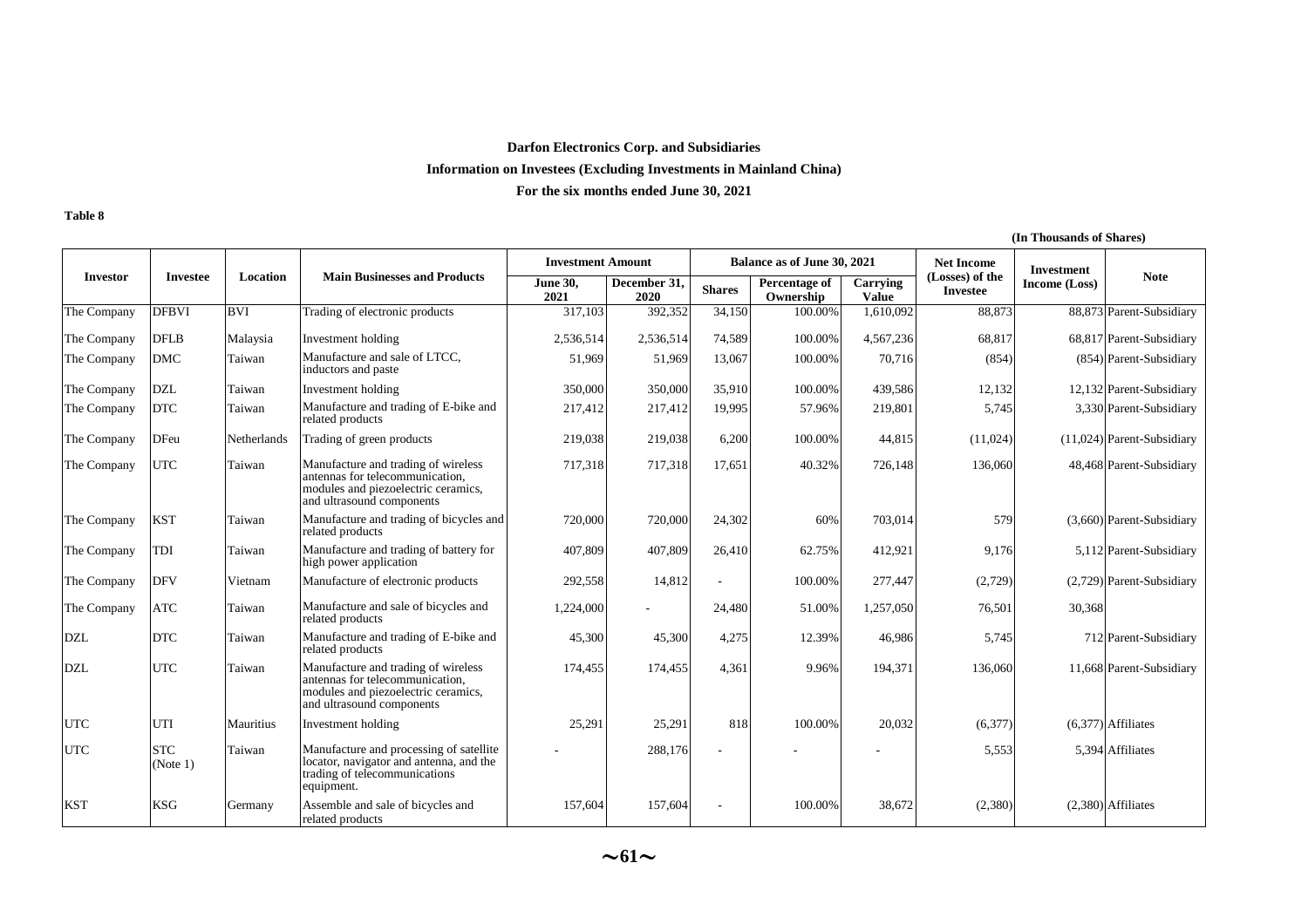#### **Information on Investees (Excluding Investments in Mainland China)**

**For the six months ended June 30, 2021** 

**Table 8** 

|                 |                                    | Location          | <b>Main Businesses and Products</b>                                                                                           | <b>Investment Amount</b> |                          | Balance as of June 30, 2021 |                            |                          | <b>Net Income</b>           | <b>Investment</b> |                       |
|-----------------|------------------------------------|-------------------|-------------------------------------------------------------------------------------------------------------------------------|--------------------------|--------------------------|-----------------------------|----------------------------|--------------------------|-----------------------------|-------------------|-----------------------|
| <b>Investor</b> | <b>Investee</b>                    |                   |                                                                                                                               | <b>June 30,</b><br>2021  | December 31.<br>2020     | <b>Shares</b>               | Percentage of<br>Ownership | Carrying<br><b>Value</b> | (Losses) of the<br>Investee | Income (Loss)     | <b>Note</b>           |
| <b>KST</b>      | <b>KSI</b>                         | Germany           | Lease, purchase and management of<br>movable property and immovable<br>property ,and sale of bicycles and related<br>products | 87,853                   | 87,853                   |                             | 100.00%                    | 85,242                   | (1,834)                     |                   | $(1,834)$ Affiliates  |
| <b>KST</b>      | <b>KSV</b>                         | Vietnam           | Manufacture and sale of bicycles and<br>related products                                                                      | 279,756                  | 279,756                  |                             | 100.00%                    | 354,704                  | (39,770)                    |                   | $(39,770)$ Affiliates |
| <b>DFLB</b>     | <b>DFC</b>                         | Czech<br>Republic | Trading of electronic products                                                                                                | 299                      | 299                      |                             | 100.00%                    | 48,872                   | (8,540)                     |                   | $(8,540)$ Affiliates  |
| <b>DFLB</b>     | <b>DFA</b>                         | America           | Trading of electronic products                                                                                                | 6,364                    | 6,364                    | 200                         | 100.00%                    | 40.180                   | 2,828                       |                   | 2.828 Affiliates      |
| <b>DFLB</b>     | <b>DFK</b>                         | South Korea       | Trading of electronic products                                                                                                | 1,781                    | 1,781                    | 10                          | 100.00%                    | 832                      | 14                          |                   | 14 Affiliates         |
| <b>DFLB</b>     | <b>DPH</b>                         | <b>BVI</b>        | Investment holding                                                                                                            | 29,314                   | 29,314                   | 1,000                       | 100.00%                    | 441,454                  | 3,946                       |                   | 3,946 Affiliates      |
| <b>DFeu</b>     | <b>DFG</b>                         | Germany           | Trading of green products                                                                                                     | 5,243                    | 5,243                    |                             | 100.00%                    | 4,812                    | (51)                        |                   | $(51)$ Affiliates     |
| <b>DTC</b>      | <b>BESVJ</b>                       | Japan             | Trading of green products                                                                                                     | 26,690                   | 26,690                   |                             | 49.00%                     | 27,762                   | 2,303                       |                   | 1,129 Joint Venture   |
| <b>DTC</b>      | <b>IOC</b>                         | Hong Kong         | Agent of bicycles and related products                                                                                        | 148,235                  | 148,235                  | 19,000                      | 76.00%                     | 148,395                  | 13,307                      |                   | 10,113 Affiliates     |
| <b>DTC</b>      | <b>KSMC</b>                        | Taiwan            | Manufacture and sale of bicycles and<br>related products                                                                      | 47,765                   | 47,765                   | 4,500                       | 100.00%                    | 56,335                   | 7,785                       |                   | 7,785 Affiliates      |
| <b>ATC</b>      | <b>Rich Glory</b><br>International | Samoa             | Investment holding                                                                                                            | 35,107                   |                          | 1,862                       | 33.33%                     | 35,563                   | 864                         |                   | 864 Affiliates        |
| <b>ATC</b>      | Inc.<br><b>ATB</b>                 | <b>BVI</b>        | Investment holding                                                                                                            | 577,385                  |                          | 3,000                       | 100.00%                    | 557,648                  | (8,116)                     |                   | $(8,116)$ Affiliates  |
| <b>ATB</b>      | <b>ATV</b>                         | Vietnam           | Manufacture and sale of bicycles and<br>related products                                                                      | 872,463                  | $\overline{\phantom{a}}$ |                             | 100.00%                    | 557,647                  | (8,116)                     |                   | $(8,116)$ Affiliates  |

Note 1: On March 1, 2021, STC was merged into UTC in March 2021 and STC was dissolved.

Note 2: The above intercompany transactions have been eliminated when preparing the consolidated financial statements.

**(In Thousands of Shares)**

 $\sim$ 62 $\sim$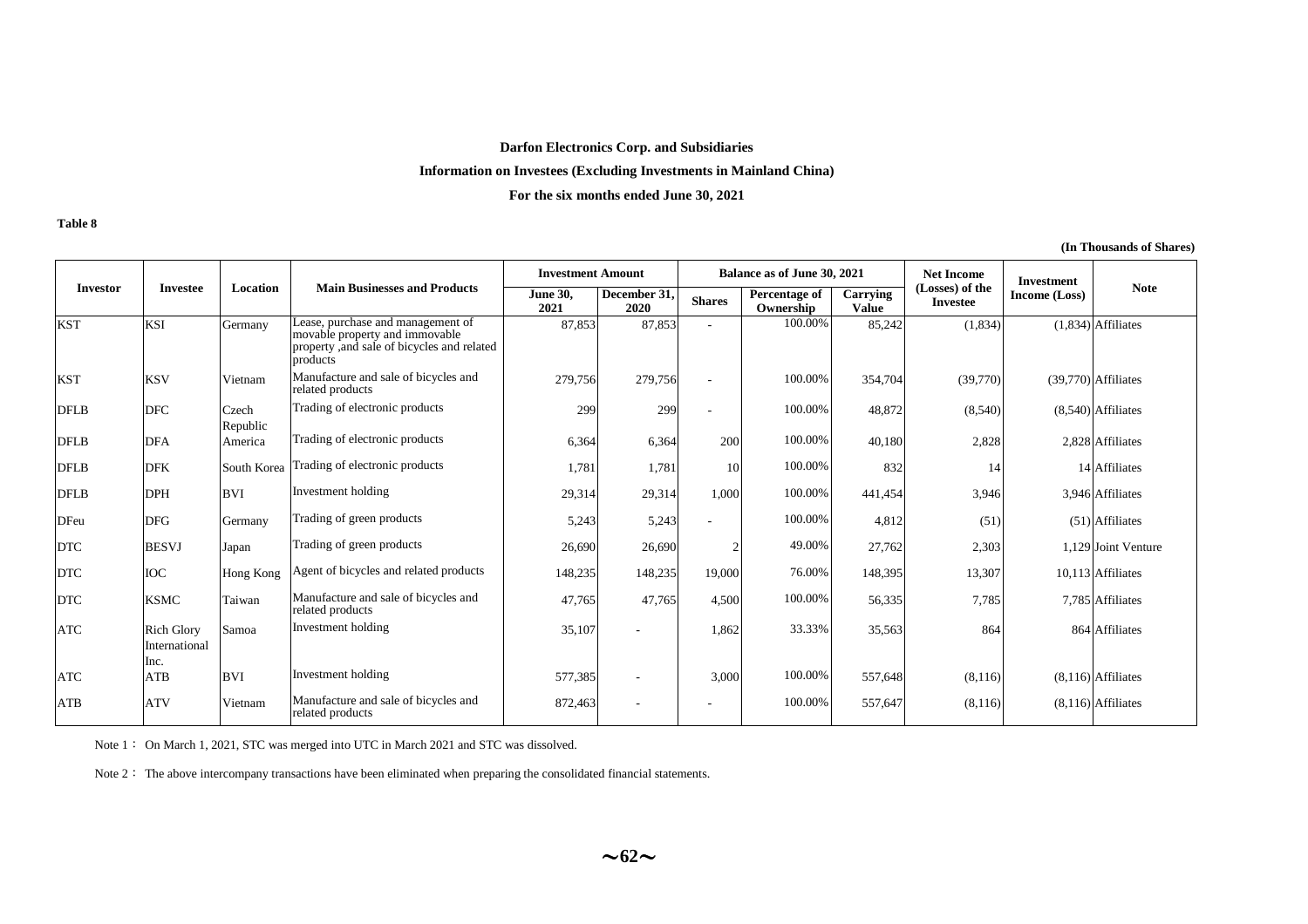#### **Darfon Electronics Corp. and Subsidiaries Information on investments in Mainland China For the six months ended June 30, 2021**

#### **Table 9**

i.Name and main businesses and products of investee companies in Mainland China: **(In Thousands of NTD/USD)** 

| <b>Investee</b> | <b>Main Businesses and</b>                                                        | <b>Total Amount</b><br>of Paid-in<br>Capital | <b>Method of</b><br>Investment | Accumulated<br><b>Outflow of</b><br><b>Investment from</b><br>Taiwan as of<br><b>January 1, 2021</b> | <b>Investment Flows</b> |               | Accumulated<br><b>Outflow of</b><br><b>Investment from</b> | <b>Net Income</b><br>(Loss) of | % of Ownership of   Investment<br><b>Direct or Indirect</b> | <b>Income</b>         | Carrying<br>Value as of | <b>Accumulated</b><br>Inward<br>Remittance |
|-----------------|-----------------------------------------------------------------------------------|----------------------------------------------|--------------------------------|------------------------------------------------------------------------------------------------------|-------------------------|---------------|------------------------------------------------------------|--------------------------------|-------------------------------------------------------------|-----------------------|-------------------------|--------------------------------------------|
| Company         | <b>Products</b>                                                                   |                                              |                                |                                                                                                      | Outflow                 | <b>Inflow</b> | Taiwan as of<br>June 30, 2021                              | Investee                       | Investment                                                  | (Loss)                | June 30, 2021           | of Earnings<br>as of June 30.<br>2021      |
| <b>DFS</b>      | Manufacture and sale<br>of the Company's products                                 | 772,640<br>(USD 27,725)<br>(Note 5)          | (Note 1)                       | 652,111<br>(USD 23,400)                                                                              |                         |               | 652,111<br>(USD 23,400)                                    | 177,106                        | 100.00%                                                     | 177,106<br>(Note 3)   | 3,056,412               | 226,232<br>(USD 8,118)                     |
| <b>DFH</b>      | Manufacture and sale<br>of the Company's products                                 | 1,365,532<br>(USD 49,000)                    | (Note 1)                       | 1,365,532<br>(USD 49,000)                                                                            |                         |               | 1,365,532<br>(USD 49,000)                                  | 55,500                         | 100.00%                                                     | 55,500<br>(Note 3)    | 2,038,332               |                                            |
| <b>DPS</b>      | Mold development and<br>manufacture                                               | 27,868<br>(USD 1,000)                        | (Note 1)                       | 27,868<br>(USD 1,000)                                                                                |                         |               | 27,868<br>(USD 1,000)                                      | 4,015                          | 100.00%                                                     | 4,015<br>(Note 2)     | 438,920                 |                                            |
| <b>DFQ</b>      | Manufacture and sale<br>of the Company's products                                 | 278,680<br>(USD 10,000)                      | (Note 1)                       | 278,680<br>(USD 10,000)                                                                              |                         |               | 278,680<br>(USD 10,000)                                    | (70,930)                       | 100.00%                                                     | (70, 930)<br>(Note 3) | 548,473                 |                                            |
| <b>UTZ</b>      | Wireless antennas for<br>telecommunication,<br>components design and<br>marketing | 21,040<br>(USD 755)                          | (Note 1)                       | 21,040<br>(USD 755)                                                                                  | $\sim$                  |               | 21,040<br>(USD 755)                                        | (6,207)                        | 100.00%                                                     | (6,207)<br>(Note 4)   | 19,129                  |                                            |

Note1: Indirect investment in Mainland China is through a holding company established in a third country.

Note2: Investment income or loss was recognized based on the financial statement, which were not reviewed by independent auditors.

Note3: Investment income or loss was recognized based on the reviewed financial statements by the Parent company's auditors.

Note4: Investment income or loss was recognized based on the reviewed financial statements by the auditors of UTC.

Note5: Including US\$ 4,325 thousand from capitalization of retained earnings.